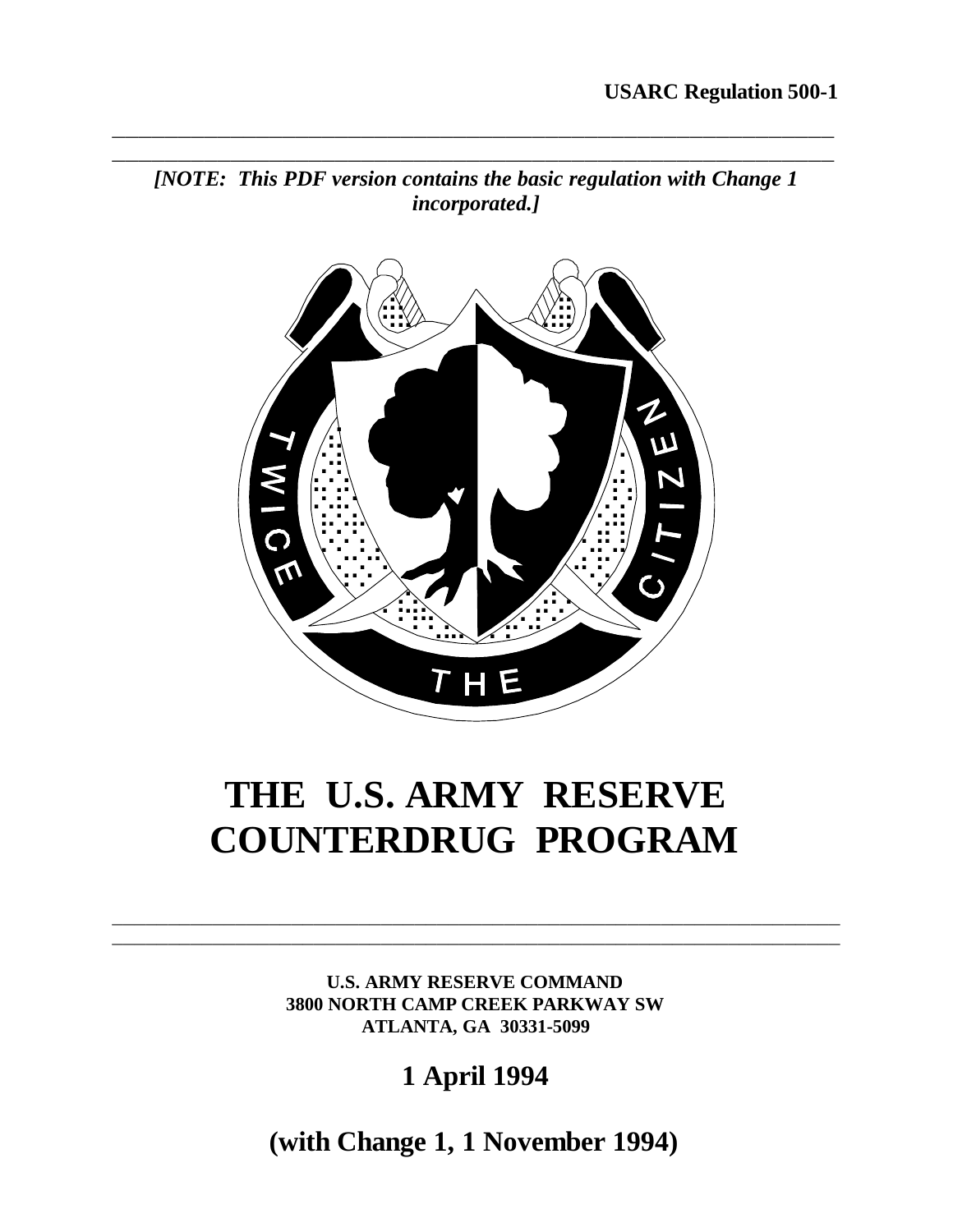DEPARTMENT OF THE ARMY **USARC Regulation 500-1** HEADQUARTERS, UNITED STATES ARMY RESERVE COMMAND **Change 1** 3800 NORTH CAMP CREEK PARKWAY SW ATLANTA, GA 30331-5099 1 November 1994

#### Emergency Employment of Army and Other Resources **THE U.S. ARMY RESERVE COUNTERDRUG PROGRAM \_\_\_\_\_\_\_\_\_\_\_\_\_\_\_\_\_\_\_\_\_\_\_\_\_\_\_\_\_\_\_\_\_\_\_\_\_\_\_\_\_\_\_\_\_\_\_\_\_\_\_\_\_\_\_\_\_\_\_\_\_\_\_\_\_\_\_\_\_\_\_\_\_\_\_\_\_\_\_\_\_\_\_\_\_\_\_\_\_\_\_\_\_\_\_\_\_\_\_\_**

**History.** The initial printing of USARC Regulation 500- 1 was published on 1 April 1994. This printing publishes change 1.

**Summary**. This change improves the operational processing of counterdrug (CD) missions.

**Applicability.** This regulation applies to HQ USARC, and its subordinate MUSARCs. Local reproduction is authorized.

**Proponent and exception authority.** The proponent of this regulation is the Deputy Chief of Staff, Operations (DCSOPS). The proponent has the authority to approve exceptions to this regulation that are consistent with controlling law and regulation. Proponents may delegate this approval authority, in writing, to a division chief under their supervision within the proponent agency in the grade of colonel or the civilian equivalent.

**Supplementation.** Supplementation of this regulation is prohibited without prior approval from Commander, USARC, ATTN: AFRC-OPO-O, 3800 North Camp Creek Parkway SW, Atlanta, GA 30331-5099.

**Interim Changes**. Interim changes to this regulation are not official unless authenticated by the Deputy Chief of Staff, Information Management. Users will destroy interim changes on their expiration date unless superseded or rescinded.

**Suggested improvements**. Recommendations for changes (DA Form 2028, Recommended Changes to Publications and Blank Forms) will be forwarded to Deputy Chief of Staff, Operations (DCSOPS), ATTN: AFRC-OPO-O, 3800 North Camp Creek Parkway SW, Atlanta, GA 30331-5099.

FOR THE COMMANDER:

OFFICIAL: ROBERT S. HARDY, JR. Brigadier General, USA Chief of Staff

*Signed*

CAROLYN E. RUSSELL Colonel, GS Deputy Chief of Staff, Information Management

**DISTRIBUTION**: B+, Each CONUSA; Each Forces Command Staff Agency (1); Fort McPherson Garrison HQ; Fort McPherson Telecommunication Center; Fort McPherson Operations Center; FORSCOM G3; JTF-4 (Atlantic), Key West, FL; JTF-5, Alameda, CA; and JTF-6, Fort Bliss, TX.

**\_\_\_\_\_\_\_\_\_\_\_\_\_\_\_\_\_\_\_\_\_\_\_\_\_\_\_\_\_\_\_\_\_\_\_\_\_\_\_\_\_\_\_\_\_\_\_\_\_\_\_\_\_\_\_\_\_\_\_\_\_\_\_\_\_\_\_\_\_\_\_\_\_\_\_\_\_\_\_\_\_\_\_\_\_\_\_\_\_\_\_\_\_\_\_\_\_\_\_\_**

1. Make the following pen and ink changes to USARC Regulation 500-1, 1 April 1994:

a. **Page 3, paragraph 1-6g(3)** : Change to read, "Conducts initial coordination with *USARC* DCSOPS in determining whether specific CD missions can be accomplished, *(*delete *"and")* what specific USAR unit is best suited to conduct the operation*, and funding availability."*

b. **Page 3, paragraph 1-6h(2)** : Change to read, "Conducts initial coordination with *USARC* DCSOPS in determining whether specific CD missions can be accomplished, (delete *"and")* what specific USAR unit is best suited to conduct the operation*, and funding availability.*"

c. **Page 8, Figure 2-3, item 1:** Change to read, "USARC has operational *control (OPCON)* of all USARassigned units.

d. **Page 10, paragraph 3-7c** : Change "AFRC-OPO-P" to read *"AFRC-OPO-O."*

2. Remove old pages and insert new pages as follows: *(The following symbol preceding a paragraph or subparagraph on replacement pages indicates new or changed material:* **[#]**)

*Remove pages Insert pages* 5 and 6 ..........................................5 and 6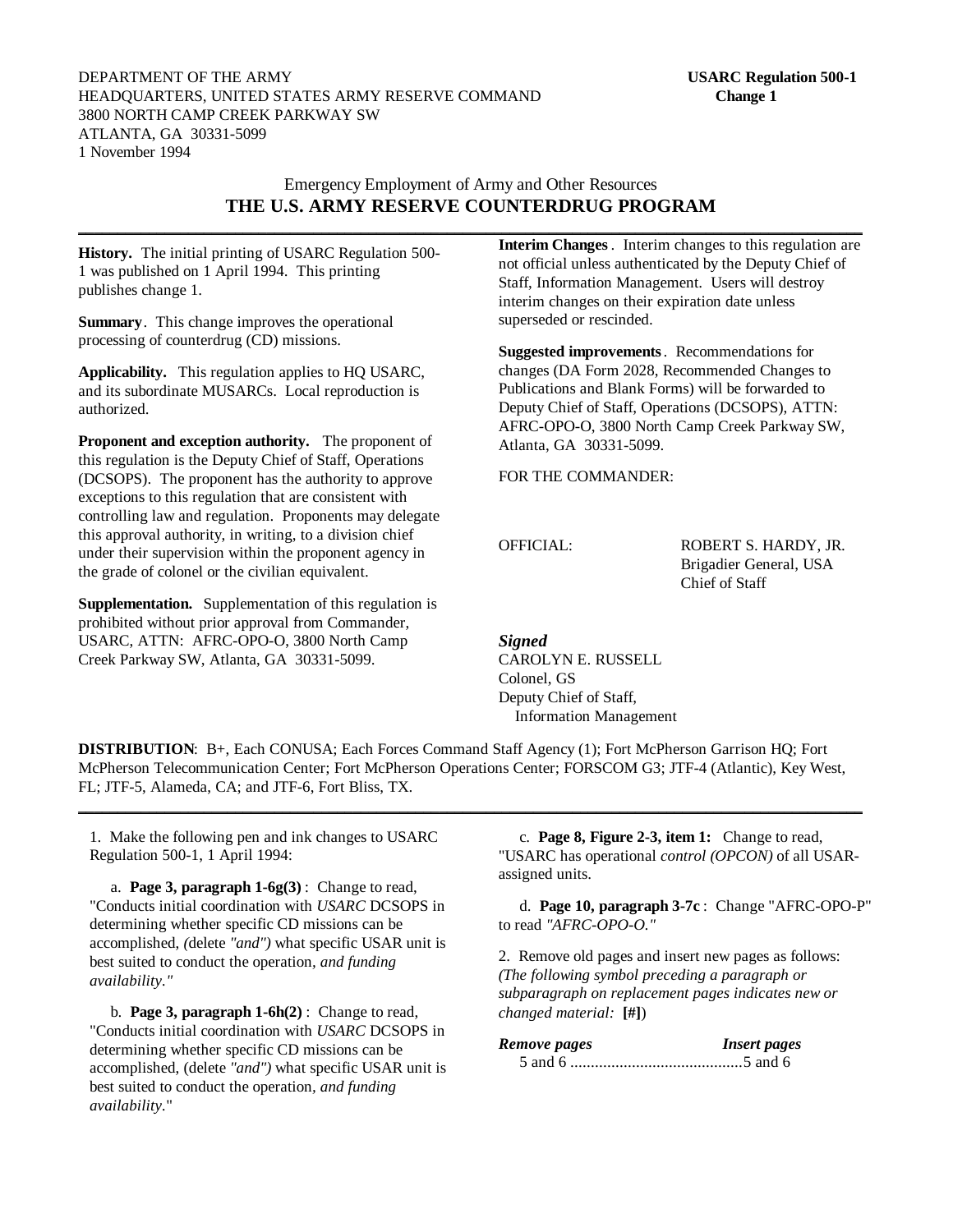#### **Emergency Employment of Army and Other Resources THE U.S. ARMY RESERVE COUNTERDRUG PROGRAM**

**\_\_\_\_\_\_\_\_\_\_\_\_\_\_\_\_\_\_\_\_\_\_\_\_\_\_\_\_\_\_\_\_\_\_\_\_\_\_\_\_\_\_\_\_\_\_\_\_\_\_\_\_\_\_\_\_\_\_\_\_\_\_\_\_\_\_\_**

**History.** This is the initial publication of USARC Regulation 500-1.

**Summary.** This regulation prescribes policies and procedures for subordinate Major U.S. Army Reserve Commands (MUSARCs) to request, plan, fund, and execute counterdrug (CD) operations.

**Applicability.** This regulation applies to the USARC and its subordinate MUSARCs. Local reproduction is authorized.

**Supplementation.** Supplementation of this regulation is prohibited without prior approval from Commander, USARC, ATTN: AFRC-OPO-O, 3800 North Camp Creek Parkway SW, Atlanta, GA 30331-5099.

**Interim changes.** Interim changes to this regulation are not official unless authenticated by the Deputy Chief of Staff, Information Management. Users will destroy interim changes on their expiration date unless superseded or rescinded.

**Suggested improvements.** The proponent of this regulation is the Deputy Chief Of Staff, Operations (DCSOPS). Users are invited to send comments and suggested improvements on DA Form 2028 (Recommended Changes to Publications and Blank Forms) directly to the Commander, USARC, ATTN: AFRC-OPO, 3800 North Camp Creek Parkway SW, Atlanta, GA 30331-5099.

FOR THE COMMANDER:

OFFICIAL: ROBERT S. HARDY, JR. Brigadier General, USA Chief of Staff

*SIGNED* CAROLYN E. RUSSELL Colonel, GS Deputy Chief of Staff, Information Management

**DISTRIBUTION:** B+, Each CONUSA; Each Forces Command Staff Agency (1); Fort McPherson Garrison HQ; Fort McPherson Telecommunication Center; Fort McPherson Operations Center; FORSCOM G3; JTF-4 (Atlantic), Key West, FL; JTF-5, Alameda, CA; and JTF-6, Fort Bliss, TX.

**\_\_\_\_\_\_\_\_\_\_\_\_\_\_\_\_\_\_\_\_\_\_\_\_\_\_\_\_\_\_\_\_\_\_\_\_\_\_\_\_\_\_\_\_\_\_\_\_\_\_\_\_\_\_\_\_\_\_\_\_\_\_\_\_\_\_\_**

**CONTENTS** (*Listed by paragraph number*)

**Chapter 1 The Counterdrug Program**

*Section I General* Purpose **1-1** References **1-2** Explanation of abbreviations **1-3** Responsibilities **1-4**

*Section II Background* Program overview **1-5** Other office/agency functions and responsibilities **1-6**

#### **Chapter 2 Counterdrug Support Missions**

*Section I Categories* General **2-1** Categories of CD support missions and criteria **2-2**

*Section II Procedures* Procedures for coordinating USAR CD operational support **2-3** Counterdrug support mission approval **2-4** Execution of CD support mission **2-5**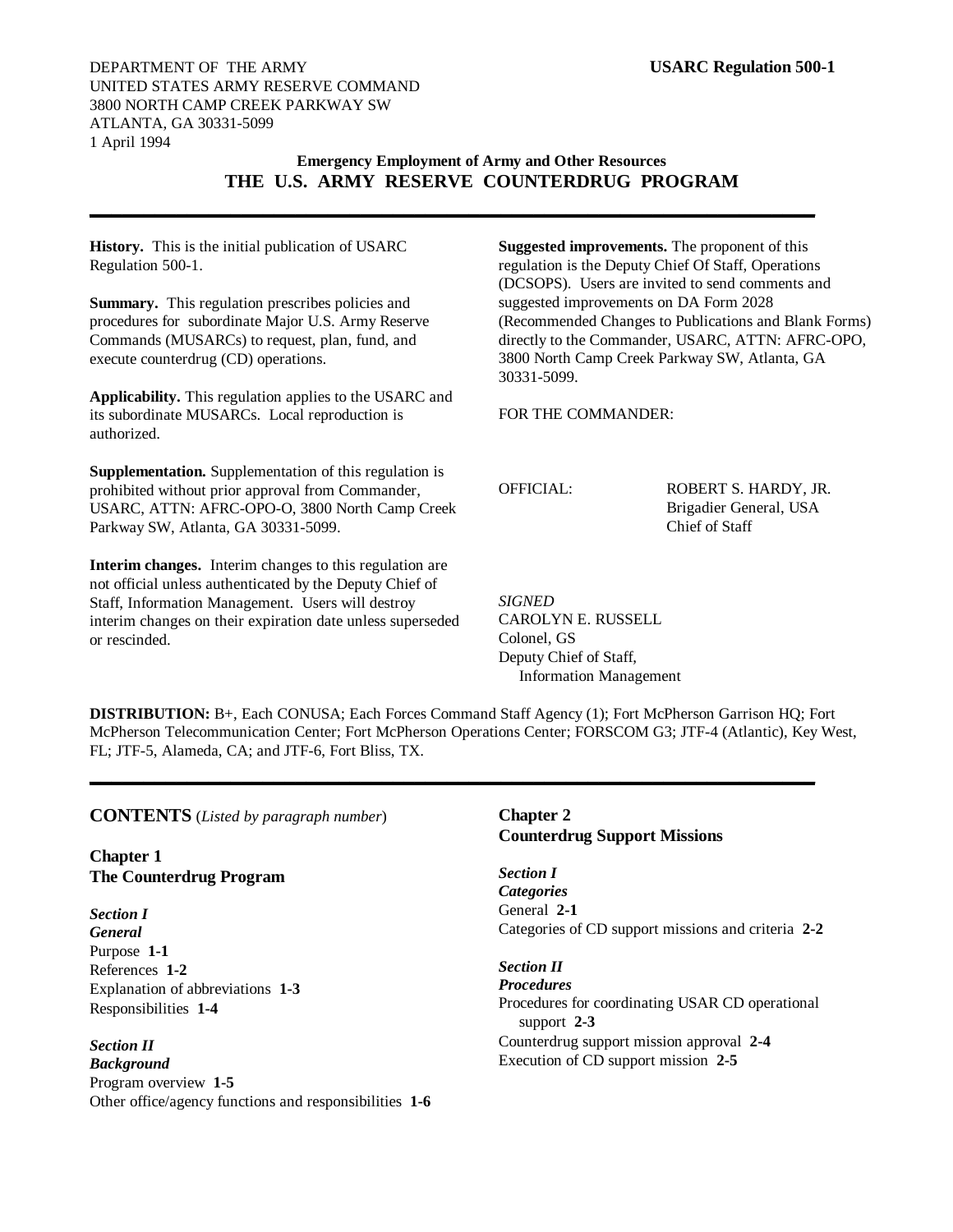#### **Chapter 3 Operations**

*Section I Responsibilities* The USARC Deputy Chief of Staff for Operations (DCSOPS) **3-1**

#### *Section II*

*OPSEC Guidance/Reporting for CD Support Activities* General **3-2** Operations security (OPSEC) **3-3** Procedures **3-4** Counterdrug support checklist **3-5** Counterdrug operations order (OPORD) **3-6** Counterdrug Support Missions After Action Report (RCS exempt: AR 335-15, para 5-2c(7)), USARC Form 33-R **3-7**

#### **Chapter 4**

**Training** General **4-1** Active duty for training (ADT) **4-2** Annual training (AT)/constructive credit **4-3** Inactive duty for training (IDT) **4-4**

#### **Chapter 5 Personnel**

*Section I General* Personnel **5-1** Responsibilities **5-2**

#### *Section II*

*Personnel Management for CD Support Activities* HIV testing requirements **5-3** Urinalysis for participants **5-4** Medical support requirements **5-5** Line of duty investigations **5-6** Separations **5-7**

#### *Section III*

*Drug Demand Reduction (DDR) Program* General **5-8** Education **5-9** Deterrence **5-10**

#### **Chapter 6 Funding**

*Section I General* Purpose **6-1** Responsibilities **6-2**

#### *Section II Funding Guidance/Reporting CD Support Activities* Counterdrug operations funding **6-3** Counterdrug reporting requirements **6-4** Initial CD mission estimate (RCS: RCOP-004) USARC Form 34-R **6-5** Monthly CD obligation report (RCS: RCOP-004) **6-6**

#### *Section III*

*Drug Demand Reduction (DDR) Funding* The DDR Program **6-8**

#### **Chapter 7**

**Aviation CD Support Activities** Purpose **7-1**

Responsibilities **7-2** Generic missions appropriate for USAR aircraft **7-3** Pre-mission planning (aviation) **7-4** Mission execution (aviation) **7-5** Outside CONUS CD aviation support **7-6** Post-mission actions (aviation) **7-7**

#### **Chapter 8**

**Intelligence** Purpose **8-1** Responsibilities **8-2** Intelligence assistance/support **8-3** Essential elements of friendly information (EEFI) **8-4** Essential elements of information, communications **8-5** Classification guidance for CD operations **8-6** Counterdrug reports and distribution of reports **8-7**

## **Chapter 9**

**Legal**

Purpose **9-1** Responsibilities **9-2** Support role **9-3** Precommitment briefing **9-4** Legal considerations **9-5** Tort liability **9-6** Force protection **9-7** Arming of USAR soldiers **9-8** Rules of Engagement (ROE) **9-9** Aircraft safety **9-10** Entering/accessing public and private property **9-11** Rules of evidence **9-12** Legal support to individuals participating in USAR CD support missions **9-13** Judicial proceedings **9-14** Regulatory considerations **9-15**

#### **Chapter 10 Public Affairs** Purpose **10-1** Responsibilities **10-2**

#### **ii USARC Regulation 500-1**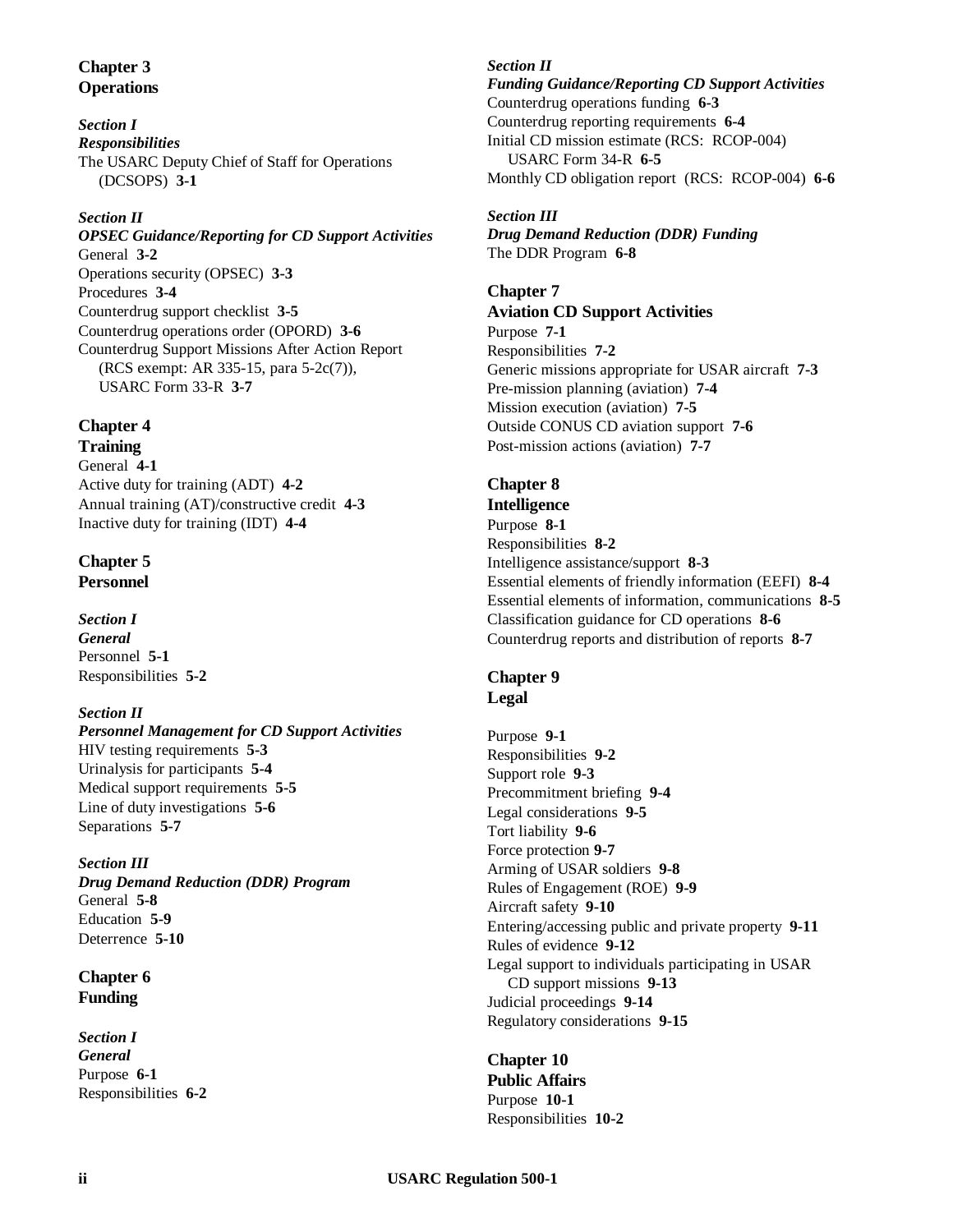Public Affairs procedures **10-3** Operations security (OPSEC) **10-4** Public awareness of USAR CD support role **10-5**

#### **Chapter 11**

**Serious Incidents** Purpose **11-1** Serious incidents **11-2** Serious incident reports (SIRs), RCS: CSGPA-1340(R3) **11-3** Reporting procedures (RCS: CSGPA-1340(R3) **11-4** The SIR System **11-5**

## **Chapter 12**

**Logistics** Purpose **12-1** Responsibilities **12-2** Property requisition **12-3** Accounting for property **12-4** Loan of property **12-5** Liability for property on loan from other activities **12-6** Transfer or disposition of CD property **12-7** Accounting for lost, damaged, or destroyed CD materiel **12-8** Regional Logistic Support Offices (RLSOs) **12-9**

#### **Chapter 13 Engineer Support** Purpose **13-1** Environmental considerations **13-2** Facilities used for CD support operations **13-3** Engineer operational support considerations **13-4**

#### **Chapter 14**

**Safety** Purpose **14-1** Responsibilities **14-2** Mission risk management **14-3** Accident prevention program management **14-4** Pre-accident planning **14-5**

#### **Chapter 15**

**Historical Policies** Purpose **15-1** Responsibilities **15-2** Procedures **15-3** Access to records **15-4**

#### **Appendixes**

**A.** References **B.** Sample OPORDS

#### **Glossary**

#### **Index**

 $\_$  , and the contribution of the contribution of  $\mathcal{L}$  , and  $\mathcal{L}$  , and  $\mathcal{L}$  , and  $\mathcal{L}$  , and  $\mathcal{L}$ 

## **Chapter 1 The Counterdrug Program**

#### **Section I General**

#### **1-1. Purpose**

This regulation assigns responsibilities and prescribes policy and guidance for the execution of drug supply reduction through the United States Army Reserve (USAR) Counterdrug (CD) Program and implements FORSCOM OPORD 7400.90 (Confidential message, FORSCOM, 021830Z Jan 90, subject: Counternarcotics Operations(U)).

#### **1-2. References**

Required and related publications are listed in appendix A.

#### **1-3. Explanation of abbreviations**

Abbreviations used in this regulation are defined in the glossary.

#### **1-4**. **Responsibilities**

a. Specific U.S. Army Reserve Command (USARC) responsibilities are prescribed throughout this regulation in chapters relating to functional areas of the individual staff agencies/offices.

b. Overall, the USARC will:

(1) Be the only Headquarters authorized to approve (through the USARC DCSOPS) use of its assigned Reserve units in support of CD operations.

(2) Ensure that its administrative and command structures provide for rapid and effective response for CD support operations.

(3) Provide Command guidance for all USAR TPU and individual soldiers participating in CD planning and operations, in accordance with FORSCOM OPORD 7400.90 (Confidential message, FORSCOM, 021830Z Jan 90, subject: Counternarcotics Operations(U)).

(4) Control the budget and the disbursement of said funds.

(5) Perform direct mission coordination and approval with FORSCOM.

(6) Maintain concurrence/nonconcurrence authority for all USARC-assigned units participating in CD operations.

(7) Collect all AARs upon completion by assigned USAR unit involved in a CD mission.

c. The Major United States Army Reserve Commands (MUSARCs) will:

(1) Oversee administration and logistics of units under their command who participate in CD operations.

(2) Ensure that a CD point of contact is assigned within their command.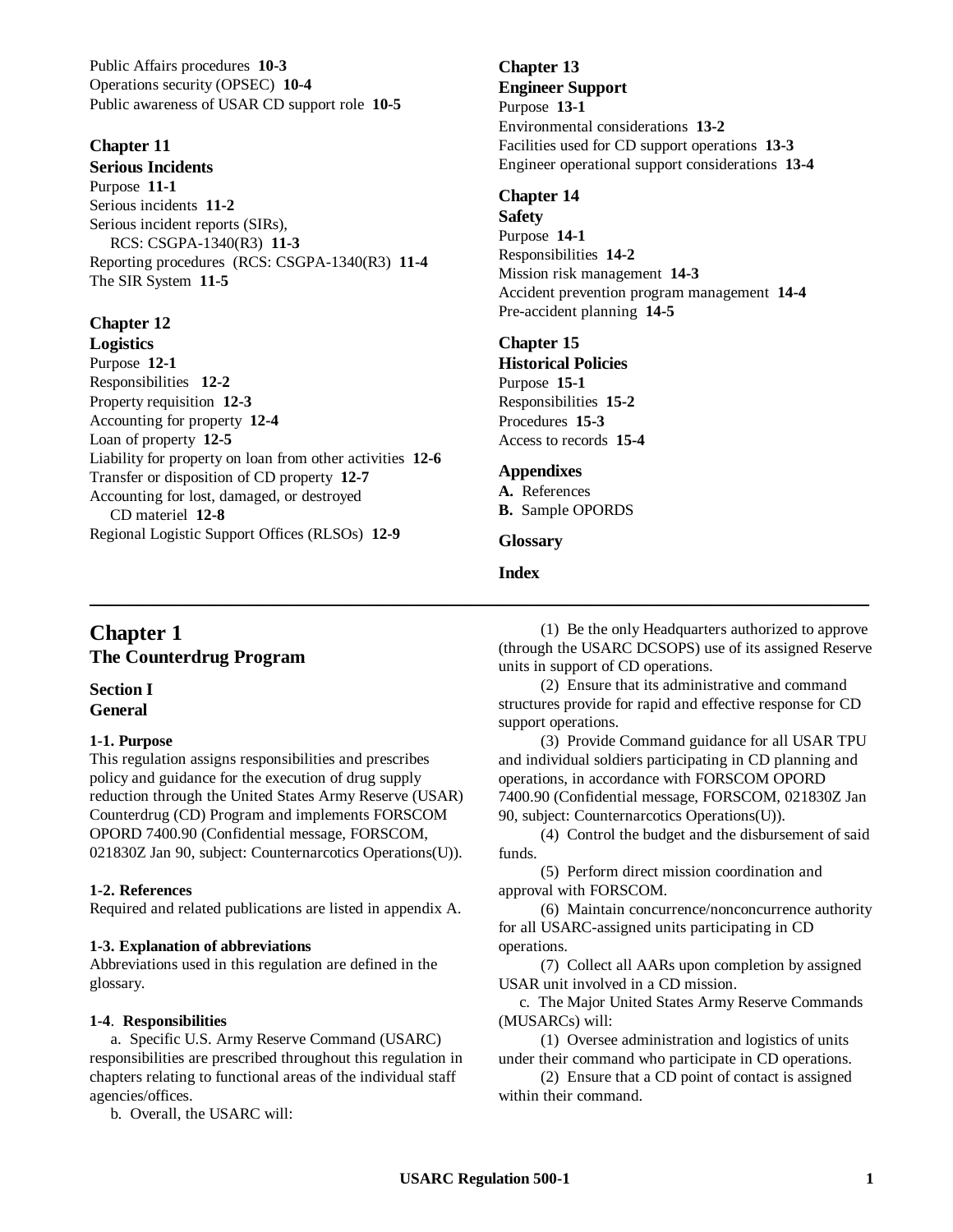(3) Implement CD planning and support operations in accordance with this regulation for CD operations, budget execution, and reporting.

(4) Direct MUSARC DCSOPS to draft appropriate CD OPLANS and execute subsequent OPORD when authorized.

(5) Request manpower changes necessary to support CD operations (i.e., increase of personnel to manage CD planning, operations, and budgeting).

(6) Ensure that MUSARC DCSOPS draft and forward an AAR upon completion of each CD operation. (see para 3-7).

(7) Publish written guidance which specifies what is authorized during periods of TDY in support of CD operations. The guidance will include but not be limited to the use of rental vehicles, hotels and other expenses. Emphasis should be placed on cost savings in all areas.

(8) Appoint a manager of CD funds with the responsibility to oversee and manage all funds to ensure prudent cost saving measures are implemented and adhered to.

d. U.S. Army Reserve (USAR) will:

(1) Cooperate with civilian law enforcement officials, to a practical extent , in support of the CD program. The implementation of this policy shall be consistent with the needs of national security and military preparedness and the intent of FORSCOM OPORD 7400.90.

(2) Provide assistance, within practicable legal constraints, to support law enforcement agencies (LEAs) in training, reconnaissance, command and control, planning, and logistics for approved CD support operations. These USAR CD actions will provide support to federal, state, and local LEAs, to assist in reducing the supply of illegal drugs within CONUS and OCONUS.

#### **Section II Background**

#### **1-5. Program overview**

The USAR-CD Program is essential to the security of the United States, the well-being of Reserve personnel, their families, DOD Civilians and the civilian community. The USAR CD Program is applicable to drug supply reduction operations in the CONUS and OCONUS. This section will outline CD program background, planning, and supply reduction responsibilities of agencies/organizations involved in CD activities, including National Command Authority.

a. The USAR CD Program is of critical importance to the U.S. Army Reserve. It includes all resources (personnel, logistics, funding and facilities) and activities employed in the planning, resourcing, development, dissemination, distribution, and management of information related to CD support operations. The USARC will support LEAs, in accordance with the law, by providing equipment and personnel.

b. On September 5, 1989, the President of the United States issued the National Drug Control Strategy pursuant to the Anti-drug Abuse Act of 1988. The President's strategy provides for an integrated program of CD actions designed to move the country substantially closer to the goal of a drug-free America. This guidance is designed to assist in the effective implementation of the President's National Drug Control Strategy within the United States Army Reserve. The supply of drugs into the United States, the use of illegal drugs within the United States, and the associated violence and international instability pose a direct threat to the self-determination and security of the United States.

c. The National Drug Control Strategy provides national policy to DOD and other government agencies and organizations with specific guidance and tasks in the support of the LEA.

d. All federal, state and local law enforcement agencies provide collateral assistance to each other in suppressing the flow of illegal drugs into and inside the CONUS. The USAR provides support to federal, state, and local LEAs in operations designed to reduce the flow of illegal drugs within CONUS and OCONUS.

e. The USAR will not conduct CD support operations without having written approval from Secretary of Defense or the Commander, Forces Command (CDR FORSCOM) or Commander, Joint Task Force Six (see fig 2-2). Informal coordination between the LEAs, MUSARCs, CONUSAs (RCDOs), and JTFs is authorized and encouraged. However, formal and legal coordination is required with the USARC, CONUSA (RCDO), and JTFs prior to executing any CD support operations.

#### **1-6**. **Other office/agency functions and responsibilities**

a. The President of the United States.

(1) Directs, through the National Drug Control Strategy Document and the Anti-Drug Abuse Act, DOD involvement in the prevention, interception, detection, monitoring, and prosecution of illegal drug trafficking in the CONUS and OCONUS.

(2) Delegates authority for implementation of CD Programs to the following:

b. The Secretary of Defense.

(1) Executes the President's National Drug Control Strategy by tasking all Commanders-in-Chief (CINCs) in their specific areas of responsibility.

(2) Approves all plans for CD operational support (through the Commanders-in-Chief and their delegates).

(3) Institutes Service Directives to ensure the successful implementation of the President's National Drug Control Strategy and the Anti-Drug Abuse Acts by all Department of Defense (DOD) organizations/agencies.

(4) Creates Regional Logistics Support Offices (RLSO) to provide LEAs assistance in procuring equipment through loans, leases, and transfers from DOD resources to support CD Operations.

(5) Directs DOD to provide training of LEAs in tactical intelligence analysis, tactics, operations, weapons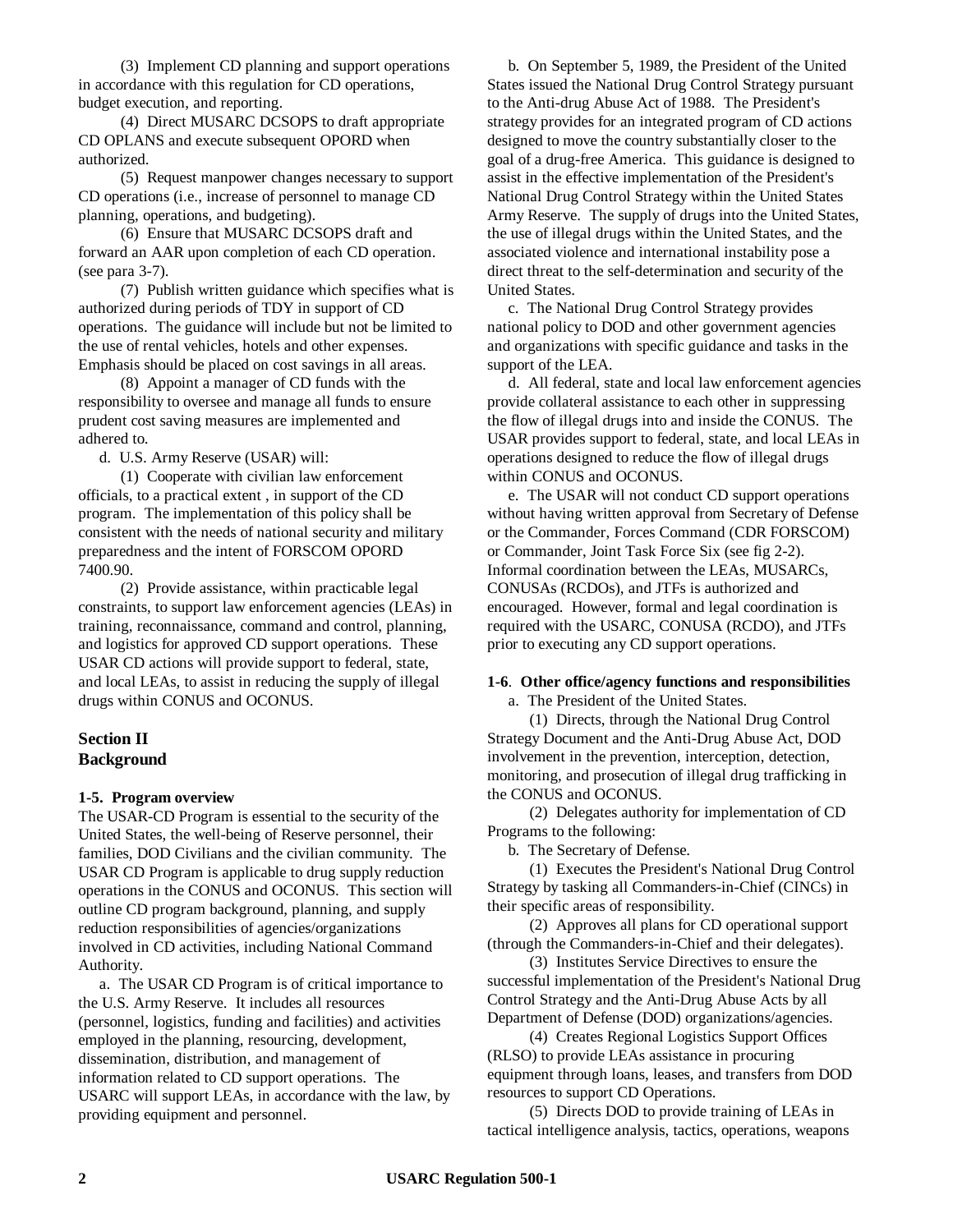training/qualification and other crucial skills required for CD support operations.

(6) Directs training in drug rehabilitation for military and DOD personnel through the Drug Demand Reduction Program.

c. The Secretary of the Army.

(1) Oversees CD planning, programs and policies and operations for Active Component (AC) and Reserve Component (RC) forces with coordination/input from FORSCOM, Reserve Forces Policy Board; Chief, Army Reserve (CAR), and Commander, USARC.

(2) Ensures CD budgets for all Army Components are developed and executed accordingly.

d. The Chief of Staff, U.S. Army. Through planning, monitoring and advisement, authorizes the commitment of AC and RC forces in support of the President's National Drug Control Strategy.

e. The Chief, Army Reserve (CAR).

(1) Provides information to the Chief of Staff, U.S. Army (CSA) regarding USAR soldier and unit employment in support of CD operations (CONUS and OCONUS).

(2) Controls, allocates, and monitors funding of CD operations through submission of the Program Objective Memorandum.

(3) Assists USARC in planning, programming, and budgeting of CD operations through guidance obtained in the National Command Strategy.

f. Forces Command (FORSCOM).

(1) Validates all AC and USAR CD support operations requested by LEAs. Coordinates with DA, DOD, and the Secretary of Defense on CD operations and concerns to include the Drug Demand Reduction Program.

(2) Approves CD operations through delegation of authority by SECDEF.

(3) Coordinates with USARC to determine feasibility of involvement of USAR forces in CD support operations.

g. Joint Task Force Six (JTF-6).

(1) Has delegated authority to approve operational support involving CD-related training of DLEA personnel, transportation support, and engineer assessments conducted in preparation for military engineering support, providing that the supporting unit's chain of command concurs with the CD operational support mission. This delegation neither constitutes nor implies tasking authority over forces not organic to JTF-6.

(2) Acts as direct liaison with LEAs to coordinate CD operations in states along the southwest border.

(3) Conducts initial coordination with MUSARC DCSOPS in determining whether specific CD missions can be accomplished and what specific USAR unit is best suited to conduct the operation. After the initial coordination is completed, dialogue between JTF-6, MUSARC, and USARC DCSOPS will be necessary for concurrence and funding availability.

(4) Provides tactical control (TACON) over USAR support missions.

(5) Coordinates with El Paso Intelligence Center (EPIC) to provide real-time intelligence information, and integrate information into CD support planning and operations.

(6) Provides threat assessments to unit commanders participating in JTF-6 sponsored CD support missions.

(7) Submits to FORSCOM, in draft, OPORD Public Affairs guidance for CD support operations. Coordinates with USARC CONUSA or MUSARC. See Chapter 10, Public Affairs.

h. The Continental United States Armies (CONUSAs).

(1) Act as direct liaison with LEAs to coordinate CD operations within their geographical area of responsibility.

(2) Conduct initial coordination with MUSARC DCSOPS in determining whether specific CD missions can be accomplished and what specific USAR unit is best suited to conduct the operation. After the initial coordination is complete, initiate dialogue with the MUSARC and USARC DCSOPS to obtain concurrence and funding availability.

(3) Provide TACON over USAR support missions within their geographical area.

i. Operation Alliance.

(1) Serves as a committee to discuss multi-agency issues and, through the Joint Coordination Group (consisting of representatives from federal, state and local law enforcement agencies), attempts to resolve procedural differences among agencies at the lowest level possible.

(2) Assists all federal, state, county, and local agencies in coordinating law enforcement activities along the US/Mexican border.

(3) Places emphasis on reducing drug activities, including alien smuggling, money laundering, violent crimes, fugitives, and similar criminal violations.

(4) Assists LEAs in information sharing, operational planning, coordination, and resource acquisition.

j. Project North Star.

(1) Serves as a committee to discuss multi-agency issues and, through the Joint Coordination Group (consisting of representatives from federal, state and local law enforcement agencies), attempts to resolve procedural differences among agencies at the lowest level possible.

(2) Assists all federal, state, county, and local agencies and Canadian officials in coordinating law enforcement activities along the US/Canadian border.

(3) Places emphasis on reducing drug activities, including alien smuggling, money laundering, violent crimes, fugitives, and similar criminal violations.

(4) Assists LEAs in information sharing, operational planning, coordination, and resource acquisition.

k. The Commander, Army Reserve Personnel Center.

(1) Locates Individual Ready Reserve (IRR) soldiers for specialized CD operations when trained personnel cannot be found in the TPU force structure.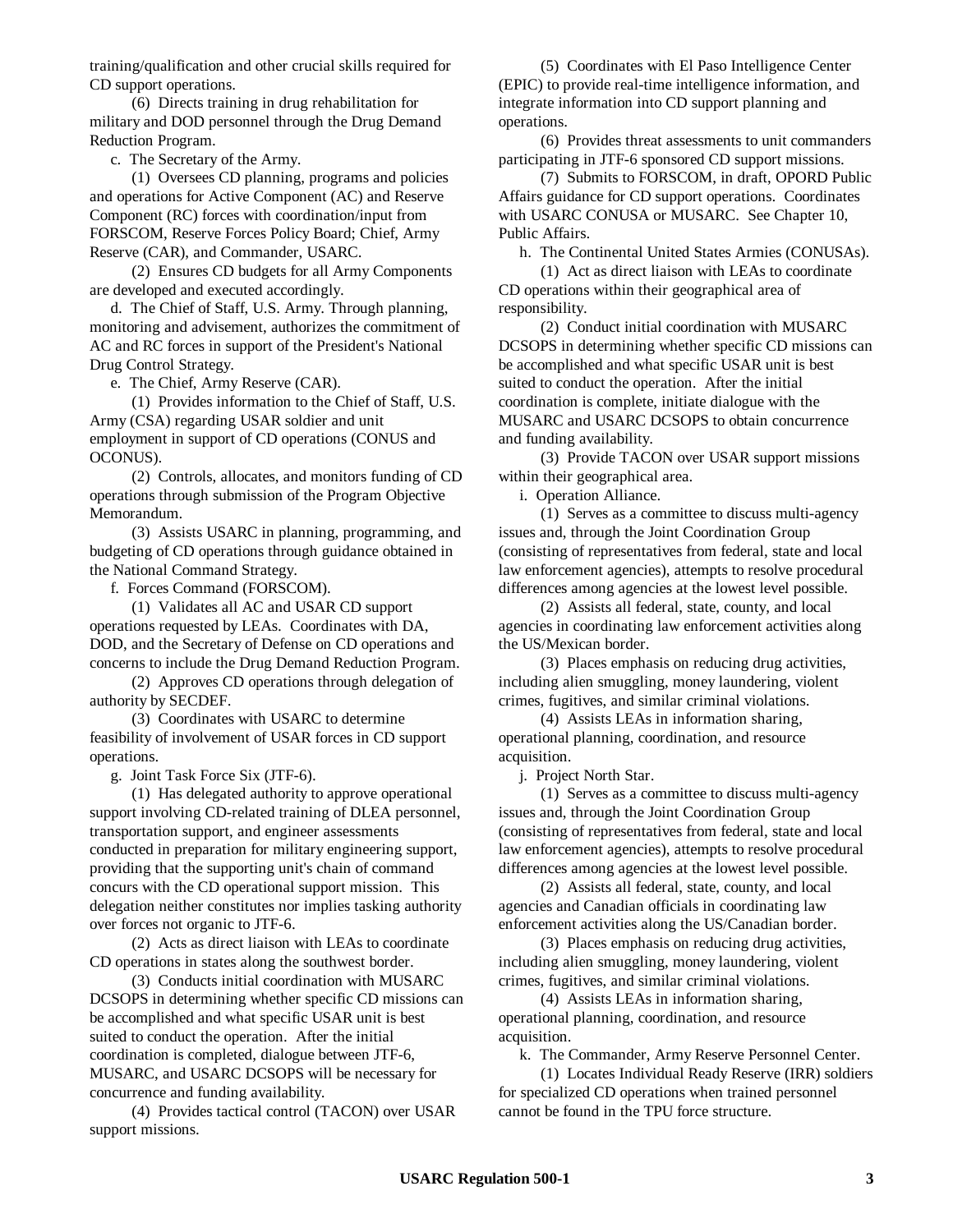(2) Transfers personnel from IRR to TPUs if necessary to support CD support missions.

(3) Publishes Active Duty orders for IRR soldiers supporting CD missions.

l. Forces Command (FORSCOM) Staff Weather Support Office. Provides weather information to the USARC DCSOPS, Deputy Chief of Staff, Intelligence (DCSINT), Staff Aviation Office, and Safety Office as it pertains to current and planned CD operations.

## **Chapter 2 Counterdrug Support Missions**

#### **Section I Categories**

#### **2-1. General**

The SECDEF has delegated authority to CINCs to approve 13 categories of CD operational support missions. Requested support by LEAs will generally meet the criteria described in the following CD support missions. Specific justification must be provided through the proper chain of command in order to provide support to the LEA.

#### **2-2. Categories of CD support missions and criteria** a. *Mission 1 - Ground reconnaissance.* Ground

reconnaissance training in drug interdiction areas includes initially detecting and reporting the existence of buildings or the presence/movement of vehicles, vessels, or persons within a certain geographical area. However, authority is not delegated to approve pursuit of suspicious vehicles, vessels, or persons (in order to provide their continuing coordinates to DLEAs); or the systematic and deliberate observation of suspicious vehicles, vessels, or persons on a continuing basis. (This prohibition is not intended to preclude approval of continuing visual observation from a fixed point on the ground as a part of otherwise approved military training missions.) Approved categories include training activities that include the use of:

(1) Unattended ground sensors.

(2) Visual ground reconnaissance (includes mobile patrols and listening posts/observation posts (LP/OP) using binoculars, cameras, night vision devices, and infrared, including FLIR or low-light devices).

(3) Ground Surveillance Radar (GSR).

b. *Mission 2 - Detection, monitoring, and communication of land trafficking.* The detection, monitoring, and communication of:

(1) The movement of surface traffic located in areas outside the boundaries of the United States; and

(2) The detection and communication of the existence or the initial movement into the United States of surface traffic that was first detected outside of U.S. boundaries.

c. *Mission 3 - Aerial and ground reconnaissance.* Aerial reconnaissance of aerial, maritime, or surface areas (land and internal waters and waterways of the U.S. and its territories) from public airspace, restricted to the categories specified below. Excluded from this approval authority is targeting of vehicles, vessels, or persons. Initial detection and reporting of the presence or movement of vehicles, vessels, or persons within surface areas is permissable. However, authority is not delegated to approve tracking of suspicious vehicles, vessels, or persons to provide their continuing coordinates to DLEAs, unless the activity is a proper continuation of an approved aerial and maritime detection and monitoring mission under Title 10 USC 124. Requests for aerial reconnaissance support to DLEAs must originate from a federal DLEA in accordance with Title 10 USC 374(B). Approved categories are:

(1) Radars, to include synthetic aperture radar.

(2) Unmanned aerial vehicles (UAVs).

(3) Aerial visual, including infrared augmented visual, and photographic reconnaissance.

d. *Mission 4 - Counterdrug-related training of DLEA personnel.* The CD-related training of DLEA personnel and associated support does not include participation in operations, unless such participation is specifically authorized.

e. *Mission 5 - Nonherbicidal cannabis eradication.* For government lands, permission of the government authority(ies) who exercise control of government land is required. On private land, written permission of landowner is required.

f. *Mission 6 - Linguist Support.* Includes translator and interpreter support consistent with DOD Reg 5240.1-R and subject to DOD component General Counsel approval (when military intelligence components and/or personnel, as defined in DOD Reg 5240.1-R and component implementing directives, are used to support DLEAs). Does not include authority to approve cryptological support, real-time translation of oral or wire intercepts, direct participation in interrogation activities, or use of counterintelligence assets for CD purposes.

g. *Mission 7 - Transportation.* Authority is delegated to approve all DLEA/foreign DLEA transportation requests under authority of Public Law 101-510, Section 1004. Additionally, authority is delegated to approve transportation under Title 10 USC 374, chapter 18. However, transportation approved under the authority of Title 10 USC 374, chapter 18 requires coordination with the Attorney General and, if transportation is provided to or from locations outside the U.S. (the land area of the several states and any territory, commonwealth, or possession of the U.S.), the Secretary of State. The DOJ or DOS coordination requests will be sent to the Joint Staff (J-3/CNOD) for interagency coordination through OSD, Organized Crime Drug Enforcement Task Force (OCDETF) and International Security Affairs (ISA) prior to execution. The CINCs are not, repeat not, authorized to approve transportation support in direct tactical support of the operational portions of ongoing DLEA/foreign DLEAs operations or any activities where hostilities are imminent.

h. *Mission 8 - Intelligence analysis.* Includes intelligence analysis support consistent with DOD Reg 5240.1-R and Title V of the National Security Act of 1947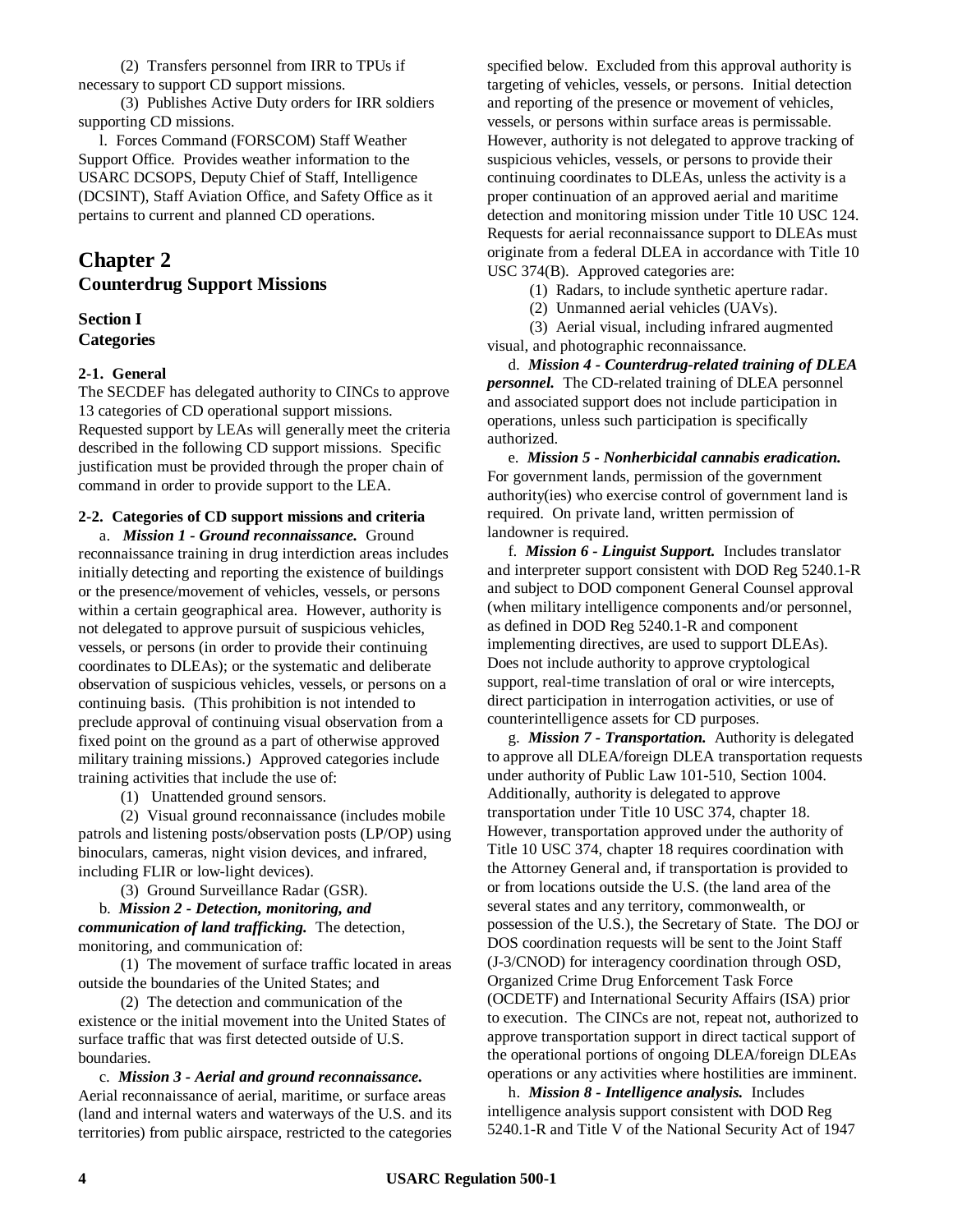(as amended) and subject to DOD Component General Counsel approval (when military intelligence components and/or personnel, as defined in DOD Reg 5240.1-R and component implementing directives, are used to support DLEAs).

i. *Mission 9 - Tunnel detection.* All information pertaining to tunnel detection is classified. Information on tunnel detection operation will be made available on a need to know basis only.

j. *Mission 10 - Diver support for subsurface hull inspections.* Divers may visually inspect and report to DLEAs any unusual physical hull configurations. Divers may not attempt entry, search, or alteration of features detected.

k. *Mission 11 - Military engineering support or training.* Not to include military construction (MILCON) or provision of materials.

l. *Mission 12 - Use of military vessels for establishing bases of operations for DLEAs.* The operation of a base of operations for DLEAs (except when approved under Public Law 101-510, Section 1004) requires coordination with the Attorney General.

m. *Mission 13 - Maintenance.* Maintenance support provided in accordance with Public Law 101-510, Section 1004 and Title 10 USC 374, chapter 18, not to include the cost of parts or equipment to be funded under Ref e of Title 10 USC 374, chapter 18 or other sources.

## **Section II**

#### **Procedures**

#### **2-3. Procedures for coordinating USAR CD operational support**

a. Federal, state or local LEAs originate requests for DOD CD (Title 10) operational support in CONUS and submit them to either JTF-6 or the CONUSA with geographic responsibility.

**[#]** b. The JTF-6/CONUSA staff analyzes the LEA request and identifies capabilities of military services, both AC and RC, to support the LEA requirement. For CD support using USAR units/personnel, the JTF-6/CONUSA staff *will contact the USARC DCSOPS* to request support. **[#]** c. *The USARC DCSOPS will analyze the capability to support the request, prepare initial cost estimates, validate funds availability to support the requirement, and coordinate with MUSARCs to provide units/personnel.* **[#]** d. *The MUSARCs will submit USARC Form 34-R, CD Support Program Estimate of Mission Costs, to the USARC DCSOPS (ATTN: AFRC-OPO-O) for validation and funds availability (RCS: RCOP-004). The USARC will provide the MUSARC with funds by Funding Authorization Document (FAD) and coordinate mission acceptance with JTF-6/CONUSA.*

e. The MUSARC will coordinate with JTF-6/CONUSA and begin mission planning.

f. The JTF-6/CONUSA prepares an OPORD requesting mission approval by FORSCOM or the SECDEF as

appropriate. Information copies of the OPORD are provided to MUSARC, USARC, DA, the Joint Staff, the DOD Drug Coordinator, and other commands involved. **[#]** g. The MUSARC will publish appropriate orders for USAR personnel to conduct the CD support mission. **[#]** h. The FORSCOM staff prepares an Execute Order (EXORD) for Commander's approval of the JTF-6/ CONUSA OPORD. All CD operations involving intelligence component support require service general council concurrence.

**[#]** i. The JTF-6/CONUSA staff proceeds with detailed planning for mission execution. The USARC DCSOPS will prepare a message or memorandum to the MUSARC directing mission execution.

j. The MUSARC will ensure the USAR unit or individuals execute the LEA support mission under the TACON of JTF-6/CONUSA.

k. See flowchart of coordination process at figure 2-1.

#### **2-4. Counterdrug support mission approval**

**[#]** a. The SECDEF is the approving authority for all CD support missions over 179 days or involving more than 400 personnel. The approval authority for most CD support missions under 179 days has been delegated to Commander, FORSCOM. The FORSCOM Director of Operations, CD Division (AFOP-OD) obtains approval, receives requests for all CD support missions, and issues the EXORD upon *Director of Operations* approval.

b. Upon FORSCOM receipt of the JTF-6/CONUSA request for CD OPORD approval, the USARC DCSOPS is contacted and will verify knowledge of the request. After verification is completed, approval for the CD support mission is granted by SECDEF or Commander, FORSCOM in accordance with delegation of authority.

c. The FORSCOM Director of Operations (G-3) will provide a written approval in the form of an EXORD to the USARC and CONUSA/JTF-6 simultaneously.

d. The USARC, DCSOPS has tasking authority for RC personnel/assets participating in CD support operations; however, RC personnel/assets assigned to United States Special Operations Command (USSOCOM) -- which includes United States Army Civil Affairs and Psychological Operations Command (USACAPOC), and United States Army Special Forces -- are not bound by this regulation. The USARC DCSOPS will task all RC units identified in the operational request by message.

e. An OPLAN (see FM 101-5) will be developed by the MUSARC using information obtained in the concept message, and any other pertinent data obtained from the CONUSA/JTF RCDO.

f. Army Reserve personnel/assets cannot participate in any CD support operation without written approval from the USARC, DCSOPS.

g. See flowchart of approval process at figure 2-2.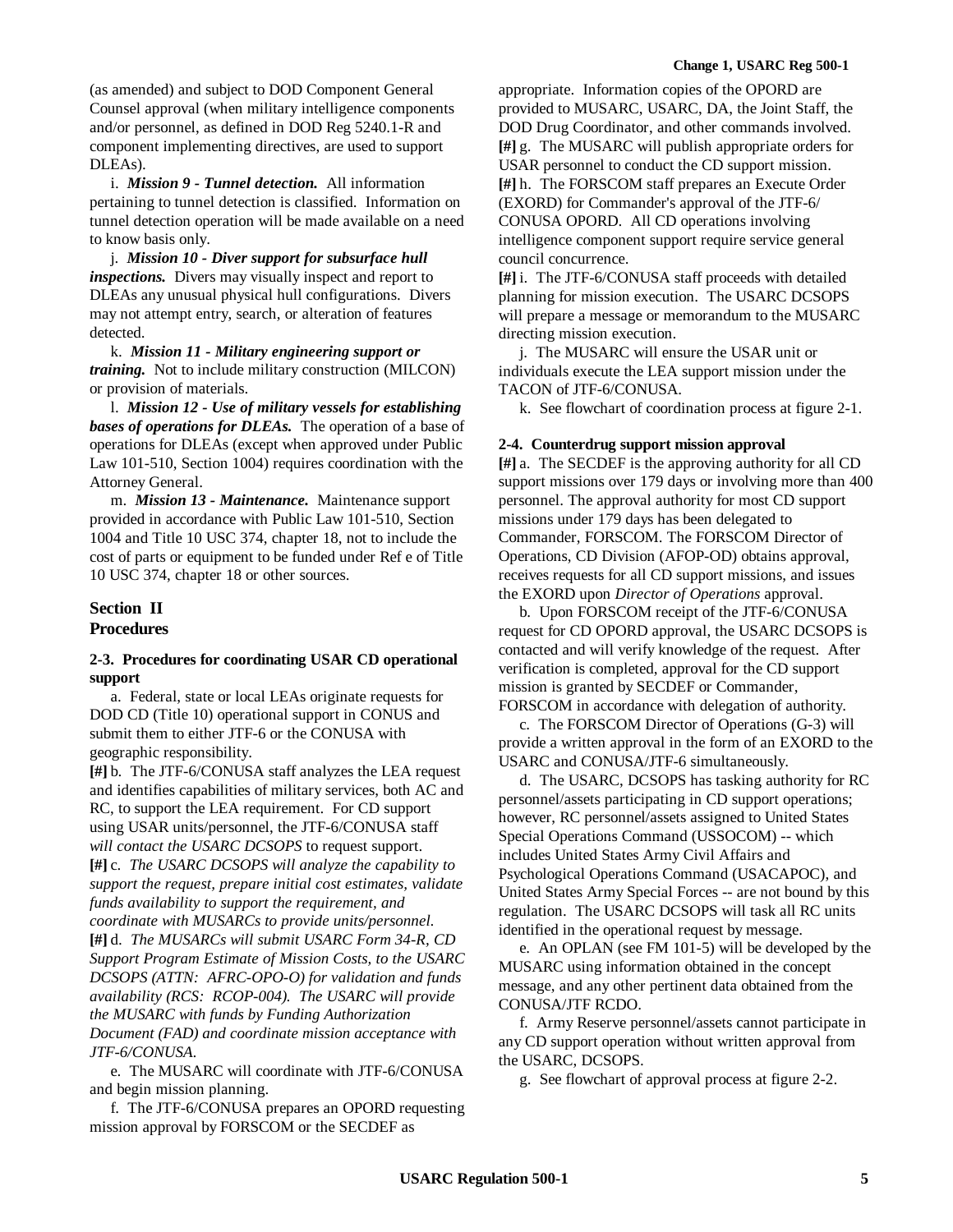#### **2-5. Execution of CD support mission**

a. The CONUSA/JTF (RCDO) provides operational oversight for all approved CD support missions.

b. The MUSARC will retain command and control (C2) of the TPU(s) conducting the CD support mission in accordance with the approved OPLAN.

c. On execution of the OPORD, the CONUSA/JTF

(RCDO) assumes TACON of all units identified in the CD support mission. The MUSARC will maintain

administrative and logistical responsibility for their units. d. Operational coordination will be a continued process between the TPU and the supported LEA.

e. See flowchart of execution process at figure 2-3.

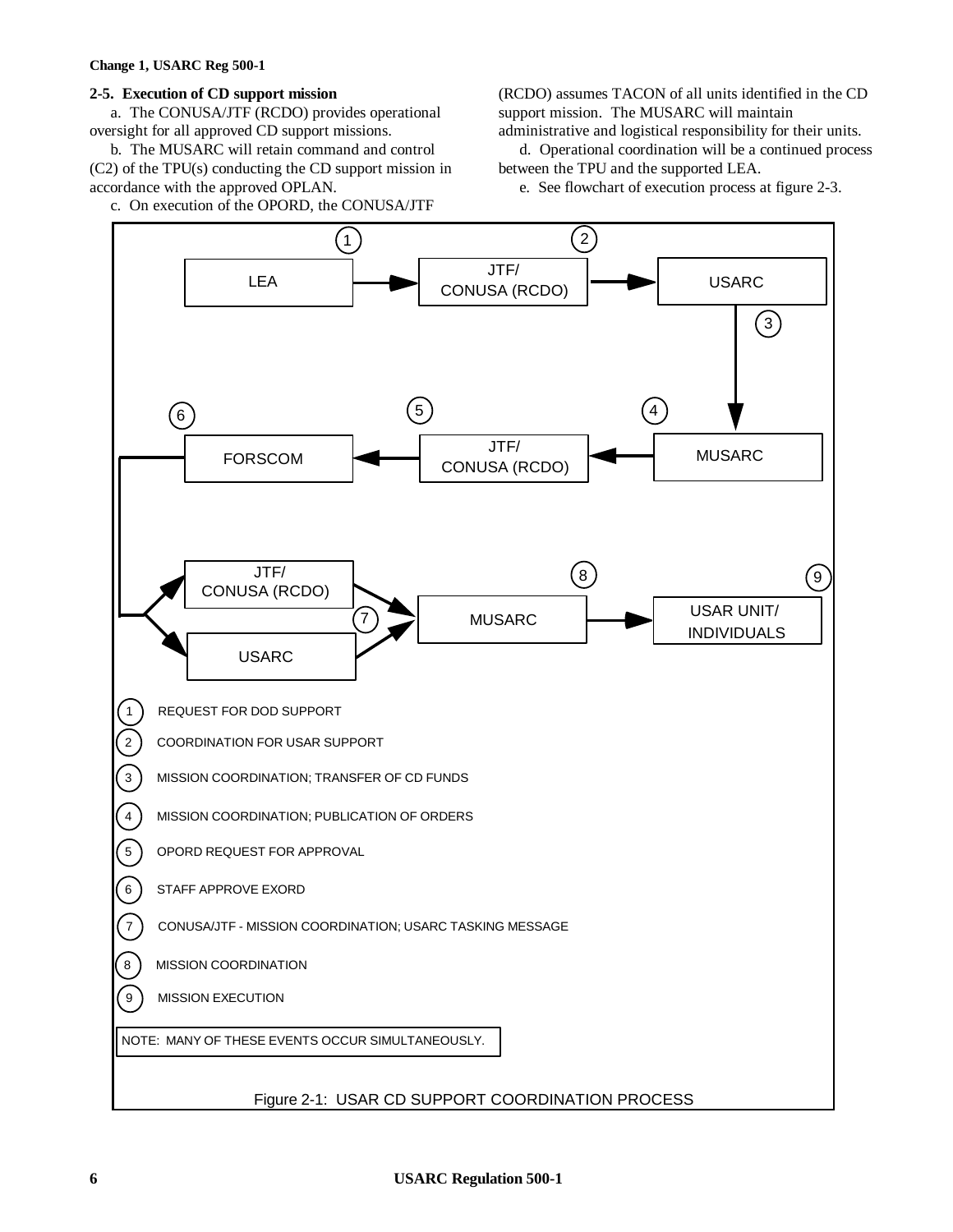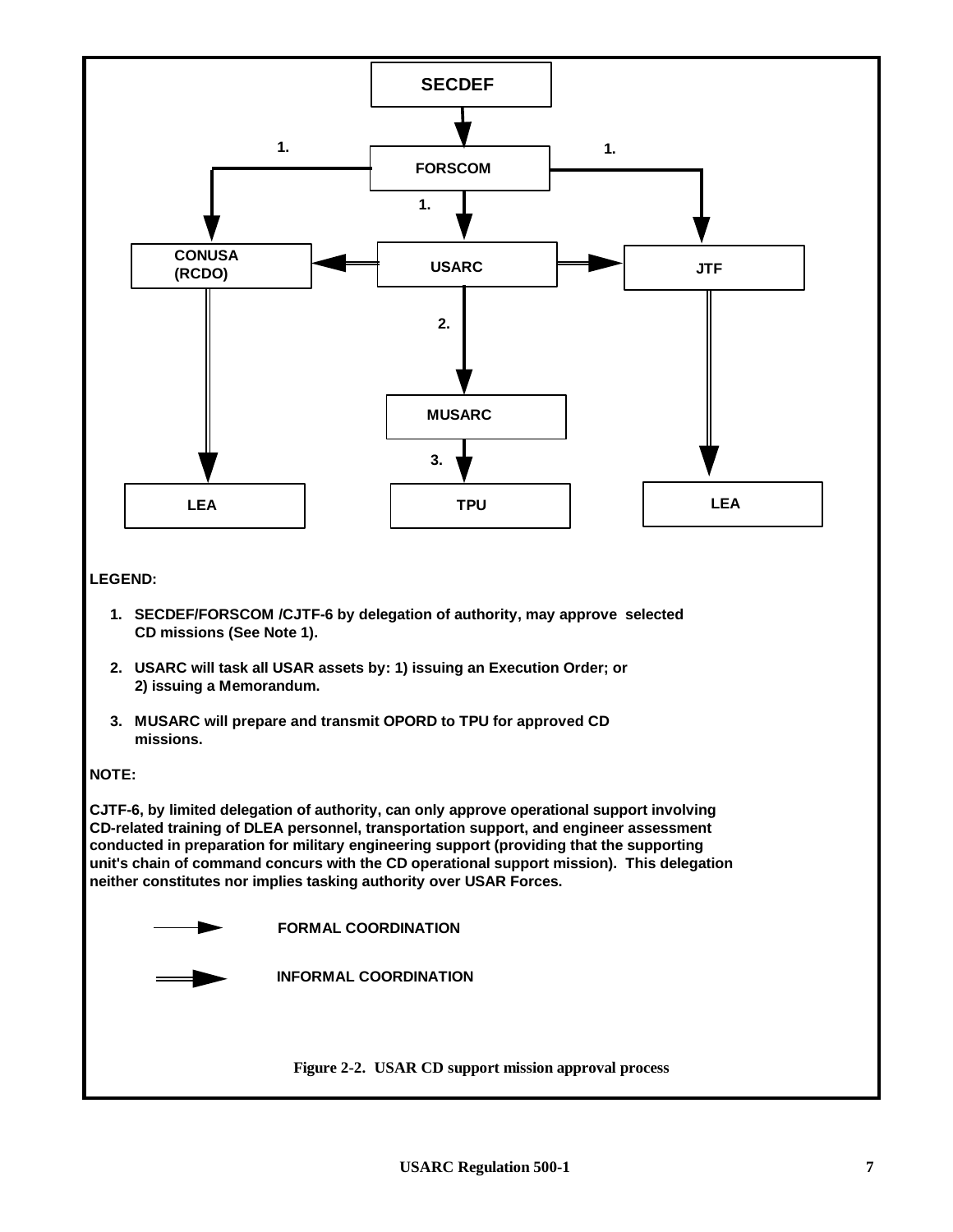

## **Chapter 3 Operations**

#### **Section I Responsiblities**

#### **3-1. The USARC Deputy Chief of Staff for Operations (DCSOPS)**

The USARC DCSOPS will:

a. Coordinate with FORSCOM (AFOP-OD) to obtain approval for all CD missions involving assigned USAR units/personnel.

b. Serve as USARC lead directorate for all USAR CD planning, coordination, and operations.

c. Develop policies and procedures to aid in the administration of the CD support planning and operations by all USAR forces under command and control of the USARC.

d. Maintain operational control of the USAR forces during the execution of CD operations.

e. Develop policies and procedures to govern and monitor the implementation of CD planning and operations by all USAR units assigned.

f. Recommend manpower staffing for operational monitoring, development of programs and policies dealing with CD operations.

g. Coordinate with the CONUSA and JTF-6 (RCDO) to ensure that MUSARCs adequately execute approved CD missions in support of LEAs.

h. Ensure that operations security (OPSEC) measures are:

(1) Briefed to units supporting CD missions.

(2) Included as an OPSEC Annex in CD OPLANS.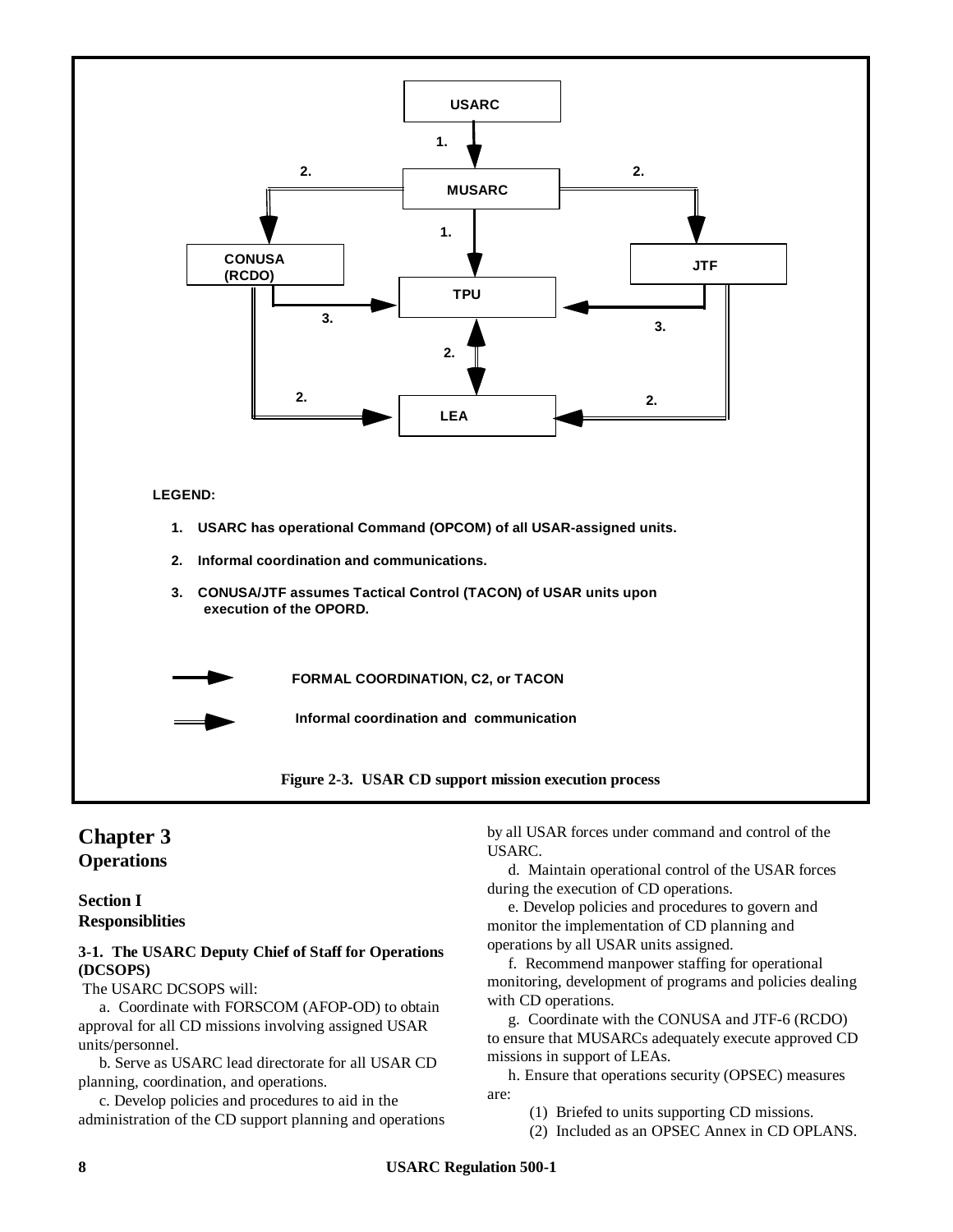i. Provide budget execution guidance with the assistance of the DCSOPS budget analyst to MUSARCs through the Counterdrug Financial Report (RCS: RCOP-004), see chapter 6.

j. Collect all after action reports regarding CD operations and recommendations for updating policies and procedures (see para 3-7).

#### **Section II**

#### **OPSEC Guidance/Reporting for CD Support Activities**

#### **3-2. General**

This section provides OPSEC procedures and information for TPUs participating in CD support operations.

#### **3-3. Operations security (OPSEC)**

The MUSARC commanders will ensure OPSEC measures are included in the planning and execution phases of each CD support operations. This will include, but is not limited to, conducting appropriate OPSEC briefings prior to the execution of operations, providing an OPSEC annex to each OPORD, and providing an OPSEC assessment after the operation has ended. Due to the sensitivity and potential danger to military and civilian law enforcement personnel, OPSEC remains a high priority. All CD operation participants must be aware of essential elements of friendly information (EEFI), essential elements of information (EEI)(see chap 8), and include EEFI in their OPSEC annex for planning purposes, as well as assess OPSEC vulnerabilities for each operation.

#### **3-4. Procedures**

Operations security must be fully integrated into the planning and execution phases of each CD operation. This is especially important where drug traffickers have the technology and expertise to learn of planned and future civilian law enforcement efforts to stop illegal drug activities. The essential steps required to integrate OPSEC into CD operations are:

a. Identify OPSEC indicators. For example: *What information would be useful to a drug trafficker regarding our planned operation? (e.g., Where is the operation to be conducted? How many personnel will be conducting the operation? What types of equipment will be used during the operation? What type of security will be enforced during the operation?)*

b. Determine OPSEC vulnerabilities. For example: *Are secure communications with law enforcement agencies available, or must unsecured telephones be used? Will civilian leased vehicles be used or readily identifiable military vehicles?*

c. Devise OPSEC measures. For example: *Do not discuss planned/future CD support operations in public places; brief only essential personnel on operations; wear civilian clothes versus BDUs--depending upon the recommendation of the supported LEA; if and when to*

*lease commercial vehicles during the operation; instituting operational code words for communications.*

d. Prepare OPSEC plans. For example: *Coordinate with Intelligence personnel to determine what capabilities drug traffickers have in the way of communications and logistics. (Note: JTF-6 will provide the necessary intelligence information on drug traffickers in a particular region.)* Deception plans should also be devised, should drug traffickers uncover information about current or future operations.

e. Brief participants. For example: *Emphasize that adverse effects/dangers are possible, should OPSEC procedures be neglected by all personnel prior to, during, and after CD operations.*

f. Execute OPSEC measures and monitor the situation. For example: *Ensure that OPSEC measures you have selected are integrated in daily operations and do not hinder the actual operation. Monitor media disclosures to ensure OPSEC procedures have not been breached. (If breach of OPSEC occurs, deception plan and countermeasures will be initiated. An OPSEC violation will be reported through normal command channels and appropriate countermeasures begun.)*

g. Provide OPSEC follow-up. For example: *Conduct an assessment after the operation to determine what areas need to be refined or changed for future operations. An OPSEC assessment must be included in the AAR and Lessons Learned data (see para 3-7).*

#### **3-5. Counterdrug support checklist**

An initial checklist for the commander to plan a CD support mission is provided at figure 3-1. The MUSARC commander will ensure this checklist is used during the feasibility study of the CD support and for preparation of the OPORD.

#### **3-6. Counterdrug operations order (OPORD)**

(Sample OPORDs are contained in app B.)

a. Based on the LEA request, the CONUSA/JTF prepares an OPORD/Concept Plan for CDR, FORSCOM approval (see fig B-1).

b. Upon receipt of the CONUSA/JTF OPORD/Concept Plan, MUSARC commanders will ensure the supporting USAR unit prepares a unit OPORD. Sample OPORDs are provided at figures B-2 and B-3. Figure B-2 is the OPORD illustrated in FM 101-5, and figure B-3 is illustrated in The Joint Staff Officer's Guide. **All paragraphs of these OPORD formats may not be applicable to all CD operations. The non-applicable paragraphs may be deleted as necessary.**

c. Upon approval, Commander, FORSCOM will issue an EXORD to CONUSA/JTF/USARC (see fig B-4).

#### **3-7. Counterdrug Support Missions After Action Report (RCS exempt: AR 335-15, para 5-2c(7)), USARC Form 33-R**

a. **Purpose.** To provide USARC DCSOPS and OCAR with timely feedback concerning USAR support to Law Enforcement Agencies for CD operations.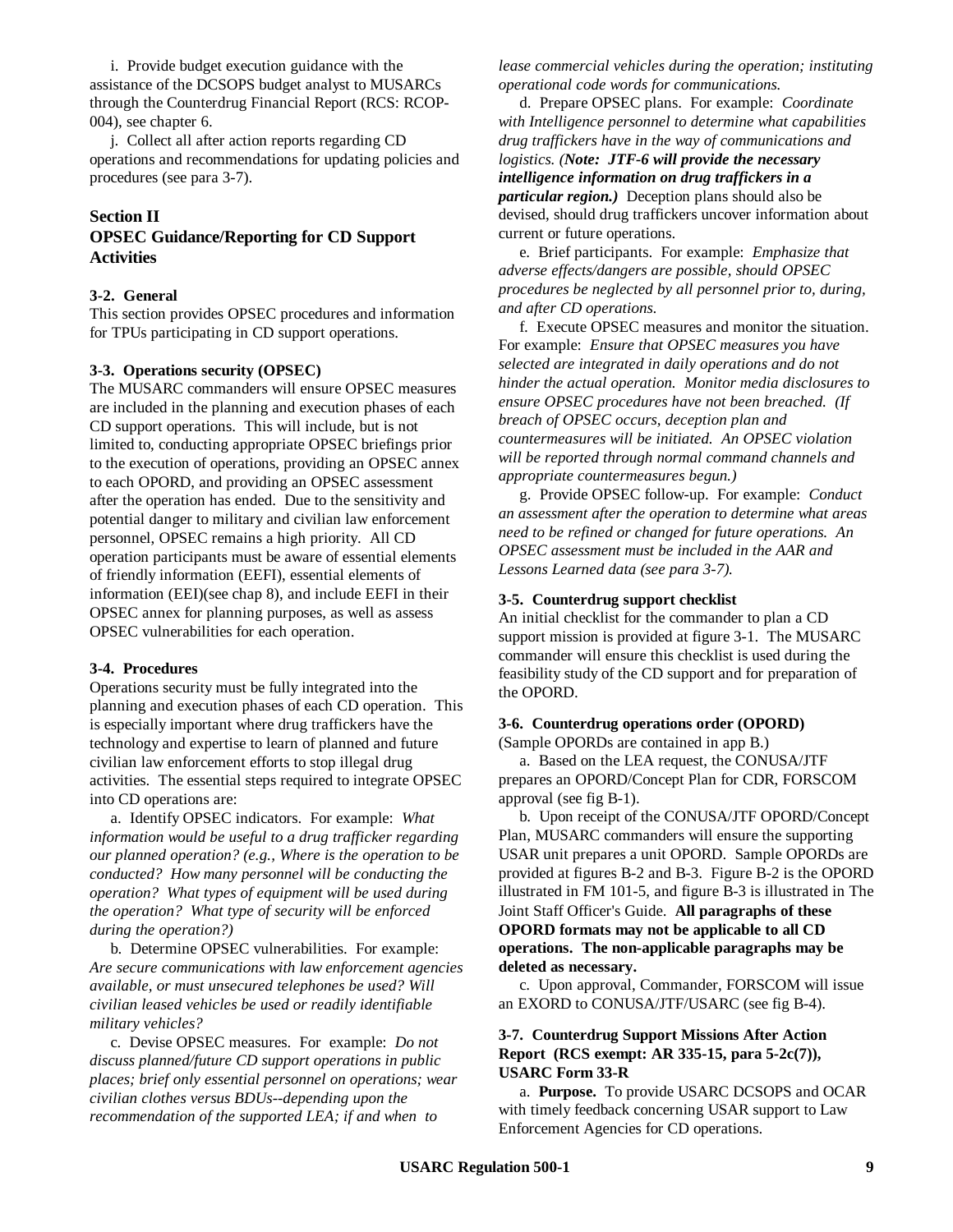b. In order to standardize the CD after action report (AAR), MUSARC commanders will ensure USAR units complete USARC Form 33-R after participating in CD support missions. Table 3-1 contains instructions for completion of the form and a blank copy is provided at the back of this regulation for reproduction purposes. The USARC Form 33-R is the correct tool for reporting CD operations; it establishes a system for the collection, analysis, dissemination, and implementation of essential data, which will assist in providing better support for future operations. This AAR is an effective mechanism for capturing CD lessons learned by Reserve units at all levels.

The USARC Form 33-R is compatible with the Joint After Action Reporting System (JAARS) and AR 350-28, and is modified to fit USARC CD needs. (This report is in compliance with AR 11-13.) The intent of the form is to avoid redundant work for AAR issues with joint implications and to be the USARC Commander's input to the JAARS as required in AR 11-33.

**c. The USARC Form 33-R will be submitted through channels to this Headquarters, USARC DCSOPS, ATTN: AFRC-OPO-P, not later than 15 days after the close-out of each operation.**

| Table 3-1. Instructions for completing USARC Form 33-R (Counterdrug Support Mission After Action Report,<br>RCS exempt AR 335-15, para $5-2c(7)$ ) |                                                                    |                                                                                                                                                                                                                                                                    |  |  |
|----------------------------------------------------------------------------------------------------------------------------------------------------|--------------------------------------------------------------------|--------------------------------------------------------------------------------------------------------------------------------------------------------------------------------------------------------------------------------------------------------------------|--|--|
| Item                                                                                                                                               | <b>Title</b>                                                       | <b>Entry Description</b>                                                                                                                                                                                                                                           |  |  |
|                                                                                                                                                    | <b>Part A - Mission Data</b>                                       |                                                                                                                                                                                                                                                                    |  |  |
| 1a                                                                                                                                                 | <b>MISSION NUMBER.</b>                                             |                                                                                                                                                                                                                                                                    |  |  |
|                                                                                                                                                    |                                                                    | Enter the mission number given by either JTF-6 or CONUSA for each CD mission (e.g., 1A214-92 or<br>JT154-92).                                                                                                                                                      |  |  |
| 1 <sub>b</sub>                                                                                                                                     | <b>MISSION DATES.</b>                                              | These are the dates given on the Concept Message and Execution Order that indicate the time frame<br>that the mission is to be conducted.                                                                                                                          |  |  |
| 1 <sub>c</sub>                                                                                                                                     | <b>MISSION LOCATION.</b>                                           | This is the area of operation where the CD operation is to be conducted (e.g., Death Valley National<br>Monument, Nevada).                                                                                                                                         |  |  |
| 1 <sub>d</sub>                                                                                                                                     | <b>CONTROLLING</b><br>HEADQUARTERS/POC/TELEPHONE<br><b>NUMBER.</b> | This will either be the CONUSA or JTF-6, the point of contact (POC) for that headquarters, and their<br>telephone number (e.g., JTF-6, CPT Smith @ DSN 978-1234, Comm. (915) 568-1234).                                                                            |  |  |
| 1e                                                                                                                                                 | MUSARC/POC/TELEPHONE<br>NUMBER.                                    | This will indicate the controlling/responsible MUSARC, along with the POC and their telephone number.                                                                                                                                                              |  |  |
| 1f                                                                                                                                                 | <b>LEA/ADDRESS.</b>                                                | This will depict the Law Enforcement Agency that the USAR component is supporting, along with their<br>local address (e.g., U.S. National Forest Service, 15 Down Circle, San Bernardino, CA 90722).                                                               |  |  |
| 1 <sub>g</sub>                                                                                                                                     | <b>LEA POC/TELEPHONE NUMBER</b>                                    | Give the lead Law Enforcement Agent and the appropriate telephone number<br>(e.g., Special Agent Frank Martinez, (714) 976-1234).                                                                                                                                  |  |  |
| 1 <sub>h</sub>                                                                                                                                     | <b>TYPE OF MISSION</b>                                             | Indicate the type of mission that is depicted on the Concept Message and/or Execution Order (e.g.,<br>Aerial Reconnaissance, or Intel Analyst).                                                                                                                    |  |  |
| 11                                                                                                                                                 | <b>DEPLOYMENT DATE</b>                                             | The date that the support unit actually deployed.                                                                                                                                                                                                                  |  |  |
| 1j                                                                                                                                                 | <b>REDEPLOYMENT DATE</b>                                           | The date that the support unit actually redeploys.                                                                                                                                                                                                                 |  |  |
| $\overline{1k}$                                                                                                                                    | <b>CLOSE OUT DATE</b>                                              | The date that the support unit completes the mission, to include the time required to bring the unit back<br>to the readiness posture that it was in at the time of deployment.                                                                                    |  |  |
| 2a                                                                                                                                                 | <b>USAR MAN-DAYS</b>                                               | Indicate the total MAN-DAYS required to complete the mission. This is to be broken down by rank.                                                                                                                                                                   |  |  |
| 2 <sub>b</sub>                                                                                                                                     | <b>RESOURCE OBLIGATIONS</b>                                        | This will be the dollar amount utilized in each of the indicated categories. This is normally a DCSOPS<br>responsibility with the assistance from DCSRM.                                                                                                           |  |  |
| 2c                                                                                                                                                 | <b>EQUIPMENT</b>                                                   | Identify the type of equipment utilized on the mission; this will include military and commercial<br>equipment.                                                                                                                                                    |  |  |
| $\mathbf{3}$                                                                                                                                       | <b>MISSION NARRATIVE</b>                                           | This information is extracted from the Concept Message and OPORD along with any issues and/or<br>limitations in regard to the conduct of the mission.                                                                                                              |  |  |
| 4a                                                                                                                                                 | <b>DATE</b>                                                        | The date the AAR is signed and completed.                                                                                                                                                                                                                          |  |  |
| 4b                                                                                                                                                 | <b>TITLE - NAME</b>                                                | Title and name of the person authorized to forward the AAR (e.g., MUSARC's CD representative,<br>ADCSOPS, DCSOPS, etc.)                                                                                                                                            |  |  |
| 4c                                                                                                                                                 | <b>SIGNATURE</b>                                                   | Signature of individual indicated in 4b.                                                                                                                                                                                                                           |  |  |
| 5a-b                                                                                                                                               | <b>MILITARY SUPPORTING UNITS</b>                                   | 5a through 5d. Indicate the units (by name) that are involved with the CD mission.                                                                                                                                                                                 |  |  |
| 6                                                                                                                                                  | <b>METL TASKS ACHIEVED</b>                                         | Indicate each METL task that was accomplished during the mission time frame; this will include build-<br>up and build-down periods.                                                                                                                                |  |  |
|                                                                                                                                                    | <b>MISSION PLANNING</b>                                            | Provide a complete chronological order of events as they occurred. This should be indicated by military<br>date/time group (e.g., 031200SEP92., the sequence will be phased, if applicable).                                                                       |  |  |
| 8                                                                                                                                                  | <b>LESSON LEARNED</b>                                              | It is important that all areas are covered that may assist in future operations. Follow the examples given<br>on the form in 7a, but do not limit the Lessons Learned to these areas if other areas are more<br>appropriate. (Use continuation sheet if required.) |  |  |
|                                                                                                                                                    |                                                                    | Part B - Law Enforcement Survey (Completed by senior law enforcement officer)                                                                                                                                                                                      |  |  |
| $\overline{1}$                                                                                                                                     | <b>LAW ENFORCEMENT AGENCY</b><br><b>DATA</b>                       | List Law Enforcement Agency providing report.                                                                                                                                                                                                                      |  |  |
| $\mathbf{2}$                                                                                                                                       | <b>MISSION DATA</b>                                                | List the mission number/start date/ending date.                                                                                                                                                                                                                    |  |  |
| 3                                                                                                                                                  | <b>OVERALL RATING</b>                                              | Check box that indicates appropriate overall rating for the support provided.                                                                                                                                                                                      |  |  |
| 4                                                                                                                                                  | <b>EVALUATION OF SUPPORT</b>                                       | This requires Yes/No answers. If no, please explain. Enclosures are authorized.                                                                                                                                                                                    |  |  |
| 5                                                                                                                                                  | <b>SENIOR LAW ENFORCEMENT</b><br><b>OFFICIAL DATA</b>              | List the most senior LEA in charge of the mission.                                                                                                                                                                                                                 |  |  |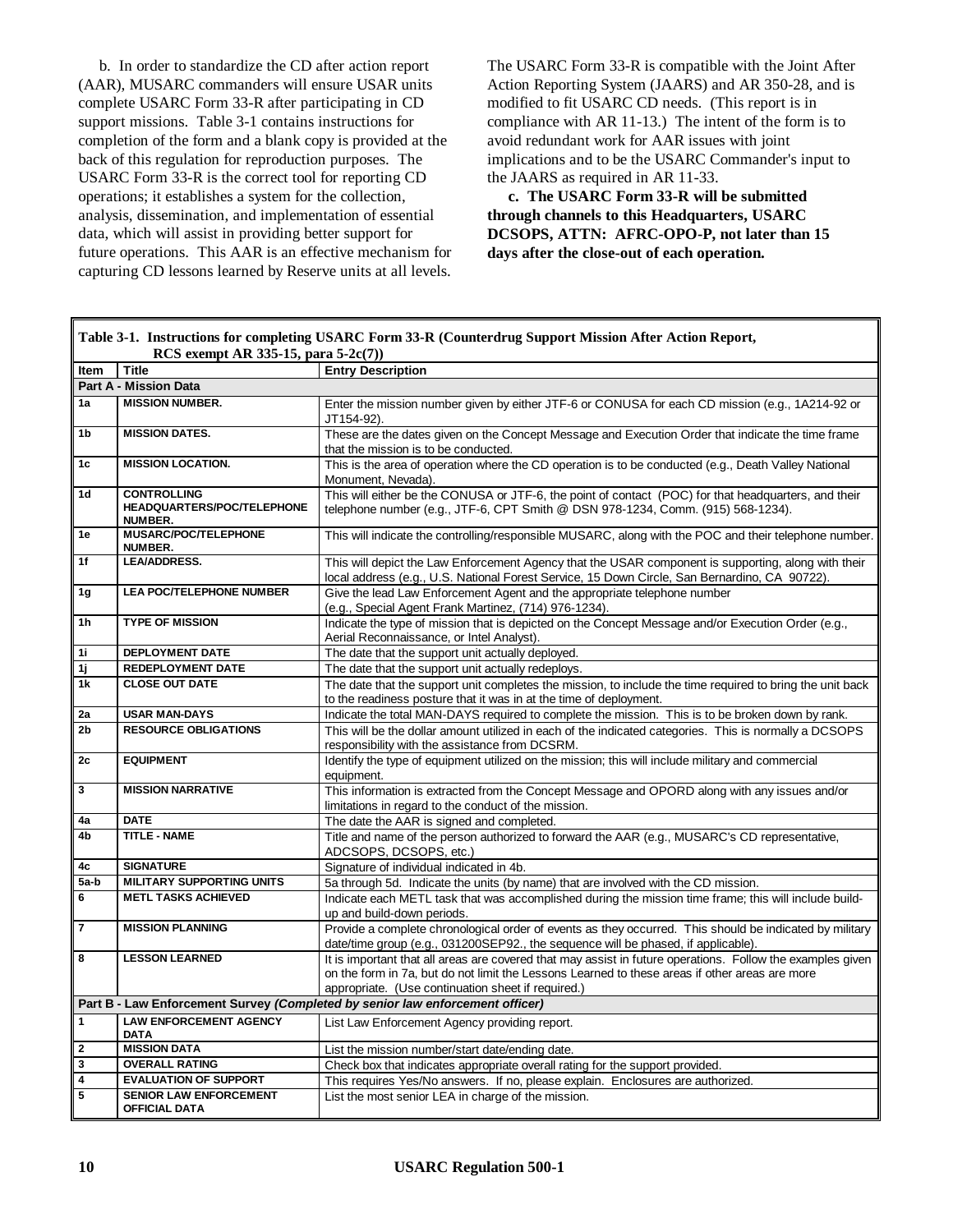| <b>Counterdrug Support Checklist</b>                                                                                                                                                                                                |                         |        |
|-------------------------------------------------------------------------------------------------------------------------------------------------------------------------------------------------------------------------------------|-------------------------|--------|
|                                                                                                                                                                                                                                     | YES N/A NO              |        |
| 1. SAFETY ISSUES:                                                                                                                                                                                                                   |                         |        |
| a. Hazardous Training? Risk assessment: ____High ____Moderate ____Low                                                                                                                                                               |                         | $\Box$ |
| b. Air MEDEVAC support required and coordinated?                                                                                                                                                                                    |                         |        |
| c. Service members armed?                                                                                                                                                                                                           |                         |        |
| d. Likelihood of confrontation with drug traffickers?                                                                                                                                                                               |                         |        |
| 2. AUTHORITY ISSUES:                                                                                                                                                                                                                |                         |        |
| a. Statutory authority(ies).                                                                                                                                                                                                        |                         |        |
| (1) 10 USC 374, Chap 18 (Military Support for Civilian Law Enforcement Agencies)                                                                                                                                                    |                         |        |
| (a) 10 USC 371 (Providing information acquired during military operations to DLEA)                                                                                                                                                  |                         |        |
| (b) 10 USC 372 (Use of military equipment and facilities)                                                                                                                                                                           |                         |        |
| (c) 10 USC 373 (Training and expert advice civilian LEA)                                                                                                                                                                            |                         |        |
| (d) 10 USC 374 (Maintenance and operation of equipment in support of federal LEA)                                                                                                                                                   |                         |        |
| (e) 10 USC 375 (Restriction on direct participation in search, seizure, or arrest)                                                                                                                                                  |                         |        |
| (f) 10 USC 376 (Waiver of Economy Act reimbursement)                                                                                                                                                                                |                         |        |
| (2) Section 1206, Public Law 101-189 (Training Exercises in Drug Interdiction Areas)                                                                                                                                                |                         |        |
| (3) Section 1004, Public Law 101-510 (Support for CD activities) (as amended)                                                                                                                                                       |                         |        |
| (a) B1 (Maintenance and repair of equipment (from DOD))<br>(b) B2 (Maintenance and repair of equipment (non-DOD))                                                                                                                   |                         |        |
| (c) B3 (Transportation of personnel, supplies, and equipment)                                                                                                                                                                       |                         |        |
|                                                                                                                                                                                                                                     | $\frac{1}{\sqrt{2\pi}}$ |        |
|                                                                                                                                                                                                                                     |                         |        |
|                                                                                                                                                                                                                                     |                         |        |
|                                                                                                                                                                                                                                     |                         |        |
|                                                                                                                                                                                                                                     |                         |        |
|                                                                                                                                                                                                                                     |                         |        |
| (d) B4 (Establish base of operations or training facility)<br>(e) B5 (CD related training of LEA personnel)<br>(f) B6 (Detection, monitoring and communication of trafficking across U.S. border)<br>(g) B7 (Construction of roads, |                         |        |
| b. The SECDEF Approval Required?                                                                                                                                                                                                    |                         |        |
| c. Applicable FORSCOM approval authority (ies): (DOA5)                                                                                                                                                                              |                         |        |
| (1) 2A (Ground reconnaissance)                                                                                                                                                                                                      |                         |        |
| (2) 2B (Detection, monitoring, and communication of land trafficking)<br>(3) 2C (Aerial reconnaissance of surface areas)                                                                                                            |                         |        |
| (4) 2D (CD related training of DLEA personnel)                                                                                                                                                                                      |                         |        |
| (5) 2E (Nonherbicidal cannabis eradication support)                                                                                                                                                                                 |                         |        |
| (6) 2F (Linguist support)                                                                                                                                                                                                           |                         |        |
| (7) 2G (Transportation support)                                                                                                                                                                                                     |                         |        |
| (8) 2H (Intelligence analysis support)                                                                                                                                                                                              |                         |        |
| (9) 2I (Tunnel detection support)                                                                                                                                                                                                   |                         |        |
| (10) 2J (Diver support for subsurface hull inspections)                                                                                                                                                                             |                         |        |
| (11) 2K (Military engineering support or training)                                                                                                                                                                                  |                         |        |
| (12) 2L (Use of military vessels for establishing bases of operations)                                                                                                                                                              |                         |        |
| (13) 2M (Maintenance support)                                                                                                                                                                                                       |                         |        |
| 3. INTELLIGENCE AND SECURITY ISSUES:                                                                                                                                                                                                |                         |        |
| a. Service General Counsel approval for intelligence component participation?                                                                                                                                                       |                         |        |
| b. Intelligence oversight issues (Executive Order 12333/DOD Reg 5240.1-R) resolved?                                                                                                                                                 |                         |        |
| c. Defense Intelligence Agency validation of collection requirement?                                                                                                                                                                |                         |        |
| d. Counterintelligence personnel employed?                                                                                                                                                                                          |                         |        |
| e. Cryptologic personnel employed?                                                                                                                                                                                                  |                         |        |
| f. Targeting individuals, vehicles or point targets involved?                                                                                                                                                                       |                         |        |
| g. Use of Forward Looking Infrared (FLIR) or other high tech imagery involved?                                                                                                                                                      |                         |        |
| h. Operations Security (OPSEC) considered?                                                                                                                                                                                          |                         |        |
| Figure 3-1. CD support checklist                                                                                                                                                                                                    |                         |        |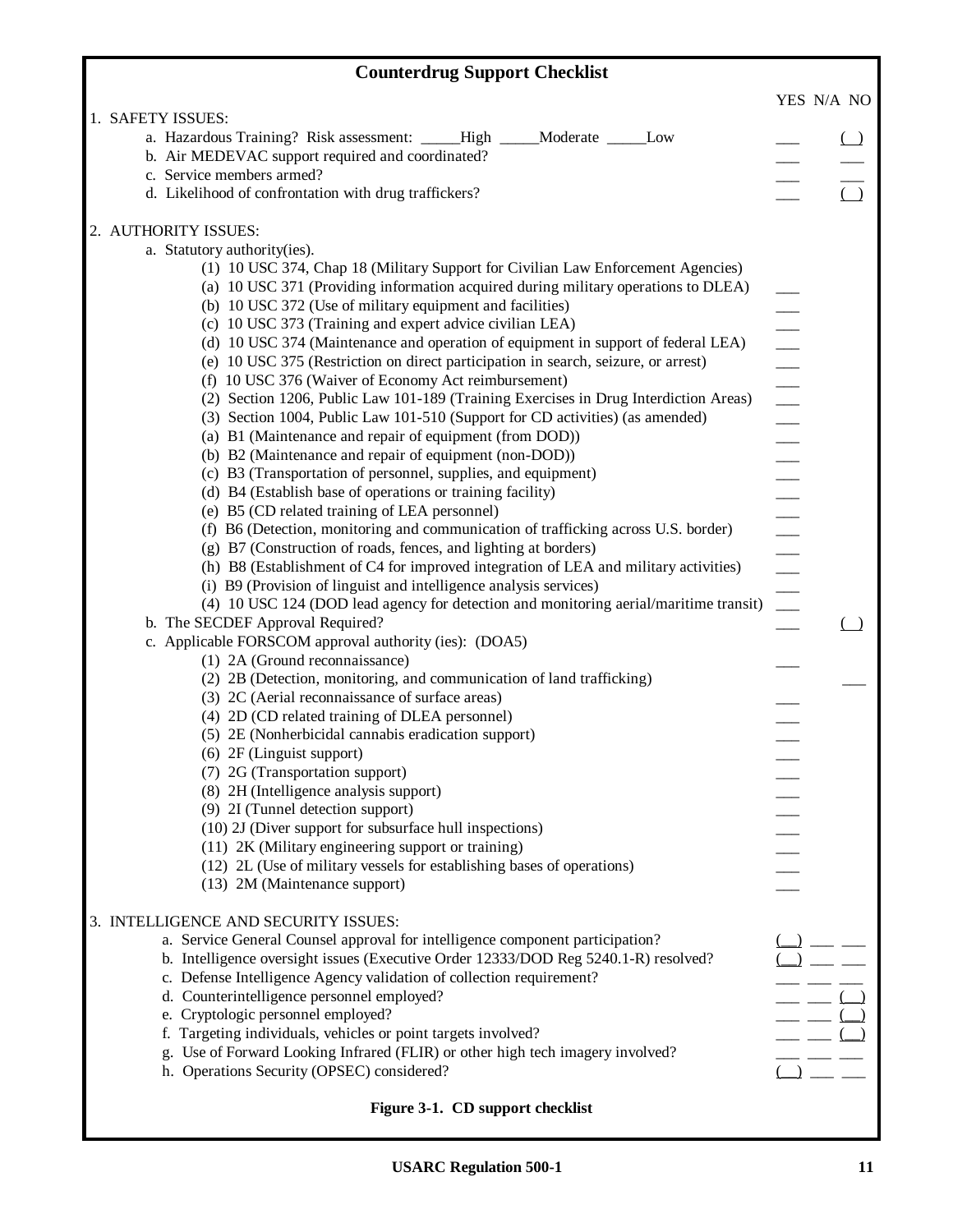|    | <b>Counterdrug Support Checklist (Continued)</b>                                   |            |
|----|------------------------------------------------------------------------------------|------------|
|    |                                                                                    | YES N/A NO |
|    | 4. OPERATIONS AND TRAINING ISSUES:                                                 |            |
|    | a. Valid Mission Essential Task List (METL) training?                              |            |
|    | b. Short fuse tasking?                                                             |            |
|    | c. Unit accepts/volunteers for mission?                                            |            |
|    | d. Clear rules of engagement? (ROE)                                                |            |
|    | e. Aviation support required?                                                      |            |
|    | f. Permission obtained to enter private lands?                                     |            |
|    | g. Transport of DLEA personnel to/near arrest sites?                               |            |
|    | h. Close proximity to DLEA personnel/response team?                                |            |
|    | 5. ENGINEER ISSUES:                                                                |            |
|    | a. Unresolved environmental issues?                                                |            |
|    | b. Supported DLEA provides materials?                                              |            |
|    | c. Competition with civilian contractors?                                          |            |
|    | 6. FUNDING ISSUES:                                                                 |            |
|    | a. Clear contribution to DLEA efforts to counter flow of drugs into United States? |            |
|    | b. CD program funds available?                                                     |            |
|    | c. Flying hour program funds available?                                            |            |
|    | d. If USAR unit, are RPA/OMAR funds available?                                     |            |
|    | e. Possible antideficiency violation (AR 37-1)?                                    |            |
|    | 7. LOGISTICS ISSUES:                                                               |            |
|    | a. Coordination required with RLSO?                                                |            |
|    | b. Airlift support required?                                                       |            |
|    | (1) SAAM request?                                                                  |            |
|    | (2) JA/ATT request?                                                                |            |
|    | (3) Opportunity airlift request?                                                   |            |
|    | c. Rail transportation request?                                                    |            |
|    | d. Contracting support required?                                                   |            |
|    | 8. OTHER POLICY ISSUES:                                                            |            |
|    | a. Within three miles of international border?                                     |            |
|    | b. Coordinated with country team?                                                  |            |
|    | c. Congressional interest?                                                         |            |
|    | d. National Guard sensitivities?                                                   |            |
|    | e. Coordinated with DLEA national headquarters?                                    |            |
|    | f. Coordinated with other CINCs/Services/MACOMs?                                   |            |
|    | g. Public affairs guidance coordinated?                                            |            |
| h. | Service members needed for courtroom testimony?                                    |            |
|    | i. Provides three working day advance notice to JCS/OSD?                           |            |
|    | Employs unique military skills?                                                    |            |
|    | k. Central tasking control number required?                                        |            |
|    | Figure 3-1. (continued) CD support checklist                                       |            |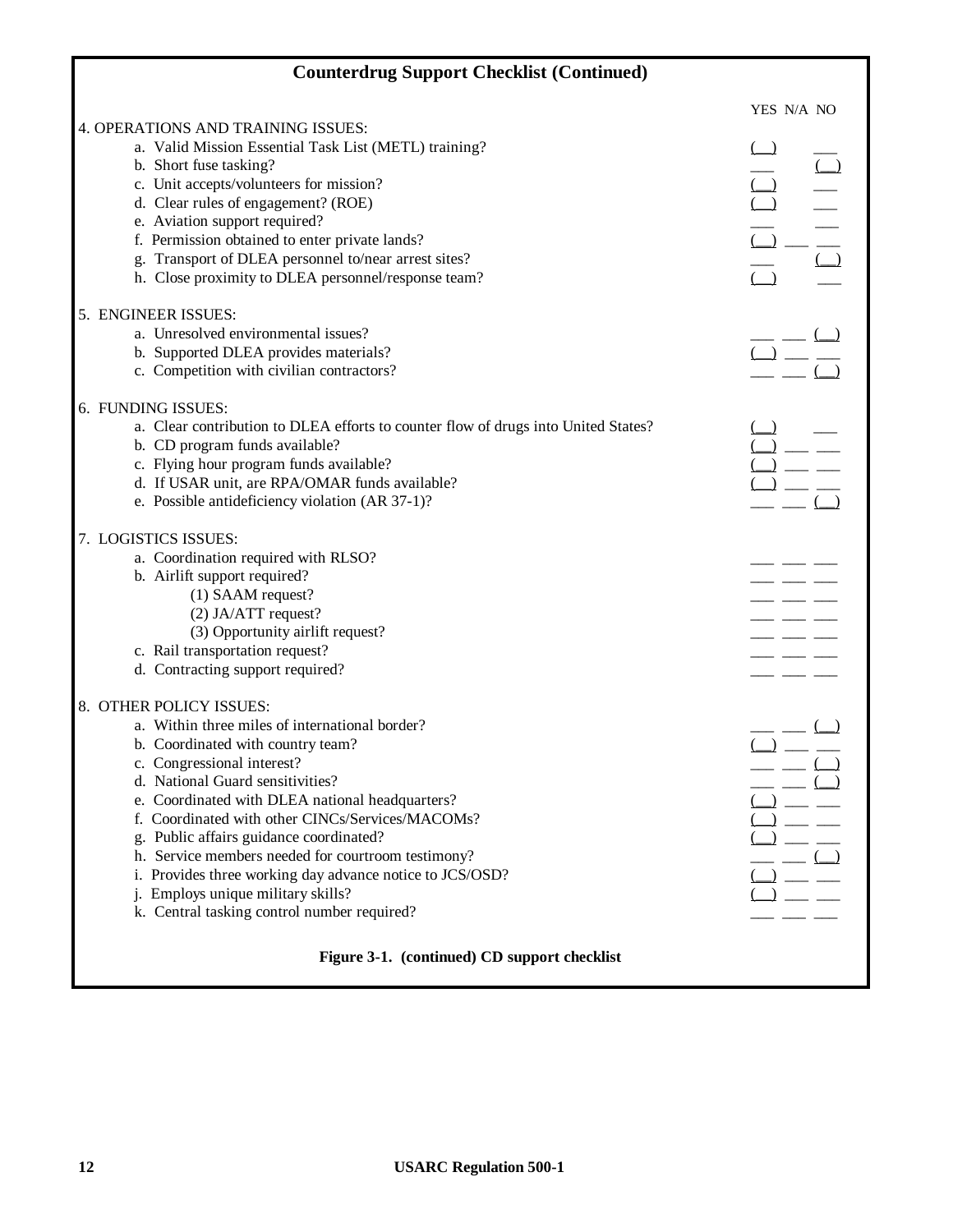## **Chapter 4 Training**

#### **4-1. General**

a. This chapter provides guidance to MUSARC commanders for use of active duty for training (ADT), annual training (AT), and individual duty for training (IDT) orders for support of CD operations. For information regarding active duty for special work (ADSW) orders refer to chapter 5.

b. The USARC DCSOPS CD Branch (AFRC-OPO-O) is the lead coordinating agency for all CD operations. The CD Branch is responsible for determining the appropriate duty status of all assigned USAR units and individuals participating in CD operations.

#### **4-2. Active duty for training (ADT)**

a. The primary purpose and content of ADT is training. It will not be used to meet real or perceived manpower shortages to perform organizational missions or administration, or to augment the Active Army.

b. ADT is authorized for full-time attendance at the following types of organized and planned training:

(1) Specialized skill training.

(2) Flight training.

(3) Combat crew training.

(4) Unit conversion, new or displaced equipment training, and new systems training.

(5) Refresher and proficiency training.

(6) Officer acquisition training.

(7) Professional development and education programs.

c. The only organized and planned training obtained during CD operations that may authorize ADT is flight training and combat crew training. The USARC DCSOPS CD Branch will make a determination based on information obtained in the CD operational concept plan to authorize the use of ADT.

#### **4-3. Annual training (AT)/constructive credit**

a. Counterdrug operations are not normally performed in an AT status. However, there may be sufficient justification to merit an exception to this policy.

 b. If the MUSARC DCST can determine that the supporting unit can satisfy a majority of the unit Mission Essential Tasks List (METL) during a CD mission, an exception to policy may be granted by the USARC DCSOPS. The MUSARC commander may submit a request for exception to policy in the format shown at figure 4-1, with an information copy provided to the CONUSA. The USARC DCSOPS will coordinate the request with the USARC AT coordinator to ensure training dates and schedules are adjusted with the appropriate CONUSA.

#### **4-4. Inactive duty for training (IDT)**

a. Counterdrug operations are not normally performed during IDT. However, there may be sufficient justification

that may merit a unit commander to support LEAs during IDT weekends.

b. If the unit commander determines a particular CD mission is appropriate for IDT training, he/she may request to perform a CD mission in an IDT status using the format in figure 4-1. The USARC DCSOPS will authorize the mission to be performed in an IDT status as part of the USARC concurrence/request for approval to FORSCOM.

c. The Commander, FORSCOM is the approval authority for CD missions less than 179 days in duration and involving less than 400 personnel. Therefore, CD missions performed in an IDT status must be completed within the 179-day window (unless extension beyond 179 days is approved by SECDEF).

d. The MUSARC commanders will not violate the 179-day rule. If more time is needed to complete the CD mission, JTF-6/CONUSA will request a new mission or additional personnel be identified to continue support to the CD mission.

#### **LETTERHEAD**

(OFFICE SYMBOL) (500) DATE

MEMORANDUM THRU Commander, (Your Chain of Command) *(There may be more than one THRU address.)*

FOR Commander, U.S. Army Reserve Command, ATTN: AFRC-OPO-O, 3800 North Camp Creek Parkway, SW, Atlanta, GA 30331-5099

SUBJECT: Request for an Exception to Policy to Conduct Counterdrug Mission ( mission number ) in an Annual Training(AT)/Inactive Duty for Training (IDT) Status and Request for Constructive Credit for AT

1. Reference. (As appropriate; include any suspenses to higher headquarters.)

2. Project justification (describe clearly why this CD mission can logically be supported in an AT/IDT status).

3. Mission Essential Task Lists (METL). (List METL accomplishments that can be achieved during this operation.)

4. For additional information, contact (list here the unit commander or his/her representative).

Encl<br>Unit METL

SIGNATURE BLOCK OF REQUESTER

CF: (w/encls) CDR, CONUSA, ATTN: (Appropriate Office Symbol)

*(NOTE: Enclosures my be included if they contribute to the justification.)*

**Figure 4-1. Sample for preparing an exception to policy for AT/IDT and Constructive Credit for AT**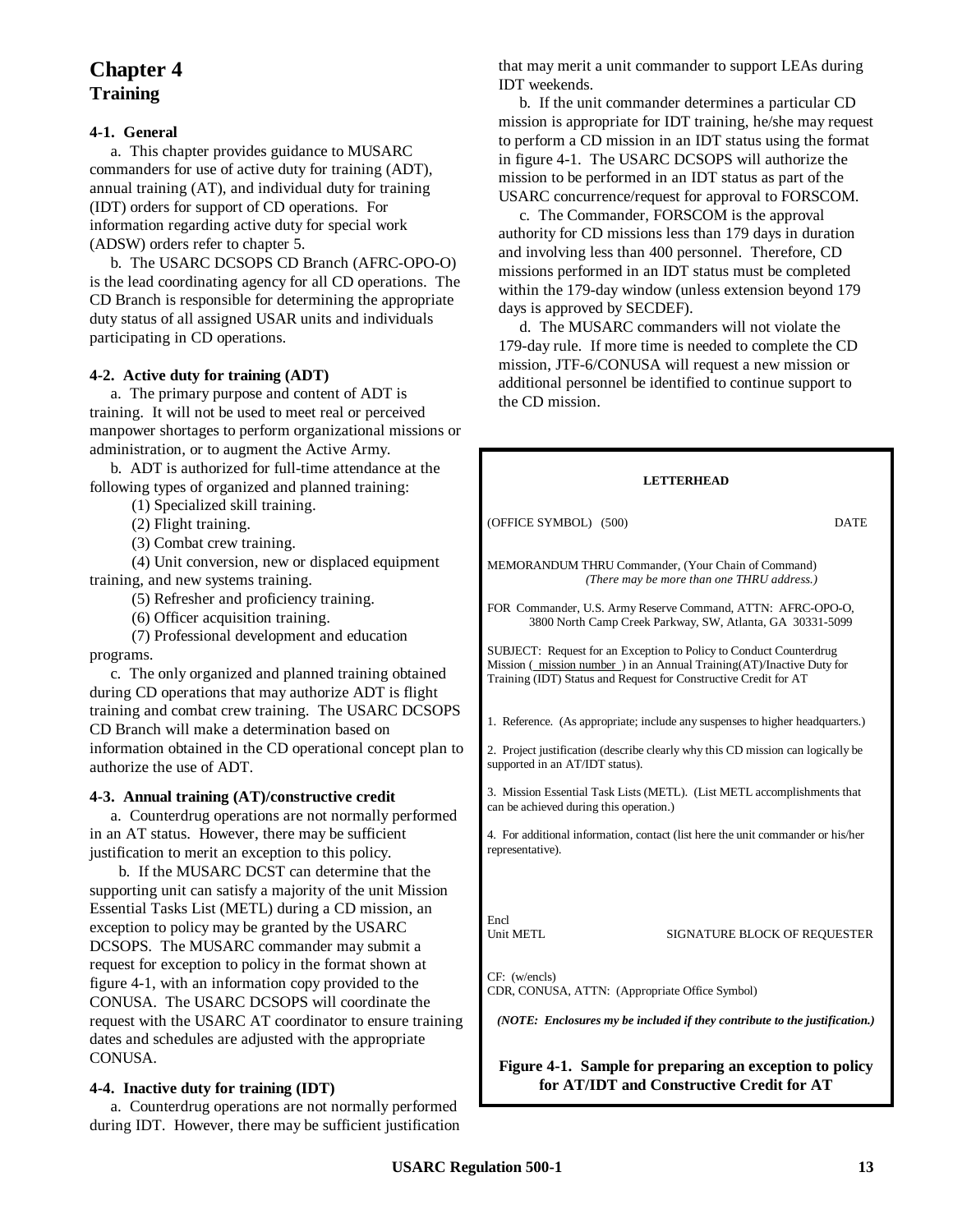## **Chapter 5 Personnel**

#### **Section I General**

#### **5-1. Personnel**

a. This chapter outlines the USARC policy relative to personnel participating in CD support operations and provides guidance pertaining to active duty for special work (ADSW).

b. This chapter also outlines current programs and assets available in the USARC Drug Demand Reduction (DDR) program.

#### **5-2. Responsibilities**

The USARC Deputy Chief of Staff, Personnel will:

a. Approve all ADSW tour requests validated by the USARC DCSOPS that exceed 139 days of ADSW in an FY. The requester will forward all CD ADSW tour requests (per AR 135-200, chap 6) through the USARC DCSOPS to the USARC DCSPER.

b. Provide guidance, pursuant to AR 135-381, relating to line of duty (LOD) injuries resulting from CD operations.

c. Serve as the proponent staff agency for the USARC DDR program, and all associated programs and directives for unit drug testing.

d. When necessary, coordinate with CDR, ARPERCEN to transfer personnel from IRR to TPU after identifying specific personnel qualifications needed for technical support to CD operations that are unavailable in current TPU membership.

## **Section II**

#### **Personnel Management for CD Support Activities**

#### **5-3. HIV testing requirements**

Army Regulation 135-200, paragraph 1-18, stipulates that soldiers on active duty for more than 30 days, in an ADSW or ADT status, must have negative results from HIV testing administered within 6 months prior to their reporting date. Soldiers scheduled for tours of less than 30 days must have a negative HIV result within 24 months prior to the reporting date. In rare situations when it is impractical to meet this requirement, AR 600-110, chapter 5, allows for orders to be issued for 29 days or less, with a stipulation that the soldier must present a negative HIV test result within the first 29 days of duty, or the tour will be terminated.

#### **5-4. Urinalysis for participants**

Soldiers ordered to an ADT or ADSW status (over 30 days' duration) for any CD support activity will be subject to urinalysis testing within a 90-day period immediately preceding the activation date. Coordinate requests for additional urinalysis testing quotas with USARC DCSPER, ATTN: AFRC-PRH-C. Conduct random urinalysis testing as prescribed by command authorities. Follow all testing procedures outlined in AR 600-85. Use the Forensic Toxicology Laboratory assigned for routine tests, unless otherwise instructed. Include in each box a memorandum addressed to the lab requesting expeditious handling because the samples are related to a special operation. Do not associate any urine specimen with a CD operation.

#### **5-5. Medical support requirements**

Army Regulation 135-200, chapter 2-6, authorizes medical treatment and hospitalization of RC soldiers in Army treatment facilities whenever possible. Obtain emergency care necessary to save the life, limb, or eyesight of a soldier from the nearest available civilian or military facility capable of providing such lifesaving care. Prior written authorization is required to use civilian facilities for nonemergency care.

#### **5-6. Line of duty investigations**

Procedures and guidance for processing line of duty investigations are found in AR 600-8-1.

#### **5-7. Separations**

All separation actions will be accomplished in accordance with ARs 135-175 and 135-178, or as appropriate.

#### **Section III**

#### **Drug Demand Reduction (DDR) Program**

#### **5-8. General**

The USARC's major effort in the DDR program is to reduce the demand for illegal drugs through education and deterrence. The USARC's first goal is to reduce the use of illegal drugs and alcohol abuse by soldiers, DA civilians, and their families. The second goal is to support the efforts of community-based Anti-Drug Activities. The USAR DDR program is under the auspices of the USARC DCSPER.

#### **5-9. Education**

Commanders provide drug awareness education and training to their soldiers, civilian employees, and their families. The training depicts effective measures to alleviate problems associated with drug and alcohol abuse. Training by qualified USAR TPU personnel can also be instrumental in civic action programs for communities (e.g., classes to grade school students and Parent-Teacher organizations). Additionally, courses such as the Demand Reduction Course offered by the National Interagency Counterdrug Institute (NICI) highlight DOD expertise in drug education and support to non-DOD agencies.

#### **5-10. Deterrence**

a. The major deterrence programs contained in AR 600-85, were established by DOD Directive 1010.0 and 1010.1. These publications establish policies for the urinalysis program for soldiers and DA civilian employees.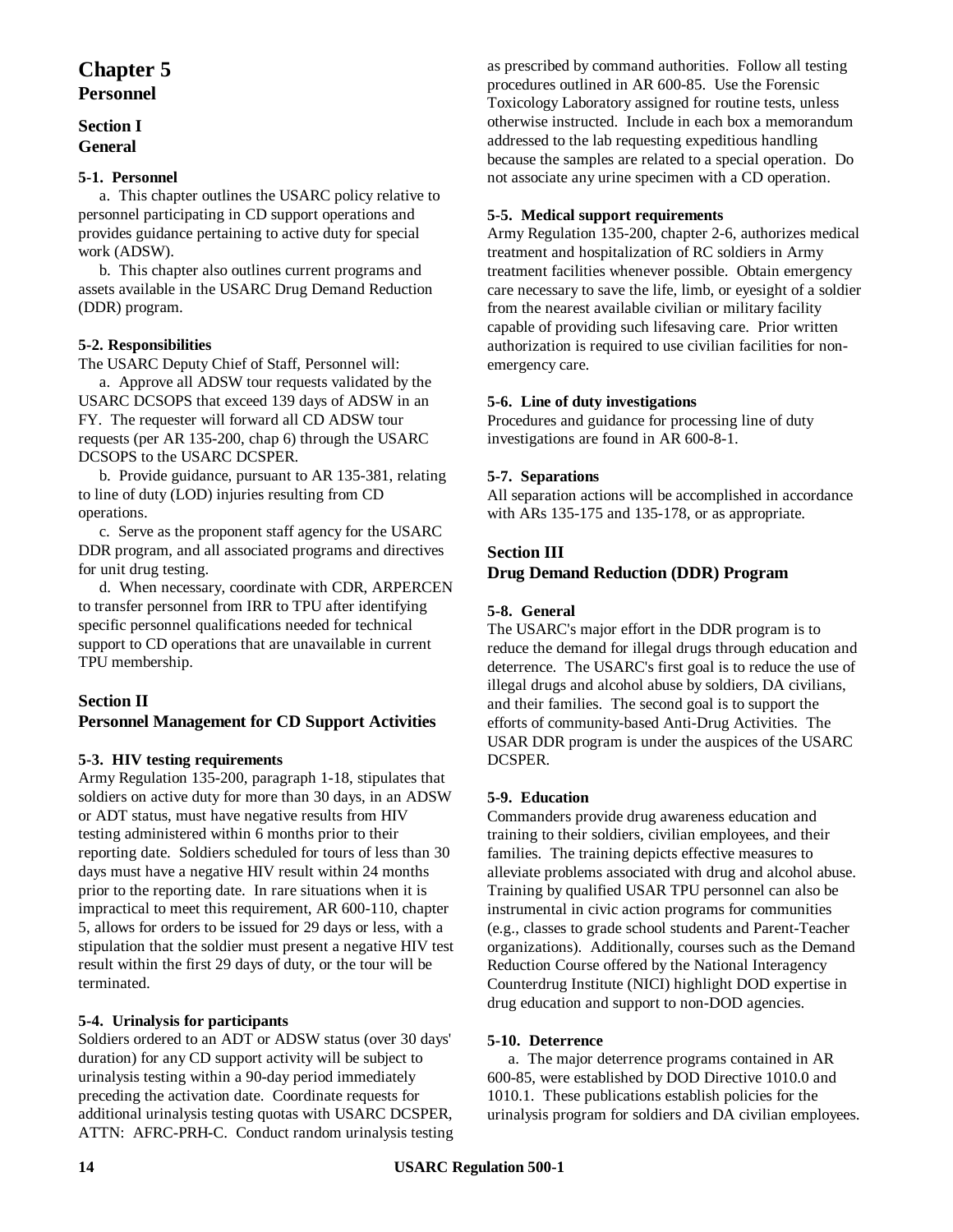b. The purpose of this USARC program is to provide a deterrence to drug use; preserve the health of military personnel and DA civilians; permit commanders and/or supervisors to assess the security, fitness, and discipline of their commands; and to take appropriate legal and personnel action based upon such assessments.

c. Army Regulation 600-85 contains specific guidance for the collection, handling, and laboratory testing of the urine samples.

## **Chapter 6 Funding**

#### **Section I General**

#### **6-1. Purpose**

a. This chapter outlines budget guidance and distribution, and reporting procedures for MUSARC participation in CD supply reduction support missions. Specific rates of dispersal for funding are noted in this chapter. These funds are fenced/restricted and subject to audit. No CD funds can be used without prior approval from the DCSOPS CD Section.

b. This chapter establishes procedures for requesting, obtaining, and reporting Operation and Maintenance, Army Reserve (OMAR) and Reserve Personnel, Army (RPA) funds provided by the USARC to support CD supply reduction missions. It establishes resource management guidelines for the MUSARCs in the execution of distributed funds.

#### **6-2. Responsibilities**

The Deputy Chief of Staff, Comptroller (DCSCOMPT) assists the DCSOPS in developing Program Objective Memorandums for submission and approval.

#### **Section II**

#### **Counterdrug Supply Reduction Funding/Reporting Requirements**

#### **6-3. Counterdrug operations funding**

a. Once CD missions are approved/assigned, it is the MUSARC DCSOPS' responsibility to prepare estimates of funding requirements and submit them to the USARC DCSOPS, ATTN: AFRC-OPO-O.

b. The USARC DCSOPS will validate the estimates and provide the funding by initiating the transfer of funds through the USARC DCSCOMPT.

c. During the first, second, and third quarters of the FY, 80 percent funding for each mission will be given to the tasked MUSARC on a Funding Authorization

Document (FAD). Fourth quarter funding will be provided at 100 percent of the validated mission requirements.

d. The USARC DCSOPS will provide the MUSARC funding adjustments based on the mission's initial funding and the actual expenditures. These adjustments will be issued on FADs by the USARC Comptroller.

#### **6-4. Counterdrug reporting requirements**

Each MUSARC participating in counterdrug support operations will prepare an initial estimate and submit monthly obligation reports (as described in paras 6-5 and 6-6 below) for all CD missions to USARC DCSOPS, ATTN: AFRC-OPO-O.

#### **6-5. Initial CD mission estimate (RCS: RCOP-004),**

**USARC Form 34-R** Estimates for CD missions will be prepared by the MUSARC DCSOPS using the Counterdrug Support Program Estimate of Mission Costs, USARC Form 34-R. Instructions for completing the form and descriptions of required data are contained in Table 6-1. A blank copy of the form is provided at the back of this regulation for local reproduction.

#### **6-6. Monthly CD obligation report (RCS: RCOP-004)**

Each MUSARC providing support to CD missions is required to submit a monthly obligation report for each mission to assist this headquarters in the management and accountability of CD funds. The MUSARC CD Section or Deputy Chief of Staff, Operations should submit this report with input from the Deputy Chief of Staff, Resource Management. The report should be cumulative and is due the 15th of each month. The following is required:

a. RPA. Extracted by DCSRM from Daily Orders, Ledgers and Finance System (DOLFINS) (TABLETALK) format. The DOLFINS report must include the following information by mission: CD mission number; original orders number; amendments; rank, name; report date; location; purpose; mandays; order total; outstanding commitments; and obligations.

b. OMAR. The report for OMAR (as provided by the DCSRM/DCSCOMPT via DCAS or other current fund control system) must include commitments and obligations by: CD mission; by element of resource (EOR), and by project code for each mission.

#### **Section III**

**Drug Demand Reduction (DDR) Funding**

#### **6-7. The DDR Program**

Funding for the DDR program is managed by the USARC DCSPER.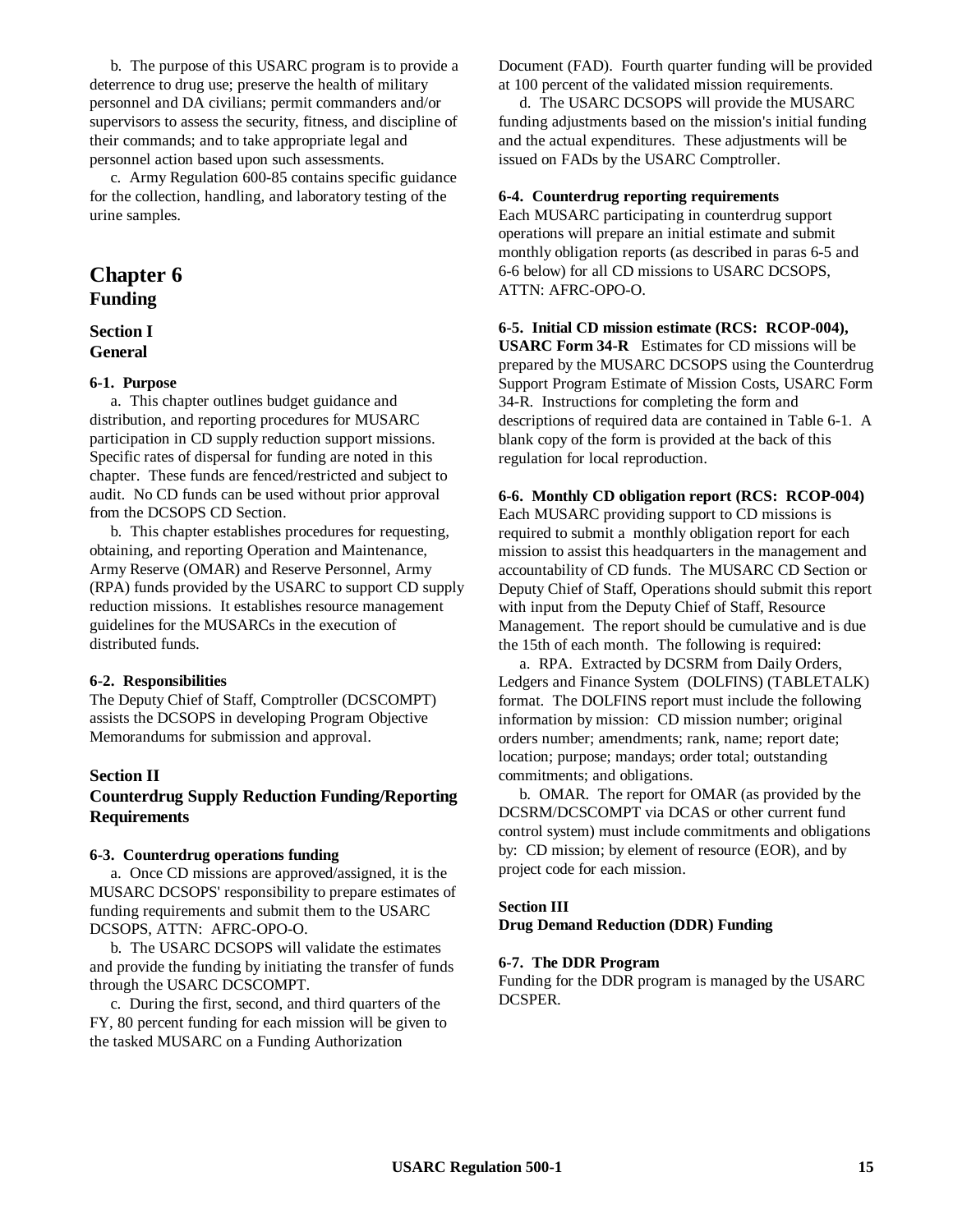| Table 6-1. Instructions for completing USARC Form 34-R (Counterdrug Support Program Estimate of Mission Costs,<br>$RCS: RCOP-004$ |                                            |                                                                                                                                                                        |  |  |
|-----------------------------------------------------------------------------------------------------------------------------------|--------------------------------------------|------------------------------------------------------------------------------------------------------------------------------------------------------------------------|--|--|
| Item                                                                                                                              | Title                                      | <b>Entry Description</b>                                                                                                                                               |  |  |
|                                                                                                                                   | Part A. Administrative Data                |                                                                                                                                                                        |  |  |
| 1                                                                                                                                 | <b>MUSARC</b>                              | Enter name of MUSARC making report.                                                                                                                                    |  |  |
| $\overline{2}$                                                                                                                    | POINT OF CONTACT                           | Enter name of the point of contact at the MUSARC.                                                                                                                      |  |  |
| 3                                                                                                                                 | PHONE NO.                                  | Enter phone number of the MUSARC point of contact.                                                                                                                     |  |  |
| $\overline{4}$                                                                                                                    | <b>MISSION NO.</b>                         | Enter the number of the CD mission being reported.                                                                                                                     |  |  |
| 5                                                                                                                                 | <b>MISSION DATES</b>                       | Enter the dates the mission is to be conducted.                                                                                                                        |  |  |
| $\overline{6}$                                                                                                                    | <b>PROJECT CODE</b>                        | Enter the applicable project code, if known.                                                                                                                           |  |  |
|                                                                                                                                   | <b>Part B. Estimates</b>                   |                                                                                                                                                                        |  |  |
|                                                                                                                                   | 1. APPROPRIATION: OMAR                     |                                                                                                                                                                        |  |  |
| 1a                                                                                                                                | <b>TRAVEL/PER DIEM (EOR 2100)</b>          | Enter total travel cost using OMAR funds. (Include travel to mission site when using<br>a DD Form 1610, Request for Temporary Duty, and other mission-related travel). |  |  |
| 1 <sub>b</sub>                                                                                                                    | CONTRACTS AND SERVICES (2300/2500)         | Enter costs associated with contracts and services required to support the CD<br>mission.                                                                              |  |  |
| 1c                                                                                                                                | NON-OPTEMPO (GR/FH) S/E<br>(EOR 2600/3100) | Enter cost of all other supplies and equipment.                                                                                                                        |  |  |
| 1d                                                                                                                                | <b>GROUND OPTEMPO (EOR 2600)</b>           | Enter costs for vehicle repair parts, mogas, and diesel fuels.                                                                                                         |  |  |
| 1e                                                                                                                                | FLYING HOURS OPTEMPO (EOR 2600)            | Enter costs for petroleum, oil, and lubricants (POL), consumable repair and spare                                                                                      |  |  |
|                                                                                                                                   |                                            | parts required for normal sustainment of the aircraft systems. Include type of                                                                                         |  |  |
|                                                                                                                                   |                                            | aircraft used in mission and number of hours to be flown in support of CD mission.                                                                                     |  |  |
| 1f                                                                                                                                | <b>OTHER</b>                               | Enter costs of other contractual services not included above.                                                                                                          |  |  |
| 1 <sub>q</sub>                                                                                                                    | <b>TOTAL OMAR FUNDS REQUIRED</b>           | Enter total of items 1a through 1f.                                                                                                                                    |  |  |
|                                                                                                                                   | 2. APPROPRIATION: RPA                      |                                                                                                                                                                        |  |  |
| 2a                                                                                                                                | <b>TOTAL RPA MAN-DAYS</b>                  | Enter total RPA man-days required to complete a mission.                                                                                                               |  |  |
| 2 <sub>b</sub>                                                                                                                    | <b>TOTAL PARTICIPAnts</b>                  | Enter total participants by officer, warrant, or enlisted.                                                                                                             |  |  |
| 2c                                                                                                                                | <b>TOTAL RPA FUNDS REQUIRED</b>            | Enter total funding required for officer and enlisted participants. Reflect the man-day                                                                                |  |  |
|                                                                                                                                   |                                            | cost, multiplied by the total number of man-days, plus any travel costs and per diem<br>to be included on the RPA orders.                                              |  |  |
| 3                                                                                                                                 | <b>REMARKS</b>                             |                                                                                                                                                                        |  |  |
| $\overline{\mathbf{4}}$                                                                                                           | NAME AND TITLE OF APPROVING AUTHORITY      | Identify any significant problems or concerns regarding CD mission.<br>Print or type name of approving authority.                                                      |  |  |
| $\overline{\mathbf{5}}$                                                                                                           | <b>SIGNATURE</b>                           | Approving authority signs in this block.                                                                                                                               |  |  |
| $\overline{6}$                                                                                                                    | <b>DATE</b>                                | Enter date report is approved.                                                                                                                                         |  |  |
| $\overline{\mathbf{z}}$                                                                                                           | <b>TRANSPORTATION</b>                      | Self-explanatory.                                                                                                                                                      |  |  |
| 8                                                                                                                                 | <b>LODGING</b>                             | Self-explanatory.                                                                                                                                                      |  |  |
| 9                                                                                                                                 | <b>SUPPLIES/CONTRACT SERVICES</b>          | Itemize supplies, equipment and contracts associated with CD mission.                                                                                                  |  |  |
|                                                                                                                                   |                                            |                                                                                                                                                                        |  |  |

## **Chapter 7 Aviation CD Support Activities**

#### **7-1. Purpose**

This chapter prescribes responsibilities, policies, and procedures as they pertain to USARC aviation assets.

#### **7-2. Responsibilities**

a. Chief, Aviation Office will:

(1) Assist the USARC DCSOPS in coordinating all CD support operations using aviation assets (e.g., aircraft air crews, and aviation peculiar equipment).

(2) Advise the USARC Commander and staff on all matters related to USARC CD aviation matters.

(3) Develop policies and long-range plans for the USARC CD aviation program.

(4) Manage USAR aviation units in support of DCSOPS CD missions.

(5) Identify and recommend aviation units available (taking into consideration geographic location) with the capabilities (pilots and aircraft) to adequately perform CD operations.

(6) Coordinate with USARC DCSINT on aviation assets used during intelligence support to CD operations.

(7) Provide USARC DCSOPS with specific aviation unit capabilities necessary to perform CD operations that involve Reserve aviation assets.

(8) Provide guidance to MUSARC aviation units for CD operations. The guidance will include a flying hour program (specifically for CD missions) and pertinent training requirements for specialized flight programs (e.g., night vision goggles).

(9) Provide guidance to MUSARC aviation units on proper use of aviation equipment for specific CD support operations, through the US. Army Standardization and Training Doctrine.

(10) Manage the USARC CD flying hour program.

b. Chief, Aviation Operations and Plans Branch will: (1) Manage USARC CD aviation operations in

cooperation with USARC DCSOPS.

(2) Plan and prepare for current and future missions.

(3) Develop and implement USAR aviation program operational policies.

(4) Review and approve mission requests.

(5) Develop and manage a USAR CD flying hour program (FHP); provide operational control over USAR CD missions.

#### **7-3. Generic missions appropriate for USAR aircraft**

a. Air reconnaissance: Reconnoiter an area by air for cultivated and uncultivated marijuana, suspicious water craft, aircraft, or motor vehicles.

b. Training (aviation-related, assisted or required): Personnel receive training on such activities as aerial identification of cultivated and uncultivated marijuana, aircraft safety, aircraft operations and capabilities, or specialized equipment.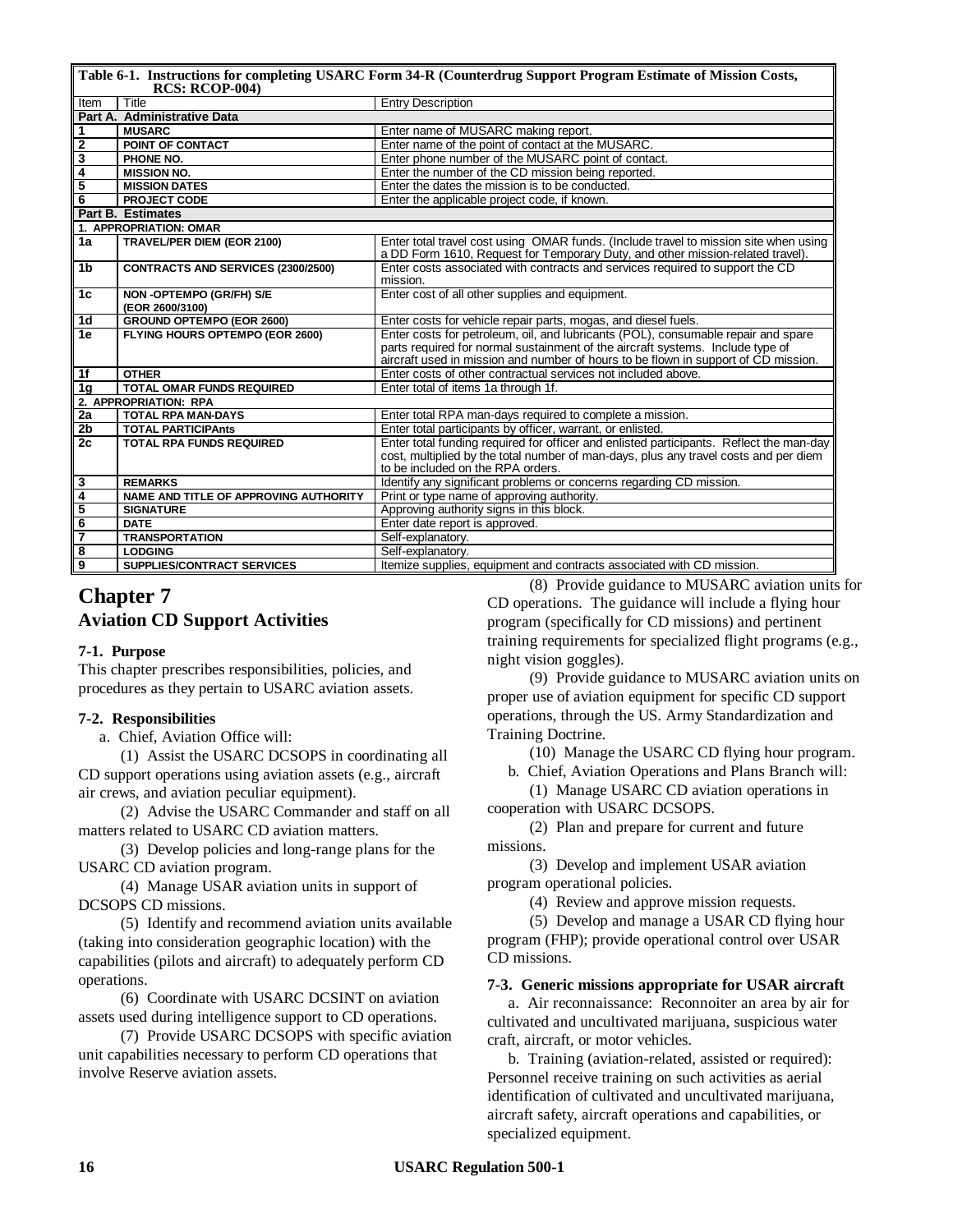c. MEDEVAC missions: The use of MEDEVAC helicopters will be limited to supporting field operations which require aeromedical support.

d. Aerial surveillance: Under the direction of LEA, provide area surveillance of drop zones, airstrips, international borders, coastal waterways, or other suspected drug activity sites. This includes using night vision devices (e.g., night vision goggles, Forward Looking Infrared Radar (FLIR), etc.).

e. Aerial transportation: Provide transport to LEA officers, persons in LEA custody, seized property or contraband by air due to remote locations or time limitations. Support may include the transport of LEA supplies or equipment for CD mission support. Under the direction of federal agencies, transport of illegal aliens involved in drug offenses to a deportation site is authorized. The transportation support provided is intended for operational support activities requiring the services of military helicopters, as opposed to providing administrative travel services.

f. Aerial interdiction: USAR aviation assets (as supporting elements in joint federal activities) track, monitor, and transport LEAs to deter drug trafficking activities.

#### **7-4. Pre-mission planning (aviation)**

a. The USARC Aviation Office will coordinate for the USARC DCSOPS on all CD support missions requiring aviation assets from the USAR. In this capacity, the USARC Aviation Office will:

(1) Serve as the central point of contact for all CD task forces and CONUSA CD offices requiring USAR aviation support.

(2) Determine or validate the number and type of aircraft planned or required, pilot skills required, unique mission equipment requirements, and flying hour requirements associated with mission-specific scenarios.

(3) Identify appropriate aviation units to be tasked to support specific CD missions.

(4) Establish and publish policy/guidance regarding management of the CD flying hour program (FHP) to ensure that ARCOMs are fully reimbursed for flying hours/funding expended in support of CD missions (does not include RPA reimbursements).

(5) Identify LEA personnel other than federal agents that will be transported aboard military aircraft.

b. A sample CD pre-air mission checklist is at figure 7-1. This is a sample format only; MUSARC commanders will ensure supporting aviation units develop a checklist to suit their own needs and that unit air mission commanders and planners use the checklist prior to conducting CD operations.

#### **7-5. Mission execution (aviation)**

a. Notify the USARC Aviation Office of all mission changes that will impact on flying hours and funding reimbursements prior to mission implementation. Do not increase flying hours above the scheduled amount without coordinating with the USARC Aviation Office.

b. Transportation of civilians in Army aircraft will be in accordance with AR 95-3, paragraph 3-3, and DOD Directive 4515.13-R.

(1) All LEAs, with the exception of federal agents, must complete a DD Form 1381 (Air Transportation Agreement) prior to boarding a military aircraft.

(2) The CONUSA (RCDO) or JTF will ensure that all LEA personnel listed in the OPORD (para 1b. "Friendly Forces" -- see fig B-2) complete the DD Form 1381 and provide a copy to the supporting aviation unit.

(3) The DD Form 1381 may be printed in ink (legibly) or typed. Ensure the form is completed correctly, with the proper information in each item as described below:

(a) Item 1, **DATE.** Date agreement was completed and signed.

(b) Item 2, **PLACE.** Place where agreement was completed and signed.

(c) Item 3, **FULL NAME.** Full name of person being transported (no initials permitted).

(d) Item 4, **PERMANENT ADDRESS.** Permanent address of the person being transported.

(e) Item 5, **SIGNATURE.** Signature of person being transported.

(f) Item 6, **WITNESS.** Signature of two persons observing the person to be transported signing the agreement.

(g) Item 7, **NAME AND ADDRESS OF PERSON TO BE NOTIFIED EMERGENCY.** The individual to be contacted should an emergency arise involving the civilian being transported.

(4) The FORSCOM execution order will further state if federal, state, and local LEAs will be permitted to fly on USAR aircraft.

c. Prior to any modification of USAR aircraft, MUSARC commanders will notify the USARC Aviation Office.

d. Aviation units will adhere to all applicable military and civilian flight regulations while participating in CD support missions.

#### **7-6. Outside CONUS CD aviation support**

The USAR will not normally be involved in OCONUS missions lasting more than 179 days. If a mission is that long, the USARC will consider prepositioning aircraft and rotating air crews. Outside CONUS CD missions will not supplement AT or overseas deployment training (ODT). Crew rotations should be at least 30 days long.

#### **7-7. Post-mission actions (aviation)**

a. The USARC Aviation Office will review the required AAR (USARC Form 33-R) for actual flying hours expended, lessons learned, and results obtained.

b. The MUSARC will ensure the supporting unit evaluates mission success based on the supported agencies' level of satisfaction with the support provided, as indicated on the Law Enforcement Survey (USARC Form 33-R, Part B).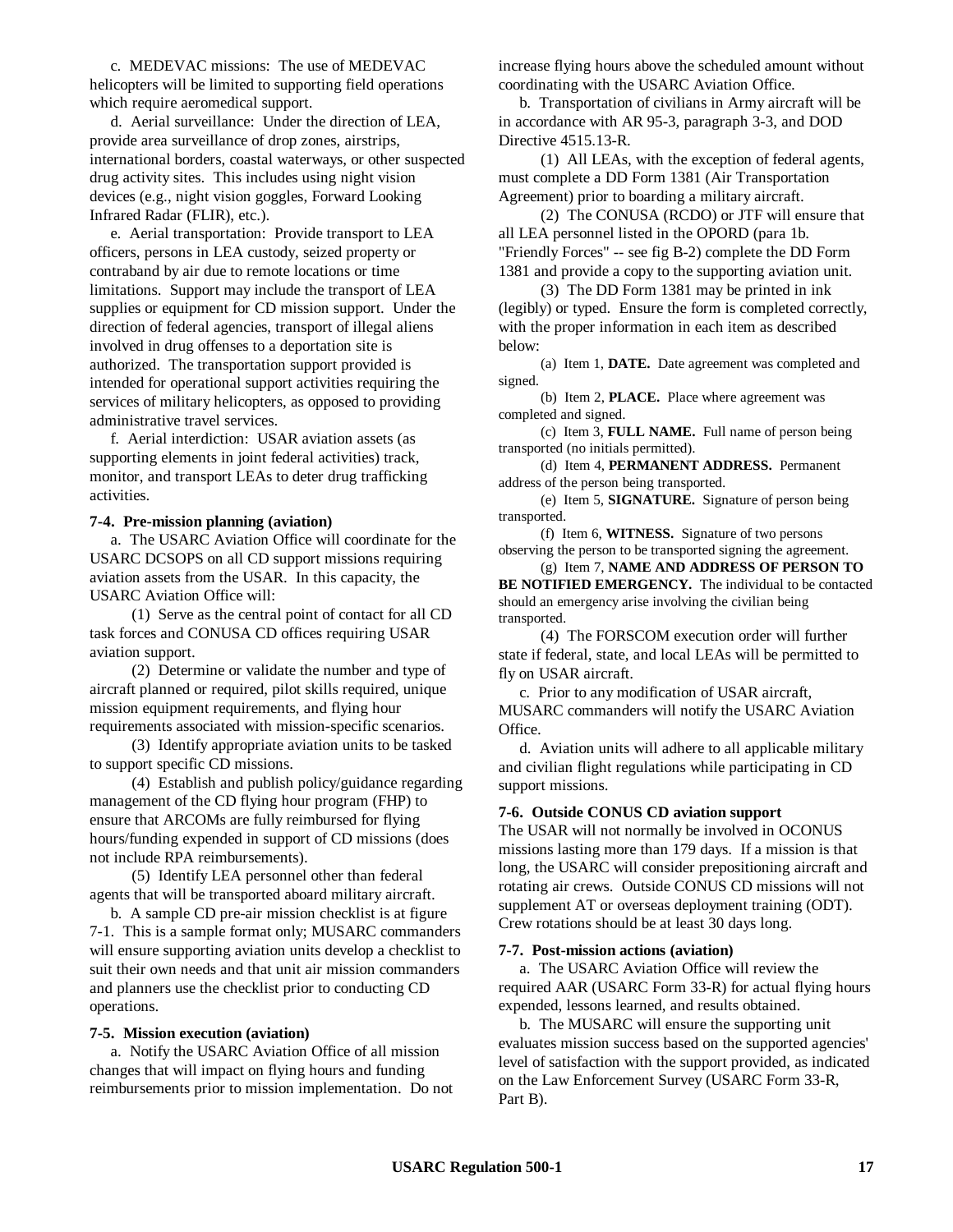## **COMMANDER'S COUNTERDRUG PRE-AIR MISSION CHECKLIST**

| DATE:                                                                                                       | <b>YES/NO/COMMENT</b> |
|-------------------------------------------------------------------------------------------------------------|-----------------------|
| 1. MISSION PLANNING.                                                                                        |                       |
| a. Has the mission, flying hours, and unit tasked been coordinated with the USARC, DCSOPS?                  |                       |
| b. What is the mission?                                                                                     |                       |
| c. What is requested?                                                                                       |                       |
| d. Resolve any differences between need and want.                                                           |                       |
| 2. TASK ORGANIZATION.                                                                                       |                       |
| a. Is the type and mix of aircraft clearly defined? (example: 4 OH-58's & 3 UH-60's)                        |                       |
| b. Who is the lead agency?                                                                                  |                       |
| c. Are all agencies identified with a by-name POC?                                                          |                       |
| d. Where will the POC be located during the mission?                                                        |                       |
| e. Are telephone numbers for each POC available?                                                            |                       |
| 3. INTELLIGENCE.                                                                                            |                       |
| a. Objective Area Boundaries.                                                                               |                       |
| (1) Are objective boundaries clearly depicted?                                                              |                       |
| (2) What agency is providing the maps? (what type and scale)                                                |                       |
| (3) Will the operation be over private, State, or Federal lands?                                            |                       |
| b. The objective.                                                                                           |                       |
| (1) Physical description of the objective (size of plots, structure type, peculiar activities)              |                       |
| (2) List common local indicators of suspicious activities.<br>(trails, lab or agricultural equipment, etc.) |                       |
| (3) Size and capability of the local threat?                                                                |                       |
| (4) Expected reaction of local population?                                                                  |                       |
| (5) Have booby traps been used in the area?                                                                 |                       |
| c. OPSEC/Force Protection.                                                                                  |                       |
| (1) Local establishments to be avoided.                                                                     |                       |
| (2) When and where distinguishing items (uniforms, hats, etc.) should not be worn?                          |                       |
| (3) If requested, provide a roster to the LEA for a records check.                                          |                       |
| (4) How will the aircraft and vehicles be secured?                                                          |                       |
| (5) Is security required in the crew quarters?                                                              |                       |
| (6) Is a secure source of fuel available?                                                                   |                       |
| (7) Is there a need to arm the air crews?                                                                   |                       |
| 4. EXECUTION.                                                                                               |                       |
| a. START/END DATE:                                                                                          |                       |
| b. START/END TIME:                                                                                          |                       |
| c. START LOCATION:                                                                                          |                       |
| d. How many flying hours are planned for each day?                                                          |                       |
| e. How many days per week?                                                                                  |                       |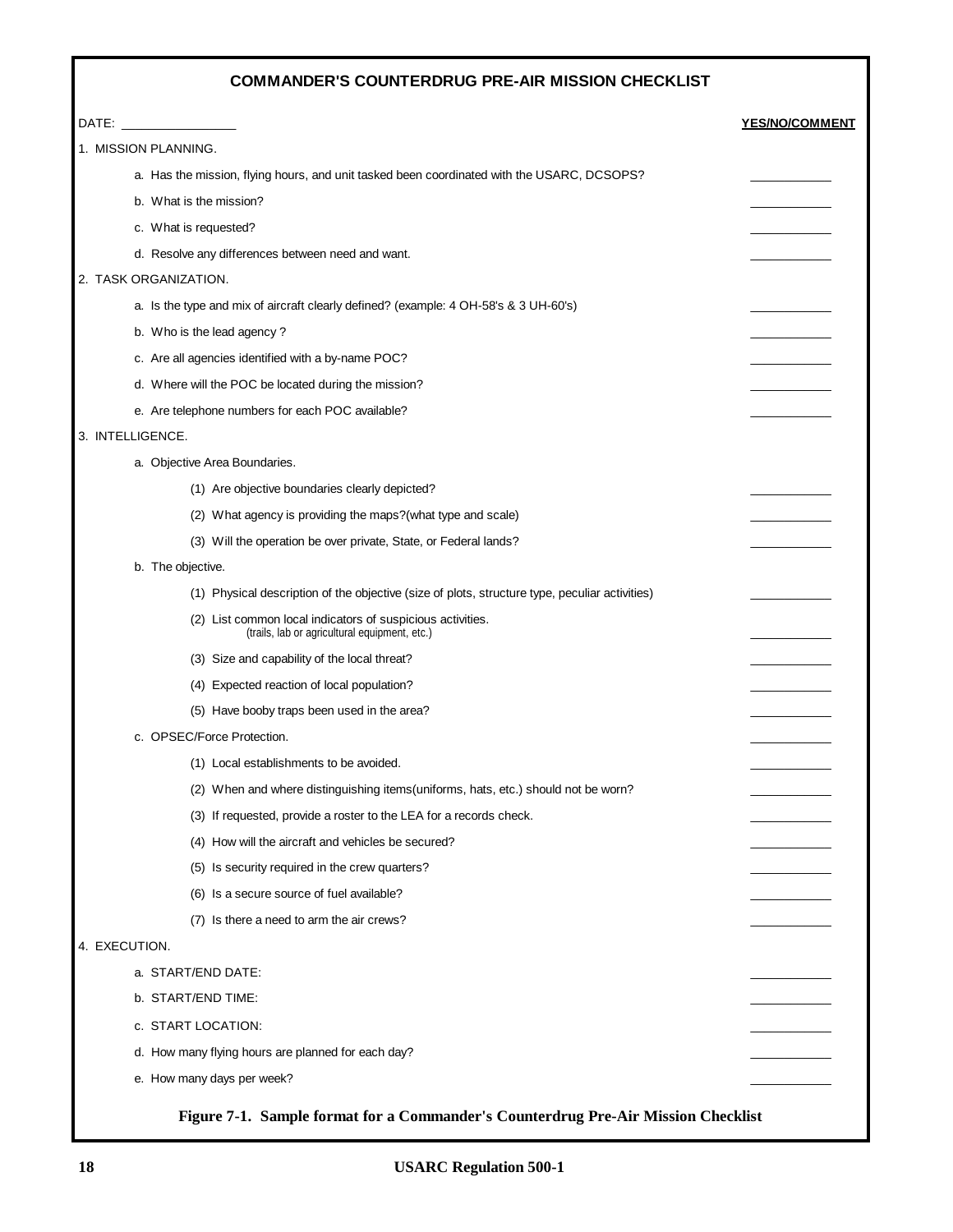|                               |                                                                                     | YES/NO/COMMENT |
|-------------------------------|-------------------------------------------------------------------------------------|----------------|
|                               | f. Will there be any night flying? Is there a requirement for night vision goggles? |                |
|                               | g. Who (LEAs) will be required to fly in the aircraft?                              |                |
|                               | h. Who authorizes their flight?                                                     |                |
|                               | 5. COORDINATING INSTRUCTIONS.                                                       |                |
|                               | a. Special missions/equipment:                                                      |                |
|                               | (1) Is there a requirement for sling loads?                                         |                |
|                               | (a) Who will provide the slings?                                                    |                |
|                               | (b) Are the crews (ground/air) current?                                             |                |
|                               | (2) Is there a requirement for STABO or rappelling operations?                      |                |
|                               | (a) Who will provide the equipment?                                                 |                |
|                               | (b) Are the crews current?                                                          |                |
|                               | (c) Are all participants current?                                                   |                |
|                               | b. Flight operations.                                                               |                |
|                               | (1) Who will perform flight following?                                              |                |
|                               | (2) What will the reporting intervals be?                                           |                |
|                               | (3) Is an area familiarization or standardization flight required?                  |                |
| c. Reports.                   |                                                                                     |                |
|                               | (1) What reports are required?                                                      |                |
|                               | (2) When is each report required?                                                   |                |
|                               | (3) Who will do each report?                                                        |                |
|                               | d. Miscellaneous.                                                                   |                |
|                               | (1) Are there any special requirements for rental vehicles or quarters?             |                |
|                               | (2) How will air crews store weapons and ammunition?                                |                |
|                               | (3) What local units are available to assist the air crews?                         |                |
|                               | (4) What medical support is available?                                              |                |
| 6. SIGNAL AND NAVIGATION.     |                                                                                     |                |
| a. Radios:                    |                                                                                     |                |
|                               | (1) What radios will be used?                                                       |                |
|                               | (2) What frequencies will be used?                                                  |                |
|                               | (3) Will the LEA provide any radios?                                                |                |
|                               | (4) Is there a need for secure communications?                                      |                |
| communications?               | (5) Are radios available with a common band for LEA and military                    |                |
| during operations?            | (6) Is there a requirement for joint communications to minimize risk                |                |
|                               | b. Are global positioning system required or available and who will provide them?   |                |
|                               | 7. TRANSPORT OR EVIDENCE OR SUSPECTS.                                               |                |
| chain of custody of evidence? | a. Does the LEA understand the air crews will not become involved in the            |                |
|                               | b. Does the LEA understand air crews will not transport unescorted suspects?        |                |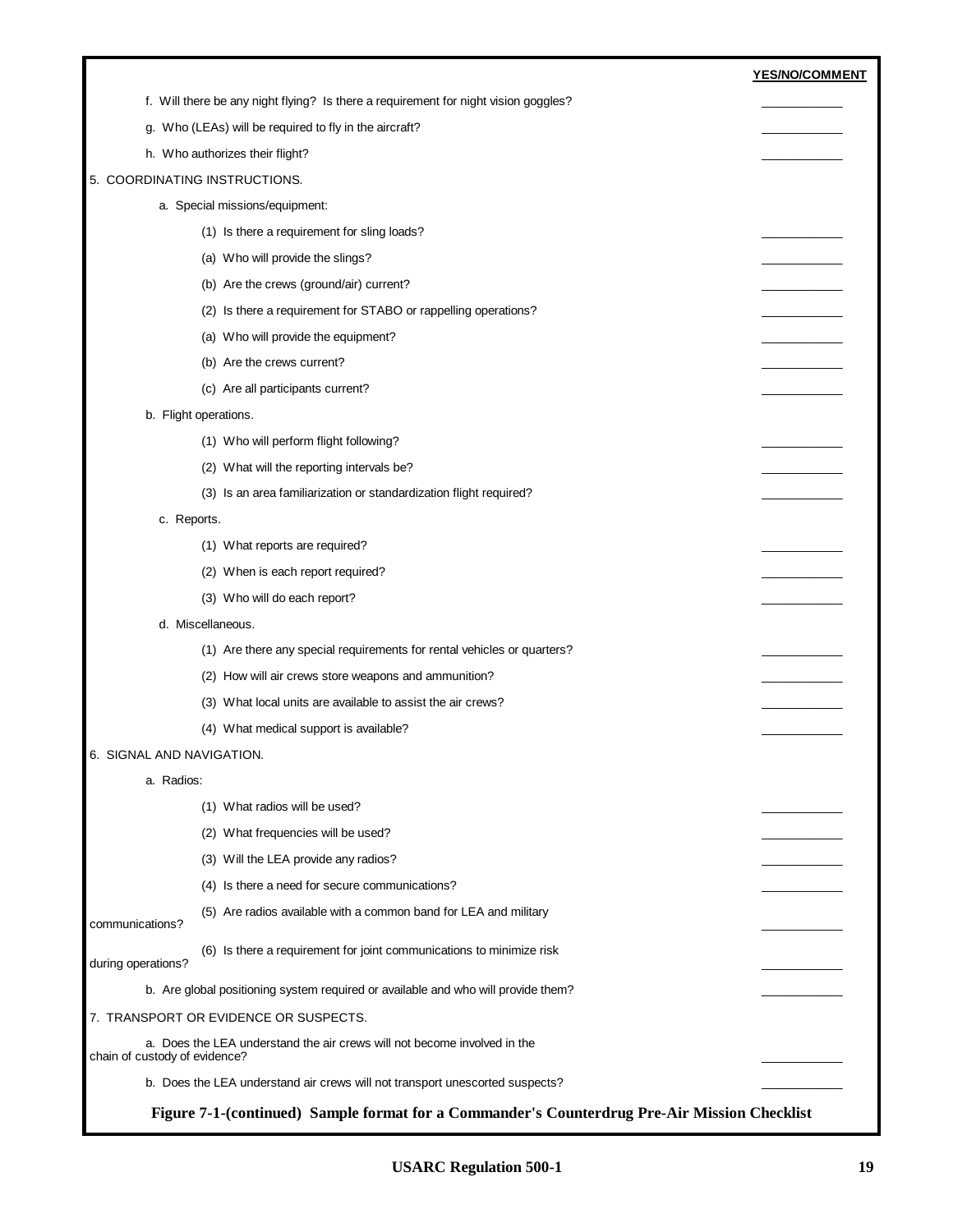## **Chapter 8 Intelligence**

#### **8-1. Purpose**

a. This chapter outlines the USARC's policy regarding intelligence participation in CD support missions. It prescribes responsibilities for conducting intelligence support operations and discusses types of intelligence assistance and reports.

#### **8-2. Responsibilities**

The USARC Deputy Chief of Staff, Intelligence (DCSINT) will:

a. Assist the USARC DCSOPS in coordinating and planning for all intelligence support activities by USAR Military Intelligence units or individual soldiers participating in CD support to LEAs.

b. Assist the USAR DCSOPS with all requests associated with USAR intelligence assets.

c. Assist MUSARCs in conducting Initial Planning Conferences (IPCs) and After Action Reviews for intelligence support to CD missions.

d. Obtain weather data through coordination with the FORSCOM Staff Weather Office and provide info copies of reports to USARC Aviation Officer.

#### **8-3. Intelligence assistance/support**

Intelligence support to CD missions will vary based upon the requirements outlined by the LEAs, and may include one or all of the following:

a. Analytical assistance**:** Generally involves sending a limited number of soldiers (one to three) to aid LEAs in synthesizing available intelligence information before, during, and after CD support operations.

b. Signal intelligence support: Involves employment of tactical, theater, or national level assets to support LEA CD missions.

c. Reconnaissance: Involves employment of air or ground systems to aid LEAs with authenticating and verifying information on drug trafficking activities.

d. Imagery analysis: Involves analysis and interpretation of aerial photography or other imagery products to confirm information on drug trafficking activity in a certain area/region.

e. Linguist support: Involves translation support to CD missions before and after operations. Active translation (simultaneous translation during wiretapping) is prohibited.

f. Intelligence mobile training teams: Intelligence soldiers may be used to train LEA personnel in the area of intelligence disciplines.

g. The USAR personnel providing support to the CD mission may be required to assist in the preparation of intelligence reports. These reports may be provided by the agency being supported and may include the following: essential elements of friendly information (EEFI), essential elements of information (EEI), classification guidance for

CD operations, reports and distribution, priority intelligence requirements (PIR), Intelligence Estimates, Intelligence Reports (INTREPs), Intelligence Summaries (INTSUMs), Intelligence Liaison Coordination Checklist. (See paras 8-4 through 8-7 and examples at figs 8-1 through 8-5.)

#### **8-4. Essential elements of friendly information (EEFI)**

Each CONUSA and MUSARC must review and tailor specific mission EEFI to reflect operational responsibilities. The following are examples of the types of EEFI to be considered.

a. What is the mission and under what circumstances will this OPORD be executed?

b. What forces will be deployed or redeployed?

(1) What air and sea transport support will be used?

(2) What is the deployment schedule?

(3) What is the vulnerability of deploying forces?

(4) How will forces be employed?

(5) Will there be any new or unique equipment or force deployments?

(6) What is the capability to support sustained CD operations?

c. What command, control, and communications (C3) procedures will be used?

(1) How effective are they?

(2) What deficiencies, limitations, and

vulnerabilities exist?

(3) What special communications support is unique to this operation?

d. What operations will be conducted by LEA

personnel to apprehend drug traffickers?

e. What are the effects of drug trafficking activities and operations on C3 systems and logistics?

f. What actions will be taken to cooperate with friendly forces?

g. What are the rules of engagement for USAR Forces?

#### **8-5. Essential elements of information, communications**

- a. Radio.
- b. Telephone.
- c. Mobile types.
- d. Open discussion/coordination meetings.
- e. Public Affairs/publication releases.
- f. Mission documents:
	- (1) Maps.
	- (2) Support requests.
	- (3) Photographs.
	- (4) Knowledgeability lists.

#### **8-6. Classification guidance for CD operations**

The decision to classify information generated during the conduct of CD operations generally rests with the originating authority. Refer to AR 380-5 for control, marking, and handling instructions when it is necessary to classify information. The preferred method for safeguarding information is using the term "Law Enforcement Sensitive" when marking documents, rather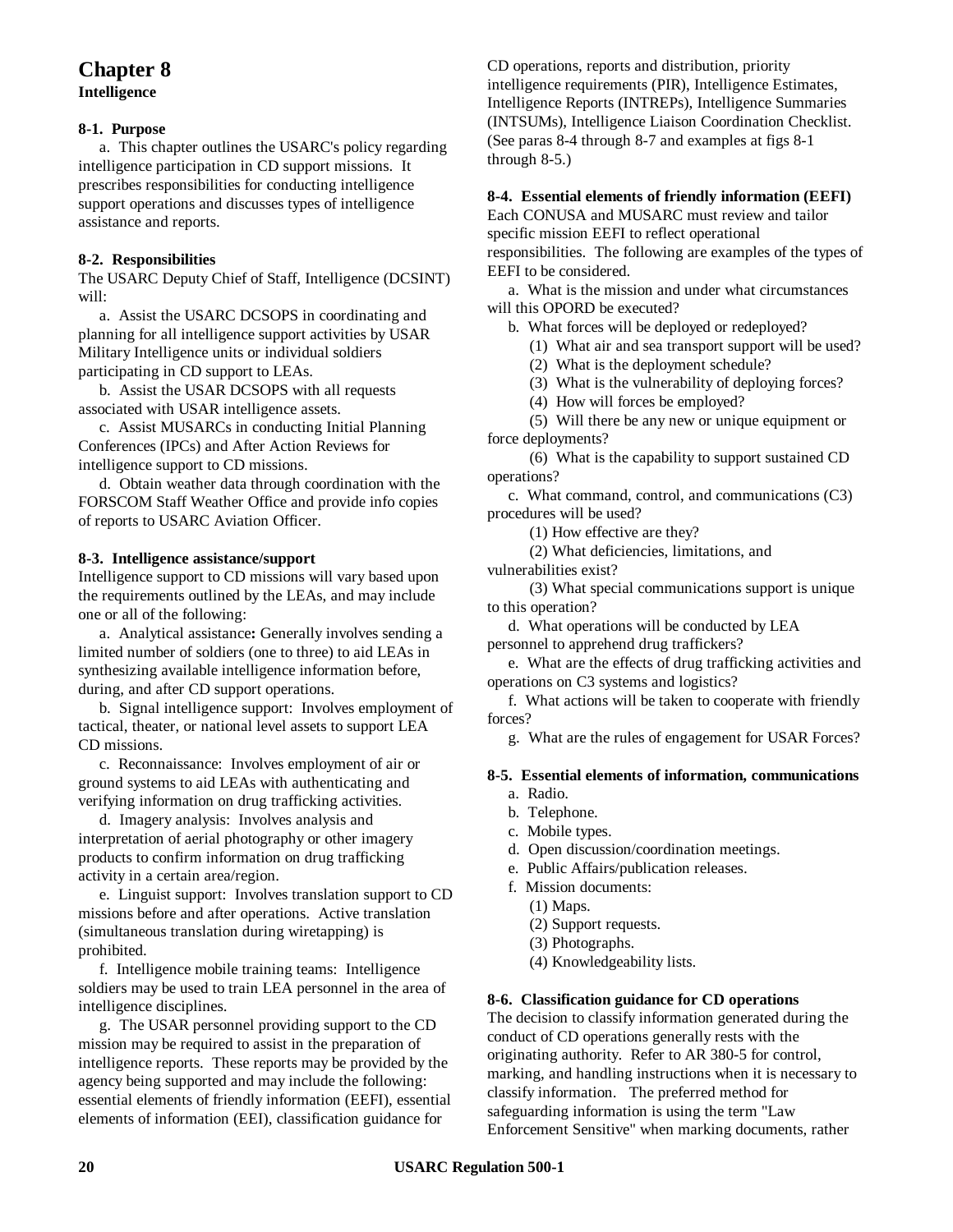than the normal collateral classifications (such as CONFIDENTIAL, SECRET, or TOP SECRET) used in military documents. Likewise, documents classified as LEA Sensitive will be subject to normal safeguarding and document security measures used in For Official Use Only (FOUO); i.e., "need to know". Examples of information considered as LEA Sensitive are:

a. Confidential law enforcement sources and undercover operations.

b. Law enforcement intelligence sources and methods.

c. Federal law enforcement agency activities.

d. Federal support to state and local LEA activities.

e. Joint federal, state, and local law enforcement CD activities.

f. Military support to domestic law enforcement CD activities.

g. Sanitized foreign intelligence community products.

h. Strategic and tactical plans to conduct domestic, bilateral, and multinational CD operations.

i. Vulnerabilities or capabilities of systems, facilities, or research and development projects involved with CD activities.

**8-7. Counterdrug reports and distribution of reports**

Furnish all data collected in support of Counternarcotics operations to the LEA, based upon their guidance. Do not forward data from these operations to the Headquarters, USARC, or unit headquarters, and supporting personnel will not maintain data without the permission of the supported LEA (and concurrence by USARC DCSINT). The MUSARC commanders will ensure units providing intelligence functional area support to CD operations participate in the AAR process and publish/maintain a file for each mission. Copies of the AAR (USARC Form 33-R) will be forwarded by USARC DCSOPS for publication by The Center for Army Lessons Learned, Ft. Leavenworth, KS.

## **Priority Intelligence Requirements (PIR)** 1. Organization: a. Structure/Leadership b. Size c. Connections d. Characteristics 2. Methods of Operation: a. Location b. Production/Growth c. Transportation (1) Aircraft: Airfields/routes/deceptive measures (2) Vehicle: Type/routes/deceptive measures d. Use of Public/Private Lands e. Weapons/Use of Force 3. Intelligence: Collection Capabilities (a) HUMINT (b) IMINT (c) SIGINT 4. Counterintelligence: a. Deception b. Camouflage, cover/concealment c. Early Warning (1) Electronic devices (2) Community Support 5. Communications: a. Equipment b. Frequencies/call signs/codes c. HF/VHF/UHF d. Non-electric signals e. Contact/control procedures 6. Intentions: Where, when, why, what, how **Figure 8-1. Sample format for Priority Intelligence Requirements (PIR)**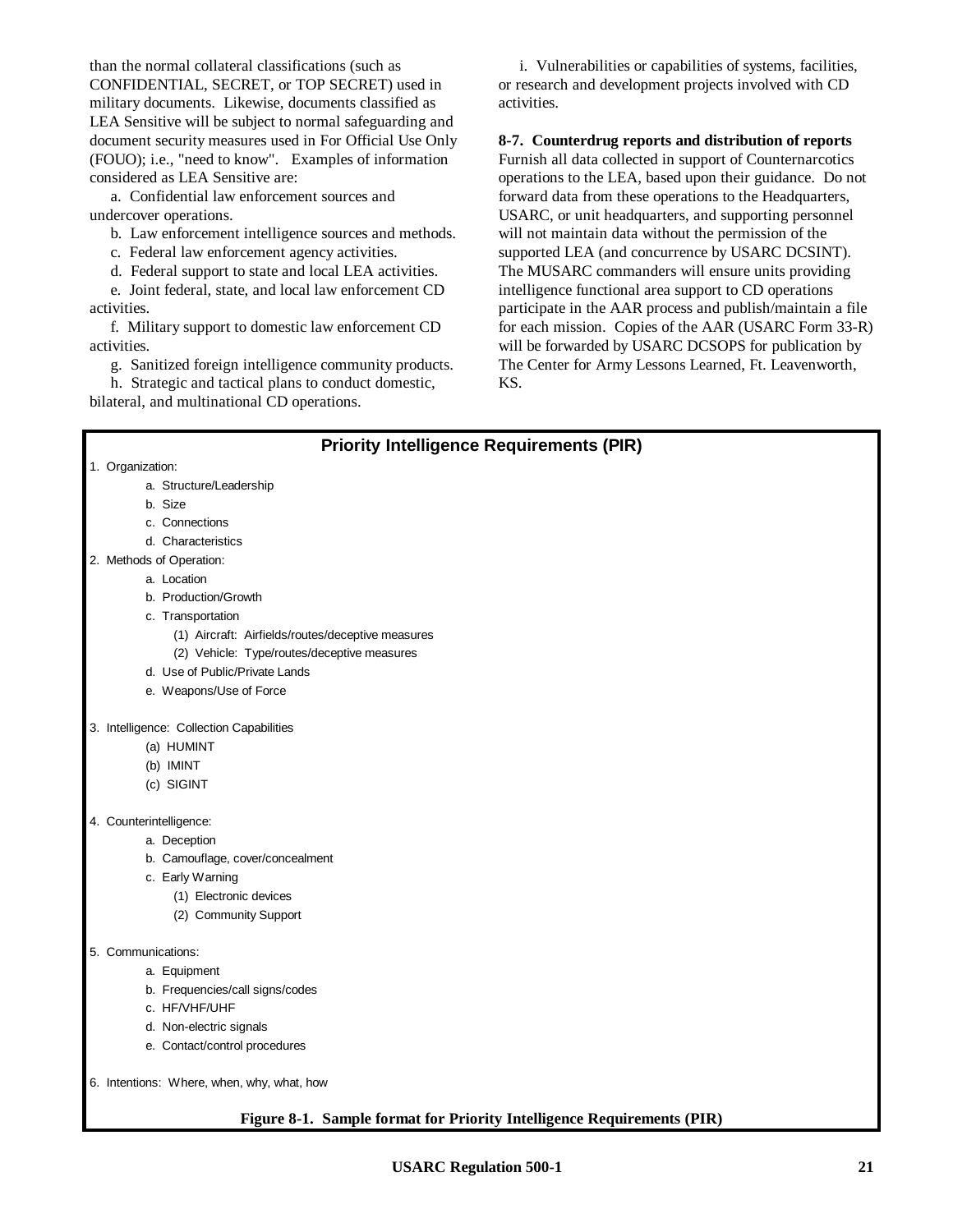#### **Intelligence Estimate**

 HQ, XXX ARCOM Bldg. 202 Fort Apache, AZ **INTELLIGENCE ESTIMATE NO.\_\_\_\_\_\_**

**REFERENCES:** A. Maps and Charts

B. Other relevant documents

Time Zone Used Throughout the Estimate:

**1. MISSION:** (State current or proposed mission of the force designated to support CD operation).

**2. AREA OF OPERATIONS:** (Discuss the characteristics of the area of operations (AO) and their probable effect on drug trafficker/grower (Threat) and Military/LEA (Friendly) courses of action.)

#### **A. Geography**

**(1) Strategic Location:** Describe overall significance of drug smuggling/cultivation activity in the JTF-6 AOR or other locale.

(a) Neighboring townships/counties/foreign states.

(b) Major points of entry: (Land, air and sea) and strategic smuggling routes running through or near the AO.

(c) LEA, State and National Park boundaries.

**(2) Size and Dimensions:** Describe the area in quantifiable terms and make comparisons wherever possible to a similar size known to all; e.g., AO encompasses approximately 1200 square miles, roughly the size of Rhode Island, and is bounded by the following coordinates. Also annotate AO on SitMap/Overlay.

**(3) Relief:** e.g., The San Francisco Peaks provide the dominant relief feature for the area vicinity of Tucson; the eastern half of the slopes rise to 6,000' AGL. Steep slopes and rugged terrain limit crossing peaks and traffic is limited to on road.

**(4) Lines of Communication (LOCs):** Identify highways, roads, trails, airports, airfields, clandestine airstrips, known LZs and DZs and state their effects on both threat and friendly courses of action, also annotate key LOCs on SitMap/Overlay at Annex A.

**(5) Hydrography:** Identify key streams, rivers, arroyos, lakes, inlets, bays, waterways or oceans and state their effects on threat and friendly courses of action, also annotate key hydrographic features on SitMap/Overlay at Annex A.

**(6) Avenues of Approach/Egress:** Identify numerically all known land, air and waterways, or oceans and state their effects on threat and friendly courses of action, also annotate key hydrographic features on SitMap/Overlay at Annex A.

**(a) AA #1:** This land avenue extends from a suspected trafficker assembly area via Mount mon Observatory (GEO Coordinates) and crosses the county line from Pima to Cochise (GEO Coordinates). It follows a network of arroyos (dried stream beds) to the SE where it continues along the State Road XXX bound for Agua Prieta.

**(b) AA 2#:** This air avenue of approach extends from suspected clandestine airstrip vic Bisbee (GEO Coordinates) and enters the SW sector of the AO at (GEO Coordinates). It follows the Huachuca Mountains to the South where suspected smuggling aircraft conduct landing at LZ Perro or airdrops at DZ Pinto and Manolo.

**(c) AE #1:** This land avenue of egress extends SE from LZ Perro along hard surface road B and then E along gravel road C to a dirt surface road Hwy Z and South to I-10 vic Nogales.

**B. Weather:** (Address current and projected situation and the effects on Threat and Friendly courses of action.)

- (1) Temperature.
- (2) Precipitation.
- (3) Wind (Direction & Velocity).
- (4) Light/Astronomical Data.
- (5) Seasonal effect on weather and terrain/visibility.

#### **C. Environmental Hazards, Concern or Restrictions:**

- (1) Natural (animals, insects, fire, flora).
- (2) Booby Traps.
- (3) Other (hunters, poachers, campers, firing ranges, legal/illegal archaeological activities, other criminal activities).
- (4) Endangered species.

(5) Environmental or regulatory restrictions on ground movement, flight activity, fuels, power, light, pyrotechnics.

#### **Figure 8-2. Sample format for Intelligence Estimate**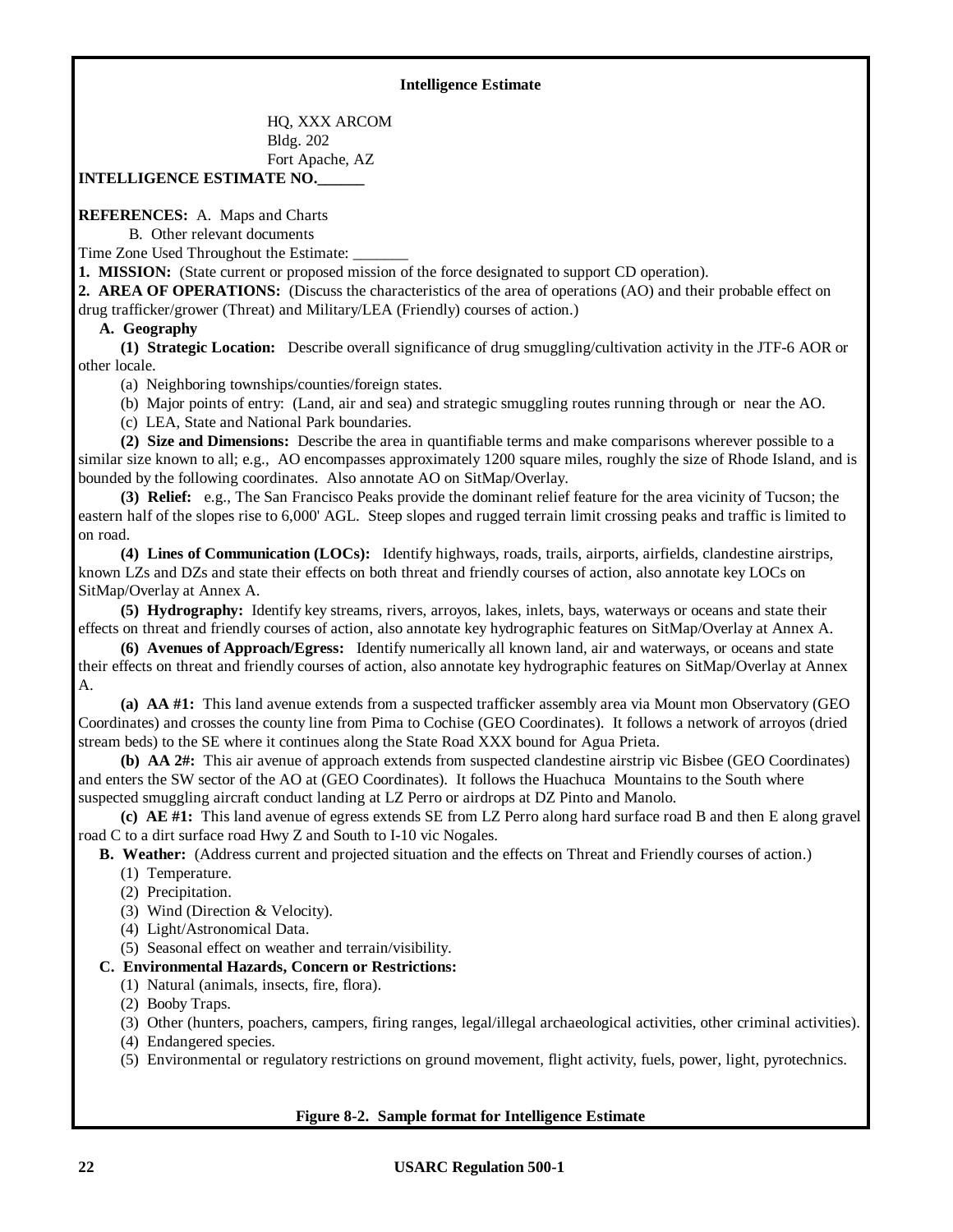#### **Intelligence Estimate**

**3. CIVIL/POLITICAL/ECONOMIC SITUATION:** Briefly address local area demographics, local sensitivities, unique ethnic or cultural situations that may impact on the mission. Identify unique languages/dialects, major industry/products, unemployment, cost of living, etc. Specifically address attitude of the civil populace with respect to support/non-support to LEA, and support/non-support to trafficker/producers. Do not discuss issues not pertinent to the CD mission.

**4. THREAT SITUATION:** Discuss the drug trafficking or growing organizations, their estimated strength and disposition, historical and current activity, estimated strengths and weaknesses. (**CAUTION:** *When documenting drug smuggling or growing groups or individuals, there may be a need to list information on U.S. persons who are actively* involved in the trafficking, production/growing of illegal drugs within or influencing the AO. Such information will *only be included when it is essential to and directly related to the mission, and then only in direct coordination with the request of the supported LEA. A U.S. person's information will be UNDERLINED. At the end of the operation, all copies (paper and data) of the intelligence estimate will have the U.S. person's information removed (blackened out, cut out or deleted from file*). Only copies going directly to the supported LEA may remain intact. All estimates containing the U.S. person's data will have a caveat sentence on the **FRONT PAGE** as follows: *WARNING: This document contains U.S. Person's Data deemed critical to the mission by the supported Law Enforcement Agency. All U.S. Person's Data is underlined. This information was gathered solely from the supported LEA under the authority of Title 10 USC 371.* Executive Order 12333 prohibits DOD from maintaining this information beyond its immediate application to the mission. **All U.S Person's Data will be removed (blackened out, cut out) on mission completion.**

**A. Drug Trafficking/Producing Groups or Organizations:** Include leadership and composition if known.

**B. Strength and Disposition:**

**C. Historical Activity:** Identify any trafficking, cultivation, processing patterns, seizure data in the past 1-5 years. Do not include data from past 90 days. This information will assist unit in establishing Named Areas of Interest (NAIs) for their detailed IPB effort.

**D. Current Movements and Activity:** Make this a separate Annex E if information is extensive.

**E. Strengths and Weaknesses:**

**5. THREAT CAPABILITIES:**

**A. Drug Trafficking and/or Production Capabilities:** Outline the threat capability to traffic or produce drugs, to include what type drugs and estimated quantities; where, when, and how (modus operandi).

**B. Supporting Capabilities:** Include intelligence and security, recruitment, training, financing and logistics.

**6. CONCLUSIONS:** Draw conclusions from the content to the preceding paragraphs. This will be the JTF-6 initial assessment and should be updated or changed by the unit conducting the detailed IPB and Annex B to the Mission OPORD.

**A. Probable Threat Courses of Action:** List in order of relative probability of adoption.

**B. Threat Vulnerabilities:** List exploitable vulnerabilities of the smuggler/producer. Draw from paragraph 4E above.

#### **7. FORCE PROTECTION:**

**A. Essential Elements of Friendly Information (EEFI):**

**B. Off Limits Areas:**

JOHN Q. PUBLIC LTC, USAR  $G<sub>2</sub>$ 

Annexes:

A: SitMap

- B: Weather/Light Data
- C: Target Data (Target List, Target Areas of Interest, Photos/Videos/News Articles)

D: EEI

E: Current Activity (as required)

#### **Figure 8-2. (continued) Sample format for Intelligence Estimate**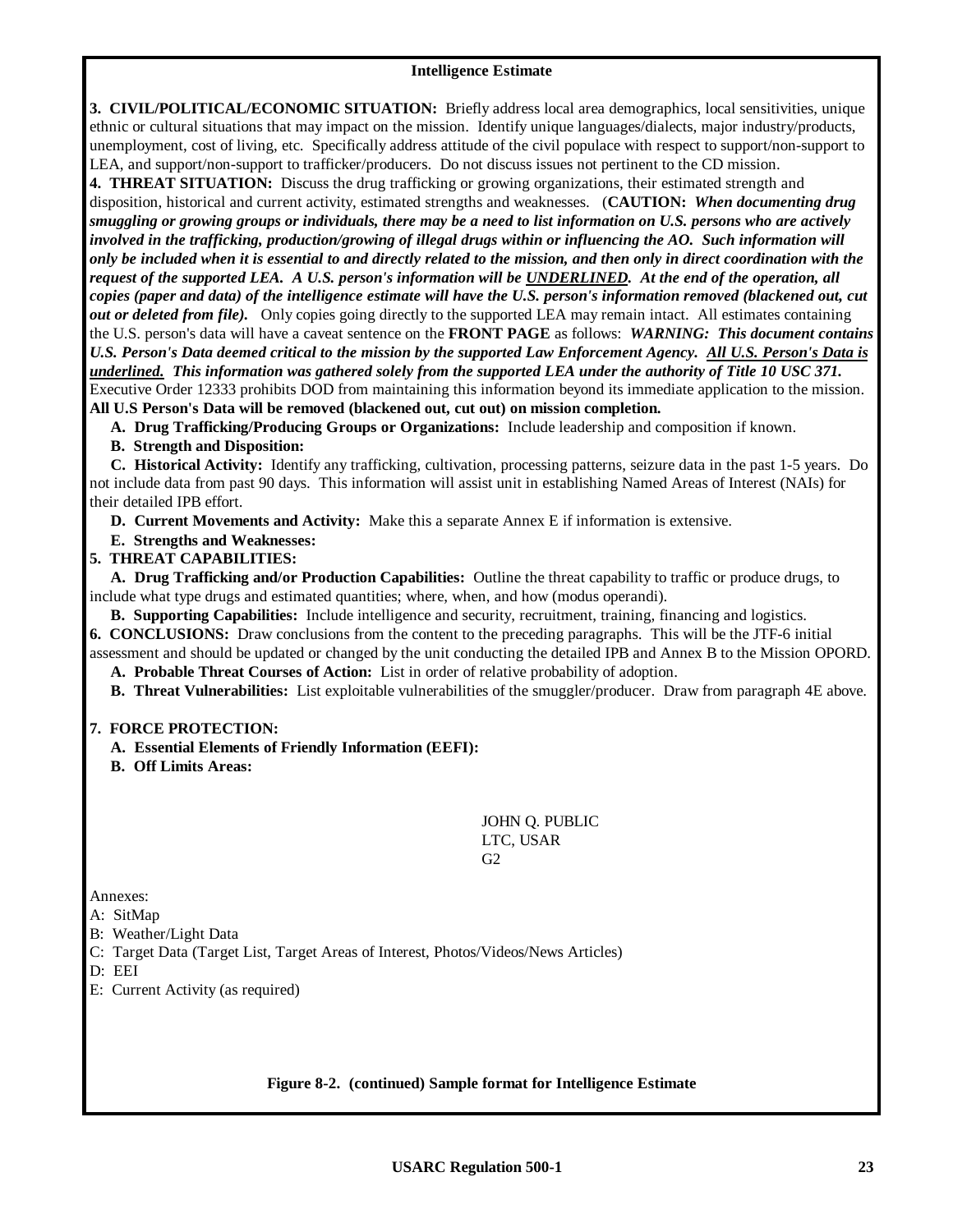## **Intelligence Report Format (INTREP)**

Heading:

Precedence:

Originating Agency/Unit: Action Addressee:

Information Addressee:

Security Classification/Code Word or Nickname:

INTREP Number ( ) as of DTG (Local)

Body:

1. Installation/Event/Sighting Format

Reference/Response: Refer to previous reports and indicate request number, if applicable. Nature of Installation/Event/Sighting

a. When reporting installation intelligence, refer to specific tactical essential elements of information as dictated in the intelligence estimate.

b. When reporting significant event or sighting information, give a concise narrative description. Location of the Installation/Event/Sighting. The location may be expressed in a pinpoint location, area, boundary, linear segment, or target number. Use geographic coordinates--Latitude/Longitude--as the preferred method.

#### **Evaluation**

**1. AIM:** The aim of evaluation is to indicate the degree of confidence that may be placed in any item of information that has been adopting an alpha-numeric system of rating which combines the measurement of the reliability of the source of the information with a measurement of credibility of that information when examined in light of existing knowledge.

**2. RELIABILITY:** Reliability of the source is designated by a letter between A and F signifying various degrees of confidence as indicated in Table 1.

#### **TABLE I RELIABILITY OF SOURCE**

B. Usually Reliable **E. United States** E. Unreliable

- A. Completely Reliable **D.** Not Usually Reliable **D.** Not Usually Reliable
	-
- C. Fairly Reliable F. Reliability cannot be assessed

(1) Completely reliable (A) refers to a tried and trusted source which can be depended upon with confidence.

(2) Usually reliable (B) refers to a source which has been successful in the past but for which there is still some element of doubt in a particular case.

(3) Fairly reliable (C) refers to a source which has occasionally been used in the past and upon which some degree of confidence can be based.

(4) Not usually reliable (D) refers to a source which has been used in the past but has proved more often than not unreliable.

(5) Unreliable (E) refers to a source which has been used in the past and has proved unworthy of any confidence.

(6) Reliability cannot be judged (F) refers to a source which has not been used in the past.

**3. CREDIBILITY:** Credibility of information is designated by a numeral between 1 and 6 signifying varying degrees of confidence as indicated in Table II.

#### **TABLE II CREDIBILITY OF INFORMATION**

- 1. Confirmed by other sources and the state of the state of the 4. Doubtful
- 2. Probably true 5. Improbable 1. The set of the set of the set of the set of the set of the set of the set of the set of the set of the set of the set of the set of the set of the set of the set of the set of the set of t
- 
- 
- 
- 3. Possibly true 6. Truth cannot be assessed

**Figure 8-3. Sample format for Intelligence Report (INTREP)**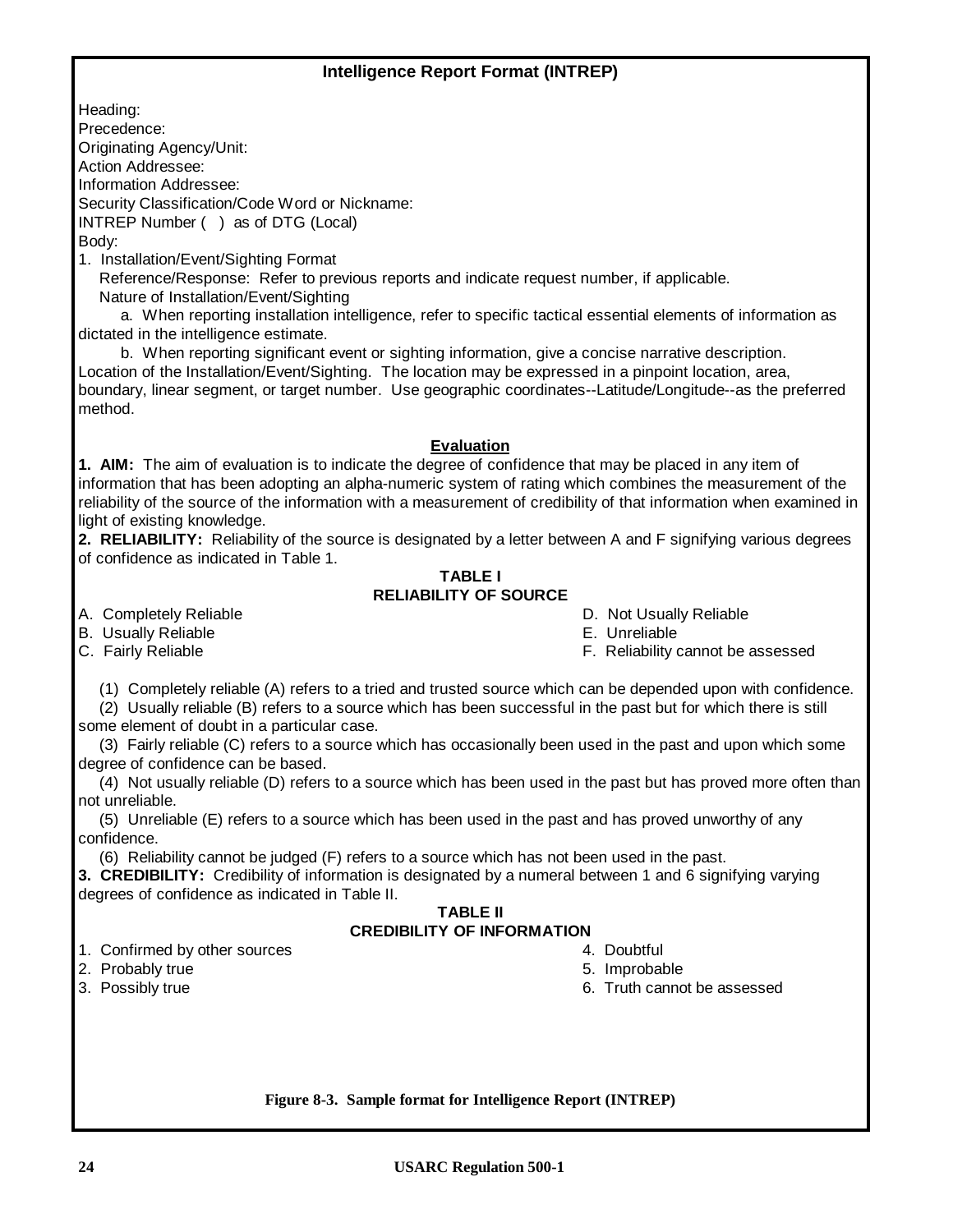a. Confirmed by other sources (1). If it can be stated with certainty that the reported information originates from another source other than the already existing information on the same subject, it is classified as confirmed by other sources and is rated 1.

b. Probably true (2). If the independence of the source of any item of information cannot be guaranteed, but if, from the quantity and quality of previous reports its likelihood is nevertheless regarded as sufficiently established, then the information should be classified as Probably true and given the rating of 2.

c. Possibly true (3). If, despite there being insufficient confirmation to establish any higher degree of likelihood and a freshly reported item of information does not conflict with the previously reported behavior pattern of a target, the item may be classified as Possibly true and given a rating of 3.

d. Doubtful (4). An item of information that tends to conflict with the previous reported behavior pattern of an intelligence target should be classified as doubtful and given a rating of 4.

e. Improbable (5). An item of information that positively contradicts previous reported information or conflicts with the established behavior pattern of an intelligence target in a marked degree should be classified as improbable, and given a rating of 5.

f. Truth cannot be assessed (6). Any freshly reported information which provided no basis for comparison with any known behavior pattern of a target must be classified as truth cannot be assessed and given a rating of 6. Such a rating should be given only when the accurate use of a higher rating is impossible.

**4. RELIABILITY AND CREDIBILITY:** The two aspects of evaluation must be considered independently of each other. The resultant rating will be expressed in whatever combination of letter and number is appropriate. Thus, information received from a usually reliable source which is assessed as probably true will be rated as B2. Information from the same source of which the truth cannot be assessed will be rated as B6.

**Figure 8-3. (continued) Sample format for Intelligence Report (INTREP)**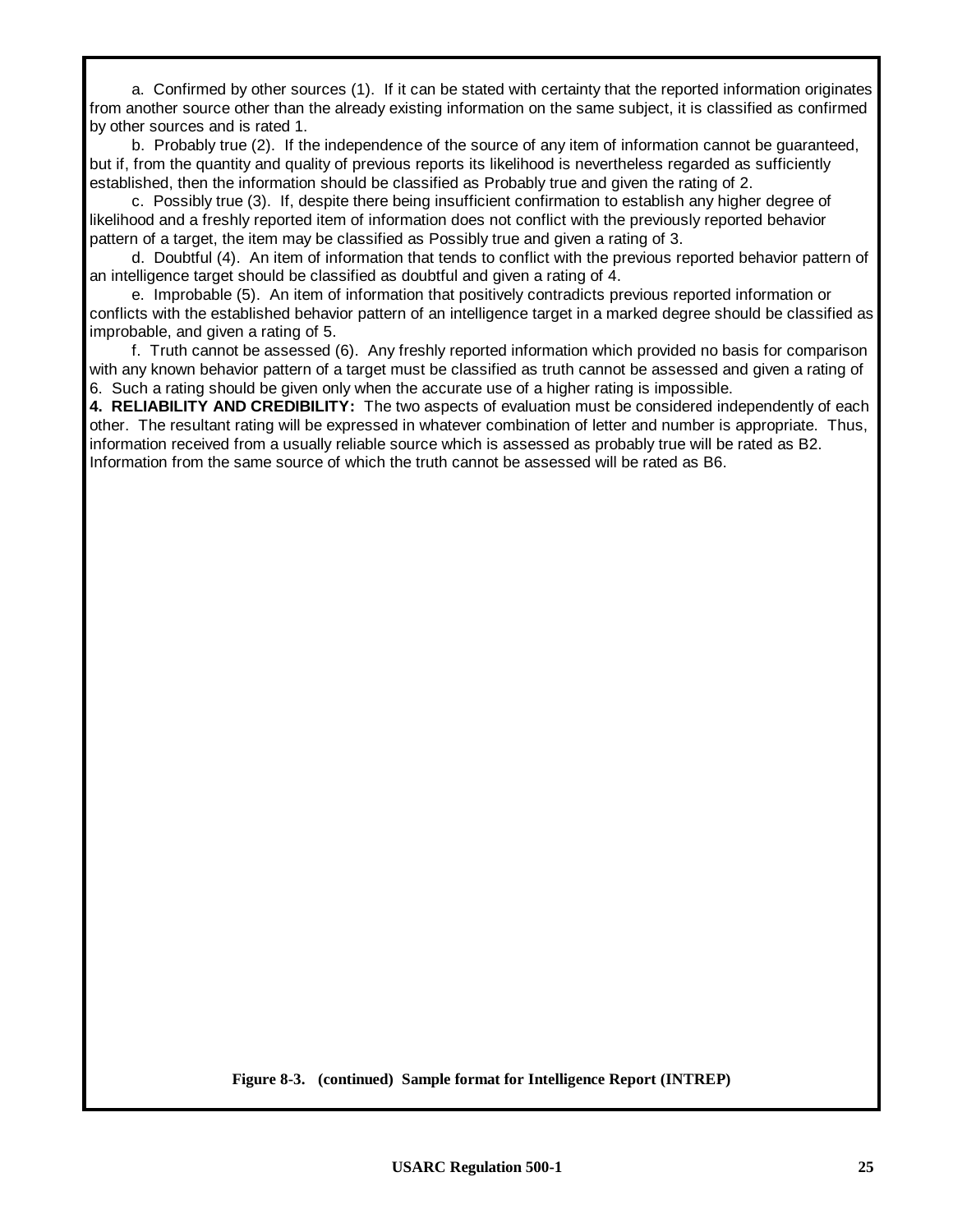**HEADING PRECEDENCE ORIGINATING AGENCY ACTION ADDRESSEE: INFORMATION ADDRESSEES SECURITY CLASSIFICATION/CODE WORD OR NICKNAME CDINTSUM (Number) For the period ending (DTG)**

**Para 1: Summary of Drug Smuggling Activity for the Period.** Will be a summary of those major or significant trafficking activities as related to Intel personnel in support of LEA, by the LEA. It will contain but will not be limited to the following:

**a. Ground Activity:** Summarize movements and activities of drug traffickers. Indicate locations, times, composition, disposition, and any other items of significance. Include actual confirmed transshipment activity, and preparatory activities, i.e., use of spotters, decoy load vehicles, placement of navigational aids, and signaling devices marking routes.

**b. Air Activity:** Summarize major movements and activities of drug traffickers, and support personnel. Indicate locations, times, composition, disposition, and any other items of significance. Include actual confirmed activity, and attempted activity, i.e., aborted missions, air drops, emplacements of ground support crew at drop sites, or countersurveillance teams around landing sites.

**c. Maritime Activity:** Summarize major movements and activities of drug traffickers. Indicate locations, times, number and types of vessels, disposition, and any other items of significance.

**d. Intelligence Activity:** Report on intelligence activities being conducted by drug traffickers.

**e. Counterintelligence Activity:** Report on counterintelligence efforts of drug smugglers to include active and passive measures, i.e., countersurveillance efforts, such as decoys, electronic devices, trip-wire radio transponders, spotters.

**f. New Methods of Operation, Weapons, and Equipment:** List new tactics, weapons, and equipment which may affect the mission and the drug traffickers' capabilities.

**g. Other:** Any item of interest not properly reported in any other paragraph may also be included. (e.g., DEA information on large quantities of chemicals being purchased by individuals that may indicate possible illicit drug manufacturing).

#### **Para 2: Drug Trafficking Personnel, Cargo, and Equipment Losses:**

**a. Personnel:** List numbers of personnel apprehended or arrested. (Indicate descriptive data: name, sex, citizenship, associated organization if known, clothing, language spoken.)

**b. Vehicles:** List trafficking vehicles seized or interdicted. (indicate type, color, license, state or country of registration, tread patterns of tires, stickers, decals or other identifying marks if known.) (In the case of aircraft or maritime vessels, in addition to the items listed above, indicate tail or hull number if known.)

**c. Equipment and Material:** List other equipment and material losses. Indicate type, color, quantity, brand name, if known. In the case of drug seizures, list quantity and type of drugs seized. Describe packaging to include material, type of outer wrapper and inner wrappers to include markings (either brand names, or destination indicators), and concealment method, if known.

**Para 3: New Obstacles and Barriers:** List those identified during the period and type and location. (Include booby traps, danger areas for observation, roadblocks, construction areas that may impede interdiction efforts, locked gates, and other inhibitors to friendly movement). In the case of barriers, indicate time delay to response forces and recommend reroute, if known.

**Para 4: Administrative Activities:** Summarize enemy activities pertaining to personnel replacements, supply buildup or other logistics activities not included elsewhere in this report. Include POL arriving at clandestine airfields, assembly of "mules" (both human and animal types), ground vehicles, food or beverage delivery trucks at suspected areas.

#### **Figure 8-4. Sample format for Intelligence Summary (INTSUM)**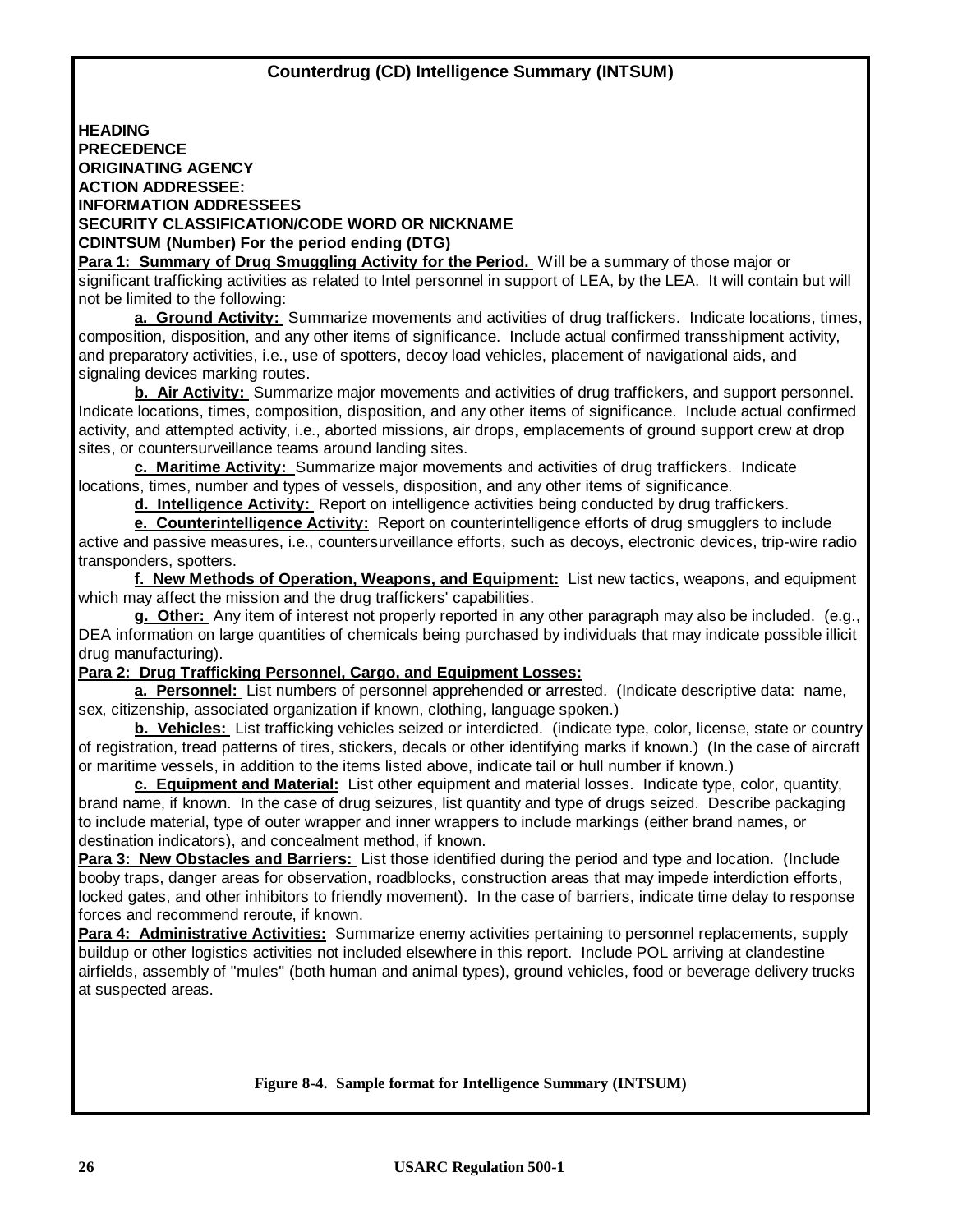#### **Counterdrug (CD) Intelligence Summary (INTSUM)**

**Para 5: New Identifications:**

**a. Organizations/Elements:** List new drug related organizations/elements identified during the period. Include type organization/element, location, date/time (local), and unit making the identification.

**b. Personalities:** List significant individuals identified during the period by name, title/rank, position and organization.

**Para 6: Trafficking Movements:** Summarize significant movements by type, activity, location, and organization, if known.

**Para 7: Weather and Terrain Conditions:** Summarize weather and terrain conditions during the period that would have an effect on subsequent operations. Include impact on both friendly and threat forces' operations. **Para 8: Brief Analysis of Capabilities and Vulnerabilities:**

(Always included.) Analyze each drug trafficker's capabilities in light of all applicable factors. Discuss trafficker vulnerabilities.

**Para 9: Conclusion (Always Included): State course of action that the drug traffickers most probably** will adopt.

**\* Note:** (1) Para and subparas for which no information has been obtained will be omitted in the preparation of the INTSUM. Each report topic will retain the numerical and letter destination outlined above.

**\*\*Note:** (2) Every effort will be made to have a representative from the USARC DCSOPS at the After Action Review for the mission. This report is to be handed to that representative. In the event that a DCSOPS representative is unavailable, the report is to be forwarded to: Commander, U.S. Army Reserve Command, ATTN: AFRC-IN, 3800 North Camp Creek Parkway SW, Atlanta, GA 30331-5099.

**\*\*\*Note** (3): If the After Action Review contains U.S. Citizen data, the following warning will be annotated on the document: **WARNING: This document contains U.S. Person's data deemed critical to the mission by the supported Law Enforcement Agency. All U.S. Person's Data is underlined. This information was gathered solely from supported Law Enforcement Agency under the authority of Title 10 USC 371.** Executive Order 12333 prohibits DOD from maintaining this information beyond its immediate application to the mission. **All U.S. Person's Data will be removed (blackened out or cut out) upon mission completion.**

**Figure 8-4. (continued) Sample format for Intelligence Summary (INTSUM)**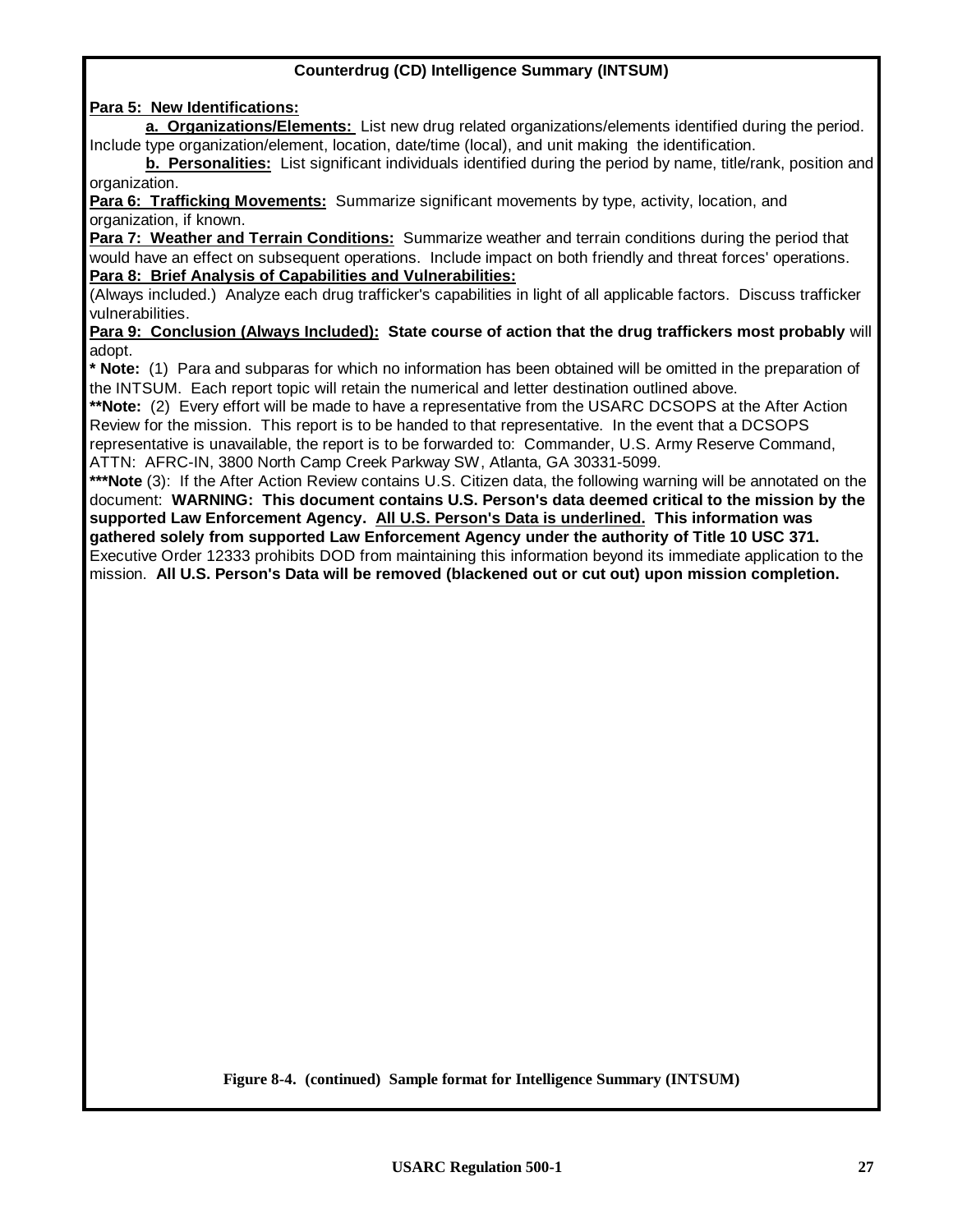| <b>Intelligence Liaison Coordination Checklist</b>                                              |
|-------------------------------------------------------------------------------------------------|
| Identify the Area of Operations (AO) and the CD targets.                                        |
| Identify past illegal drug activity in AO. Try to pinpoint suspected CD targets.                |
| Identify likely encounters by military of LEA personnel.                                        |
| Identify threats to military or LEA (booby traps, violence, intel collection, natural hazards). |
| Identify threat modus operandi (MO).                                                            |
| * Trafficking routes/methods                                                                    |
| * Cultivation methods                                                                           |
| * Security methods                                                                              |
| * Weapons and equipment                                                                         |
| * History of violence                                                                           |
| Determine threat organizations, alliances, connections.                                         |
| * Local                                                                                         |
| * State or national                                                                             |
| * International                                                                                 |
| Determine threat strengths and weaknesses related to:                                           |
| * LEA or military CD efforts                                                                    |
| * Weather                                                                                       |
| * Terrain                                                                                       |
| * Civilian populace                                                                             |
| * Economic situation                                                                            |
| Determine threat capabilities.                                                                  |
| * HUMINT (Scouts, informants)                                                                   |
| * SIGINT/EW (Scanners, intercept, phonetaps, jamming)                                           |
| IMINT (optical/infrared)<br>*                                                                   |
| Determine likely threat courses of action during CD Mission.                                    |
| * Change in MO?                                                                                 |
| * Confront or avoid contact?                                                                    |
| * Cease activities?                                                                             |
| * Ability to influence situation                                                                |
| Recommended OPSEC measures.                                                                     |
| Recommended Ingress/Egress routes and methods.                                                  |
| Figure 8-5. Sample Intelligence Liaison Coordination Checklist                                  |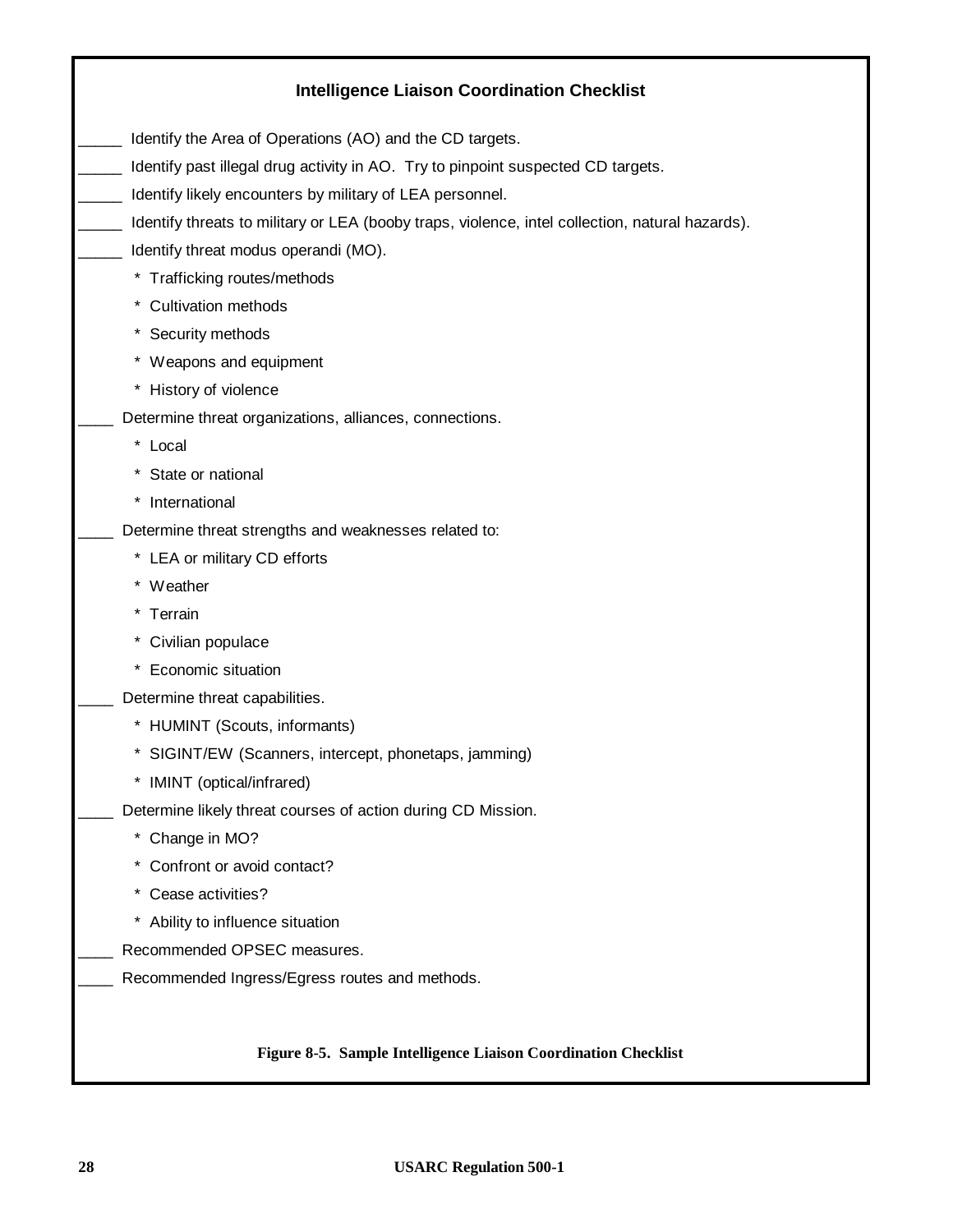## **Chapter 9 Legal**

#### **9-1. Purpose**

This chapter outlines the legal considerations and requirements to ensure the effectiveness of the CD Support Program. Direct specific legal questions to the USARC Staff Judge Advocate (SJA).

#### **9-2. Responsibilities**

The USARC SJA will:

a. Provide legal guidance regarding the use of force, Rules of Engagement (ROE), Posse Comitatus Act, and property claims that may arise during CD operations.

b. Provide legal determinations for the USARC, DCSPER regarding Line of Duty (LOD) investigations arising during CD operations.

c. Provide legal guidance to USARC Provost Marshal for Serious Incident Reporting.

d. If necessary, provide legal review of contracts undertaken on behalf of CD support activities.

e. Provide legal interpretation of Title 10, as it relates to USAR involvement in CD support missions.

f. Provide legal guidance on all matters concerning Drug Demand Reduction Program at all levels of command.

#### **9-3. Support role**

The role of the Army Reserve in Drug Interdiction and Law Enforcement operations is to support law enforcement agencies. Generally, Reservists are not trained in law enforcement and are ill-prepared for that mission. The MUSARC commanders will ensure personnel are not put in situations that could bring them in direct contact with suspects.

#### **9-4. Precommitment briefing**

The MUSARC commanders will ensure personnel receive a legal briefing from their commander prior to deployment (see fig 9-1), and will be issued specific written guidance (approved by the MUSARC SJA) for their assigned CD operation. This written guidance will advise the Reservist of ROE, personnel status, tort protection, UCMJ, medical benefits, and retirement points. The MUSARC will ensure records are maintained documenting specific personnel briefed and copies of written guidance provided.

#### **9-5. Legal considerations**

a. **Lead Agency.** The DOD is the single lead agency of the Federal Government for the detection and monitoring of aerial and maritime transit of illegal drugs into the U.S.

b. **Definition of "United States."** In this chapter, the term "United States" means the land area of the several States and any territory, commonwealth, or possession of the U.S.

#### c. **Performance of detection and monitoring** function. DOD personnel may operate equipment to intercept a vessel or an aircraft detected outside the land area of the U.S. for the purposes of:

(1) Identifying and communicating with that vessel or aircraft; and

(2) Directing that vessel or aircraft to go to a location designated by appropriate civilian officials.

d. In cases in which a vessel or an aircraft is detected outside the land area of the U.S., DOD personnel may begin or continue pursuit of that vessel or aircraft over the land of the U.S.

#### **9-6. Tort liability**

The Federal Tort Claims Act (FTCA) is applicable to Reservists engaged in Drug Interdiction and Law Enforcement Support operations in a Title 10 status. A person whose property is lost, damaged, destroyed, or who suffers personal injury or death as a result of a negligent act or omission of an act by a Reservist acting within the scope of his/her employment, may file a claim against the United States under the FTCA. The Reservist is immune from suit except for Constitutional Torts (i.e., when the Reservist's negligent act or omission of an act constitutes a violation of the Constitutional rights of an injured party, including persons suspected of criminal activity).

#### **9-7. Force protection**

The MUSARC commanders will ensure that the safety of USAR personnel/equipment is addressed as a part of the overall planning process. The MUSARC commanders will also ensure that MUSARC public affairs activities do not jeopardize the safety of USAR personnel/property by disclosure of operational plans, or personnel identification in photographs and/or video recordings.

#### **9-8. Arming of USAR soldiers**

During CD support operations, the Army Reserve is in a support role and not directly engaged in law enforcement; therefore, Reservists should rarely be armed. When issued, only use weapons and small arms ammunition for personal protection. Secure all arms and ammunition until issued. Only chamber rounds by order of the senior military member present and in conjunction with the supported LEA. The senior military member must be able to clearly describe what imminent danger exists to warrant the chambering of rounds.

#### **9-9. Rules of Engagement (ROE)**

Title 10 military support to LEAs is governed by Joint Chiefs of Staff Peacetime Rules of Engagement (ROE): Military personnel may be authorized to be armed with individual issued weapons for self-defense. The following is a general summary of ROE: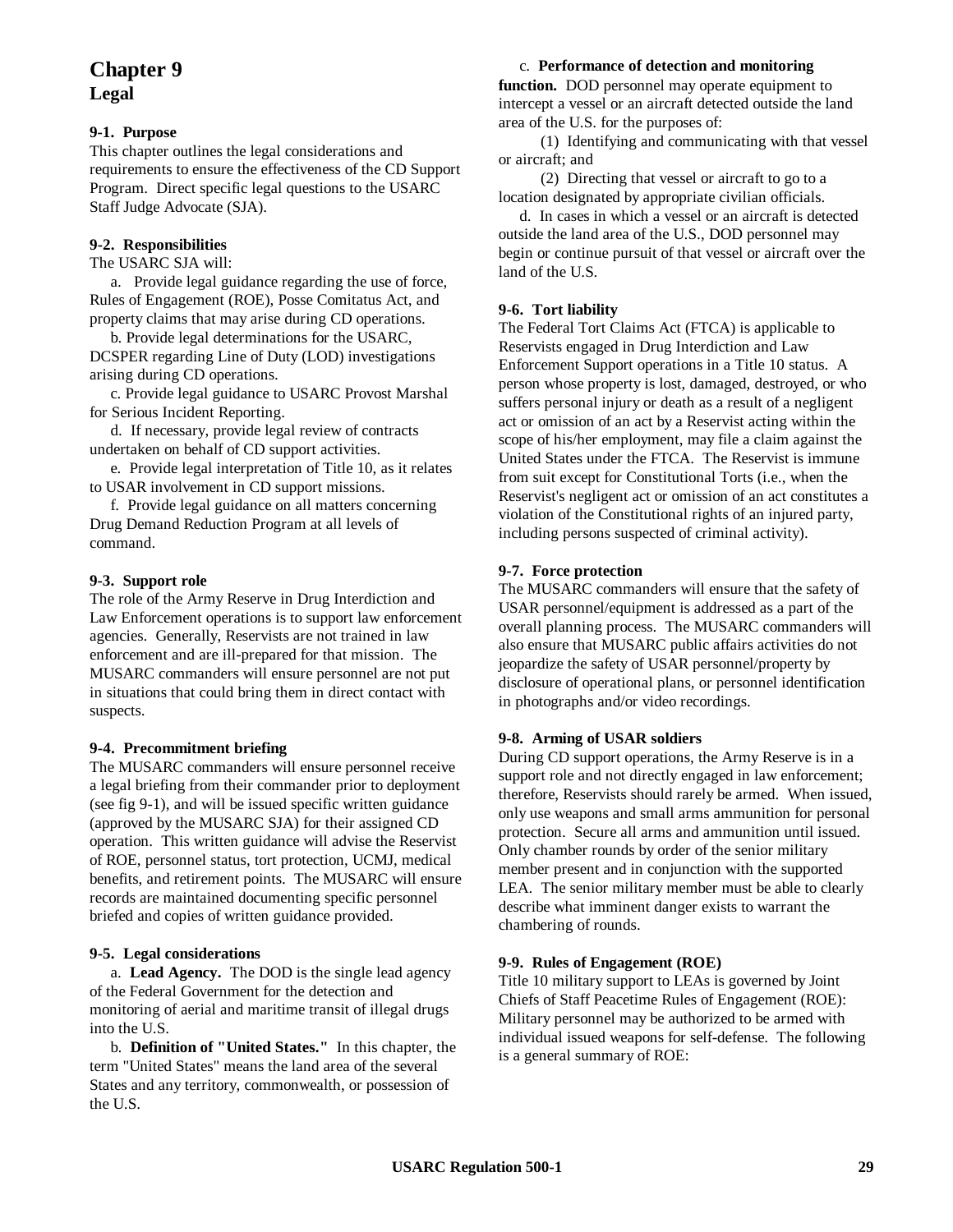a. Force may be used to defend yourself and others present.

b. Do not use force if other defensive measures could be effective.

c. Use only minimum force necessary.

d. You may detain any person who poses an imminent threat of serious bodily harm to you or others present. Release to civilian LEA soonest.

e. You may pursue hostile forces only to defend or retrieve military personnel.

f. You may not pursue hostile forces into another nation's territory without command authority.

#### **9-10. Aircraft safety**

The LEAs will be responsible for establishing and securing landing zones prior to aviation operations. The operation of aircraft constitutes a significant hazard to LEA personnel, USAR personnel, and civilians. Pilots in command (PIC) are responsible for the aircraft and the lives of passengers and crew. In addition to other guidance on aircraft safety, PIC will not fly into or land in known hostile areas and will ensure that passengers are instructed in the principles of aircraft safety. **The PIC has the authority to over-rule the order to chamber rounds on board the aircraft.** If ground fire is encountered, the PIC will make every effort to evade the incoming fire. Aircraft will maintain a minimum safe distance (not less than 200) meters) from any known hostile elements (out of effective small arms' range) when initially inserting law enforcement personnel into the operational area.

#### **9-11. Entering/accessing public and private property**

a. Access to public property (property under the jurisdiction of state or federal agencies such as the U.S. Forest Service, Bureau of Land Management, State Parks) does not require landowner permission. However, DLEAs must coordinate with the appropriate state or federal agency having jurisdiction over the land.

b. The USAR personnel participating in CD support operations with civilian law enforcement agencies will not enter/access private property or lands without proper authorization from the landowner. The USAR personnel will not on their own volition ask landowners' permission to enter/access private property. The MUSARC commanders will ensure personnel are briefed on the specific marked boundaries between public and private lands (maps annotating boundaries will be available for all USAR participants).

c. The USAR Personnel involved in CD support operations may enter/access private property for lawful purposes when the landowner or other person in lawful possession of the property has consented in writing to such access. In such instances, MUSARC commanders will ensure personnel are informed of the purpose for entry/access and any limitations stipulated by the landowner. At no time will USAR personnel enter/access private property for the purpose of search, seizure, arrest, or act in support of such actions.

d. The civilian LEA in charge of the operation will obtain the written consent of all landowners prior to the start of the CD mission. The MUSARC commander will ensure USAR personnel understand that the LEA must provide copies of the consent documentation to the military personnel, before requesting military personnel enter onto private property. The MUSARC commander will also ensure personnel retain a copy of the consent documentation with all papers related to the conduct of the specific CD operation.

e. Any claim of damage to property or personal injury (alleged as the result of negligence of the Army, DA civilian, or military personnel participating in the operation) will be processed under AR 27-20 and the Federal Tort Claims Act. The CONUSA/JTF-6 will provide a point of contact (POC) for civilians wishing to make a claim for damage to property or personal injury.

#### **9-12. Rules of evidence**

Court system rules provide that exhibits (a document or material object produced and identified in court as evidence) cannot be offered into evidence in legal proceedings unless a chain-of-custody for the evidence can be documented. This is especially true for items subject to adulteration or modification. To ensure admissibility of evidence, only law enforcement officers will seize or possess any items that are, or may become, evidence. At no time will USAR personnel be responsible for maintaining chain of custody for evidence obtained during CD operations.

#### **9-13. Legal support to individuals participating in USAR CD support missions**

a. The MUSARC commander must be aware that the primary mission of the USAR is to be prepared to mobilize in time of national emergency. To ensure that units and individuals are prepared for such a contingency, MUSARC commanders will ensure supporting units incorporate premobilization legal planning and counseling into the missions of the unit (to include CD operations). Contact with the unit's supporting SJA is necessary to promote effective counseling and preparation of soldiers' personal legal documents such as wills and powers of attorney. (Completion of premobilization legal counseling during routine training periods complies with the requirements of FORSCOM Reg 500-3-3, chap 2, para I.) Complete this counseling prior to a soldier's deployment on an approved CD mission.

b. The USAR Judge Advocates are authorized, under Office of the Judge Advocate General, to render appropriate premobilization legal counseling and services regardless of the training status of either the RC soldier or the Judge Advocate.

c. For matters other than mobilization, all USAR personnel entering Active Duty (AD) for a period of 30 days or more are entitled to receive legal assistance services under the provisions of AR 27-3. Normally, the Office of the Judge Advocate of the installation or activity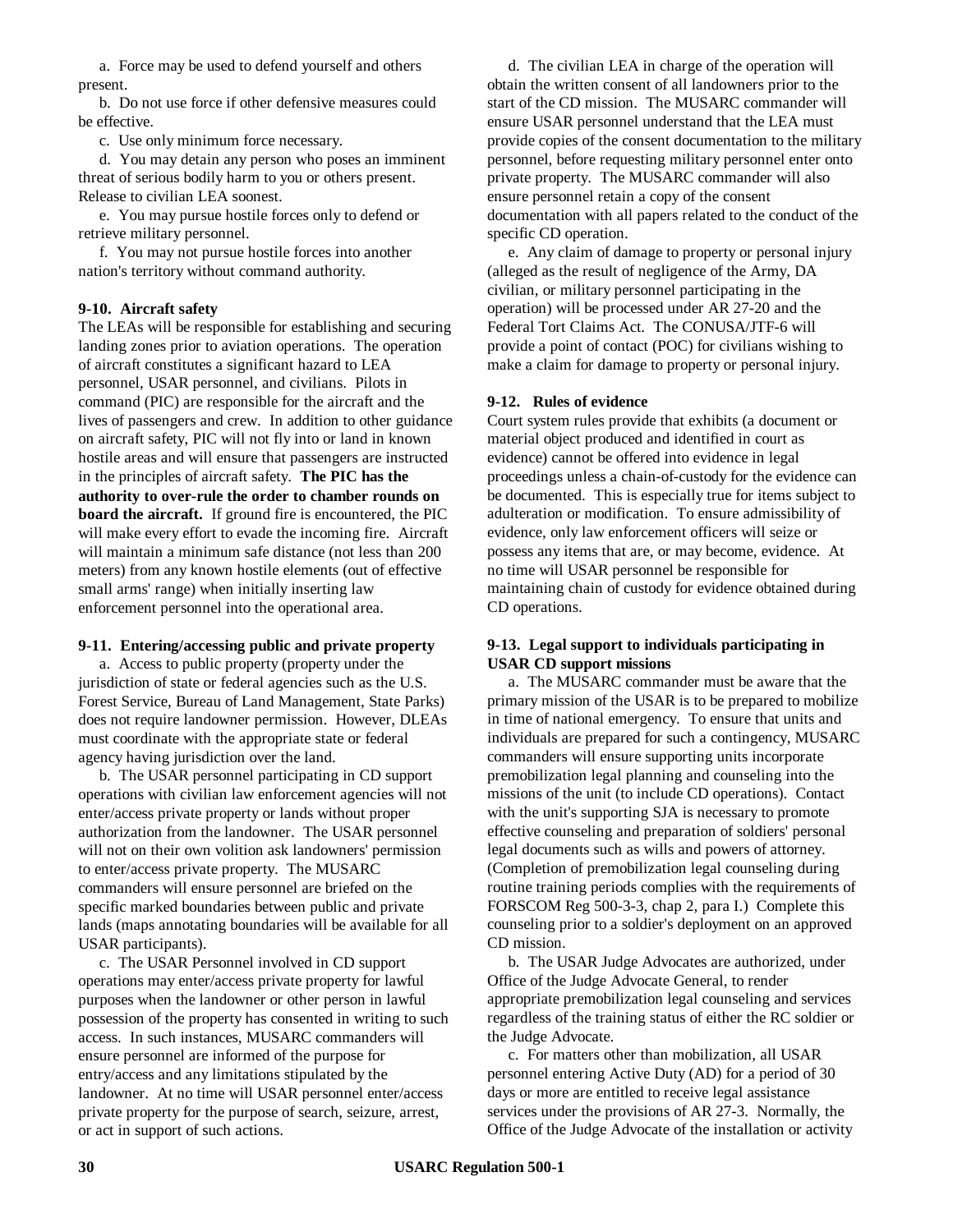to which the USAR soldier is assigned or attached will provide such support. Except in the case of emergency, USAR personnel on AD for 29 days or less do not have access to legal assistance.

#### **9-14. Judicial proceedings**

a. The USAR personnel participating in CD support missions may be subpoenaed to testify in judicial proceedings. (The legal authority to compel testimony is the subpoena, not a military order.) Most USAR personnel do not have experience in testifying; therefore, they must receive instructions from their supporting Judge Advocate on relevant procedures. Any USAR personnel involved in judicial proceeding will:

(1) Obey all subpoenas.

(2) Not testify unless under a subpoena.

(3) When under subpoena, be placed on CD support orders (ADT or ADSW) for the period of time necessary for the pretestimony and courtroom testimony preparation, unless already in a duty status.

(4) Endorse any witness fees and expenses received from civilian authorities to the U.S. Treasury and deliver them to the supporting MUSARC Comptroller.

b. Contact the MUSARC or supporting Staff Judge Advocate where there is a possibility of liability on the part of USAR personnel, the USAR itself, or where evidence has been suppressed or other negative judicial rulings occurred based solely on, or due in part to, the conduct of USAR personnel. The MUSARC SJA will inform the USARC SJA, by memorandum, of all such incidents concerning CD support missions. The MUSARC SJA will provide an information copy to the USARC DCSOPS and the USARC Inspector General.

#### **9-15. Regulatory considerations**

**a. Title 10 USC 124. Detection and Monitoring of Aerial and Maritime Transit of Illegal Drugs:** Department of Defense to be Lead Agency.

**b. Title 10 USC 371. Use of Information Collected During Military Operations.**

(1) The SECDEF may, in accordance with other applicable laws, provide federal, state, or local civilian law enforcement officials any information collected during the normal course of military training or operations that may be relevant to a violation of any federal or state law within the jurisdiction of such officials.

(2) The needs of civilian law enforcement officials for information shall, to the maximum extent practicable, be taken into account in the planning and execution of military training or operations.

**c. Public Law 101-189, Section 1206. Training Exercises in Drug-Interdiction Areas.**

(1) **Exercises Required:** The SECDEF shall direct that the armed forces, to the maximum extent practicable, conduct military training exercises, including training exercises conducted by the RCs, in drug interdiction areas.

(2) **Drug-interdiction areas defined:** For purposes of this section, the term "drug-interdiction areas" includes

land and sea areas in which, as determined by the SECDEF, the smuggling of drugs into the U.S. occurs or is believed to have occurred.

(3) The SECDEF shall ensure, to the extent consistent with national security, that the DOD promptly provide to appropriate civilian law enforcement officials, any intelligence information relevant to drug interdiction or other civilian law enforcement matters.

**d. Title 10 USC 372. Use of Military Equipment and Facilities.** The SECDEF may, in accordance with other applicable law, make any equipment (including associated supplies or spare parts), base facility, or research facility of DOD available to any federal, state, or local civilian law enforcement official for law enforcement purposes.

**e. Title 10 USC 373. Training and Advising Civilian Law Enforcement Officials**. The SECDEF may, in accordance with other applicable law, make DOD personnel available to:

(1) Train federal, state, and local civilian law enforcement officials in the operation and maintenance of equipment, including equipment provided under Section 372 of this title.

(2) Provide such law enforcement officials with expert advice relevant to the purposes of this chapter.

**f. Title 10 USC 374. Maintenance and Operation of Equipment**

(1) In this subparagraph:

(a) The term "federal law enforcement agency" means an agency with jurisdiction to enforce any of the following:

- The Controlled Substance Act 921 USC 801 et seq. or the Controlled Substance Import and Export Act 921 USC 951 et seq.

- Any of sections 274 through 278 of the Immigration and Nationality Act (Title 8 USC 1324-1328).

- A law relating to the arrival or departure of merchandise was defined in section 401 of the Tariff Act of 1930 (19 USC 1401) into or out of the customs territory of the U.S. (as defined in general note 2 of the Harmonized Tariff Schedule of the U.S.).

- The Maritime Drug Law Enforcement Act (46 S.C. App. 901 et seq.).

(b) The term "land area of the U.S." includes the land area of any territory, commonwealth, or possession of the United States.

(2) The SECDEF may, in accordance with other applicable law, make DOD personnel available for the maintenance of equipment for federal, state, and local civilian law enforcement officials, including equipment provided under Section 372 of this title.

(3) Subject to paragraph (2) and in accordance with other applicable law, SECDEF may, upon request from the head of the federal LEA, make DOD personnel available to operate equipment (including equipment provided under Section 372 of this title) with respect to:

(a) A criminal violation of a provision of law specified in paragraph (1)(a) above; or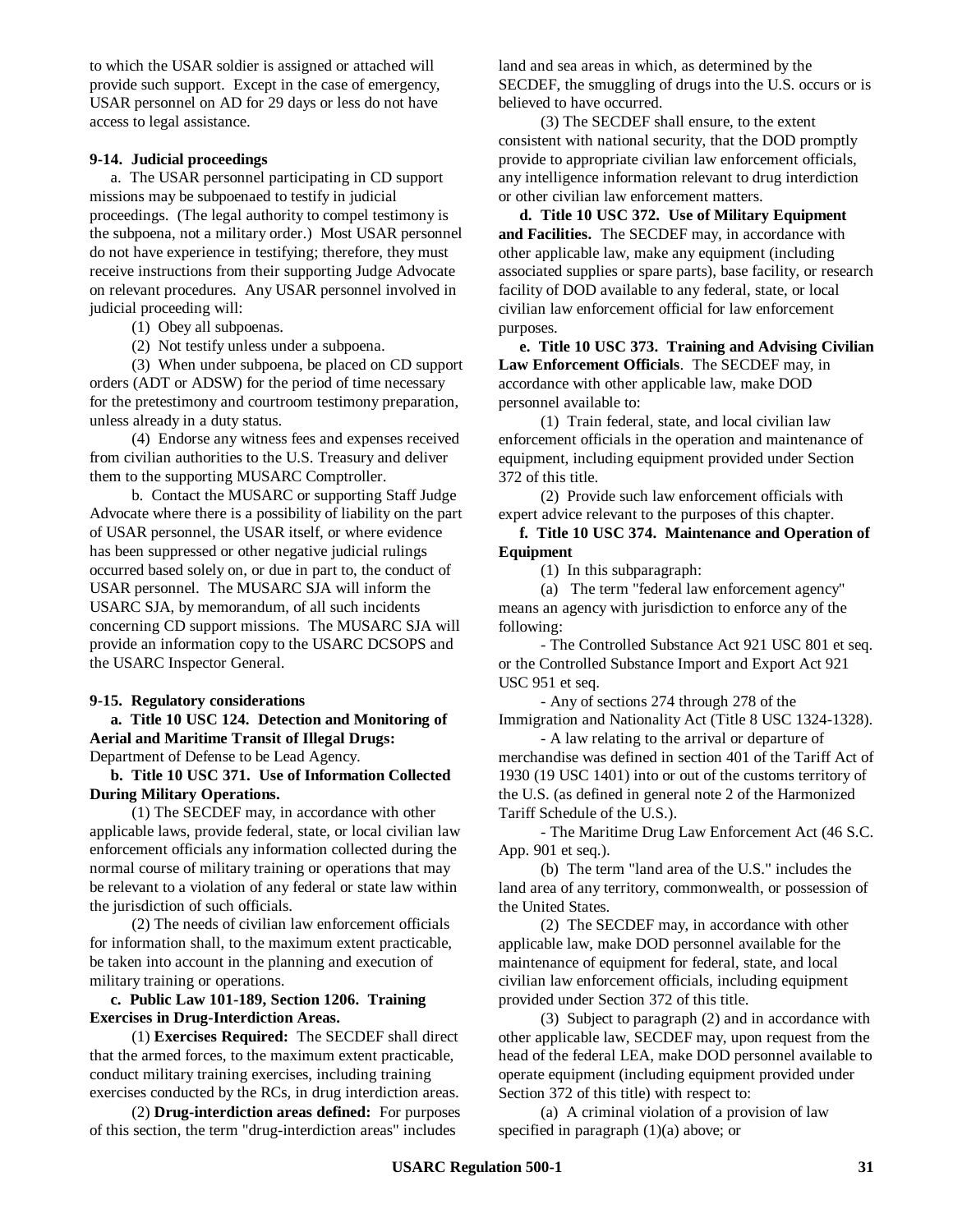(b) Assistance that such agency is authorized to furnish to state, local, or foreign government which is involved in the enforcement of similar laws.

(4) All DOD personnel provided to a civilian LEA under this subparagraph may operate equipment for the following purposes:

(a) Detection, monitoring, and communication of the movement of air and sea traffic.

(b) Detection, monitoring, and communication of the movement of surface traffic outside the geographic boundary of the U.S. and within the U.S. (not to exceed 25 miles of the boundary) if the initial detection occurred outside the boundary.

(c) Aerial reconnaissance.

(d) Interception of vessels or aircraft detected outside the boundaries (land, air or sea) of the U.S. for the purposes of communicating with vessels and aircraft in order to direct such vessels and aircraft to proceed to a location designated by appropriate civilian officials.

(e) To facilitate communications in connection with law enforcement programs specified in paragraph  $(1)(a)$  above.

(f) Subject to joint approval by the SECDEF and the Attorney General (and the Secretary of State, in the case of a law enforcement operation outside of the land area of the U.S.), transportation of civilian law enforcement personnel and operation of a base of operations for civilian law enforcement personnel.

(5) All DOD personnel provided to operate equipment for the purposes stated in paragraph (4) above may continue to operate such equipment into the land area of the U.S., in cases involving the pursuit of vessels or aircraft where the detection began outside such land areas.

(6) The SECDEF may, in accordance with other applicable law, make DOD personnel available to any federal, state, or local civilian LEA to operate equipment for purposes other than described in subparagraph (3)(b) above only to the extent that such support does not involve direct participation by such personnel in a civilian law enforcement operation, unless such direct participation is otherwise authorized by law.

**g. Title 10 USC 375. Restriction on Direct Participation by Military Personnel**. The SECDEF prescribes such regulations as may be necessary to ensure that any activity (including the provision of any equipment or facility, or the assignment or detail of any personnel) under this chapter does not include or permit direct participation by a member of the Army, Navy, Air Force, or Marine Corps in a search, seizure, arrest, or other similar activity, unless participation in such activity by such member is otherwise authorized by law.

**h. Title 10 USC 376. Support not to Affect Adversely Military Preparedness.** Support (including the provision of any equipment or facility, or the assignment or detail of any personnel) may not be provided to any civilian law enforcement official under this chapter if the provision of such support will adversely affect the

military preparedness of the U.S. The SECDEF prescribes such regulations as may be necessary to ensure that the provision of any such support does not adversely affect the military preparedness of the U.S.

#### **i. Title 10 USC 377. Reimbursement.**

(1) To the extent otherwise required by section 1535 of Title 31 (popularly known as the "Economy Act") or other applicable law, SECDEF requires a civilian LEA (to which support is provided under this chapter) to reimburse the DOD for that support.

(2) An agency to which support is provided under this chapter is not required to reimburse the DOD for such support if such support:

(a) is provided in the normal course of military training or operations; or

(b) results in benefit to the element of the DOD providing the support that is substantially equivalent to that which would otherwise be obtained from military operations or training.

**j. Title 10 USC 378. Nonpreemption of Other Law.** Nothing in this chapter shall be construed to limit the authority of the executive branch in the use of military personnel or equipment for civilian law enforcement purposes beyond that provided by law before 1 December 1981.

#### **k. NDAA, Section 1004. Additional Support for Counterdrug Activities.**

(1) Support to other agencies - during FY 91, 92, 93 and 94. The SECDEF may provide support for the CD activities of any other department or agency of the Federal Government or of any state, local, or foreign LEA for any of the purposes set forth in subparagraph (2) below, if such support is requested:

(a) By the official who has responsibility for the CD activities of that department or agency of the Federal Government (in the case of support for other departments or agencies of the Federal Government);

(b) By the appropriate official of a state or local government (in the case of support for state or local law enforcement agencies); or

(c) By an appropriate official of a department or agency of the Federal Government that has CD responsibilities (in the case of support for foreign law enforcement agencies).

(2) Types of support. The purposes for which the SECDEF may provide support under subparagraph (1) above are as follows:

(a) The maintenance and repair of equipment that has been provided to any department or agency of the Federal Government or to any state or local government by the Department of Defense for the purposes of--

- Preserving the potential future utility of such equipment for the Department of Defense; and,

- Upgrading such equipment to ensure compatibility of that equipment with other equipment used by the Department of Defense.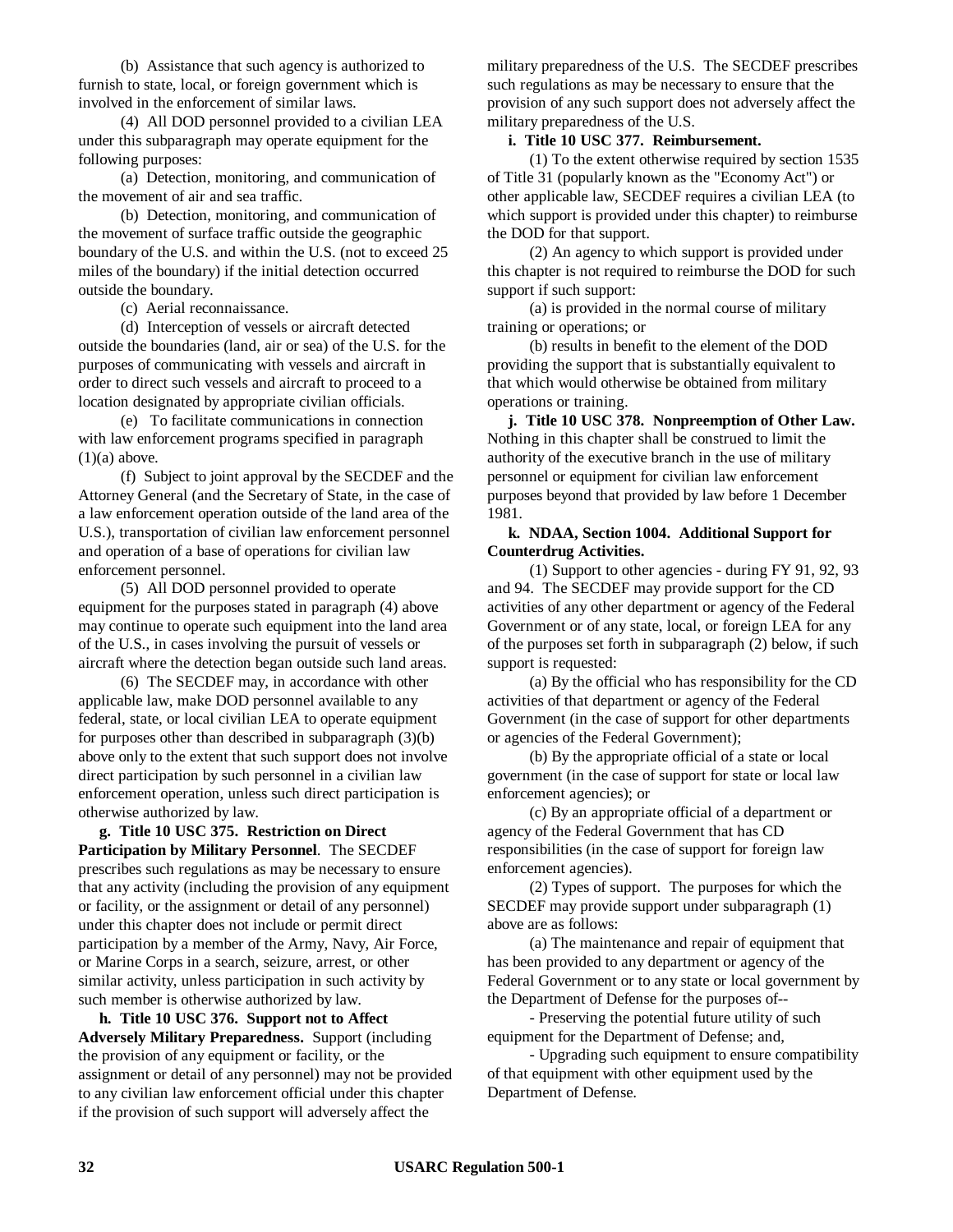(b) The maintenance, repair, or upgrading of equipment (including computer software), other than equipment referred to in subparagraph (2)(a) above for the purpose of--

- Ensuring that the equipment being maintained or repaired is compatible with equipment used by the Department of Defense; and

- Upgrading such equipment to ensure the compatibility of that equipment with equipment used by the Department of Defense.

(c) The transportation of personnel of the United States and foreign countries (including per diem expenses associated with such transportation), and transportation of supplies and equipment, for the purpose of facilitating CD activities within or outside the United States.

(d) The establishment (including unspecified minor construction) and operation of bases of operations or training facilities for the purpose of facilitating CD activities within or outside the U.S.

(e) Counterdrug-related training of law enforcement personnel of the Federal Government, of state and local

governments, and of foreign countries, including associated support expenses for trainees and the provision of materials necessary to carry out such training.

(f) The detection, monitoring, and communication of the movement of--

- Air and sea traffic within 25 miles of and outside the geographic boundaries of the U.S.; and

- Surface traffic outside the geographic boundary of the U.S. and within the U.S., not to exceed 25 miles of the boundary, if the initial detection occurred outside of the boundary.

(g) Construction of roads and fences and installation of lighting to block drug smuggling corridors across international boundaries of the U.S...

(h) Establishment of command, control, communications, and computer networks for improved integration of law enforcement, active military, and National Guard activities.

(i) The provision of linguist and intelligence analysis services.

#### **Suggested Legal Brief to Reservists participating in CD Support Operations:**

a. "Your actions in the field are restricted by the **Posse Comitatus Act.** The Posse Comitatus Act makes it a crime for military personnel to "execute the laws." In other words, military personnel may not act as law enforcement officers by conducting searches of people or places, seizures of property, or arrests of individuals. If any of you engage in a search, seizure, arrest, or similar activity, you will be committing a felony punishable by 2 years' confinement and a \$10,000.00 fine. So remember, you are not going to the field to be cops. You are performing military training within the scope of a counterdrug mission to aid a law enforcement agency.

b. When you are in the field, you should avoid contact with local civilians (when I say civilians, I do not mean the law enforcement officials who will be in the field with you). As soon as you see a civilian approaching your area, you should report the fact through your chain of command and avoid contact. If necessary, you should move to avoid contact. You should make your presence known and instruct the individual to go around the operations site. If the civilian retreats or starts to move around the operations site, report the encounter to the DLEA representative on scene. Do not stop or detain the civilian, even if it is apparent that the civilian is engaged in illegal activity, such as drug smuggling.

c. I have just covered what you should do when direct contact with the civilian is avoided. Next, I will cover a situation where contact with a civilian occurs. The rules in this situation are as follows:

(1) You may use reasonable non-deadly force to prevent damage to or theft of government property. In other words, you may tackle a person who is carrying off a box of MREs or tampering with government equipment. You may not, and I repeat may not, use deadly force to protect property.

(2) The only instance in which you may use deadly force is to protect yourself or any other person from death or serious bodily harm. Deadly force may be used only as a last resort and only when lesser degrees of force have been exhausted or are clearly inadequate. Only if the civilian moves threateningly towards you or another party present would deadly force be authorized. If an individual is armed with a gun and your life or anyone else's life is threatened, you may shoot. If an individual steals your weapon and threatens you or another with it, you may use deadly force to protect yourselves. If possible: a) give an order to halt before firing; b) do not fire if shots are likely to harm innocent bystanders. (AR 190-14.)

(3) Recall that when you observe a civilian approaching your training site and you cannot avoid contact, you should make your presence known and instruct the civilian to go around the training site. If the announcement of your presence is not heeded and the civilian pulls out a weapon and aims it at you or any other person present, you may use deadly force against the civilian.

(4) If the civilian pulls out a knife and is not within striking distance of you or anyone else, you are not at the point authorized to use deadly force. In this particular situation, there is no real threat of death or serious bodily harm to you or to a third party.

d. If you have a violent confrontation with a civilian in the field, normally there will be an LEA officer/ agent near you who will take charge of the civilian. What do you do after a violent confrontation if there is no law enforcement officer/agent nearby? The rule is this: If you have properly used force to defend yourself or someone else present, you may forcibly detain the civilian until a civilian law enforcement officer/agent arrives to take charge of the situation and arrest the civilian. This is the only instance in which you may search the civilian to ensure that he or she is not armed. You may not use deadly force to prevent the escape of the prisoner unless, in the course of the escape attempt, the civilian threatens or uses deadly force against you, other USAR members in the operation, or innocent bystanders.

e. Each of you are individually responsible for your actions in the field. If you injure or kill anyone in violation of the rules I have outlined, you may be subject to criminal prosecution. If you search, arrest or stop a civilian other than under the circumstances I have described, you may be subject to criminal prosecution. As long as you remember: a)that you are not out to be a law enforcement officer, b) that you should avoid contact with civilians in the field, and c) that force should be used only as a last resort, you should not have any problems during the training mission. f. Are there any questions?

**Figure 9-1. Suggested legal brief to Reservists participating in CD support operations**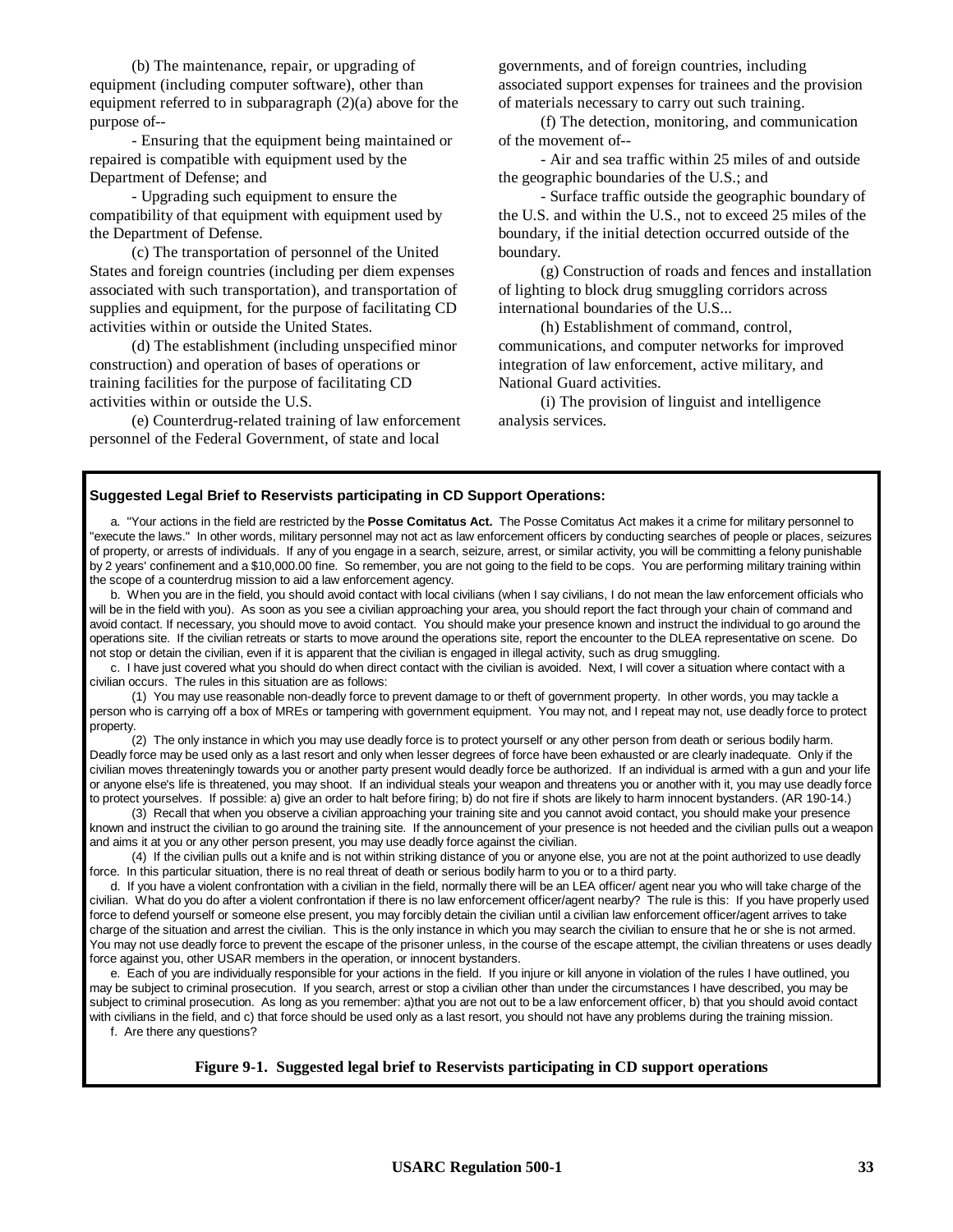## **Chapter 10 Public Affairs**

#### **10-1. Purpose**

This chapter specifically explains DOD Public Affairs policy on support to law enforcement interdiction and how eradication operations are being carefully developed over time. The overall Public Affairs guidance that governs DOD CD support to LEAs is in a SECDEF Washington DC/ASD(PA) message, 270048Z Jan 90, which clearly states that the DOD and its components will always be in a support role and will never be solely responsible for an operation or its results.

#### **10-2. Responsibilities**

The MUSARC Public Affairs Offices will:

a. Conduct active command information programs designed to inform soldiers, DA civilians, and family members of the role of the USAR in the CD program and will support, as appropriate, specific CD support operations with command information.

b. Provide active community relations (CR) programs in areas of long-term/large-scale USAR support operations. The CR program will be covered in the Public Affairs portion of the mission OPORD and should be designed to explain the USAR presence and mission (training and support to LEA) to community leaders in and around the area of operations.

c. Conduct active media relations programs designed to gain and maintain the support and understanding of the American public concerning USAR involvement in the CD program. The program should focus on the capabilities of the organization to support LEAs and, within OPSEC and other considerations, involvement in such operations.

d. Review the Public Affairs Annex in concept messages. Provide input to CONUSA/JTF as appropriate. For guidance on USAR-unique public affairs concerns, coordinate with USARC PAO.

e. In the event of an incident/accident/injury that will require the CONUSA/JTF PAO to discuss details of an ongoing CD support operation, provide CONUSA/JTF PAO, as required, with background information on the unit.

#### **10-3. Public Affairs procedures**

a. The USAR will not be the lead agency for public affairs activities in CD support to LEAs. The LEA being supported is the lead agency and will authorize all public affairs activity on any specific operation. Publish specific public affairs guidance (PAG) in the OPORD for each support operation. The PAG is a set format, which identifies the lead public affairs agency for the operation, detailed coordination procedures for release of information, statements to be used in response to queries only prior to the operation, and questions and answers to

be used for contingency purposes during the operation. The CONUSA or JTF arranging the support will draft and coordinate the PAG before the operation begins. Draft and forward any proposed input to the PAG and forward it to the CONUSA/JTF for approval.

b. To discuss personnel participation in a CD support mission (either before, during or after the mission), complete a draft release. Submit the draft to the CONUSA/JTF for approval prior to publication in the OPORD.

c. The USAR personnel providing support to the LEA are under the tactical control of the CONUSA/JTF while performing CD missions. If an accident or incident occurs to USAR personnel while they are performing a mission, the information release authority is the CONUSA/JTF PAO. They, in coordination with the lead LEA, will coordinate the release of information concerning the accident or incident. If required, provide information in support of their release.

d. News media representatives or public affairs personnel will not accompany the LEA or USAR units participating in a CD mission unless approval is obtained through the lead LEA and the CONUSA/JTF.

e. Public Affairs Offices may discuss their unit's capabilities for CD support operations and the type operations that have been supported in the past without discussing the specifics of any particular operation. The USARC PAO will assist local PAO with the release of information concerning the USAR and DOD support to LEAs.

#### **10-4. Operations security (OPSEC)**

Emphasize the need for OPSEC, especially in command information and news media programs (see para 3-3). Aspects of each CD support operation may be sensitive and involve various risks which may be heightened by the premature release of information to the public. These risks include:

a. Risk to personal safety of the law enforcement and USAR personnel involved in the operation.

b. Risk of compromising the operation or follow-on operation related to a drug arrest or seizure.

c. Risk of jeopardizing the prosecution of people arrested for drug related offenses.

d. Risk to intelligence systems and sources.

#### **10-5. Public awareness of USAR CD support role**

Seek the opportunity to gain appropriate recognition of units' participation in the National Drug Control Strategy. It is possible, with planning, to cover specific operations, and it is important to let your soldiers, family members, and community know of this participation. The war on drugs is a national priority and USAR involvement shows our relevance to national priorities in peacetime.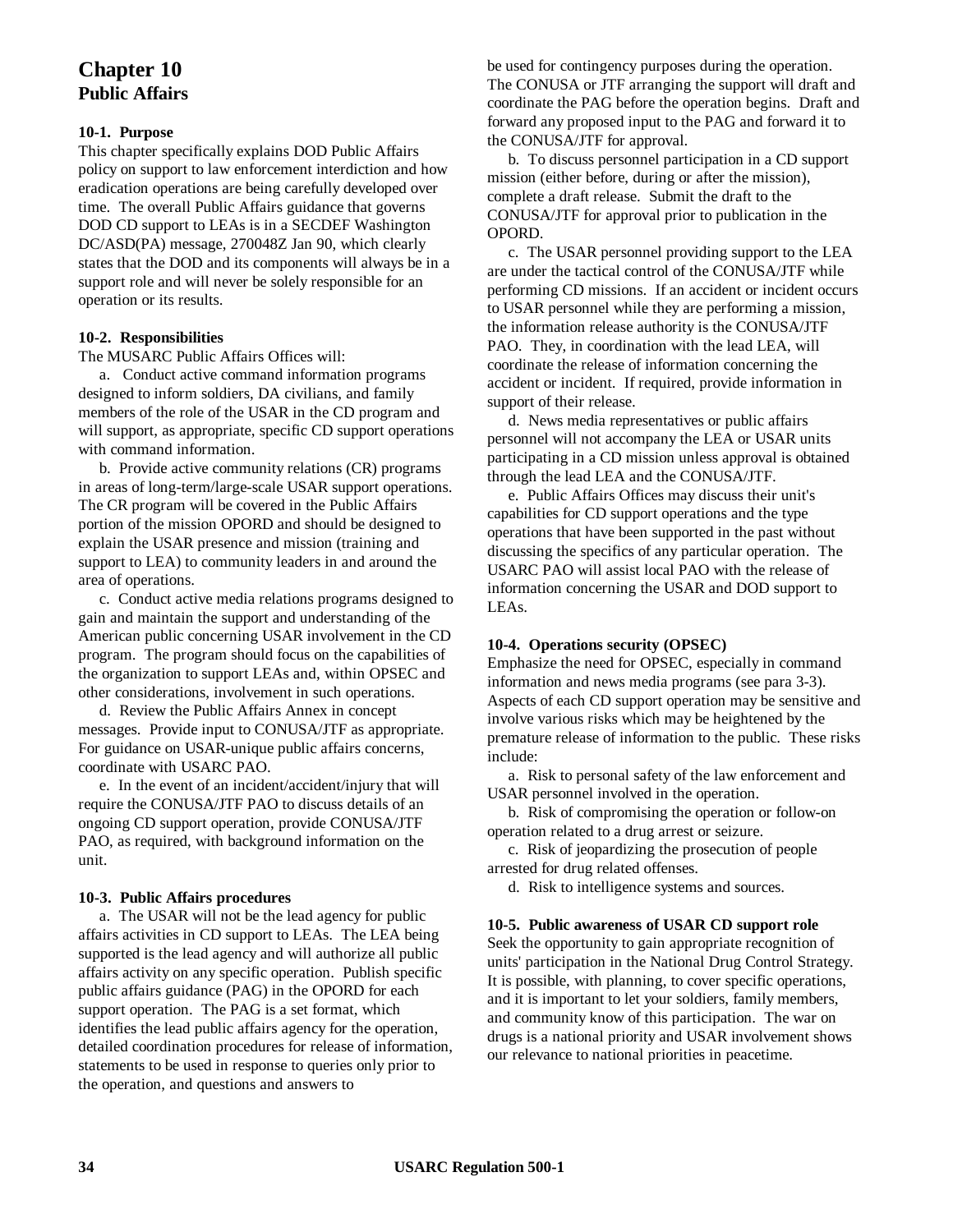## **Chapter 11 Serious Incidents**

#### **11-1. Purpose**

This chapter outlines procedures for reporting of serious incidents that may occur during the conduct of CD support missions.

#### **11-2. Serious incidents**

Serious incidents are an actual or alleged incident, accident, misconduct, act, or condition (either criminal or noncriminal) that warrants timely notice to DA because of its nature, gravity, publicity, or potential consequences. Report the incident despite the rank or position of the personnel involved. Categories of serious incidents are:

a. Category 1. A serious incident that, in the opinion of the commander, is of immediate concern to DA. (For the purposes of CD support operations, the commander is the Senior military member in charge of the operation.)

b. Category 2. A serious incident that is of concern to DA and requires timely notice.

c. Category 3. A serious incident that is of concern to DA, but is not as time sensitive as a category 1 or 2 incident.

*(NOTE: Incidents are categorized according to AR 190-40.)*

#### **11-3. Serious incident reports (SIRs), RCS: CSGPA-1340(R3)**

a. Army Regulation 190-40, with FORSCOM and USARC supplements, establishes responsibilities and updates policy and procedures for reporting Army serious incidents and other incidents that may cause widespread unfavorable publicity, or otherwise be of concern to DA or higher authorities.

b. The three types of SIRs are as follows:

(1) The SIR (original submission).

(2) Add-on (submitted when more pertinent information is developed on an SIR or in response to a request for more information from HQDA).

(3) Correction (submitted at any time to correct an error in a previous report).

#### **11-4. Reporting procedures (RCS: CSGPA-1340(R3))**

a. Follow reporting procedures outlined in AR 190-40, with FORSCOM and USARC supplements, when reporting a serious incident. Use the sample format in AR 190-40, figure 4-1, as a guide in making reports.

b. Reporting requirements in USARC Supplement 1 to AR 190-40 are for the purpose of informing the USARC Headquarters of incidents of command interest. Nothing in the USARC supplement changes any other reporting requirement. Continue to report incidents requiring an SIR to the appropriate installation Provost Marshal who will prepare and transmit the SIR.

c. Notify the USARC PMO of all incidents of command interest and all SIRs relating to CD support missions. This requirement is in addition to all reporting requirements contained in AR 190-40, with FORSCOM and USARC supplements. *(NOTE: Make telephonic SIRs to the USARC PMO who will notify USARC directorates.)*

#### **11-5. The SIR System**

a. Provides early notice to USARC, FORSCOM, and HQDA that a serious incident has occurred or may have occurred.

b. Provides the chain of command with timely information to respond to queries from news media, DOD agencies, and Congress.

c. Serves to meet law enforcement reporting requirements for selected criminal incidents.

d. Is not designed for use as a basis for statistical comparison of commands.

e. Is not intended to include reporting for all criminal acts.

## **Chapter 12 Logistics**

## **12-1. Purpose**

To outline the procurement procedures to obtain equipment necessary for CD support activities, accounting procedures for Army property used in CD support activities, and standardize logistics procedures.

#### **12-2. Responsibilities**

a. Major U.S. Army Reserve Commands (MUSARCs) supporting CD missions are responsible for ensuring that logistics support for CD operations is accomplished in accordance with established Army policy and procedures outlined in regulatory documents (ARs 700-131, 710-2, 735-5, and 750-1 and DA Pam's 710-2-1 and 738-750). Any deviation from that policy, to include clarification of such policy will be provided by the USARC Deputy Chief of Staff for Logistics (DCSLOG).

b. The USARC DCSLOG is responsible for:

(1) Providing assistance and guidance to MUSARCs for the acquisition, accountability, and maintenance of equipment required in support of CD operations. This includes purchase of off-the-shelf equipment and equipment loans and leases.

(2) Ensuring that MUSARC CD OPLANs include the appropriate movement plans and, where appropriate in transportation from state to state, coordination instructions with the State Area Commands (STARCs).

#### **12-3. Property requisition**

a. To obtain equipment necessary for CD support activities, every effort will be made to obtain required equipment through the standard Army supply system (installation Supply Support Activity (SSA)) before local purchase of any item or items. When the required item is not available from the supply system or it is coded for local procurement, and the cost of each item is less than \$2,500.00, local purchase may be authorized by use of an SF-44 or an impact card.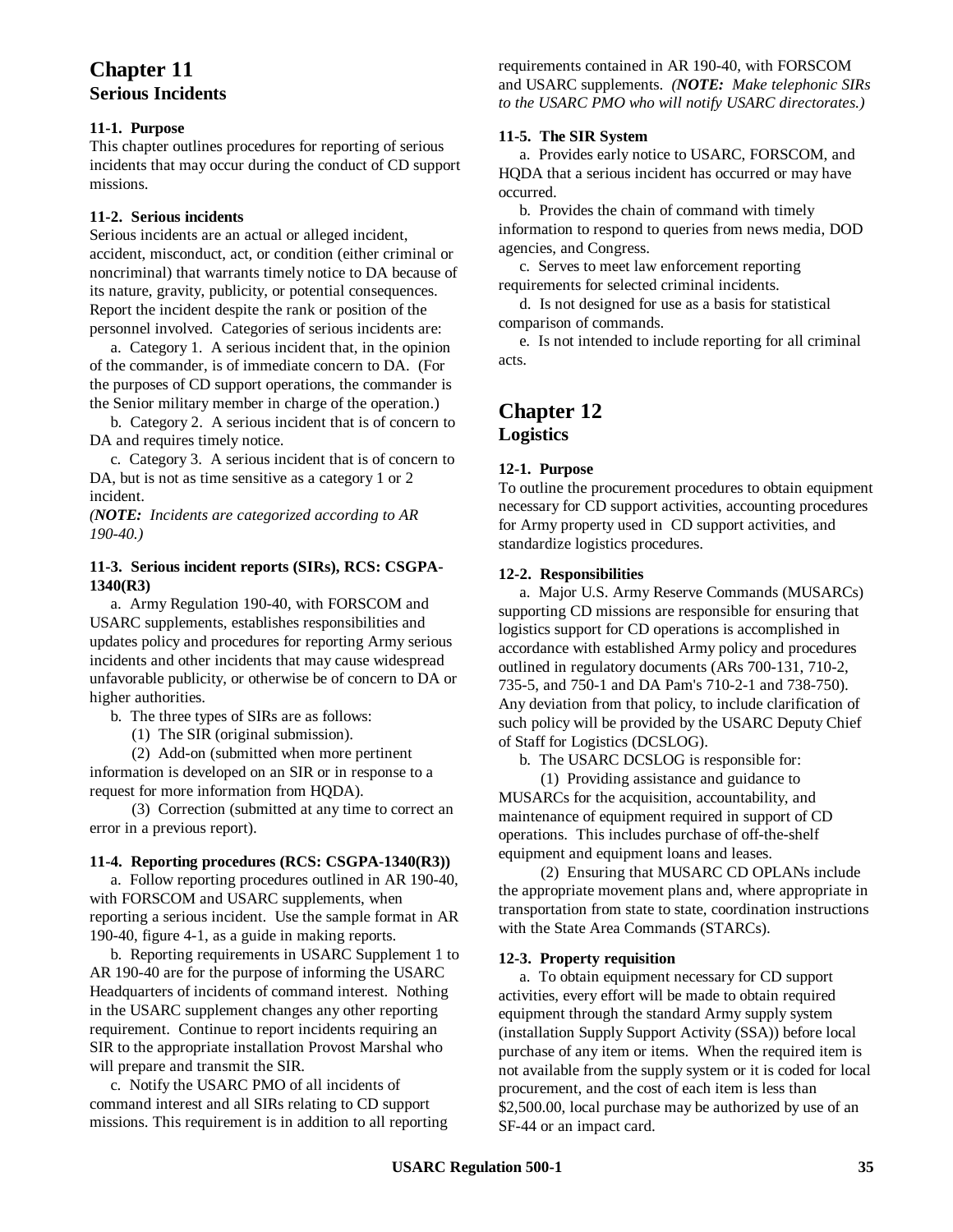When the equipment cost exceeds the limit of \$2,500.00 per item, the item will be obtained through the Director of Contracting at the unit's supporting installation.

b. If the item is nonexpendable and is over and above MTOE/TDA/CTA authorization, the MUSARC must first obtain a letter authority by following procedures set forth in AR 71-13. A request for authority will be sent through the supporting MUSARC and the USARC DCSOPS to the USARC DCSFOR. Once authority is received, the item can be requisitioned providing sufficient funds are either programmed by the MUSARC or obtained from the USARC DCSOPS.

c. Request for ammunition, when approved, will be initiated on DA Form 581 and processed through the support Ammunition Supply Point (ASP). Ammunition is excluded from local purchase.

#### **12-4. Accounting for property**

The MUSARC commanders will ensure property is accounted for in accordance with procedures prescribed in AR 710-2 and DA Pam 710-2-1 (units with automated property records will follow the technical manual applicable to their specific system).

a. Non-expendable government property, acquired for sole use in CD support activities will be accounted for on the supporting MUSARC Headquarters' full-time staffing (FTS) table of distribution and allowances (TDA) property book and hand-receipted down to the using organization. Equipment required over and above MTOE/TDA/CTA authorizations will have a letter of authority issued by this Headquarters.

b Property obtained through rental or lease will be accounted for in accordance with AR 710-2, paragraph 2-32b and f.

c. The accountable officer (ARCOM FTS TDA Property Book Officer) will ensure that all receipts and issues of property for CD support activities are posted to the appropriate property book and hand receipted to users. Durable items will not be posted to the property book; however, will be controlled via hand receipts.

d. Accounting for ammunition. Ammunition required to support a CD operation will be handled as operational load (AR 710-2, paragraph 2-40). The MUSARCs will ensure that:

(1) Units requiring ammunition in support of CD operations will submit a memo request through their MUSARC, to this Headquarters, ATTN: AFRC-OPO-O for approval. This Headquarters, in turn, will obtain approval from Forces Command.

(2) Approved operational loads will be requested from the supporting ASP using DA Form 581, following procedures stated in DA Pam 710-2-1, paragraph 2-9.

(3) Ammunition issued for CD use will be accounted for in accordance with AR 710-2, paragraph 2-40c, and DA Pam 710-2-1, paragraph 11-5.

(4) Upon completion of the operation, ammunition no longer required is either converted for training use or turned in to the ASP.

#### **12-5. Loan of property**

Loan of Army equipment in support of CD operations will be handled in accordance with AR 700-131.

#### **12-6. Liability for property on loan from other activities**

a. Unless otherwise stated in loan agreements or contracts, the Army has control over and accounts for any property loaned to the Army by another military service, U.S. Government activity, or civilian institution. Use a temporary file to account for such property. The file will include copies of all documents that relate to the loan transaction.

b. Do not record borrowed property on Army property books. Control and assign responsibility for borrowed property using normal hand receipt procedures.

c. The Army assumes liability for borrowed property in accordance with AR 700-131.

#### **12-7. Transfer or disposition of CD property**

a. The accountable officer will manage the transfer of custody for CD materiel using approved lateral transfer procedures. Counterdrug materiel will not be subhand receipted outside the using organization.

b. Upon completion of the CD operation, unless otherwise directed by the USARC DCSOPS, the owning MUSARC may retain CD property to fill valid requirements within its command. Items excess to MUSARC's needs will be reported to this Headquarters, ATTN: AFRC-OPO-O for disposition.

#### **12-8. Accounting for lost, damaged, or destroyed CD materiel**

Missing, destroyed, or damaged CD property will be accounted for in accordance with AR 735-5, chapters 12- 14. The accountable officer is responsible for initiating the report of survey or other authorized adjustment document when property used during CD support operations is lost, damaged, or destroyed. Financial liability may be assessed in accordance with AR 735-5, when appropriate.

#### **12-9. Regional Logistic Support Offices (RLSOs)**

a. The SECDEF has established four RLSOs. They are designed and staffed to operate under the direction of the Office of the Coordinator for Drug Enforcement Policy and Support (OCDEP&S).

b. The RLSOs are responsible for coordinating requests for nonoperational support from LEAs located within their area of responsibility.

c. If an LEA requests operational support from the RLSO, the RLSO will route the request to the appropriate CONUSA or JTF. Additionally, RLSOs will provide initial coordination with CINCs for LEAs or other agencies with CD responsibilities seeking transportation support.

d. Any RLSO, any level of command, or an agency of the military services may receive requests for non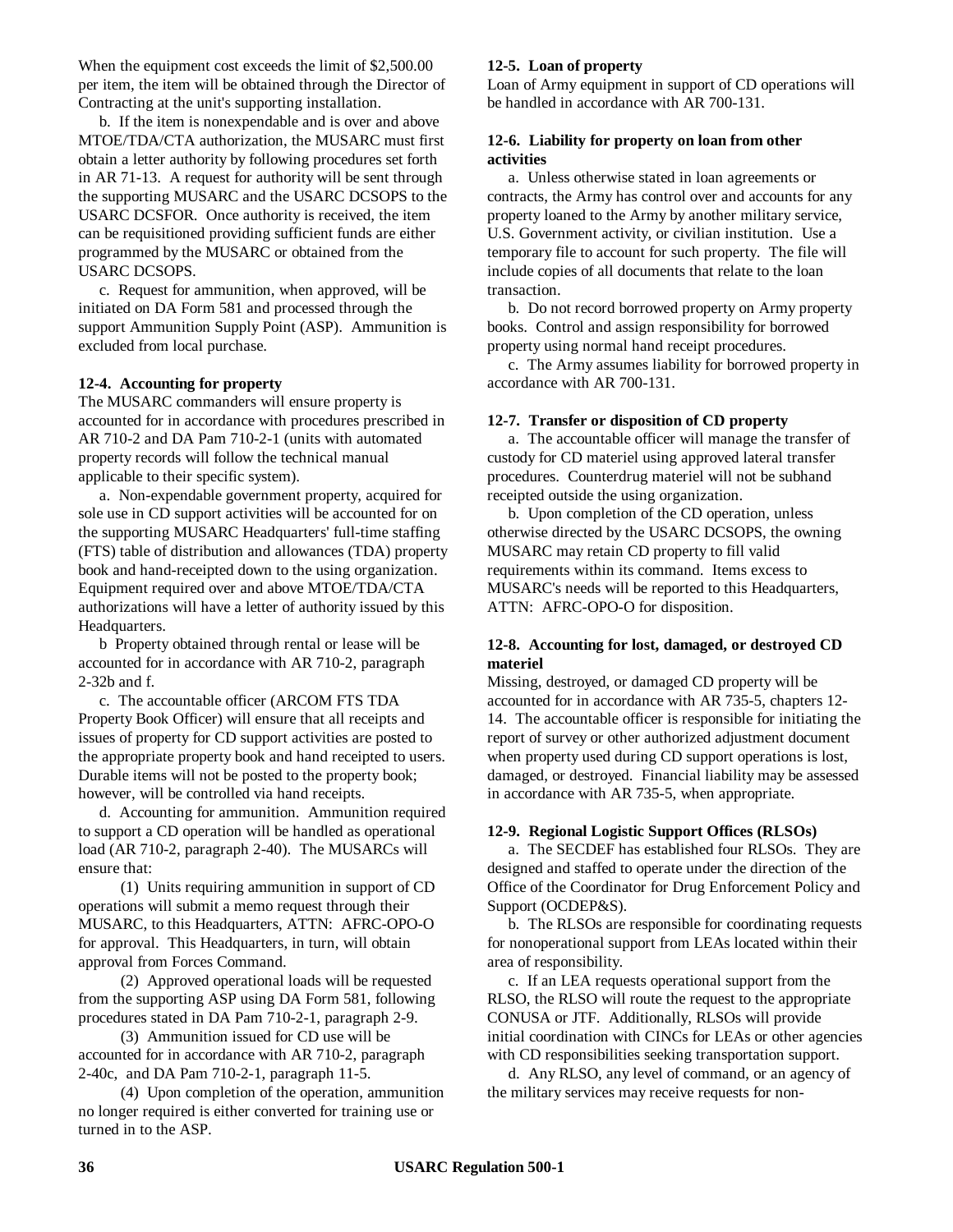operational support. Local MUSARC commanders receiving LEA support requests will coordinate the requests with the RLSO servicing that geographic area.

f. Addresses/locations and phone numbers of RLSOs:

| <b>RLSO Buffalo</b>         | <b>RLSO El Paso</b>       |
|-----------------------------|---------------------------|
| 6 Fountain Plaza, Suite 300 | P.O. Box 370673           |
| Buffalo, NY 14201           | El Paso, TX 79937         |
| $(716)$ 846-3055/3068       | $(915) 568 - 9085$        |
| FAX (716)-846-3067          |                           |
|                             |                           |
| <b>RLSO Long Beach</b>      |                           |
|                             | <b>RLSO</b> Miami         |
| Union Bank Bldg., Suite 810 | 909 SE 1st Av.            |
| 400 Ocean Gate              | Miami, FL 33131           |
| Long Beach, CA 90822        | $(305)$ 530-7911/12/13/14 |
| $(213)$ 499-5340            | FAX (305) 536-5643        |

## **Chapter 13 Engineer Support**

#### **13-1. Purpose**

This chapter provides guidance on environmental considerations, use of facilities, and general engineer support where CD support operations are conducted.

#### **13-2. Environmental considerations**

a. Planning CD support operations requires the same environmental consideration as any other operation (see AR 200-1 and AR 200-2).

#### b. **Spills (Oil/Chemical)**.

- (1) Immediate action.
- (a) Protect personnel handling the spill.
- (b) Stop the leak/spill.
- (c) Contain the material.

(d) Call the Coast Guard Command Center and National Response Team "Spill Report" Hotline (800) 424-

8802 and follow instructions. (e) Notify MUSARC Engineer (URGENT PRIORITY).

(f) If working within the area of responsibility of JTF-6, report all leaks/spills to HQ, JTF-6 Fort Bliss, TX.

(g) Review AR 190-40, with FORSCOM and USARC supplements, to determine applicability

#### (2) **Follow-on action**.

(a) The MUSARC Engineer will contact the appropriate support installation (per AR 5-9) and arrange remediation.

(b) The MUSARC Engineer will coordinate with the MUSARC DCSOPS to ensure that the spill/accident is reported through established channels.

#### **13-3. Facilities used for CD support operations**

a. Army Regulation 140-483, chapter 9, sets forth policy, authority, responsibility, and procedures governing peacetime use of USAR facilities by other than USAR units within the U.S. and its territories.

b. The facility officer-in-charge (OIC) will submit requests for short-term licenses (30 days per year maximum) on DA Form 833-R, through command channels, to this Headquarters, ATTN: AFRC-ENP-E, for approval. Licenses may be granted to other USAR activities, governmental agencies, private individuals and organizations, and the general public for nonprofit purposes, in accordance with AR 360-61.

c. To prepare DA Form 833-R, type the name of the using organization, number of hours of use (if the use is for days of use, cross out "hours" and type in the number of days and "days starting"), type in the name of the facility and area requested on top of the form in appropriate spaces. The requester dates and signs on the bottom of the form and sends the DA Form 833-R through command channels to USARC, ATTN: AFRC-ENP-E, to be signed for the Army if it is a first time request. At the MUSARC's discretion, the facility OIC may sign repeat requests for use of the same facility by the same organization, with a copy furnished to the MUSARC.

d. Under the Federal Tort Claims Act (see para 9-6), the Army is potentially liable for claims for death, personal injury, or damage to or loss of property (real or personal). This is true when the injury or damage is caused by the negligent or wrongful acts/omissions of military personnel or DA/DOD civilian employees while acting in the scope of their employment (see AR 27-20, para 4-3). The MUSARC commanders should consult with their SJA for a review of the proposed activity. The SJA should then draft a release, or "hold harmless" agreement, as appropriate, to reduce or limit the potential liability of the Government.

e. The use of USAR facilities is prohibited if the intended use will:

(1) Conflict with provisions of regulations cited herein.

(2) Adversely affect or conflict with the facility's main functions of administration and training of personnel, maintenance, and storage of supplies and equipment of the assigned Reserve units.

(3) Bring discredit to the Armed Forces, be in bad taste, or violate policies in AR 360-61 and other applicable regulations. Furthermore, attendance or participation in all functions shall be consistent with DOD policy of nondiscrimination for race, creed, color, sex, handicap, or age reasons.

f. For assistance in preparing a request for use of USAR facilities, see AR 140-483 and call Headquarters, USARC, DCSENGR, Real Estate Branch.

#### **13-4. Engineer operational support considerations**

All military operational support to DLEA, to include engineer support, must provide CD benefit to the requesting agency. Direct benefit is loosely defined, but has been interpreted to mean: *support provided to the DLEA which directly assists the DLEA in performing their CD mission*.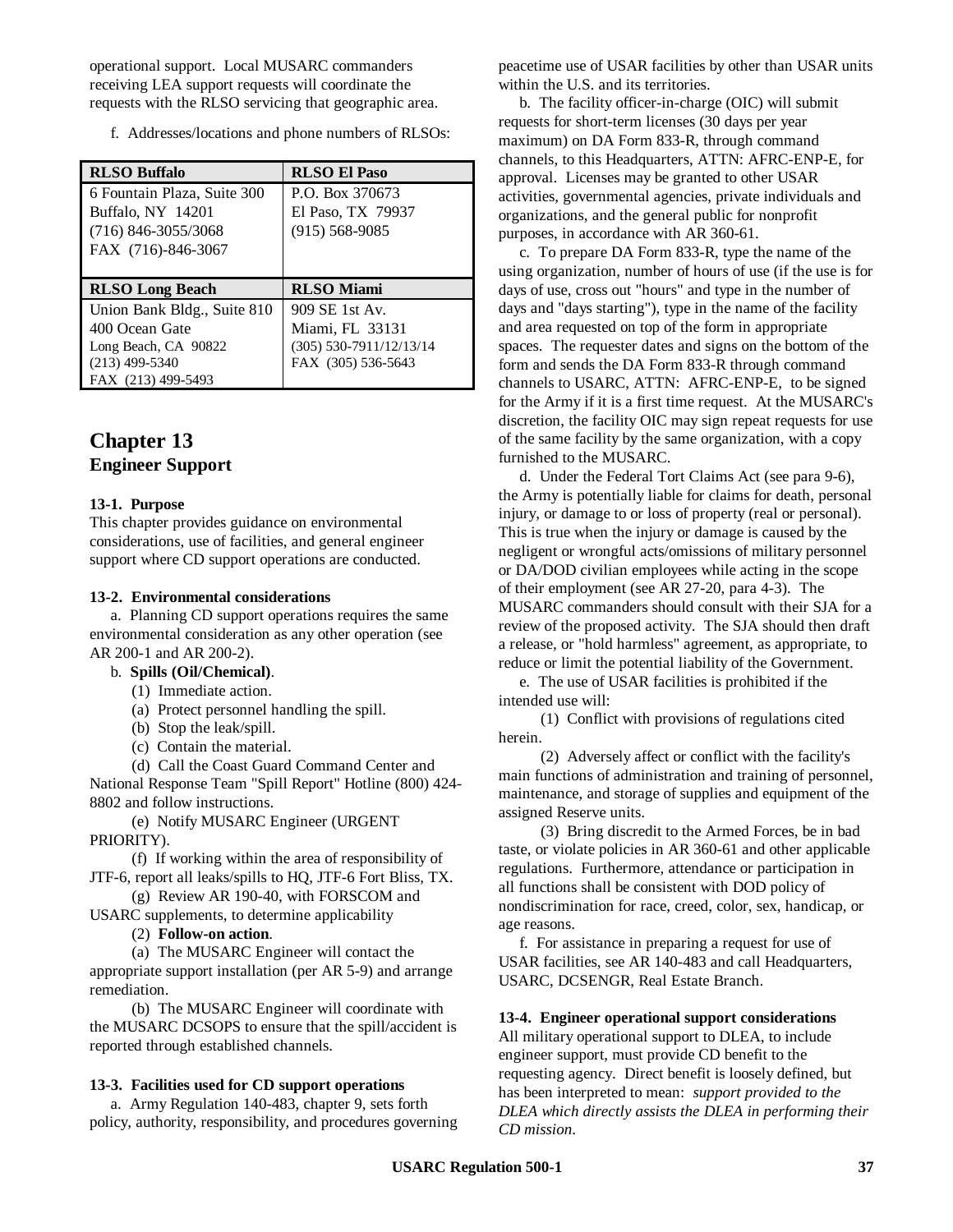a. Road upgrades, construction of firing ranges and helipads, rehabilitation of existing government-owned facilities into CD evidence processing centers, and construction of communication towers are examples of engineer projects that previously met the acid test for CD benefit and fiscal legality. Future engineer support requests may continue to follow the categories of work approved, or they may expand the envelope of support into previously uncharted areas. In either case, individual support requests will be evaluated on their own merits. If precedence becomes a mitigating factor, it will not categorically force approval or disapproval of a mission.

b. The support request must provide good METL training for the engineer unit. Some missions will challenge the staff and unit leadership as the engineer project is developed, staffed, and executed. Providing training in these areas is definitely good METL training. Additionally, a support mission can also be good METL training if it addresses the training needs of the individual engineer soldier or equipment operator.

c. The engineer support request must fall within the statutory funding limits currently imposed on military troop construction within CONUS, if there is potential military use in the future. For new work, that dollar limit is \$300K; for maintenance and repair projects the limit is \$2M. All funded costs, to include transportation of equipment and personnel, must be used to establish those project costs.

d. The engineer mission must be supportable from an administrative and logistical perspective. They can either be supported by local contracts or through additional military troop resources; however, use common-sense to eliminate missions that are in such remote areas as to require extreme amounts of logistical support.

e. An engineer project that is dependent on materials must have those materials provided by the DLEA, unless otherwise provided under Section 1004, Public Law 101- 510. The consequences are complete disapproval of the mission, or at a minimum, a drastically reduced scope of work from what the customer originally desired.

f. Consider proximity of an existing facility that meets the requirements of a support request. This is especially relevant for facilities that are not used on a continuous basis, such as firing ranges.

g. Secure rights of entry/access to both public and private lands associated with the project site prior to the execution of the construction effort. Work will not occur in project areas where rights of entry have not been secured (see para 9-11).

## **Chapter 14 Safety**

#### **14-1. Purpose**

This chapter prescribes responsibilities, policies, and procedures as they pertain to USARC equipment and personnel conducting CD support mission.

#### **14-2 Responsibilities**

#### **a. The USARC Safety Office will:**

(1) Provide USARC DCSOPS with information regarding Aviation Safety to be incorporated in mandatory training for CD support participants.

(2) Provide safety guidance to MUSARCs for CD operations.

(3) Provide operational safety information for units participating in CD operations, and assist units in drafting specific safety annexes for each operation as part of the OPLAN/OPORD.

(4) Coordinate with the USARC DCSOPS to ensure all required safety briefings are presented to USAR soldiers prior to the execution of an operation.

#### **b. The USARC Safety Director will:**

(1) Advise the Commander and staff on all matters related to USARC CD safety matters.

(2) Develop policies and long-range plans for the USARC CD accident prevention program.

(3) Provide policy and guidance for USAR CD aviation safety functions in support of CD missions.

(a) Plan, implement, and review accident prevention and hazard abatement programs for future and current missions.

(b) Establish and integrate USAR aviation safety policies.

(c) Participate in the review of initial mission requests and provide the Chief, Aviation Office, a qualitative and quantitative mission risk assessment.

(4) Manage USAR CD ground safety functions in support of CD missions.

(a) Plan, implement, and review accident prevention and abatement programs for future and current missions.

(b) Establish and integrate USAR ground safety policies.

(c) Participate in the review of initial mission requests and provide the USARC DCSOPS a qualitative and quantitative mission risk assessment.

#### **14-3. Mission risk management**

The MUSARC commanders will ensure supervisors:

a. Identify hazards. Using subject matter experts, review lessons learned, accident data bases, formal and informal evaluations and surveys, standing operating procedures (SOPs), checklists, and current standards to identify potential and existing hazards. A counterdrug mission safety checklist (fig 14-1) can be used in the risk assessment process.

b. Assess hazards. Determine the probability of occurrence and severity of an undesired event using the risk assessment tables provided. Systematically review options available to eliminate hazards or reduce severity of existing hazards. Determine the feasibility of further reducing exposure to remaining hazards. The content of these tables may be modified in order to better represent the specific mission; however, the resulting total values must be adjusted accordingly.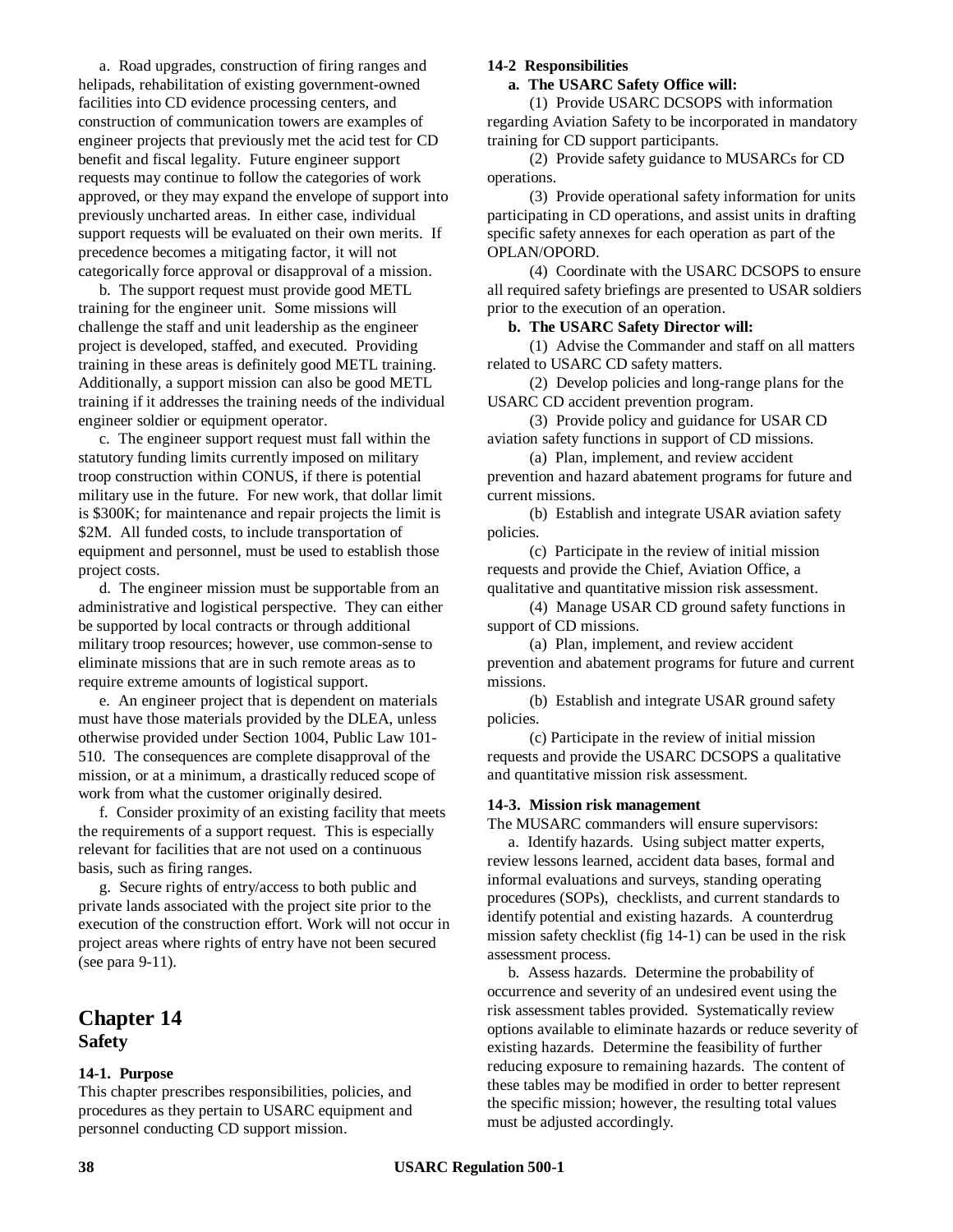c. Make risk decision. Describe and define the risk in operational terms. Compare the potential costs and benefits in accepting the risk. Develop alternative courses of action and present recommendation(s), emphasizing realistic and enforceable procedures. Accept the decision and proceed accordingly.

d. Implement control measures. Implement controls based on task, condition, and standard. Establish responsibility and accountability for each control measure. Continuously monitor throughout operational cycle. Be prepared to re-evaluate and adjust as conditions change.

#### **14-4. Accident prevention program management**

a. Accident prevention plan. A qualified safety officer will develop a specific prevention plan for each CD mission. The plan will formally outline the overall accident prevention program elements in a task, condition and standard format, and will also establish responsibility by duty position for each element. The next level of command will review the prevention program prior to implementation, and will forward a copy through command channels to the USARC Safety Office.

b. Standing Operating Procedures (SOP). For each CD mission, develop a CD safety SOP tailored specifically to that mission and implementing the accident prevention plan. The SOP will specifically state the implementation procedures for each prevention program element. Procedures contained in Army Regulations, Field Manuals, Technical Manuals, etc., need not be repeated in the SOP, provided those publications are available to all affected mission personnel. Distribution will be made down to each functional area. The CD mission commander will authenticate the SOP and it will be reviewed by the next level of command.

#### **14-5. Pre-accident planning**

The MUSARC commanders will ensure the supporting unit(s) have considered actions required during an accident to include the following:

a. Pre-accident plan. Establish a pre-accident plan tailored specifically to the unit composition, geographic location, and emergency services. Place emphasis on planning and coordination with emergency response elements available for support. This will include memorandums of understanding between CD mission units and non-military providers, as well as civilian health care facilities. Base the plan on worst case scenarios. Development and implementation of this plan are the primary responsibility of the CD mission operations officer, in coordination with the Safety Officer.

b. Emergency response training. The CD mission unit's pre-accident plan will ensure all potential emergency response personnel have the opportunity to familiarize themselves with unique features of military equipment they might encounter during rescue, firefighting or other emergency operations. At a minimum, the plan will contain information such as emergency methods to

deactivate equipment, emergency avenues of egress, and possible hazardous materials or conditions which may be associated with ongoing operations.

c. Emergency communications. The CD mission units require the capability to communicate directly with emergency response personnel. Establish common communication frequencies prior to the initiation of mission operations. The CD mission units and emergency response personnel must be able to establish common map references within the area of operations.

d. Search and rescue (SAR). Establish SAR procedures to monitor the location of mission elements and personnel during ongoing periods of operation. Coordinate a plan to launch search elements for missing personnel with the responsible search organization in advance. Equip all mission aircraft with operational emergency locator transmitters (ELTs).

e. Survival training and equipment. Prior to participation under adverse environmental conditions, ensure CD mission personnel receive survival training appropriate to the geographic location and temperate conditions they are likely to encounter. Ensure corresponding survival equipment is available in sufficient quantities to all participating personnel. If appropriate and available, use organic equipment. If the required equipment is not on hand, the USARC DCSOPS will assist in securing the items on loan, or in obtaining funds for requisition or local purchase.

f. Accident reporting. Report accidents in accordance with the provisions of AR 385-40. The safety officer in the area of operations is responsible for timely and accurate reporting of all preliminary accident data to the next higher headquarters.

g. Deviation from established safety regulations. Mission commanders are not authorized to deviate from established safety regulations except in situations where failure to do so would likely result in death or serious injury.

h. Safety personnel participation. Qualified safety personnel will participate in all phases of the CD mission. Depending on the scope and complexity of the mission, safety personnel may have additional duties or may be required to devote their full attention to the safety program. This determination will be made with concurrence of the next level of command, based on the overall risk assessment.

i. Non-essential personnel. During potentially hazardous operations, limit exposure or involvement of non-mission essential personnel, either military or civilian. The CD mission commanders may grant exceptions to this policy, in writing, stating the justification. These exceptions must then be forwarded through proper channels to the USARC DCSOPS for approval. Nonmission essential personnel are defined as personnel who do not perform mission essential tasks.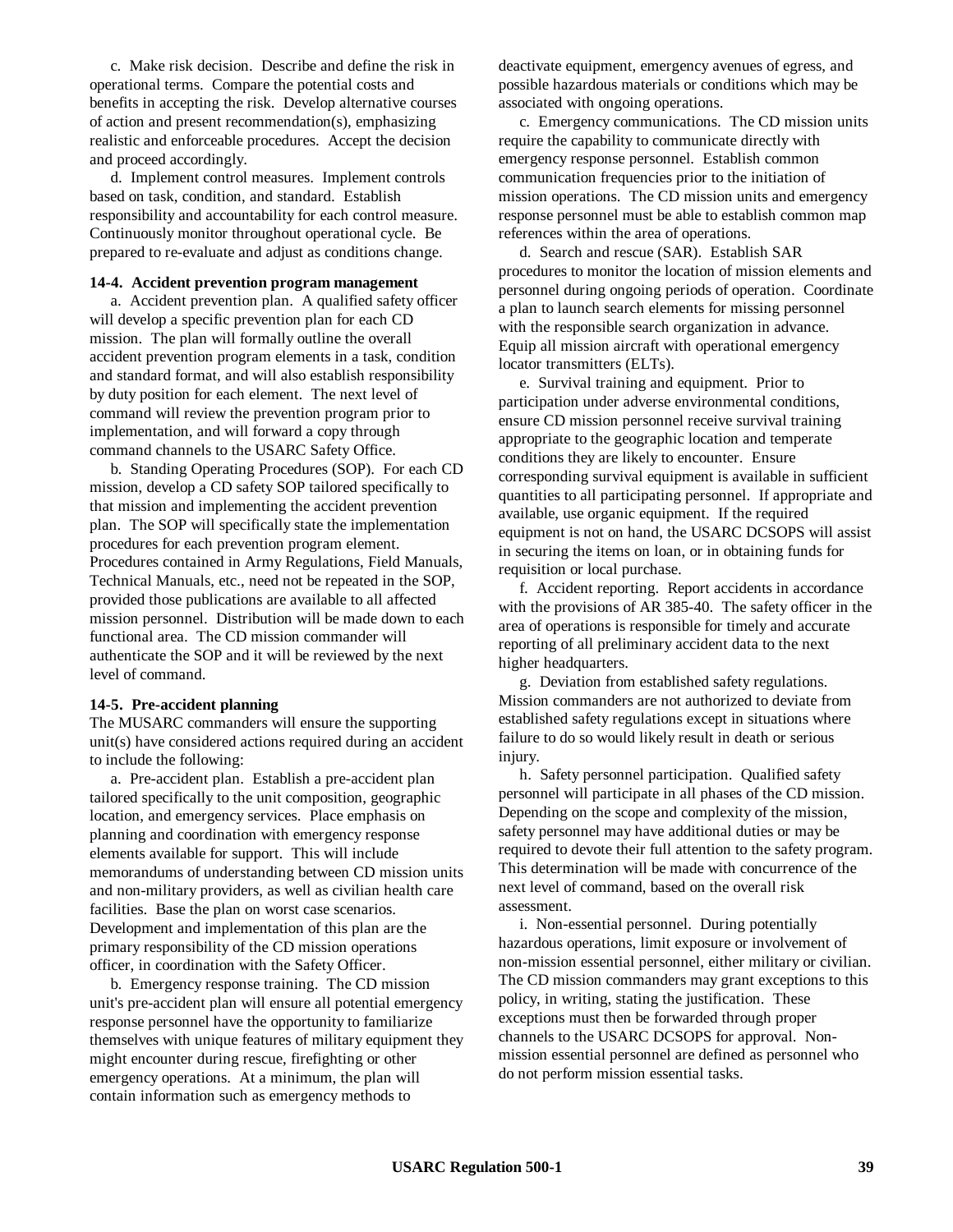## **Counterdrug Mission Safety Checklist**

## **Section I**

#### **Mission Evaluation**

Address the following safety questions prior to accepting a counterdrug support mission. A qualified safety officer should directly participate in the evaluation and decision process. The answers to these questions will form the basis for a mission initial risk assessment.

#### **OPERATIONS:**

Does the mission require any specialized environmental training? Does the mission require specialized survival training? What is the required qualification/experience level of key mission personnel? Does the mission environment require any specialized equipment? Are the type and number of aircraft available compatible with the mission requirements? Does the mission require any specialized air crew qualifications? Are night /NVG operations planned? Are over-water operations planned? Are rappelling/sling load/stabo/paradrop likely to be incorporated in the mission profile? Is formation flying required? Are non-aviation personnel to be routinely transported? Does the mission involve the arming of air crew personnel or the transport of armed passengers? Is adequate supervision available? Has a trained safety officer been identified as an on-site requirement for this mission? Has a trained safety officer performed a risk assessment of the mission? Are all physical hazards in the area of operations identified and plotted? Are airfield and off-airfield landing sites adequate? Will LP/OPs be established? Is the employment of construction equipment planned? Are convoy operations planned? **MAINTENANCE** Are ramp area tie-downs available or is hangar space adequate for the number of aircraft required? Are maintenance facilities and parts resupply procedures adequate?

Is AVIM support available?

Will a motor pool be established?

#### **Foreign Object Damage (FOD)**

Is the area of operations a potentially high FOD environment?

#### **Petroleum Oils Lubricants (POL)**

Are the fuel sources approved for use under the Army Fuel Sampling Program?

Are civilian refuel procedures in accordance with Army standards?

Is storage of POL planned?

Is off-airfield refueling planned?

#### **MEDICAL**

Is adequate medical response planned and available for both critical and chronic injury/illness? Are sound levels likely to pose a threat to hearing conservation?

#### **AIR TRAFFIC CONTROL (ATC)**

Are the airborne communication systems compatible with other systems simultaneously employed by other mission elements?

Are airspace conflicts likely to result from the mission profile?

Are specific environmental restrictions in effect; i.e., altitude restrictions, no-fly areas, noise abatement procedures?

#### **WEATHER**

Are the seasonal conditions likely to change significantly during the mission? Are significant localized weather phenomena likely or expected during the mission?

#### **Search and Rescue (SAR)/CRASH RESCUE**

Are SAR agencies prepared to respond to potential emergencies? Are crash rescue facilities and equipment adequate for the type and number of aircraft planned?

#### **Figure 14-1. Counterdrug Mission Safety Checklist**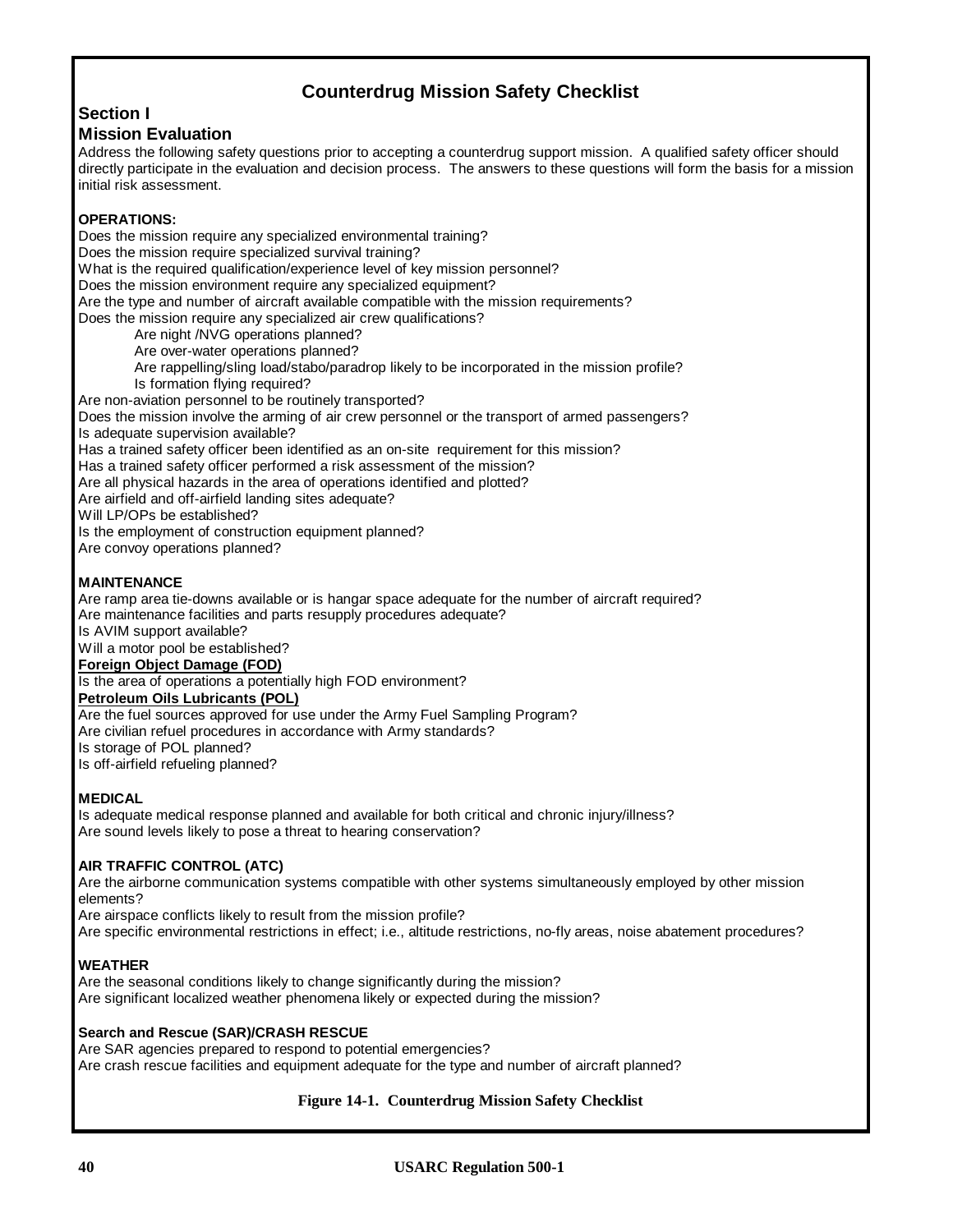#### **FIRE**

Does the mission expose personnel or equipment to the threat of fire?

#### **HAZARDOUS MATERIALS (HAZMAT)**

Does the mission require the transport or handling of hazardous materials? Are electromagnetic, laser, or radiation hazards present in the area of operations?

## **Section II**

#### **Mission Planning**

Answer the following questions during the planning phase of the operation. A qualified safety officer should directly participate in the planning process. The answers to these questions will form the basis for tailoring the accident prevention plan, safety SOP and pre-accident plan.

#### **OPERATIONS**

Are all taxi way parking and mooring requirements in accordance with Army standards? Has a pre-accident plan been developed? Are flight-following procedures established? Are aircraft to be operated only within appropriate ATM and operators manual standards? Are mission procedures standardized? Has an air crew reading file been established? Is an updated hazard map available in flight planning? Is the composition of each air crew evaluated using specific mission requirements? Are the type and number of aircraft compatible with the overall mission requirements? Has an accident prevention plan specifically tailored to the mission been developed? Are crew member qualifications compatible with the mission profile? Will briefing officers from outside the chain of command be used? Are briefing officers being selected based on experience and level of responsibility? Has a crew endurance policy been developed? Have procedures for operation under marginal weather conditions been developed? Has a procedure for inadvertent IMC been developed? How will flight following in the area of operations be provided? Has a tactical safety SOP been tailored for the mission? Has a method for publicizing safety standards to all mission personnel been developed? Will pathfinder personnel be employed? Will civilian law enforcement personnel be fulfilling the roll of pathfinders and, if so, how will they be trained? Have specific procedures been developed for the transport and employment of any weapons systems by either air crew members or passengers? Are sufficient numbers of mission trained air crews available? Has a convoy safety briefing been developed? Have convoy vehicles been selected based on operational terrain? Does construction equipment include electrical, fire, explosive, or high energy hazards? Has a positive method of communication been developed for individuals working alone? **MAINTENANCE** Are local facilities available and appropriate for the level of maintenance to be conducted? Is lighting available if night maintenance is required? Does the nature of the activities conducted by adjacent operations pose an increased risk to personnel or equipment? Has a maintenance test flight area been selected? Is an aircraft run-up area designated on the airfield?

Are procedures established to ensure that all SOF TWX are distributed to mission personnel in a timely manner? Has a PLL resupply system been established?

#### **FOD**

Has a FOD plan been developed? Do all on-board weapons systems retain shell casings when discharged? Has an appropriate FOD plan been developed?

#### **Figure 14-1. (continued) Counterdrug Mission Safety Checklist**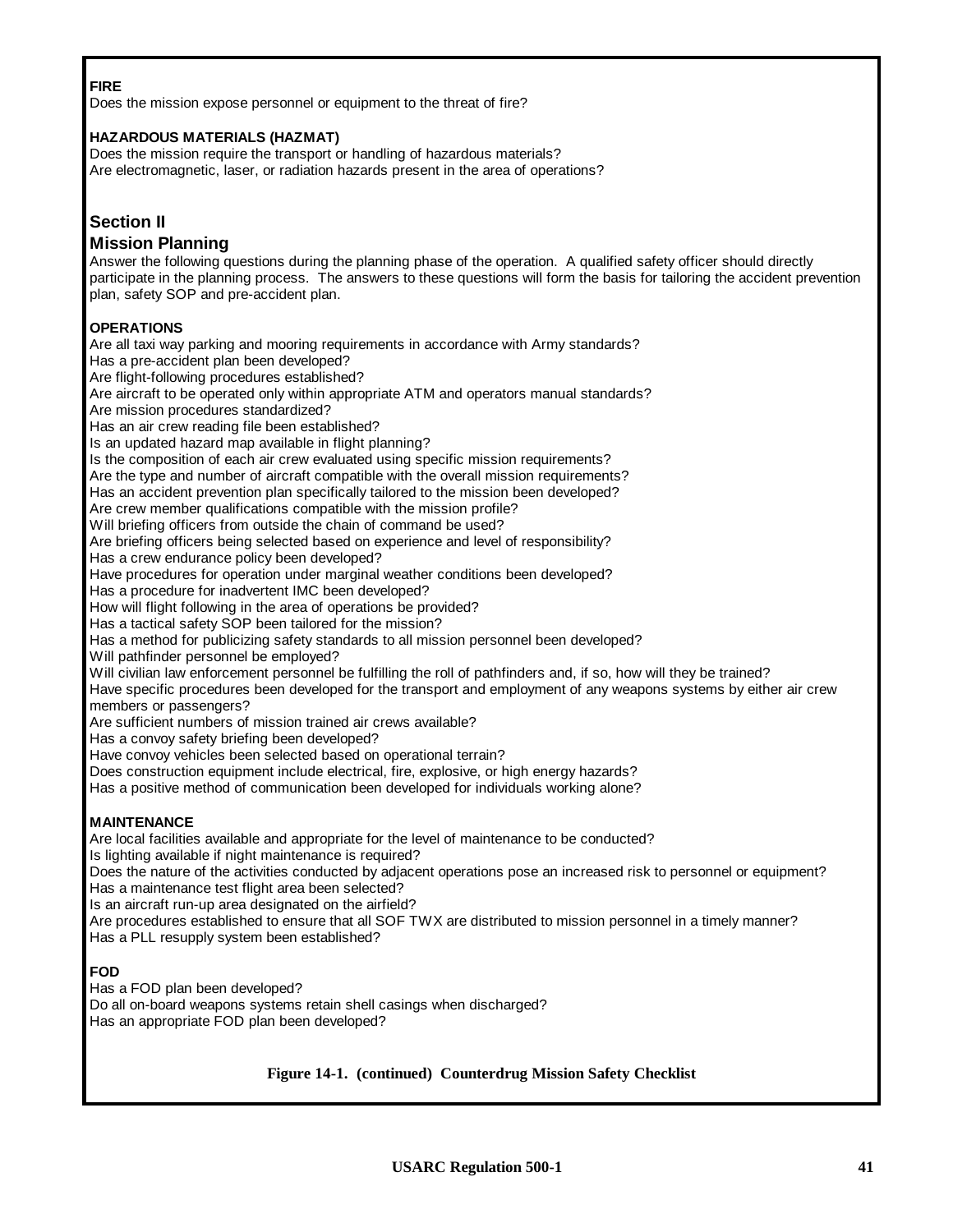## **POL**

Is the employment of FARPs planned? Have adequate provisions for fuel sampling been developed? Are approved grounding rods available? Are aircraft controlled when accessing the POL point? Is night refueling planned? Are all personnel MOS qualified, trained and licensed to operate related ground support equipment?

#### **AVIATION LIFE SUPPORT EQUIPMENT (ALSE)**

Is the ALSE on-hand appropriate for the mission environment and in sufficient quantities? Has a plan for storing and maintaining the AVUM operational status of on-site ALSE been developed? Have mission personnel received appropriate ALSE training relative to equipment being employed? Is there a method to inform mission personnel of ALSE system changes? Is a qualified ALSE officer available during the operational phase of the mission? Are sufficient numbers of environmentally trained air crews available?

## **MEDICAL**

Has an appropriate first aid plan been developed to include the training of mission personnel? Is the medical fitness of air crews monitored? Is a flight surgeon available? Have all noise hazard areas been identified? Have all operational and environmental threats to vision been identified?

#### **ATC**

Is direct communication available with ATC?

#### **WEATHER**

Has a severe weather plan been developed? Are local area weather briefings available? Is the local area subject to electrical storms? Is the local area subject to sizable seismic activity?

#### **SAR/CRASH RESCUE**

Are all off-airfield landing sites accessible to emergency equipment? Is on-hand emergency equipment appropriate and in sufficient quantities to adequately respond to identified risks?

Are appropriately marked grid maps available to all emergency response personnel? Are emergency response personnel trained in rescue procedures for assigned mission aircraft, to include emergency shut down?

Are medical evacuation aircraft and qualified crews available? Are emergency response personnel equipped to communicate directly with downed air crews? How will crash notification be accomplished? Are mission aircraft ELT equipped?

#### **FIRE**

Has a mission fire marshal been identified? Has a firefighting plan been developed? Is the on-hand firefighting equipment appropriate for and accessible to the existing fire hazard? Has support been coordinated with the next available fire department? Have fire evacuation routes been planned for personnel and equipment?

#### **HAZMAT**

Has a hazardous waste storage, disposal, and spill abatement plan been developed? Has a hazardous communications program been developed? Is protective equipment available for individuals who are exposed to hazardous materials in the course of their duties?

**Figure 14-1. (continued) Counterdrug Mission Safety Checklist**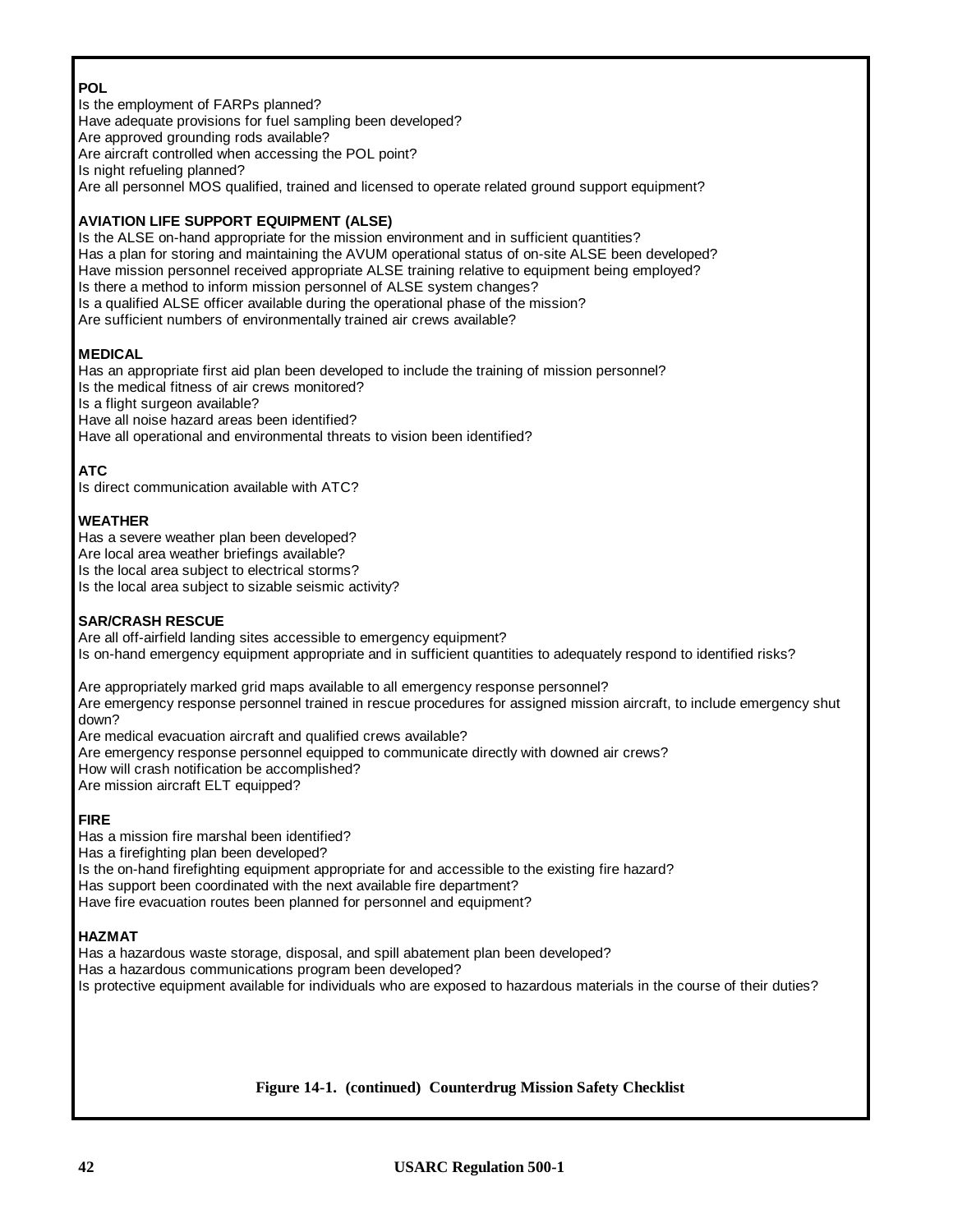## **Chapter 15 Historical Policies**

#### **15-1. Purpose**

This chapter outlines the responsibilities and procedures for source document preservation and their use in the USARC military history program. In compliance with AR 870-5, the USARC Command Historian will maintain a command-wide USARC Historical Research Collection, adequate to provide an institutional memory of the Army Reserve establishment and to apply broad historical perspective and lessons learned to current Army Reserve issues.

#### **15-2. Responsibilities**

The USARC Office of the Command Historian will:

(a) Provide advice and recommendations to the Commander and the Command leadership on Army and FORSCOM historical policy, operations, and developments concerning CD operations, while exercising overall staff responsibility for military history within USARC and the Army Reserve community.

(b) Provide historical support to higher headquarters, the USARC Headquarters, and to the commanders and staff of subordinate units by bringing historical perspective and institutional memory to the planning and the decisionmaking processes of CD operations.

(c) Prepare historical monographs and special historical studies on CD operations and related topics, as well as events of historical significance to the Army Reserve or the Army.

#### **15-3. Procedures**

Records that document responsibilities, operations, and accomplishments of the Headquarters, USARC, in support of CD operations, are created under designated MARKS file numbers. The USARC DCSOPS and Command Historian will review selected records for duplication and inclusion in the USAR Historical Research Collection, prior to the scheduled retirement of those records, as prescribed in AR 25-400-2. The MUSARCs will capture their involvement in CD operations in their individual historical reports.

#### **15-4. Access to records**

Access to the USARC Historical Research Collection generally is available to all USARC personnel, MUSARC personnel, and other researchers. However, due to the sensitivity of the records created under CD operations, the USARC Office of the Command Historian will coordinate access to the records selected for retention with the USARC DCSOPS.

## **Appendix A References**

#### **Section I**

**Required Publications**

| AR 5-9                | (Intraservice Support Installation Area               |  |  |
|-----------------------|-------------------------------------------------------|--|--|
|                       | Coordination). Cited in para 13-2, fig B-1.           |  |  |
| AR 70-62              | (Airworthiness Qualification of US Army               |  |  |
|                       | Aircraft Systems). Cited in para 7-5.                 |  |  |
| AR 95-3               | (General Provisions, Training,                        |  |  |
|                       | Standardization and Resource                          |  |  |
|                       | Management). Cited in para 7-5.                       |  |  |
| AR 135-175            | (Separation of Officers). Cited in                    |  |  |
|                       | para 5-7.                                             |  |  |
| AR 135-178            | (Enlisted Separations). Cited n para 5-7.             |  |  |
| AR 135-381            | (Incapacitation of RC                                 |  |  |
|                       | Soldiers). Cited in para 5-2.                         |  |  |
| AR 140-483            | (License to Use Army Reserve Facility).               |  |  |
|                       | Cited in para 13-3.                                   |  |  |
| AR 190-40             | (Serious Incident Report).                            |  |  |
|                       | w/FORSCOM & USARC Suppl 1                             |  |  |
|                       | Cited in paras 11-2, 11-4, 13-2, fig B-1.             |  |  |
| AR 200-1              | (Environmental Protection and                         |  |  |
|                       | Enhancement). Cited in para 13-2.                     |  |  |
| AR 200-2              | (Environmental Effects of Army Actions).              |  |  |
|                       | Cited in para 13-2.                                   |  |  |
| AR 360-61             | (Community Relations). Cited in para                  |  |  |
|                       | $13-3.$                                               |  |  |
| AR 385-40             | (Accident Reporting and Records). Cited               |  |  |
|                       | in para 14-5.                                         |  |  |
| AR 600-8-1            | (Army Casualty and Memorial Affairs and               |  |  |
|                       | Line of Duty Investigations). Cited in para           |  |  |
|                       | $5-6.$                                                |  |  |
| AR 600-85             |                                                       |  |  |
|                       | (Alcohol and Drug Abuse Prevention and                |  |  |
|                       | Control Program). Cited in paras 5-4,<br>$5-10.$      |  |  |
|                       |                                                       |  |  |
| AR 710-2              | (Materiel Management for Using Units,                 |  |  |
|                       | Support Units and Installation). Cited in             |  |  |
|                       | para 12-4.                                            |  |  |
| AR 735-5              | (Policies and Procedures for Property                 |  |  |
|                       | Accountability). Cited in para 12-9.                  |  |  |
|                       |                                                       |  |  |
|                       | DOD Reg 5240.1-R (Procedures Governing the Activities |  |  |
|                       | of DOD Intelligence Components                        |  |  |
|                       | that Affect United States Persons).                   |  |  |
|                       | Cited in para 2-2, fig 3-1.                           |  |  |
| DOD Dir 4515.13-R     | (Department of Defense Air                            |  |  |
|                       | Transportation Eligibility). Cited in                 |  |  |
|                       | para 7-5.                                             |  |  |
| Public Law 101-510,   | (Additional Support for                               |  |  |
| Sec 1004 (as amended) | Counterdrug Activities). Cited                        |  |  |
|                       | in paras 2-2, 13-4, fig 3-1.                          |  |  |
|                       |                                                       |  |  |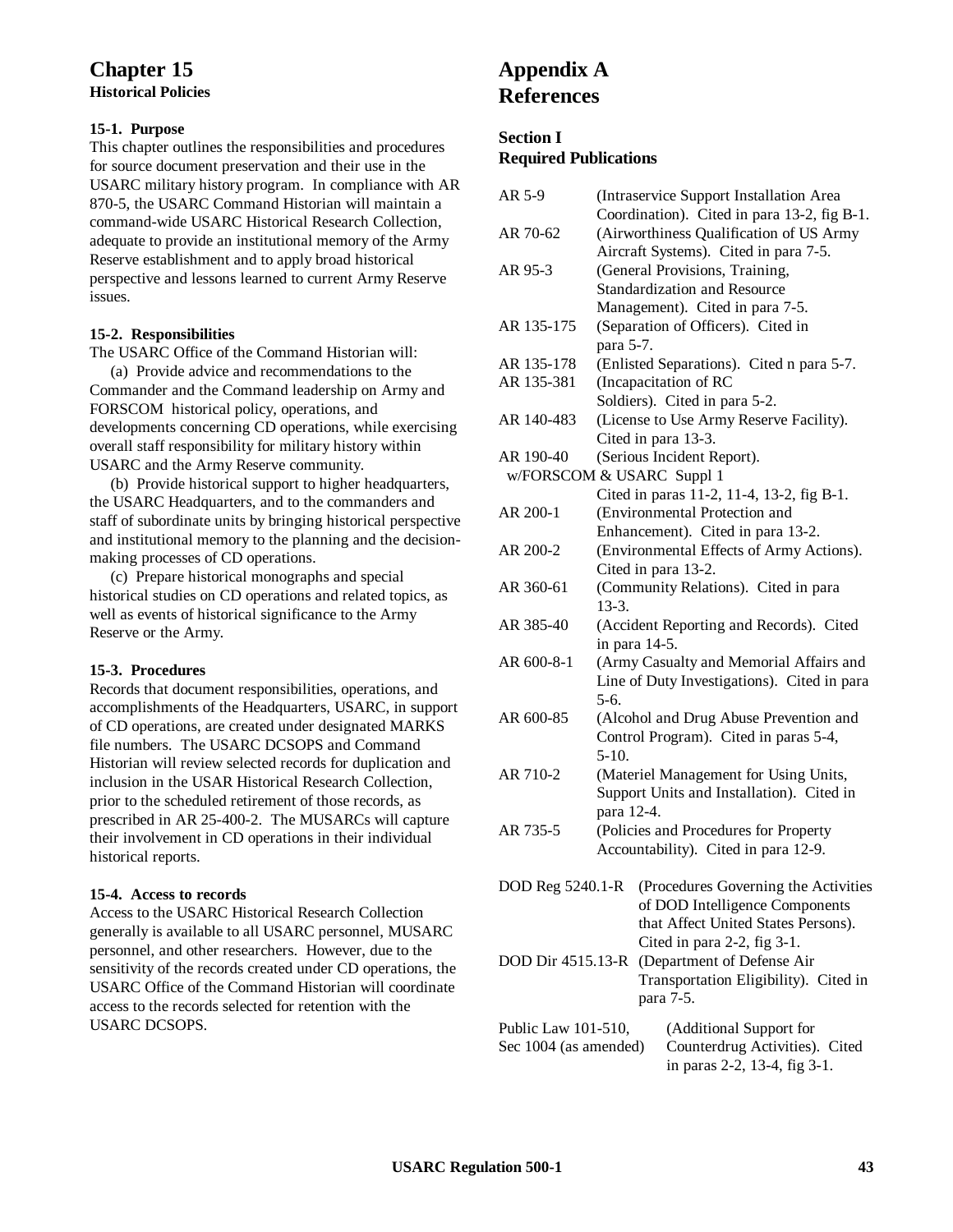#### **Section II**

#### **Related Publications**

*(A related publication is merely a source of additional information. The user does not have to read it to understand this regulation.)*  $\frac{30}{20}$  (The Army CAPSTONE Program)

| AK 11-30              | (The Army CAPSTONE Program)                                                     |
|-----------------------|---------------------------------------------------------------------------------|
| AR 11-33              | (Army Lesson Learned Program: System                                            |
|                       | Development and Application)                                                    |
| AR 27-3               | (Army Legal Assistance Program                                                  |
|                       | (ALAP))                                                                         |
| AR 27-20              | (Claims)                                                                        |
| AR 115-12             |                                                                                 |
|                       | (U.S. Army Requirements for Weather                                             |
|                       | Service Support)                                                                |
| AR 135-200            | (Active Duty for Training, Annual                                               |
|                       | Training, and Active Duty for Special                                           |
|                       | Work of Individual Soldiers)                                                    |
| AR 140-1              | (Army Reserve Mission, Organization, and                                        |
|                       | Training)                                                                       |
| AR 190-14             | (Carrying of Firearms and Use of Force for                                      |
|                       | Law Enforcement and Security Duties)                                            |
| AR 195-2              | (Criminal Investigation Activities)                                             |
| AR 220-1              | (Unit Status Report)                                                            |
| AR 350-1              | (Training)                                                                      |
| AR 350-9              | (Overseas Deployment Training)                                                  |
| AR 350-28             | (Army Exercises)                                                                |
| AR 380-5              | (Information Security)                                                          |
| AR 380-67             | (DA Personnel Security Program)                                                 |
| AR 381-10             | (U.S. Army Intelligence Activities)                                             |
| AR 381-12             | (Processing of SAEDA Incidents)                                                 |
| AR 500-51             | (Emergency Employment of Army and                                               |
|                       | Other Resources-Support to Civilian Law                                         |
|                       | Enforcement)                                                                    |
| AR 600-110            |                                                                                 |
|                       | (Identification, Surveillance, and<br>Administration of Personnel Infected with |
|                       |                                                                                 |
|                       | Human Immunodeficiency Virus (HIV))                                             |
| AR 700-131            | (Loan of Army Materiel)                                                         |
| <b>DOD Dir 1010.0</b> | <b>DOD Civilian Employees Drug</b>                                              |
|                       | <b>Abuse Testing Program</b>                                                    |
| <b>DOD Dir 1010.1</b> | Drug Abuse Testing Program                                                      |
| DOD Dir 5149.1        |                                                                                 |
|                       | (DOD Coordinator for Drug                                                       |
|                       | <b>Enforcement Policy and Support)</b>                                          |
| DOD Dir 5525.5        | (DOD Cooperation with Civilian                                                  |
|                       | Law Enforcement Officials)                                                      |
| DOD Inst 5525.10      | (Using Military Working Dog Teams                                               |
|                       | (MWDT) to Support Law                                                           |
|                       | Enforcement Agencies in                                                         |
|                       | <b>Counterdrug Missions:</b>                                                    |
|                       |                                                                                 |
| FM 22-100             | (Military Leadership)                                                           |
| FM 22-101             | (Leadership Counseling)                                                         |
| FM 22-102             | (Soldier Team Development)                                                      |
| FM 22-103             | (Leadership and Command at Senior                                               |
|                       | Levels)                                                                         |
| FM 25-100             | (Training)                                                                      |
|                       |                                                                                 |

FM 25-101 (Battle Field Focused Training) FM 25-101-5 (Staff Organization and Operations)

| FM 100-5<br>FM 101-5<br>FM 101-5-1                      | (Operations)<br>(Staff Organization and Operations)<br>(Operational Terms and Symbols) |                                                                                          |  |  |  |
|---------------------------------------------------------|----------------------------------------------------------------------------------------|------------------------------------------------------------------------------------------|--|--|--|
| FORSCOM/<br>ARNG Reg 350-2 (Training)<br><b>FORSCOM</b> |                                                                                        |                                                                                          |  |  |  |
| Reg 350-4<br><b>FORSCOM</b>                             |                                                                                        | (Training Under CAPSTONE)                                                                |  |  |  |
| Reg 500-3-3                                             |                                                                                        | (FORSCOM Mobilization and<br>DeploymentSystem (FORMDEPS))                                |  |  |  |
| AFSC Pub 1                                              |                                                                                        | (The Joint Staff Officer's Guide)                                                        |  |  |  |
| Public Law 101-189,<br>Sec 1206                         |                                                                                        | (Training Exercises in Drug<br>Interdiction Areas)                                       |  |  |  |
| <b>UCMJ</b> Article 137                                 |                                                                                        |                                                                                          |  |  |  |
|                                                         |                                                                                        | <b>USAR Policy Memo 88-1 (Reserve Component</b><br>Premobilization Legal<br>Preparation) |  |  |  |
| Title 8 USC<br>1324-1328                                |                                                                                        | (Immigration and Nationality<br>Act)                                                     |  |  |  |
| <b>Title 10 USC 124</b>                                 |                                                                                        | (Detection and Monitoring of<br>Aerial and Maritime Transit of<br>Illegal Drugs)         |  |  |  |
| <b>Title 10 USC 371</b>                                 |                                                                                        | (Use of Information Collected<br>during Military Operations)                             |  |  |  |
| Title 10 USC 372                                        |                                                                                        | (Use of Military Equipment and<br>Facilities)                                            |  |  |  |
| <b>Title 10 USC 373</b>                                 |                                                                                        | (Training and Advising Civilian<br>Law Enforcement Officials)                            |  |  |  |
| <b>Title 10 USC 374</b>                                 |                                                                                        | (Maintenance and Operation of<br>Equipment)                                              |  |  |  |
| <b>Title 10 USC 375</b>                                 |                                                                                        | (Restriction on Direct<br>Participation by Military Personnel)                           |  |  |  |
| Title 10 USC 376                                        |                                                                                        | (Support not to Affect Adversely<br>Military Preparedness)                               |  |  |  |
| Title 10 USC 377                                        |                                                                                        | (Reimbursement)                                                                          |  |  |  |
| Title 10 USC 378                                        |                                                                                        | (Nonpreemption of Other Law)                                                             |  |  |  |
| Title 18 USC 1385                                       |                                                                                        | (Posse Comitatus Act)                                                                    |  |  |  |
| Title 19 USC 1401                                       |                                                                                        | (The Tariff Act of 1930)                                                                 |  |  |  |
| Title 21 USC 801<br>et seq                              |                                                                                        | (The Controlled Substance Act)                                                           |  |  |  |
| Title 21 USC 951<br>et seq                              |                                                                                        | (The Controlled Substance Import)<br>and Export Act)                                     |  |  |  |
| Title 28 USC<br>Sec 2671-80                             |                                                                                        | (Federal Tort Claims Act)                                                                |  |  |  |
| Title 28 USC<br>Sec 2733. seq                           |                                                                                        | (Military Claims Act)                                                                    |  |  |  |
| Title 31 USC 1535                                       |                                                                                        | (The Economy Act)                                                                        |  |  |  |
| TM 9-1300-206                                           |                                                                                        | (Ammunition and Explosive<br>Standards)                                                  |  |  |  |

Joint Chiefs of Staff Peacetime Rules of Engagement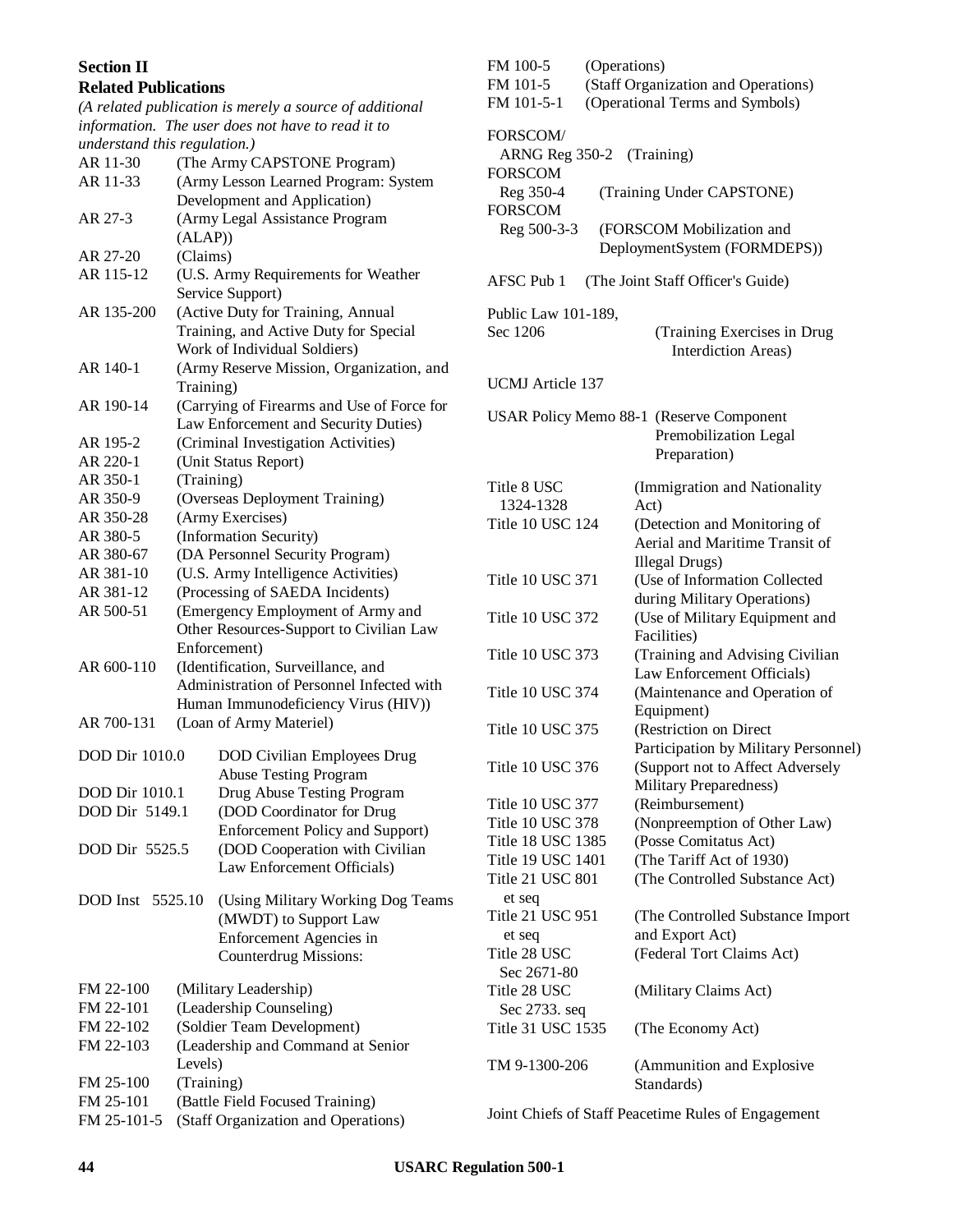## **Section III Prescribed Forms**

## **Section IV Related Forms**

Voucher)

| USARC Form 33-R | (Counterdrug After Action<br>Report, RCS exempt:           | DA Form 581   | (Request for Issue and Turn-in)                 |
|-----------------|------------------------------------------------------------|---------------|-------------------------------------------------|
| USARC Form 34-R | AR 335-15, para 5-2e(7))<br>(Counterdrug Financial Report, | DA Form 833-R | of Ammunition)<br>(License to Use Army Reserve) |
|                 | $RCS: RCOP-004$                                            |               | Facilities)                                     |
|                 |                                                            | DD Form 1381  | (Air Transportation Agreement)                  |
|                 |                                                            | SF-44         | (Purchase Order Invoice)                        |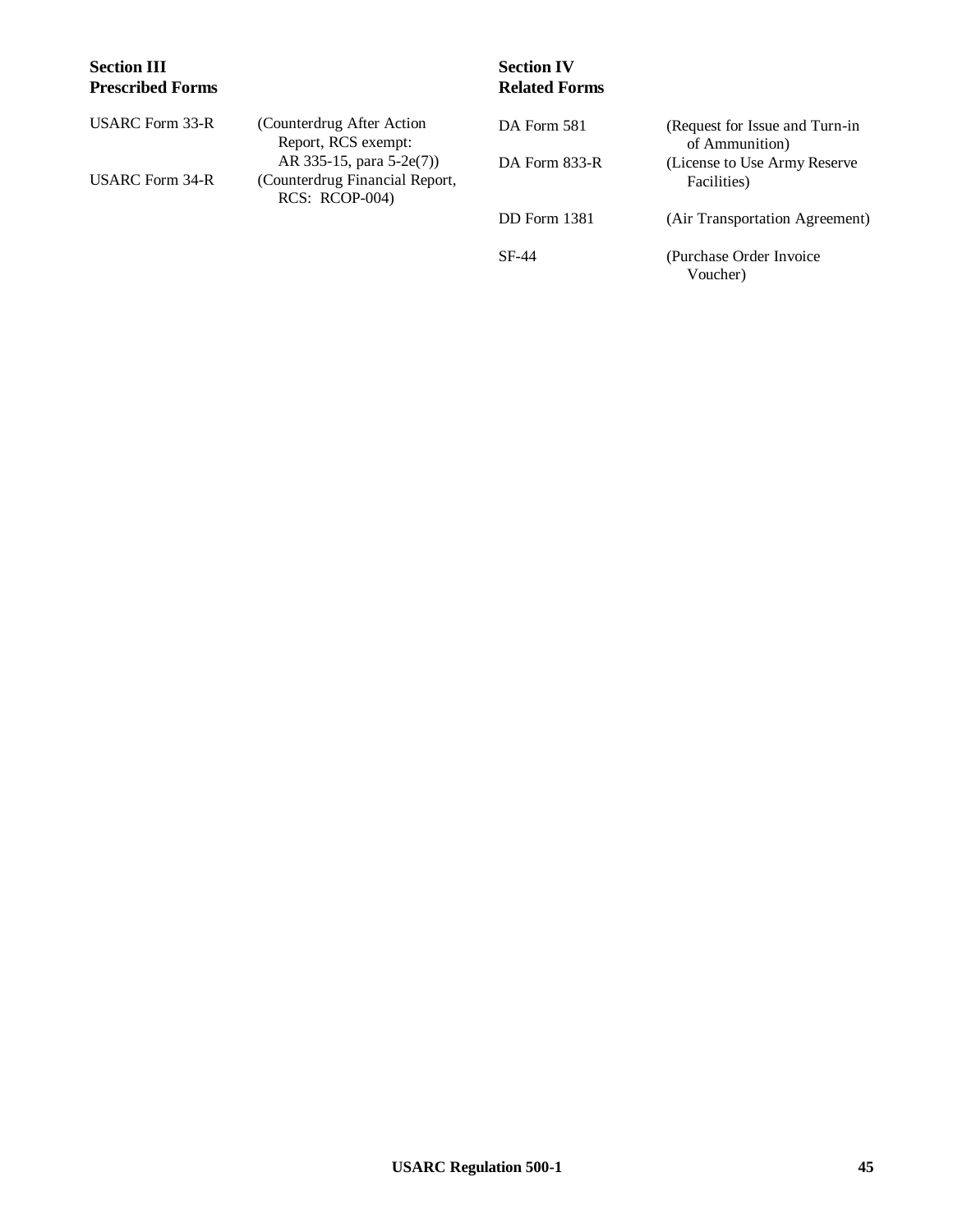## **Appendix B Sample OPORDs**

UNCLASSIFIED E F T O OAAUAAAA AAAAAAA@@@@ 2611800-UUUU--@@@@@@@. ZNY UUUUU O DDHHHHZMMM93 ZYB FM CDRUSAXXX FT XXXXXX//FJXX-XX// TO CDR FORSCOM FT MCPHERSON GA//AFOP// INFO DA WASHINGTON DC//DAMO-ODD/SAGC/DAAR-FMF// CDR USARC FT MCPHERSON GA//DCSOPS// CDRXXTHARCOM FT XXXXXX//G3// SECDEF WASHINGTON DC//OCDEP-S/OSD(ISA)/OSD(PA)/DUSD(SP)// DEPT OF JUSTICE WASHINGTON DC//INS/USBP// JOINT STAFF WASHINGTON DC//J3-CNOD// TAG ND BISMARK ND BT UNCLAS E F T O LEA SENSITIVE OPER/XAXX-92/USAXXX/FORSCIN 7400-90// MSGID/ORDER/USAXXX FJXX-XX/001/DEC// AMPN/SUBJ: COUNTERDRUG (CD) SUPPORT MISSION XAXX-92// REF/A/LTR /LEA /10DEC91/-/NOTAL// AMPN/SUBJ: SUPPORT REQUEST FOR DRUG LAW ENFORCEMENT AGENCY (DLEA) COUNTERDRUG OPERATION// REF/B/MSG/CJCS/262015ZMAR93// AMPN/SUBJ: DELEGATION OF AUTHORITY FOR APPROVING OPERATIONAL SUPPORT TO DRUG LAW ENFORCEMENT AGENCIES AND COUNTERDRUG-RELATED DEPLOYMENT OF DOD PERSONNEL// REF/D/MSG/FORSCOM G3/300400ZSEP91// AMPN/SUBJ: FY 92 COUNTERDRUG OBLIGATION REPORT// REF/D/MSG/FORSCOM G3-OD/251300ZMAR92/-/NOTAL// AMPN/SUBJ: COUNTERDRUG (CD) POLICY MESSAGE 02-92: CD OPERATION AFTER ACTION REPORTS// ORDTYP/OPORD/USAXXX..XAXX-92// TIMEZONE/Z// HEADING/TASK ORGANIZATION// 5UNIT /UNITDES /UNITLOC /CMNTS /USAXXX /FT XXXXXX /TACON /XXTH ARCOM /FT XXXXXX// GENTEXT/SITUATION/(LEA) THE (DLEA) HAS REQUESTED GROUND SURVEILLANCE RADAR (GSR) SUPPORT TO DETECT (DESCRIBE) VICINITY (LOCATION) FROM (DATES).// GENTEXT/MISSION/CDRUSAXXX DEPLOYS FORCES AND CONDUCTS OPERATIONS WHEN REQUESTED BY DRUG LAW ENFORCEMENT AGENCIES (DLEA) TO COMPLEMENT AND SUPPORT THEIR COUNTERDRUG ACTIONS.// GENTEXT/EXECUTION/1. CONCEPT OF OPERATIONS. A. (LEA) CDRUSAXXX CONDUCTS GSR OPERATIONS TO DETECT (DESCRIBE) VICINITY (LOCATION), FROM (DATES). TRAINING WILL TAKE PLACE ON PUBLIC LANDS. (AND ON PRIVATE LANDS WITH PRIOR WRITTEN AGREEMENT OF THE LANDOWNER.) GSR TEAMS WILL NOTIFY THE (DLEA) OF ANY SUSPECTS OR VEHICLES OBSERVED. (DLEA) TEAMS WILL RESPOND TO ANY REPORT OF SUSPECTED DRUG ACTIVITY. GSR TEAMS WILL AVOID CONTACT WITH CIVILIAN PERSONNEL. B. (LEA) XAXX-92 WILL INVOLVE APPROXIMATELY (NUMBER) PERSONNEL AND THEIR ORGANIC EQUIPMENT. UNIT WILL STAGE TO A LOCATION IN

**Figure B-1. CONUSA/JTF OPORD/Concept Plan**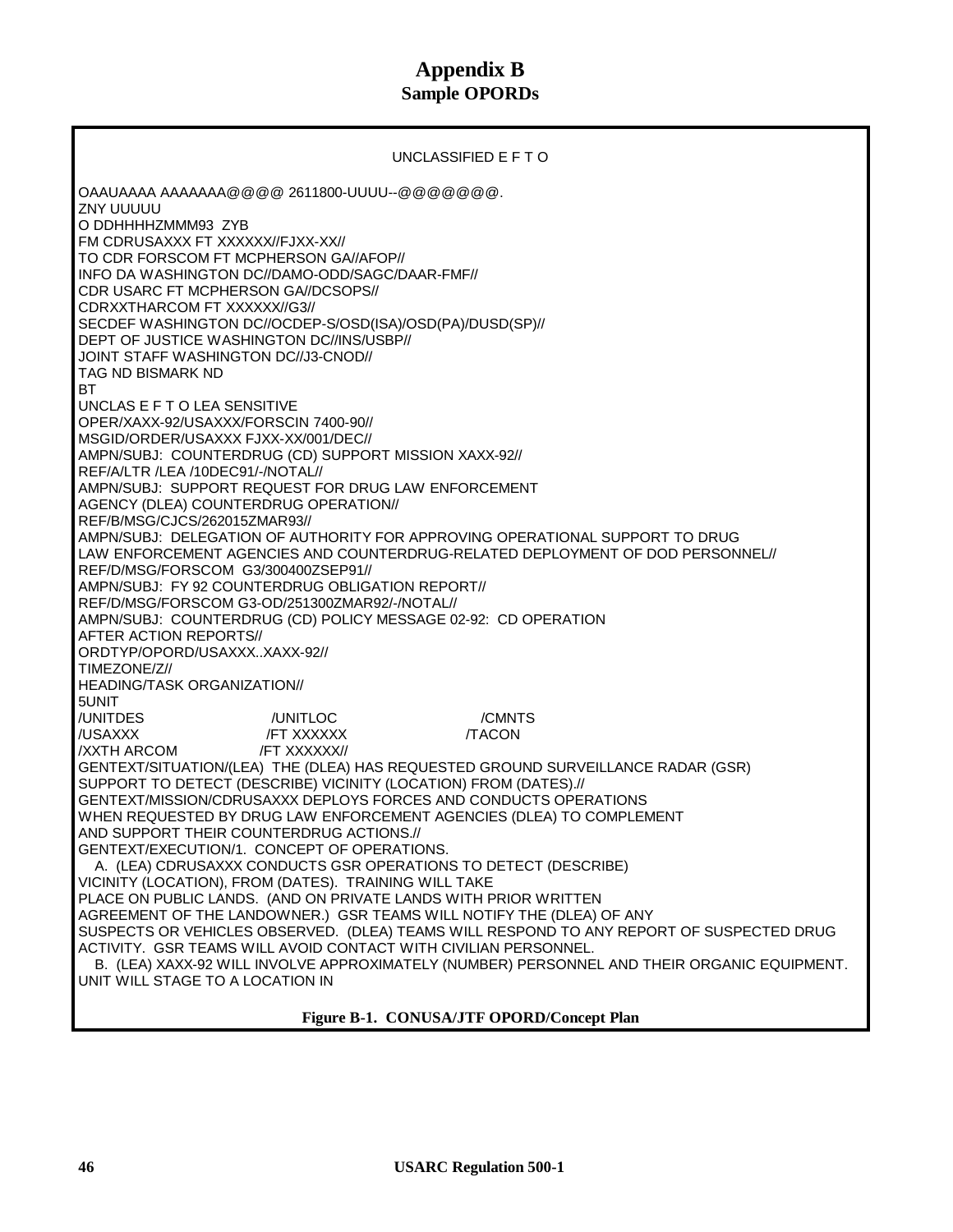(LOCATION) COORDINATED WITH (DLEA) AND USAXXX

1. TASKS.

 A. (LEA) (UNIT) PROVIDES PERSONNEL AND EQUIPMENT TO USAXXX FOR COUNTERDRUG TRAINING OPERATION XAXX-92.

 B. (LEA) USAXXX EXERCISES TACON AND ENSURES THAT THE MISSION IS EXECUTED WITHIN THE PARAMETERS ESTABLISHED BY THIS OPORD. 2. COORDINATING INSTRUCTIONS.

A. REQUEST COMMANDER, FORSCOM APPROVE TRAINING

SUPPORT OPERATION XAXX-92 IAW PROVISIONS OF PARA 2A OF REF B. STATUTORY AUTHORITY TO CONDUCT THIS OPERATION IS FOUND IN 10 USC 374 (IF NOT NEAR BORDER OR NOT WITHIN DRUG INTERDICTION AREA); SECTION 1206, NDAA FOR FY 90(IF WITHIN DIA); OR SECTION 1004(B) (6) (IF WITHIN 25 MILES OF BORDER). INFORMATION OBTAINED DURING XAXX-92 WILL BE PROVIDED TO LEA UNDER PROVISIONS OF 10 USC 371. INFORMATION GATHERED WILL NOT BE RETAINED IN DOD FILES OR DATABASES. FURTHER, REQUEST FORSCOM OBTAIN U.S. (SERVICE) GENERAL COUNSEL APPROVAL FOR USE OF INTELLIGENCE COMPONENT ASSETS IN XAXX-XX.)

 B. (LEA) THIS ORDER EFFECTIVE FOR PLANNING AND COORDINATION UPON RECEIPT AND FOR EXECUTION ON OR ABOUT (DATE).

 C. MILITARY PERSONNEL WILL NOT TAKE PART IN SEARCH, SEIZURE, ARREST, INTERDICTION OF VEHICLES, BOATS, OR AIRCRAFT, INTERROGATIONS, OR OTHER LAW ENFORCEMENT ACTIVITIES.

 D. MILITARY PERSONNEL ARE AUTHORIZED TO CARRY INDIVIDUAL WEAPONS FOR SELF PROTECTION.

E. PEACETIME RULES OF ENGAGEMENT WILL APPLY.

 F. (LEA) GROUND RECONNAISSANCE/GSR TRAINING IS AUTHORIZED FOR AREA COVERAGE. TARGETING OF BUILDINGS, VEHICLES, VESSELS, OR PERSONS WITIN CERTAIN AREAS IS PERMISSIBLE. HOWEVER, PURSUIT OF SUSPICIOUS VEHICLES, VESSELS, OR PERSONS TO PROVIDE THEIR CONTINUING COORDINATES TO DLEAS OR SYSTEMATIC AND DELIBERAGE OBSERVATION ON A CONTINUING BASIS IS PROHIBITED. THIS PROHIBITION IS NOT INTENDED TO PRECLUDE VISUAL OBSERVATION FROM A FIXED POINT.

 G. REIMBURSEMENT BY SUPPORTED LEA IS WAIVED UNDER THE PROVISIONS OF TITLE 10 USC 377 SINCE THE TRAINING BENEFIT DERIVED ENHANCES UNIT WARTIME SKILLS.

H. DIRLAUTH ALCON.

I. POC AT USAXXX FJXX-XX, MAJ ACTION, DSN XXX-XXXX.//

GENTEXT/ADMIN AND LOG/1. RESPONSIBILITIES REMAIN WITH PARENT COMMAND.

3. PARTICIPATING UNIT WILL BE REIMBURSED FOR MISSION COSTS IAW REF GENTEXT/COMMAND AND SIGNAL/1. (LEA) OPERATIONAL CONTROL OF PARTICIPATING FORCES REMAINS WITH PARENT COMMAND. USAXXX EXERCISES TACTICAL CONTROL OF FORCES ASSIGNED TO XAXX-92.

4. REPORTS IAW REF D. SUBMISSION OF SERIOUS INCIDENT REPORTS (SIR) WILL BE IN ACCORDANCE WITH AR 190-40, FORSCOM SUPPLEMENT 1 TO AR 190-40, AND AR 5-9. IN ADDITION, THE FORSCOM OPERATIONS CENTER AFOP-OC, DSN 367-5222, OR COMM 404-669-5222, WILL BE NOTIFIED WHEN A CIVILIAN LAW ENFORCEMENT OFFICER IS KILLED OR SERIOUSLY INJURED DUE TO DRUG RELATED ACTIVITY IN THE IMMEDIATE AREA OF THIS OPERATION.//

GENTEXT/AUTHENTICATION/OPERATOR, COL, DCSOPS OFFICIAL: ACTION, MAJ

**Figure B-1. (continued) CONUSA/JTF OPORD/Concept Plan**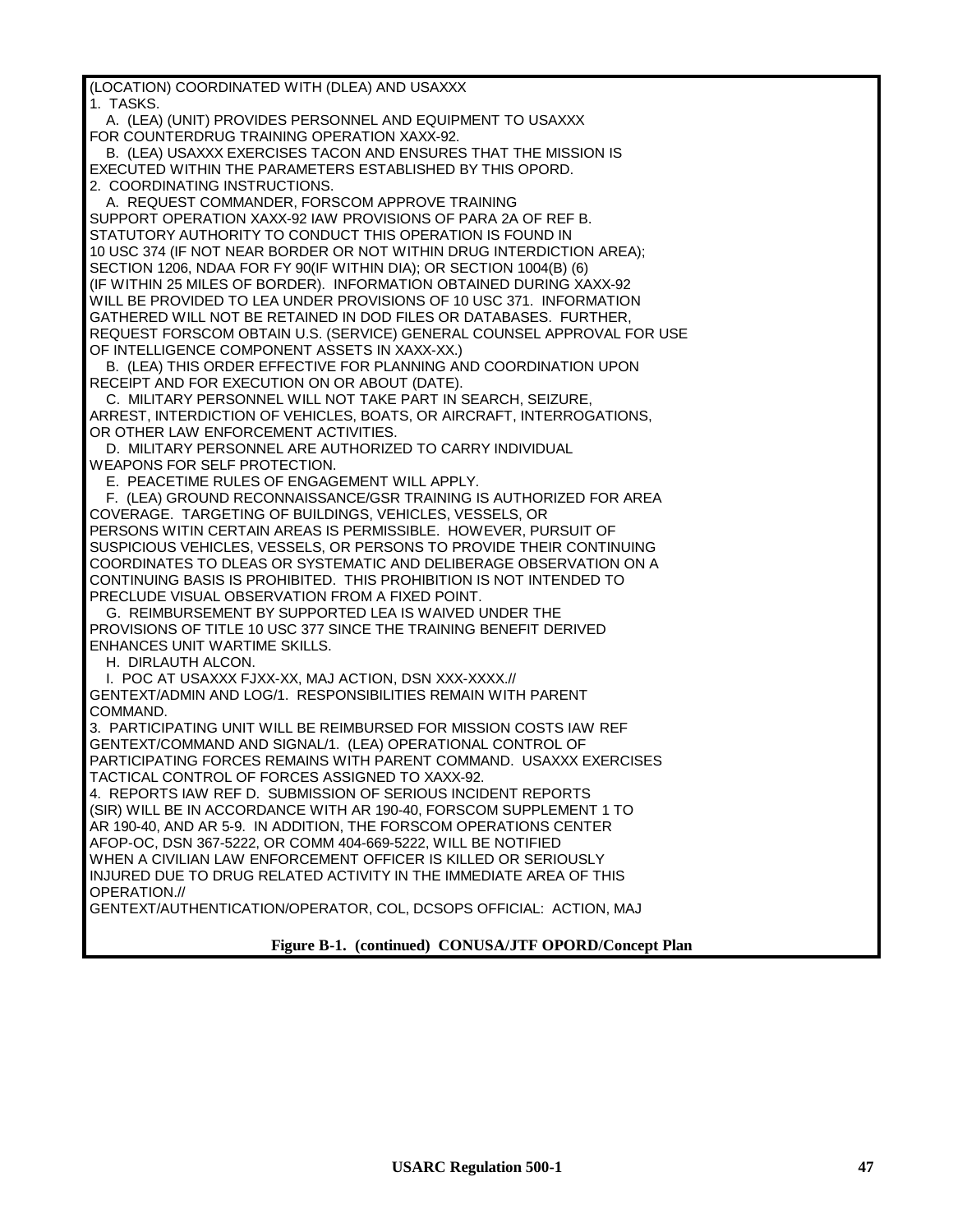#### **Sample I - OPORD**

#### ALL PARAGRAPHS OF OPLAN FORMAT ILLUSTRATED IN FM 101-5, STAFF ORGANIZATIONS AND FUNCTIONS MAY NOT BE APPLICABLE TO ALL COUNTERDRUG OPERATIONS. THE NON-APPLICABLE PARAGRAPHS MAY BE DELETED AS NECESSARY.

#### **OPORD FORMAT**

\*See Note #1: Classification Guidance

> Copy\_\_\_\_of \_\_\_\_copies Issuing Headquarters Place of Issue Date-Time-Group Signature

#### **OPERATION ORDER NO.**\_\_\_\_\_

**References:** Maps, charts, and other relevant documents (See Note #2) **Time Zone Used Throughout the Order:** (Local Time will be used and shown as ROMEO Time, e.g. 2100R)

**Task Organization:** The organization of the command for conduct of the operation. This information may be either here; in an annex; or in paragraph 3, "Execution." The latter method is most adaptable at brigade or lower levels (such as Task Force). If an annex is used, indicate Annex A-Task Organization).

#### **1. SITUATION**

Information of the overall situation essential to subordinate commander's understanding of the current situation. This paragraph will always contain subparagraphs a, b, and c as shown below:

a. Enemy Forces: For the purposes of CD operations, the enemy is defined as drug traffickers, civilians that may have a negative impact upon CD operations, i.e., unescorted media.

b. Friendly Forces: For the purposes of CD operations, the friendly forces are defined as active forces (e.g., JTF-6, USAF, USN), other DOD agencies (Regional Logistics Support Centers, Defense Intelligence Agency, etc.), USAR forces, civilian support agencies (such as El Paso Intelligence Center), and federal, state or local law enforcement agencies.

c. Attachments and Detachments**:** For the purposes of CD operations, the attachments/detachments are defined as other USAR soldiers from adjacent MUSARCs or organic units less sections/platoons.

d. Assumptions: Include those situations/conditions that the commander believes will exist at the time the operations plan becomes an operation order.

#### **2. MISSION**

A clear, concise statement of the task to be accomplished by the command and its purpose. **For the purposes of CD operations, this will be the support requirements requested by the LEA.** The mission statement is derived from the commander's mission analysis. The mission is stated in full, even if shown on the operation overlay. Paragraph 2 never has subparagraphs.

#### **3. EXECUTION**

a. Concept of Operation: Each supporting commander will conduct a detailed analysis of military capabilities to support LEA CD operational requirements while conducting military training. The identified capabilities will not manifest likely employment options, but will be a listing of all possible alternatives that must be weighed against warfighting missions, unit readiness, and training requirements. Explain inclusive missions for the CD operation for close, deep and rear operations--rear operations would be home station; close operations would be the base camp/site in the field; deep would be the actual operational sites such as: California/Mexico border or Arizona/Mexico border. It should describe:

**Figure B-2. OPORD Format**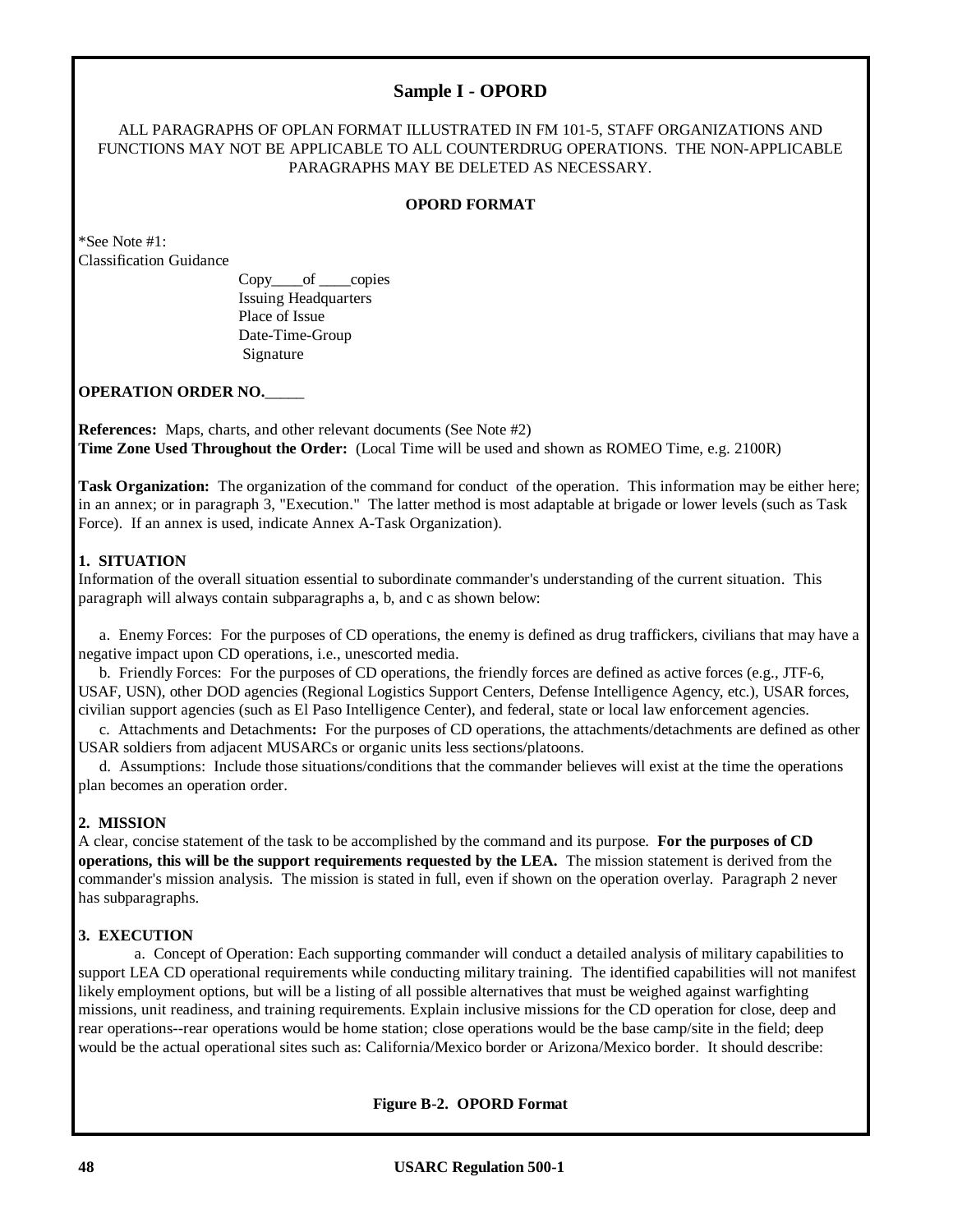#### **(Sample I - OPORD Format - continued)**

(1) The employment of major ground and, when available, air maneuver elements in a "scheme of maneuver."

(2) A plan of fire support or "scheme of fires", which for the purposes of CD operations would be organic weapons for force protection.

(3) The integration of intelligence and electronic warfare (IEW) efforts. For the purposes of CD operations, the priority intelligence requirements are described.

(4) The preparation of the Area of Operations will be described; if clearing operations are necessary to aid in mission accomplishment, specific tasks will be shown here (e.g., USAR EOD missions required).

b. Commander's analysis will be completed as soon as possible and will include, but not be limited to:

(1) Aviation: Mobility (personnel and equipment); maintenance support to Customs aircraft.

(2) Military Police: Security of military efforts from civilian intrusion, traffic control and canine support.

(3) Engineers: Mobility, countermobility, and construction/improvements of observation posts.

(4) Field Artillery: Illumination

(5) Infantry: Manpower, night vision surveillance, patrolling, mechanized/motorized transport of LEA personnel, and show of force operations.

(6) Medical: First aid stations, first aid training and medical evacuation.

(7) Explosive Ordnance Disposal: Response to explosive device requirements.

(8) Quartermaster: Petroleum support, laundry and bath, airdrop supply/resupply; refrigeration, and water purification support.

(9) Signal: C2, general communications support, wire installation, telephone switching, and tactical satellite.

(10) Cavalry: Ground and air reconnaissance and patrolling.

(11) Military History: Historical detachment support.

(12) Military Intelligence: intelligence analysis/fusion, ground/airborne radio intercept and direction finding, ground surveillance radars and remote sensors, photo reconnaissance and side-looking airborne radars, electronic countermeasures, long range surveillance operations, human intelligence support, and selected intelligence training.

(13) Special Operations Forces: psychological operations support, airborne infiltration, reconnaissance/surveillance, SIGINT, special operations aviation, and selected training.

(14) Air Defense Artillery: radar coverage and air space management.

(15) Transportation: ground transportation.

c. This is a statement of the commander's visualization of the execution of an operation from start to completion -- how the selected course of action is to be accomplished. It accurately provides subordinates the commander's intent in order that mission accomplishment is possible in the time available and in the absence of additional communications or further instructions. The concept clarifies the purpose of the operation and is stated in sufficient detail to ensure appropriate action by subordinates. Style is not emphasized, at the expense of substance, but clarity and conciseness must prevail. The amount of detail should be sufficient to indicate what is to be accomplished by the force as a whole. If an operation overlay is used, it is referenced in this portion of the OPORD.

d. When an operation involves two or more distinct phases, the concept of operation may be prepared in subparagraphs describing each phase. For the purposes of CD operations, Phase I: Warning Order received by Reserve Unit supporting LEA; Phase II: Planning of CD operation; Phase III: Deployment/Execution of CD operation; Phase IV: Redeployment/After Action Review.

e. In subsequent separate lettered paragraphs, the specific tasks to be accomplished by each element of the command charged with the execution of tactical missions are given. Tasks for subordinate commands that are described adequately on the operation overlay need not be repeated in these subparagraphs. However, when time permits, tasks also may be stated here to ensure clarity. When instructions are multiple, they are itemized. If there is a priority or sequence for accomplishment, it is stated. Units not solely in reserve are listed in the following order:

(1) Major subordinate maneuver commands: List numerically or alphabetically in order of decreasing size by type of unit (infantry, mechanized infantry, air assault, airborne, armor-tank, attack helicopter, armored cavalry, air cavalry), if applicable. When established, task forces which a major subordinate command (of equal size to numbered commands) are listed first in numerical or alphabetical-order as appropriate followed by numbered commands in numerical sequence.

(2) Maneuver elements not categorized in (1) above are then listed numerically by type as indicated in (1) above. When listing units that have both a parent unit numerical designation and an alphabetical identity, list by parent numerical sequence and alphabetically within parent unit if more than one unit is from the same parent unit.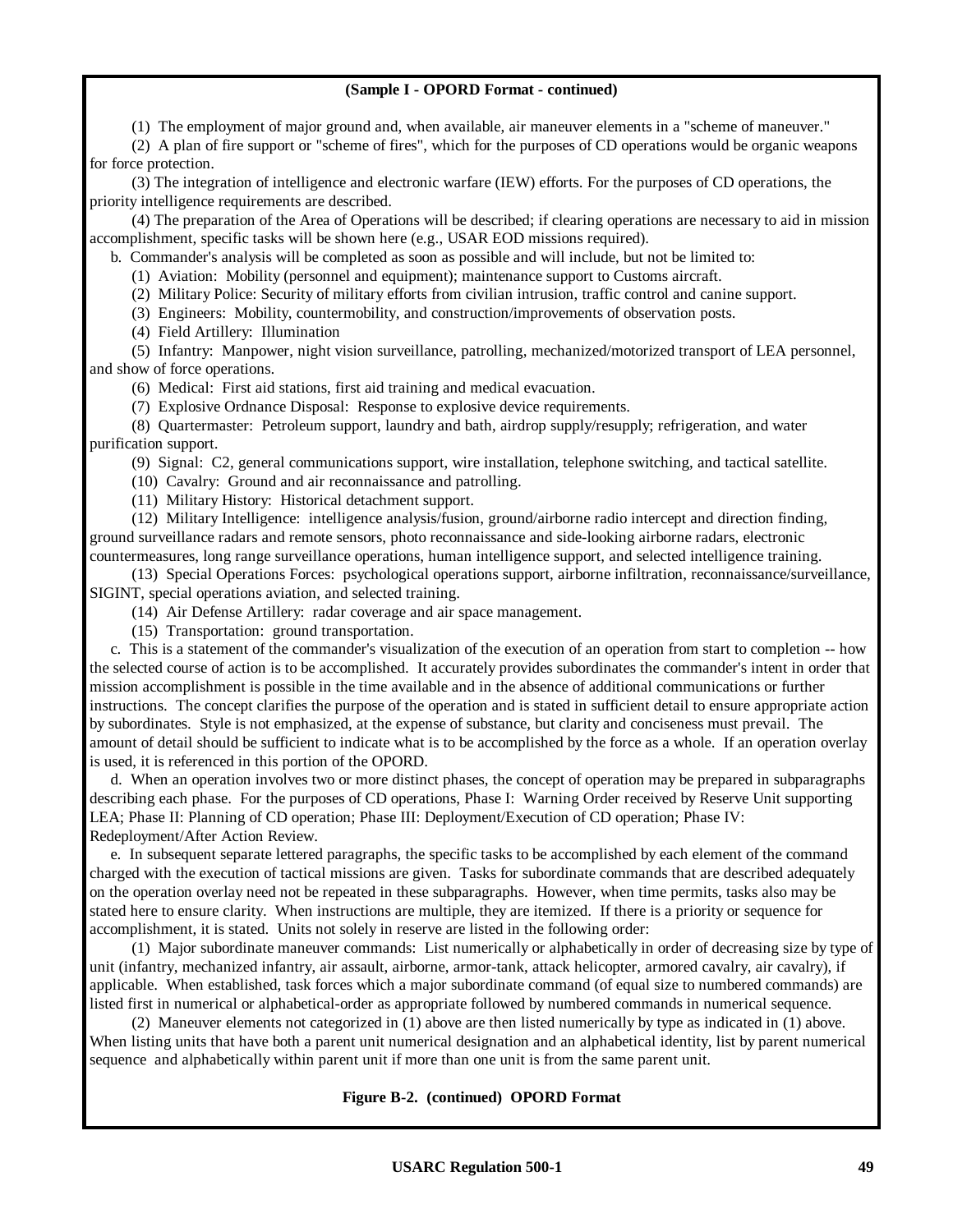#### **(Sample I - OPORD Format - continued)**

(3) The fire support subparagraph follows tasks to maneuver units. The fire support subparagraph may contain a sub-subparagraph for each fire support means. For the purposes of CD operations, this will be described as force protection measures.

(4) Other elements providing combat support, as applicable. These elements are listed alphabetically by size (for example, Air Defense, Aviation, Engineer, Military Intelligence). It is not necessary to list all the combat support units in the command nor is it necessary to give instruction for the total employment of a particular unit.

#### **4. SERVICE SUPPORT**

This paragraph contains a statement of the CSS instructions and arrangements supporting the operation that are of primary interest to the units and formations being supported. It also will give the commander's direction to CSS commanders. If lengthy, details may be included in an annex and referenced here. At higher levels of command, reference may be made to an administrative/logistics order. At lower levels of command, this paragraph or the service support annex may eliminate the need for an administrative/logistics plan or order. Subparagraphs are titled "Material and Services," "Medical Evacuation and Hospitalization," "Personnel," "Civil-Military Cooperation," and "Miscellaneous."

#### **5. COMMAND AND SIGNAL**

This paragraph contains instructions relative to command and to the operation of C-E. It normally has two subparagraphs: "Command" and "Signal." Command instructions may include command post (CP) locations and axis of CP displacement is not shown on an accompanying overlay. Liaison requirements, designation of alternate CP and succession of command will be entered in this subparagraph if not adequately covered in the SOP. C-E instructions may include rules concerning the use of communications and other electronic equipment (for example, radio silence). C-E instructions may refer to an annex, but as a minimum, should list the current Communication-Electronics Operating Instructions (CEOI) index. For purposes of CD operations, CEOI may be obtained from State Guard Headquarters.

#### Commander

Authentication Annexes (by letter and title; listed in the sequence in which they appear within the order). Distribution:

*Note 1. Para and subparas for which no information has been obtained will be omitted in the preparation of the OPORD.*

*Note 2. If document contains U.S. citizen data, the following warning will be used. WARNING: This document contains U.S. person's data deemed critical to the mission by the supported Law Enforcement Agency. All U.S. person's data is underlined. This information was gathered solely from the supported LEA under the authority of Title 10 USC 371. Executive Order 12333 prohibits DOD from maintaining this information beyond its immediate application to the mission. All U.S. person's data will be removed (blackened out, cut out) upon mission completion.*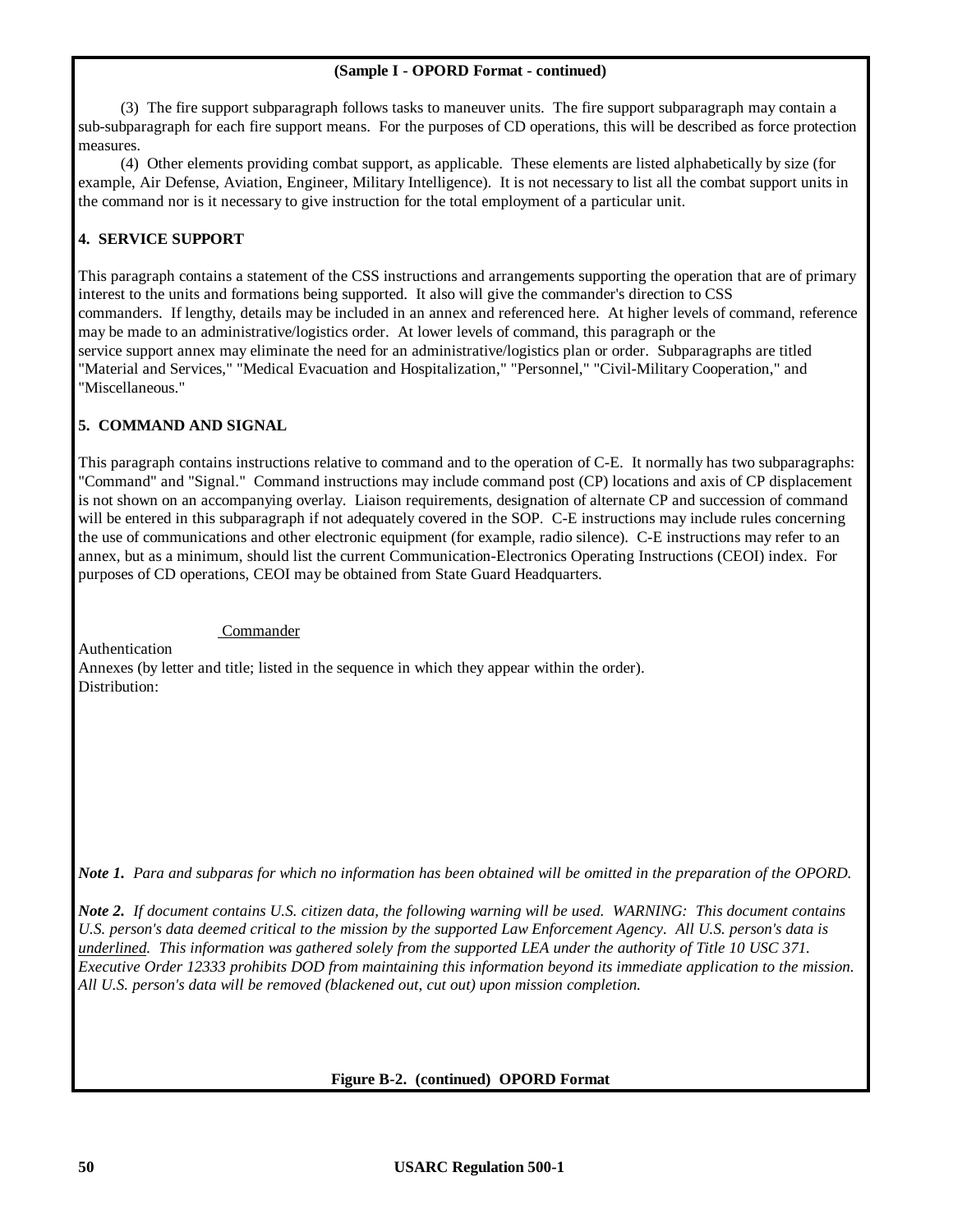#### **PAO `Annex to Sample I - OPORD DEPARTMENT OF DEFENSE JOINT TASK FORCE SIX FORT BLISS, TEXAS 79916**

AFCS-PA DATE

MEMORANDUM FOR Appropriate Command and/or Agency

SUBJECT: Public Affairs Guidance (PAG); Mission Number

1. Public release about military support to law enforcement counternarcotics operations coordinated by Joint Task Force Six (JTF-Six), and under the tactical control (TACON) of this headquarters, requires prior coordination with JTF Six. Coordination can be with the operation center watch officer (915-568-8789; FAX ext is 8013).

2. Public affairs liaison requirements will be coordinated with the lead law enforcement agency representative and supporting military unit(s) during operations planning conferences. Public affairs guidance will be incorporated into unit operations orders. JTF-Six public affairs officer will coordinate recommended guidance, proposed response to media or public inquiry, and press releases with the FORSCOM public affairs office.

3. The intent of JTF-Six public affairs policy is to maintain a low profile/low visibility approach to support OPSEC requirements for counternarcotics missions. Recommend the following statement regarding military support to (mission number):

"Military support is being provided to the Drug Enforcement Administration (DEA) as part of the Department of Defense contribution to the President's National Drug Control Strategy. A U.S. Army unit is assisting the DEA while conducting unit training in remote or desert areas of California."

4. Response to public inquiry beyond the scope of this guidance will be coordinated with JTF-Six, the supported law enforcement agency, and FORSCOM PAO. Response to public inquiry concerning the support operation follows:

a. Question: What unit is supporting the DEA?

 Answer: A U.S. Army unit is conducting off-base training in desert and remote areas of California. While conducting the training, the units will be working with the DEA (Santa Barbara) that is assisting JTF-Six and the units with identification of suitable training sites on public land in the area.

b. Question: What type of training is the unit doing?

 Answer: The units will be conducting normal mission related training. Military units frequently train in areas along the Southwest border within proximity to military installations because of the opportunities to conduct high-desert, and in some cases, over-water and intercoastal waterways training. Training on unfamiliar, remote terrain improves individual and unit skills in map reading, terrain orientation, communications, and unit leadership related to command and control of small unit movement and tactics.

c. Question: Where will the unit be training?

 Answer: We do not comment on the location of training sites nor do we comment on the exact identification of the units conducting training to preclude interference with training activities.

d. Question: Why is the unit conducting the training?

 Answer: The Department of Defense supports the President's National Drug Control Strategy by supporting federal, state, and local law enforcement agencies along the Southwest border. Joint Task Force Six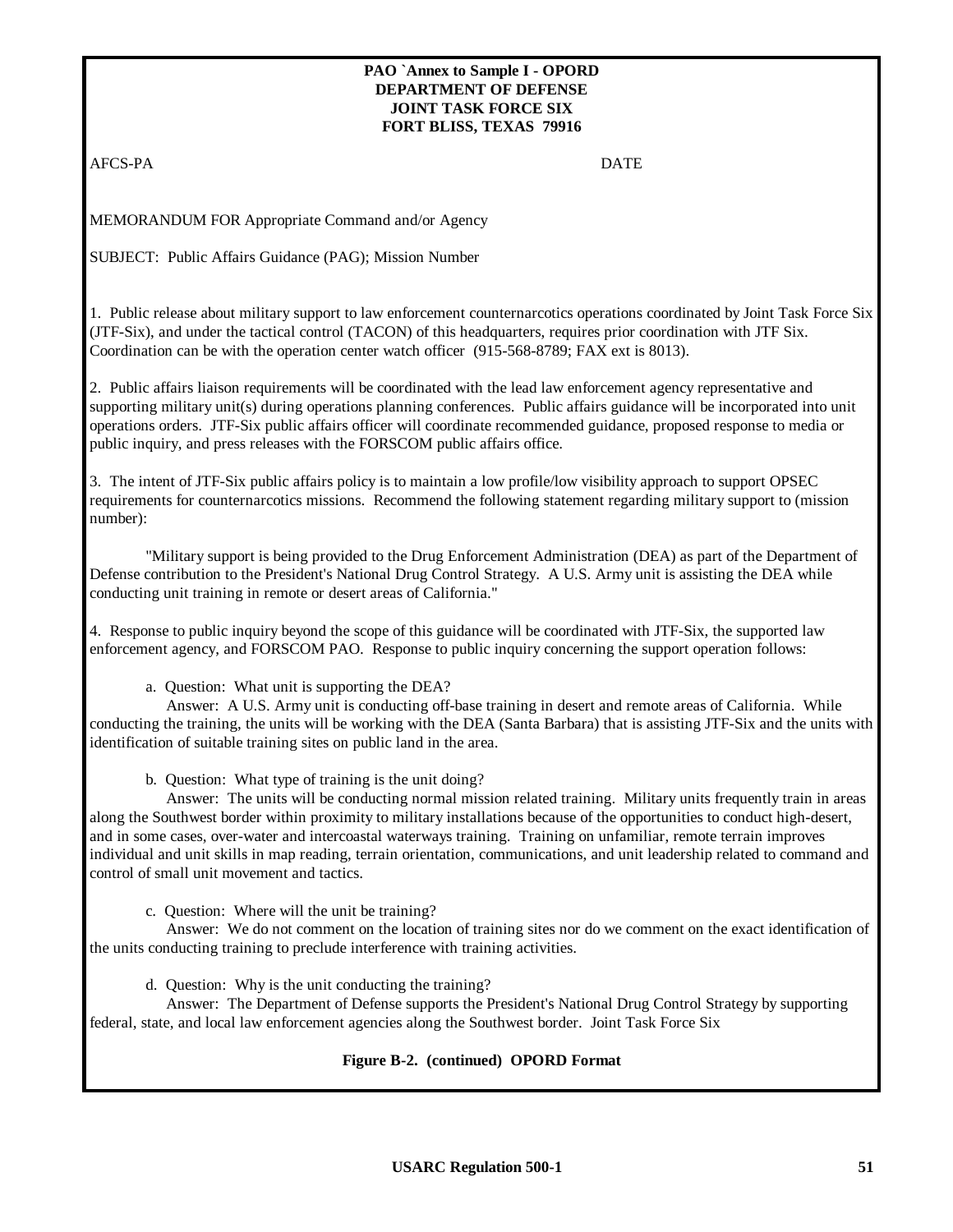#### **PAO Annex to Sample I - OPORD (Continued)**

coordinates Defense Department support to law enforcement agencies and training opportunities with them through Operation Alliance. The National Drug Control Strategy encourages military units to coordinate training opportunities with law enforcement, military units receive valuable training in deployment from home station, planning support operations, and executing mission related tasks.

e. Question: How many personnel are involved in the training?

 Answer: We do not comment on the size of units or the exact number of personnel training, but there will be less than 100 personnel training in the area.

f. Question: How long will the units be training in the area?

 Answer: We do not comment on the length of training to preserve the training realism for the unit. Normally, off-base training opportunities are short-duration, intense training exercises conducted on a non-interference basis to maximize achievement of training objectives.

g. Question: Why is the unit using helicopters?

 Answer: Military units training in remote, isolated terrain frequently use helicopters for emergency medical evacuation and to practice the use of aviation assets to improve mobility and to practice tactics associated with helicopters such as establishing landing and pick-up zones, boarding aircraft safely, and use of aircraft during reconnaissance training exercises. Military aviation units also conduct helicopter training with law enforcement agencies as a familiarization exercise and to augment law enforcement aviation assets.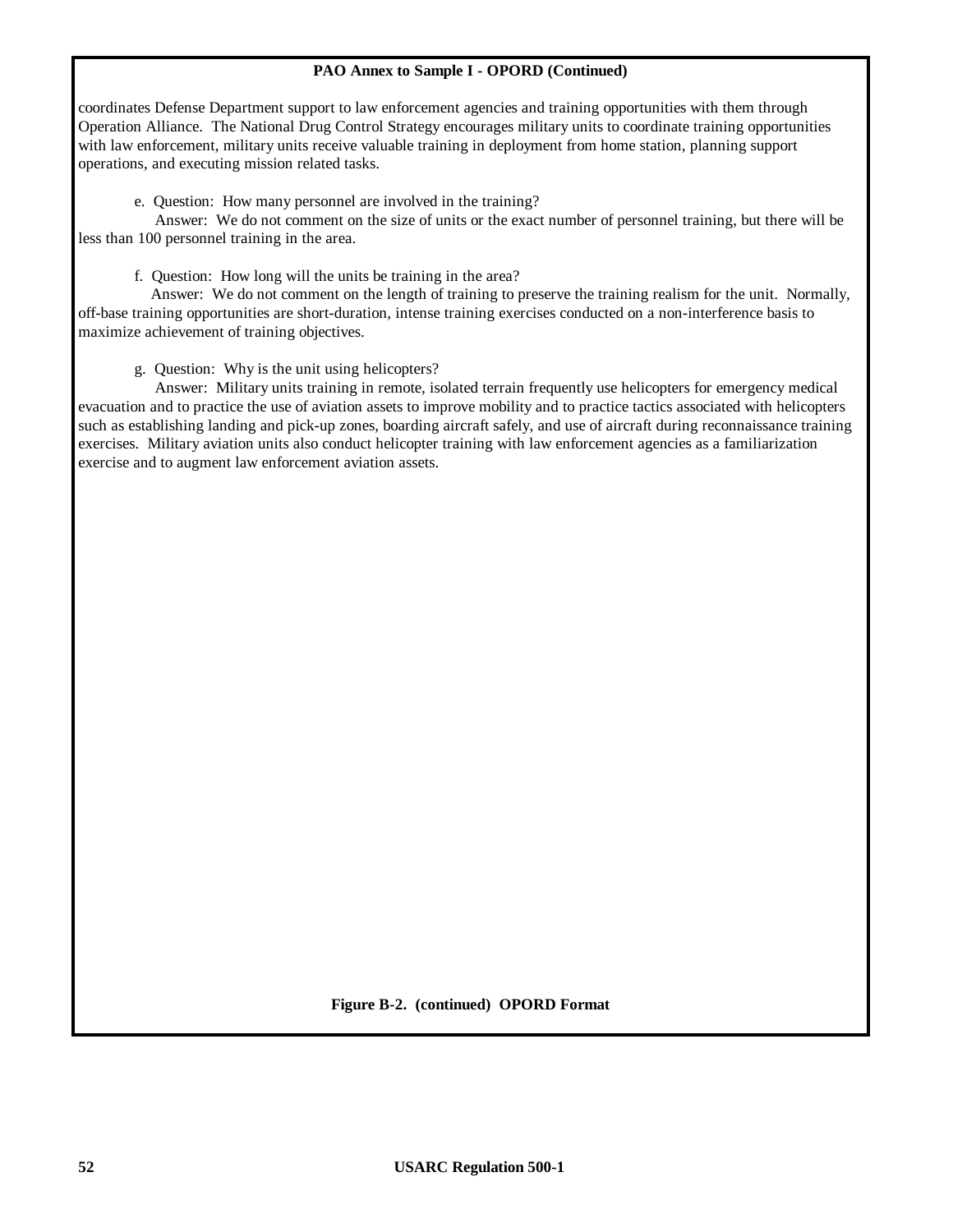TRANSMISSION INFORMATION. Immediate precedence will be used unless otherwise specified in the implementing directive.

l. ( ) **FROM** ( ). Command originating or updating the information.

2. ( ) **TO** ( ). Action addressees will be appropriate planning participants directly concerned as identified by the originator. Specific action addressees may be designated in the implementing directive.

3. ( ) **INFO** ( ). Information addressees will be all other interested planning participants, as identified by the originator. Specific INFO addressees may be designated in the implementing directive.

4. ( ) **DISTRIBUTION** ( ). By policy and procedure of the issuing headquarters.

**BEGINNING TEXT**. The beginning text, or first line, is structured as follows:

1. ( ) The first line of text always contains the highest security classification of the message information as determined by the originator.

2. ( ) The exercise term (e.g., PRIME RATE) is used only for exercises.

3. ( ) The next line of text contains the following items separated by virgules (/):

a. ( ) OPREP-1. Message title entry "OPREP-1" identifies the message as an Operations Planning Report.

b. ( ) UIC. Unit identification code of command submitting report; e.g., DJJ010 (six characters).

c. ( ) SERIAL NUMBER. Reports by each reporting command will be numbered serially, starting with 001 (three digits) for the duration of a particular planning sequence or operation. Data in the most recent report, as determined by the serial number, will have precedence over the same data item reported in previous messages.

d. ( ) PID OR CODE WORD OR NICKNAME. Plan Identification Number (PID) of the OPLAN/COPLAN supported or code word or nickname assigned to the operation, if available, e.g., 4000, or REPLAY (15 characters maximum). Include security classification of the code word, if used.

**OPERATION DESCRIPTION.** This free text paragraph briefly describes the specific military operation for which the present plan was developed. Once defined and until changed, this paragraph may be used for citing references to previous messages. References to applicable maps, charts, and time zones are also included in this section. For the initial entry, include such information as the target areas, role to be played by U.S. forces, and other significant characteristics necessary to identify adequately the operation being supported. Ordinarily, the initial description by the supported command will be sufficiently comprehensive to apply to all commands. Thereafter, only substantial modifications in the nature or dimensions of the operation (e.g., expansion in scope or scale, deletion, or addition of tasks) need be reported to update the operation description.

**NARRATIVE**. This free text paragraph can be used to amplify the Operation Description or to give informative or directive guidance. Normally, such a narrative would only be prepared by the supported command. However, when warranted, any participant command may enter command-unique aspects of the operation having significance for other commands but not reflected elsewhere. In all cases, narrative information must be kept as brief as possible and to the point. When used, the content of the narrative is to be structured as follows:

1. ( ) **SITUATION** ( ). Give briefly the general picture, so that subordinate commanders will understand the current situation, under the following headings:

**Figure B-3. Sample OPORD**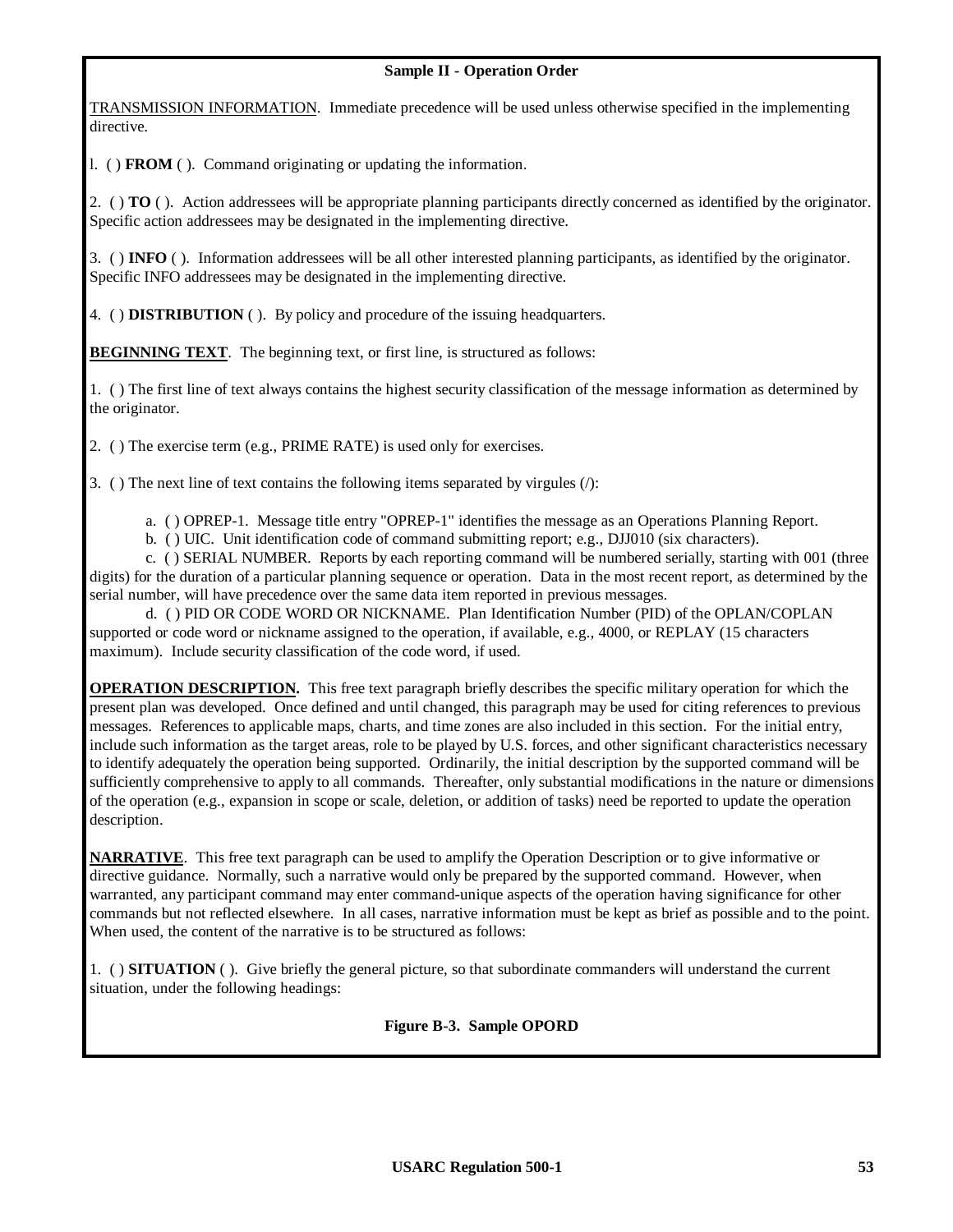a. ( ) Enemy Forces. Give composition, disposition, location, movements, estimated strengths, identification, and capabilities. Summarize the enemy situation in the intended area of operations. This section may be prepared as an annex, in which case it should be referred to here.

b. ( ) Friendly Forces. Give information on friendly forces other than those covered by the operation order that may directly affect the action of subordinate commanders. These forces include those not attached or organic to the command for the contemplated operation but whose presence on a flank or other adjacent area is of interest. Information on such forces is limited to what subordinate commanders need to know to accomplish their tasks.

c. ( ) Attachments and detachments. When they are not given under Task Organization, list here units attached to or detached from the issuing unit (or formation) by this order together with the times they are effective. If already indicated in the task organization description preceding paragraph 1, or indicated in the task organization annex, appropriate reference here will suffice.

d. An operation order is based on the prevailing situation and does not contain assumptions.

2. ( ) **MISSION** ( ). Make a clear, concise statement of the task of the commander and its purpose. The mission of the command as a whole for the contemplated operation is always stated here in full even though it may be expressed on an overlay or by some other means. There are no subparagraphs in paragraph 2.

3. ( ) **EXECUTION** ( ). In the first paragraph give a summary of the overall course of action intended. In subsequent subparagraphs, assign specific tasks to each element of the command charged with the execution of tactical duties, and give details of coordination and the task organization/grouping, if not already included under the heading "Task Organization." If desired, instructions applicable to two or more elements of the command may be placed in a final subparagraph headed "Coordinating Instructions."

a. ( ) Concept of Operations. Briefly describe how the commander visualizes the execution of the operation from start to completion. Accurately convey to subordinates the commander's intent so that mission accomplishment is possible in the time available and in the absence of additional communications or further instructions.

(1) ( ) The concept should set forth the phases of the operation as they are anticipated from the commander's decision.

(2) ( ) Schemes of maneuver for major subordinate task elements should state precisely what the commander expects to be done.

(3) ( ) The general plans for the employment of supporting fire and weapons should be stated, including nuclear and chemical weapons.

(4) ( ) In an amphibious operation, the general plan for the landing force should be included.

(5) ( ) In large-scale operations, the concept of operations may be so long as to require its inclusion as an annex. In such case, it should be briefly summarized here and the annex referred to.

b. ( ) (Name of first tactical grouping.) This and subsequent lettered subparagraphs of paragraph 3 assign specific tasks to each element of the command charged with the execution of tactical missions.

#### **Figure B-3. (continued) Sample OPORD**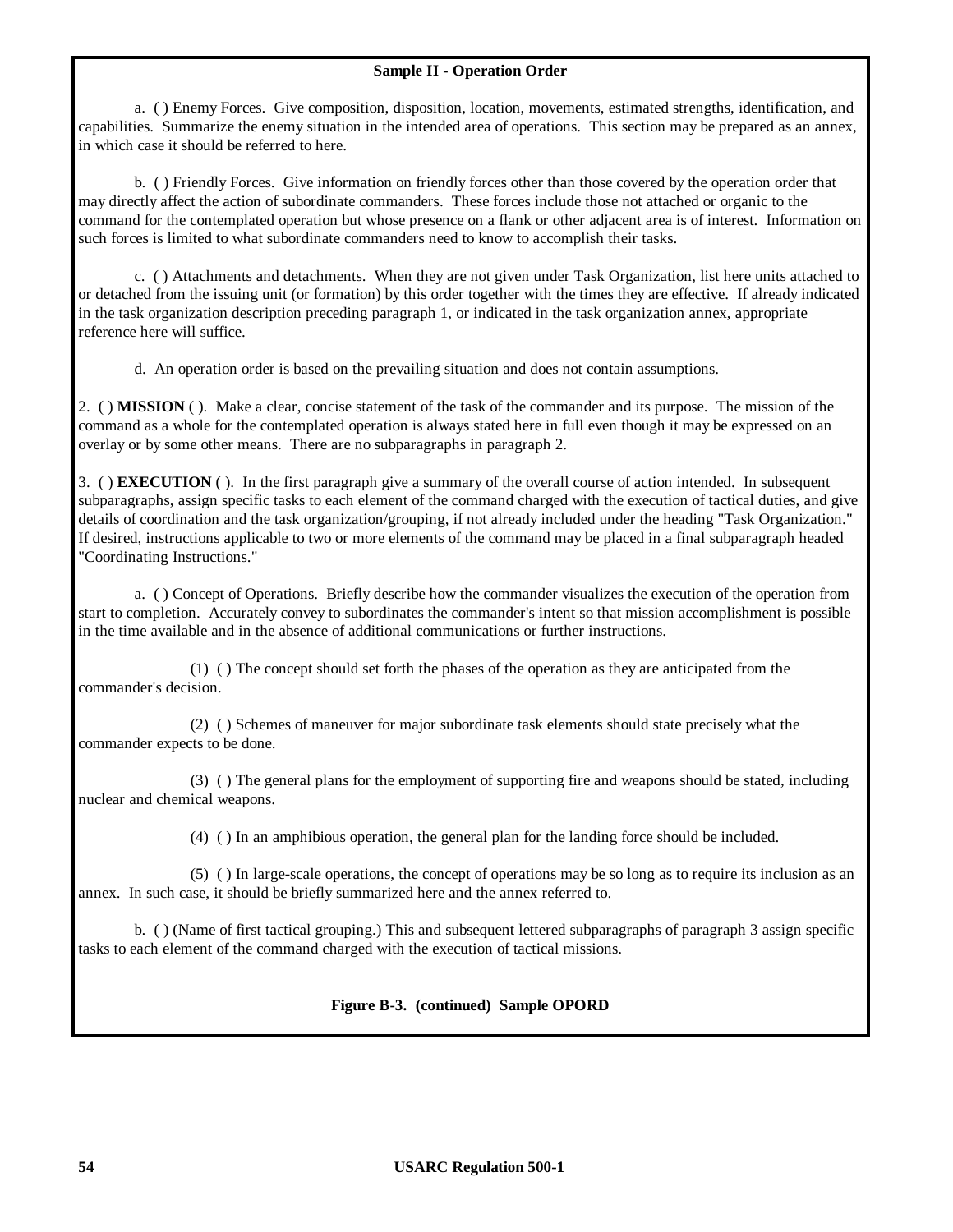c. ( ) Instructions to the reserve forces of the command appear in the next to last subparagraph of paragraph 3.

d. ( ) Coordinating Instructions.

(1) ( ) The last subparagraph of paragraph 3 contains coordinating instructions pertaining to two or more tactical groupings of the command. Typically, such instructions might include boundaries, objectives, beaches, lines of departure, time and direction of attack, and other specifics needed to coordinate the activities of two or more tactical groupings.

(2) ( ) Tentative dates for D-day and H-hour are usually given in this subparagraph. In the case of an operation order that is not effective on receipt, this subparagraph should indicate the date and time the order will become effective.

4. ( ) **ADMINISTRATION AND LOGISTICS** ( ). Include a statement of the administrative and logistical arrangements applicable to the operation. (If lengthy, or not ready for inclusion in the operation order, it may be issued separately and referred to here.) This paragraph sets forth the manner of logistic support for the contemplated operation. For large operations, it is almost always necessary to prepare a separate logistic and personnel annex or plan. In any event, enough information should be included in the body of the order to make clear the basic concept for logistic support. For paragraph 4 of the order, an appropriate sequence of presentation follows.

a. ( ) Concept of Combat Service Support. Briefly summarize, as with subparagraph 3a, the overall operation, this time from the combat service support point of view. In some cases, this subparagraph and a reference to the logistic and personnel annex or plan may be all that is stated.

b. ( ) Materiel and Services. List materiel and services for supply, maintenance, transportation, and construction, and allocation of labor for logistic purposes.

c. ( ) Medical Services. List plans and policies for hospitalization and evacuation of both military and civilian personnel.

d. ( ) Personnel. List unit strengths, replacements, and personnel policies and procedures, including those pertaining to civilians and prisoners of war.

e. ( ) Civil Affairs. Describe control of civil populations, refugees, and related matters.

f. ( ) Miscellaneous.

5. ( ) **COMMAND AND SIGNAL** ( ). Include signal, recognition, and identification instructions, electronic policy, headquarters locations and movements, code words, code names, and liaison.

a. ( ) Command, Control, and Communications. This gives information about pertinent command, control, and communications nets, operating procedures, recognition and identification procedures, electronic emission constraints, and so on. A separate annex may be required.

b. ( ) Command

(1) ( ) Joint operations, by their nature, have complex command relationships. Joint operation orders must be specific concerning these arrangements, including shifts that may take place as the operation

#### **Figure B-3. (continued) Sample OPORD**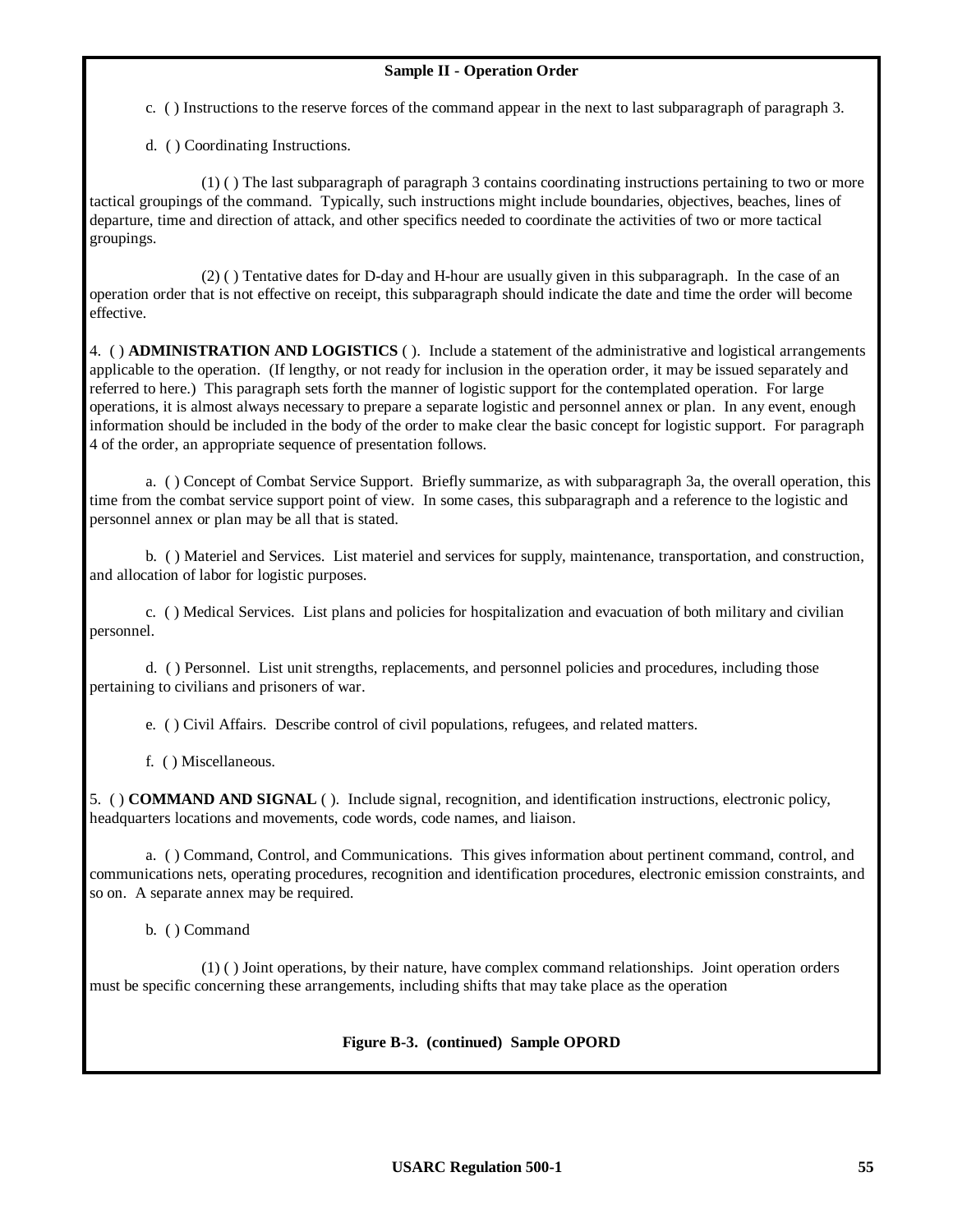progresses from one phase to another. It is usually advisable to set these relationships out in chart form and to include them as an annex to the operation order.

(2) ( ) Command posts, alternate command posts, flagships, and alternate flagships along with their times of activation and deactivation should be included in this paragraph.

**OBJECTIVE**. This free text paragraph can be used to identify the particular operational objective (or a discrete increment) to which the reported information pertains. It is especially useful for furnishing functional context in OPREP-1 messages where Operational Description and Narrative paragraphs are omitted.

**CORRECTIONS**. Report changes or corrections to preceding OPREP-1 reports. Refer to a message and specific subparagraph to be changed or corrected.

**REMARKS**. Add remarks as appropriate to identify location of deployment data; to enhance comprehension of this Operations Planning Report, including an estimate of when a more detailed report (if any) may be expected; and to identify broad assumptions, planning factors, GEOLOCs, etc.

**ACKNOWLEDGEMENT INSTRUCTIONS**. (NOTE: Normally, the single word "Acknowledge" is sufficient, indicating that the recipient is to acknowledge receipt and understanding of the order by sending the message reference number in the heading to the originator. If other measures are to be used, they should be prescribed here).

**ANNEXES**: (By letter and title)

**DISTRIBUTION:** (By policy and procedures of the issuing headquarters)

**AUTHENTICATION:** (According to local staff practice--normally the G-3/5)

**ENDING TEXT:** For exercise messages, the last line of text should repeat the exercise term. If the message is classified, downgrading and declassification instructions must be included, e.g., DECL OADR.

**Figure B-3. (continued) Sample OPORD**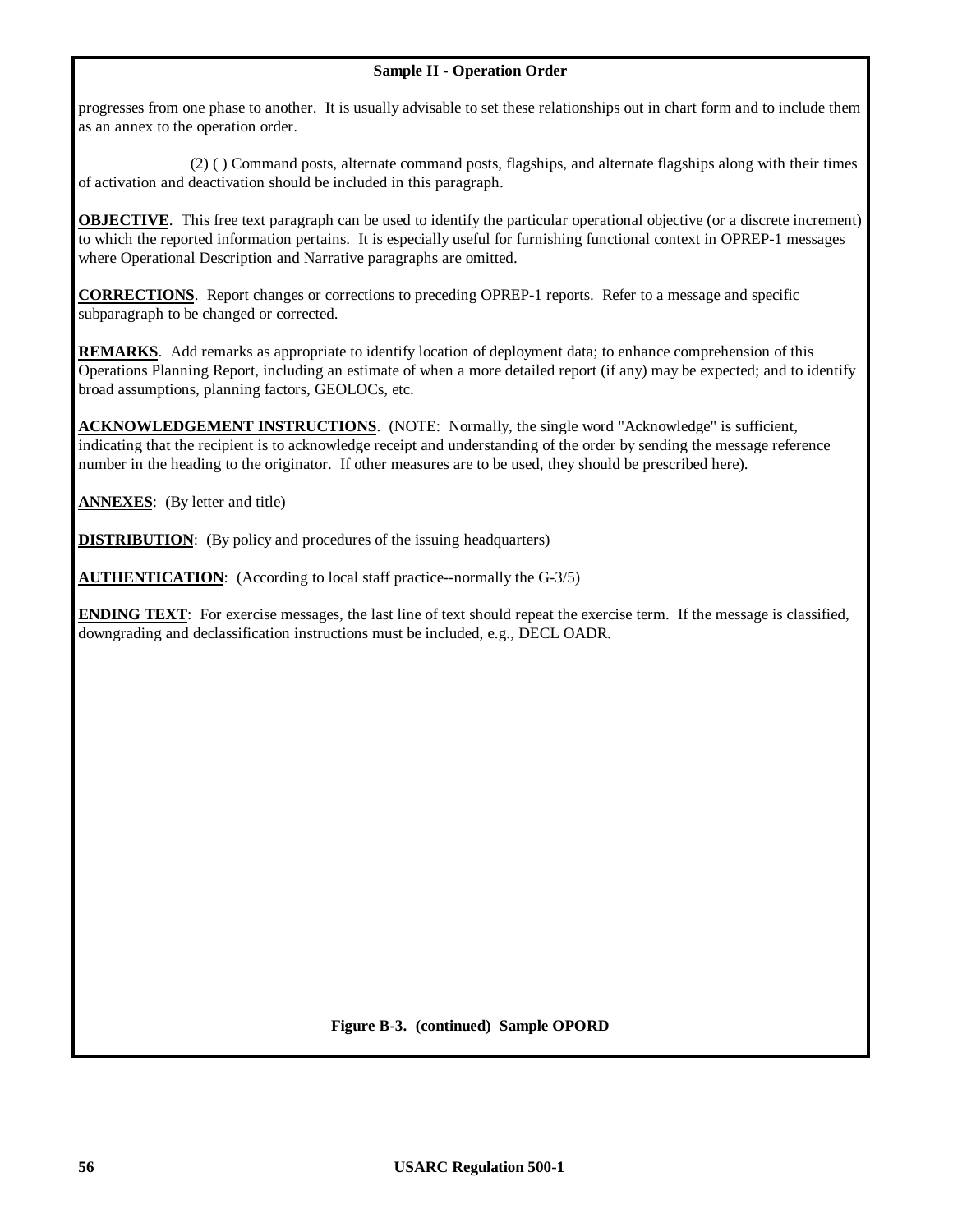# **Sample II - Operation Order S A M P L E FORSCOM OPORD**

\*\*\*\*\* UNCLAS E F T O \*\*\*\*\*

OAAEZYUW @@@@@@@@@@@ 3382019-EEEE--@@@@@@@. ZNY EEEEE O P DDHHHHZMMM93 FM CDR FORSCOM FT MCPHERSON GA//AFOP/ TO RUEBJFA/CDRUSAXXX FT XXXXXXX// RHCGSRB/CDRUSARC FT MCPHERSON GA//AFRC-OPO-P// RUCDNVM/CDR XXXX XXCOM// INFO RUEKJCS/JOINT STAFF WASHINGTON DC//J3-CNOD// RUEKJCS/SECDEF WASHINGTON DC//OCDEP-S/ASD-ISA/DSAA// RUEADDND/DA WASHINGTON DC//SAGC/DAMO-ODD/DAMO-TRO/DAJA-IO/ DAAR-OP/DAMO-ODD// RUEABND/DEA WASHINGTON DC **BT** UNCLAS E F T O LEA SENSITIVE OPER/XAXX-9X/CDRUSAXXX/FORSCOM-7400-90// MSGID/GENADMIN/FORSCOM AFOP-OD/001/NOV// SUBJ/APPROVAL OF COUNTERDRUG (CD) OPERATION XAXX-9X, ENGINEER SUPPORT TO THE DRUG ENFORCEMENT ADMINISTRATION (DEA)// REF/A/ORDER/CDRUSAXXX AFXX-XX-CD/18220IZNOV92/-/NOTAL// AMPN/SUBJ: COUNTERDRUG (CD) OPERATION XAXX-9X (ENGINEER SUPPORT)// REF/B/MSG/CJCS/262015ZMAR93/-/NOTAL// AMPN/SUBJ: DELEGATION OF AUTHORITY FOR APPROVING OPERATIONAL SUPPORT PAGE 02 RHCGAMO0093 UNCLAS E F T O LEA SENTITIVE TO DRUG LAW ENFORCEMENT AGENCIES (DLEA) AND COUNTERDRUG-RELATED DEPLOYMENT OF DOD PERSONNEL// REF/C/SYS.RRM/FORSCOM FCG3-OD/111910ZSEP92/-/NOTAL// AMPN/SUBJ: FY 93 COUNTERDRUG BUDGET GUIDANCE AND OBLIGATION REPORT// NARR/(LEA) REF A IS USAXXX ORDER REQUESTING APPROVAL TO PROVIDE AN ENGINEER OFFICER TO THE DRUG ENFORCEMENT ADMINISTRATION (DEA) FOR 139 DAYS (4 JAN TO 22 MAY 93), TO PROVIDE TECHNICAL ADVICE ASSIST IN THE CONSTRUCTION OF 1 DEA TRAINING FACILITY AT QUANTICO, VA. THE XXXXX COMMAND, USARC, HAS AGREED TO PROVIDE A MISSION QUALIFIED OFFICER TO SUPPORT THIS OPERATION. REF B IS DELEGATION OF APPROVAL AUTHORITY FOR SPECIFIC CATEGORIES OF OPERATIONAL CD SUPPORT. REF C PROVIDES FORSCOM GUIDANCE ON PROCEDURES FOR

REIMBURSEMENT FOR CD MISSION SUPPORT.//

POC/XXXXXXX XXXXXXXX/XXX/PRIPHN:DSN XXX-XXXX/-/FORSCOM AFOP-OD/ SECPHN:(404) 669-5639//

6KNLDG/YES/INST:RESPOND VIA FONCON//

**Figure B-4. Sample FORSCOM OPORD**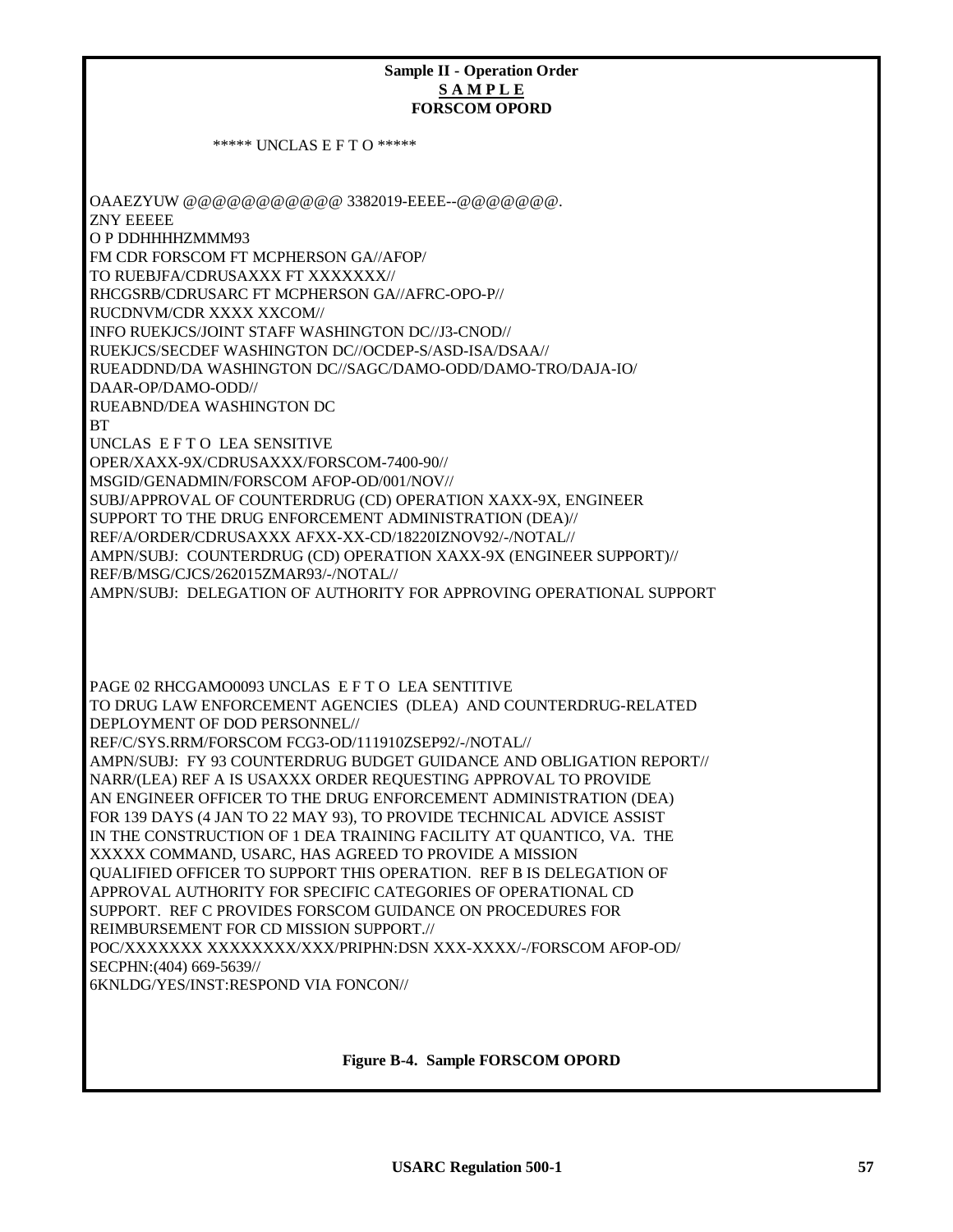#### **Sample FORSCOM EXECUTE ORDER (EXORD) (Continued)**

RMKS/1. (LEA) FORSCOM AUTHORITY TO APPROVE CD OPERATION XAXX-9X IS IAW PARA 2K OF REF B. ASSISTANCE WILL AFFORD THE SUPPORTING ENGINEER OFFICER SIGNIFICANT OPPORTUNITY TO ENHANCE INDIVIDUAL CIVIL ENGINEER RELATED SKILLS AND TECHNIQUES AND WILL PROVIDE PAGE 03 RHCGAMO0093 UNCLAS E F T O LEA SENTITIVE

SUBSTANTIAL CONTRIBUTION TO THE NATIONAL CD EFFORT.

2. (LEA) SUPPORT TO CD OPERATION XAXX-9X WILL BE PROVIDED UNDER PROVISION OF SECTION 1004(B)(4) OF THE FY 91 NATIONAL DEFENSE AUTHORIZATION ACT, AS AMENDED, FOR ASSISTANCE IN THE ESTABLISHMENT OF TRAINING FACILITIES.

3. (LEA) CDR, USAXXX: EXECUTE REF X ON XX XXX 9X AND TERMINATE MISSION SUPPORT NLT XX XXX 9X (139 DAYS). PROVIDE TACON FOR MISSION SUPPORT. REQUESTS FOR EXTENSION OF MISSION SUPPORT TO CD OPERATION XAXX-9X MUST BE SUBMITTED TO FORSCOM AFOP-OD AND USARC NLT 30 DAYS PRIOR MISSION TERMINATION DATE.

4. (LEA) CDR, USARC: PROVIDE SUPPORT TO DEA PER REF A. RETAINS OPCON OF ASSIGNED FORCES. ENSURE SUPPORTING INDIVIDUAL MEETS ALL REGULATORY REQUIREMENTS FOR MISSION SUPPORT.

5. (LEA) CDR, XXX XXXCOM: PROVIDE ONE OFFICER AS COORDINATED PER REF A. REIMBURSEMENT FOR MISSION ASSOCIATED COSTS, BY FORSCOM, WILL BE IAW REF X AND USARC GUIDANCE.//

\*\*\*\*\* UNCLAS E F T O \*\*\*\*\*

**Figure B-4. (continued) Sample FORSCOM OPORD**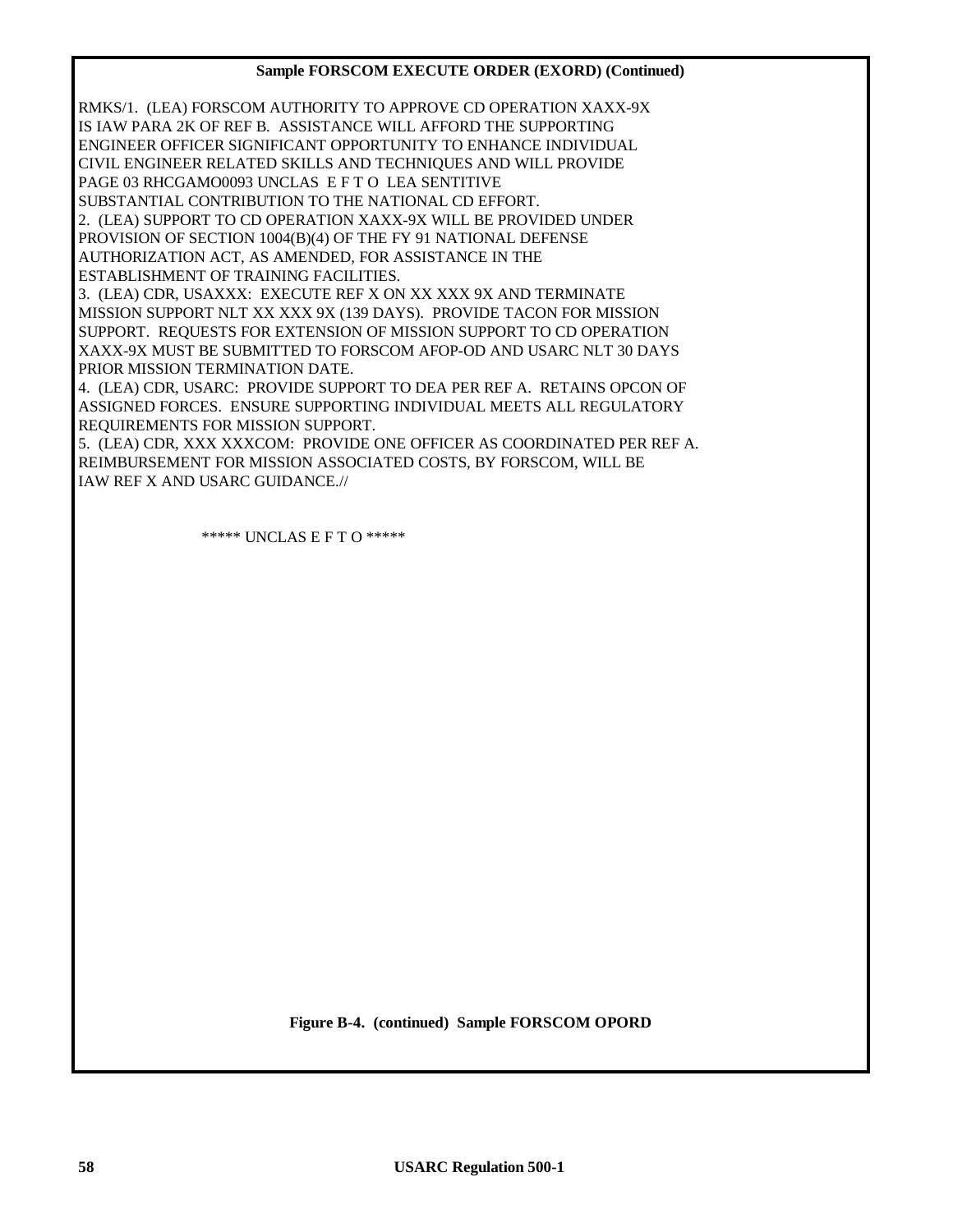## **Glossary**

|                    | AARafter action report                              |
|--------------------|-----------------------------------------------------|
|                    | AC  Active Component; aircraft                      |
|                    | ADPautomatic data processing                        |
|                    | AG  Adjutant General; Attorney General              |
|                    | AGRActive Guard/Reserve                             |
| ALCONall concerned |                                                     |
|                    | ANG  Air National Guard                             |
|                    | AO area of operations                               |
|                    | AORarea of responsibility                           |
|                    | ARNG  Army National Guard                           |
|                    | ASAPas soon as possible                             |
|                    | ASD  Assistant Secretary of Defense                 |
|                    | ATCair traffic control                              |
|                    | (C) Confidential (classification)                   |
|                    |                                                     |
|                    |                                                     |
|                    | communications                                      |
|                    |                                                     |
|                    |                                                     |
|                    | CG Commanding General                               |
|                    |                                                     |
|                    | intelligence; confidential informant                |
|                    | CIA Central Intelligence Agency                     |
|                    | CINC Commander in Chief                             |
|                    | CINCLANT Commander in Chief, U.S. Atlantic          |
|                    | CINCPAC Commander in Chief, U.S. Pacific            |
|                    | CINCUSACOM . Commander in Chief, U.S. Atlantic      |
|                    | Command                                             |
|                    | CJCSChairman, Joint Chiefs of Staff                 |
| CofSChief of Staff |                                                     |
| COMMcommercial     |                                                     |
|                    |                                                     |
|                    | COMSECcommunications security                       |
|                    | CONUS Continental United States                     |
|                    | <b>CONUSA</b> Continental United States Armies      |
|                    |                                                     |
|                    |                                                     |
|                    |                                                     |
|                    |                                                     |
|                    | DA Department of the Army                           |
|                    | DCGDeputy Commanding General                        |
|                    | DCS Deputy Chief of Staff                           |
|                    | DCSFOR Deputy Chief of Staff, Force Structure       |
|                    | DCSIMDeputy Chief of Staff, Information             |
|                    | Management                                          |
|                    | DCSINTDeputy Chief of Staff, Intelligence           |
|                    | DCSLOG Deputy Chief of Staff, Logistics             |
|                    | DCSOPS Deputy Chief of Staff, Operations            |
|                    | DCSPER Deputy Chief of Staff, Personnel             |
|                    | DCSRM Deputy Chief of Staff, Resource               |
|                    | Management                                          |
|                    | DCSTDeputy Chief of Staff, Training                 |
|                    | DFdirection finding                                 |
|                    | DLADefense Logistics Agency                         |
|                    | DLEA Drug Law Enforcement Agency                    |
|                    | DOD Department of Defense                           |
|                    | DOJDepartment of Justice<br>DOS Department of State |

|                       | DS  DEA sensitive; direct support                                         |
|-----------------------|---------------------------------------------------------------------------|
|                       | DSN  Defense Switched Network                                             |
|                       | (DOD Telephone System)                                                    |
| $DTG$ date-time group |                                                                           |
| DZ drop zone          |                                                                           |
|                       | EEFI essential elements of friendly information                           |
|                       | EEI essential elements of information                                     |
|                       | EO Executive Officer; Eyes Only;                                          |
|                       |                                                                           |
|                       | Executive Order (Presidential)<br>EOUSA  Executive Office For US Attorney |
|                       | EPIC El Paso Intelligence Center                                          |
|                       | EW electronic warfare                                                     |
|                       | EWR early warning radar                                                   |
|                       | FLIR forward looking infrared                                             |
|                       | FORSCOM  Forces Command                                                   |
|                       |                                                                           |
| FY  fiscal year       |                                                                           |
|                       | G-3  Joint Operations Directorate                                         |
|                       | GSA  General Services Administration                                      |
| HF  high frequency    |                                                                           |
| HQS headquarters      |                                                                           |
|                       | HUMINT human intelligence                                                 |
|                       | IEW intelligence and electronic warfare                                   |
|                       | IMINT  imagery intelligence                                               |
|                       | JAG  Judge Advocate General                                               |
|                       | JCS  Joint Chiefs of Staff                                                |
|                       | JSS  Joint Surveillance Sites                                             |
|                       | JTF  Joint Task Force                                                     |
|                       | LEA law enforcement agency;                                               |
|                       | law enforcement agent                                                     |
| LOG  logistics        |                                                                           |
| LP listening post     |                                                                           |
| LZ  landing zone      |                                                                           |
|                       | MACOM  major Army command (USA)                                           |
|                       | MOA  Memorandum of Agreement                                              |
|                       | MOS military occupational specialty                                       |
|                       | MOSQ  military occupational specialty qualified                           |
|                       | MOU Memorandum of Understanding                                           |
|                       | MP Military Police; Marine Police                                         |
|                       | MTT mobile training team                                                  |
|                       | MUSARC  Major U.S. Army Reserve Command                                   |
|                       | MWDT military working dog team                                            |
|                       | NAS  Naval Air Station                                                    |
| NG National Guard     |                                                                           |
|                       | NGB  National Guard Bureau                                                |
|                       |                                                                           |
|                       | NICI  National Interagency Counterdrug                                    |
|                       | Institute                                                                 |
|                       | NICP  National Inventory Control Point                                    |
| NM nautical mile      |                                                                           |
|                       | NOFORN not releasable to foreign nationals                                |
|                       | NORAD North American Aerospace Defense                                    |
|                       | Command                                                                   |
|                       | NOROPS  NORAD Counternarcotics Operations                                 |
|                       | NORTH STAR  Northern US equivalent of Operation                           |
|                       | Alliance                                                                  |
|                       | NORTIC NORAD Tactical Intelligence Cell                                   |
|                       | NSA  National Security Agency                                             |
|                       | NVG night vision goggles                                                  |
|                       | OCONUS outside the Continental U.S.                                       |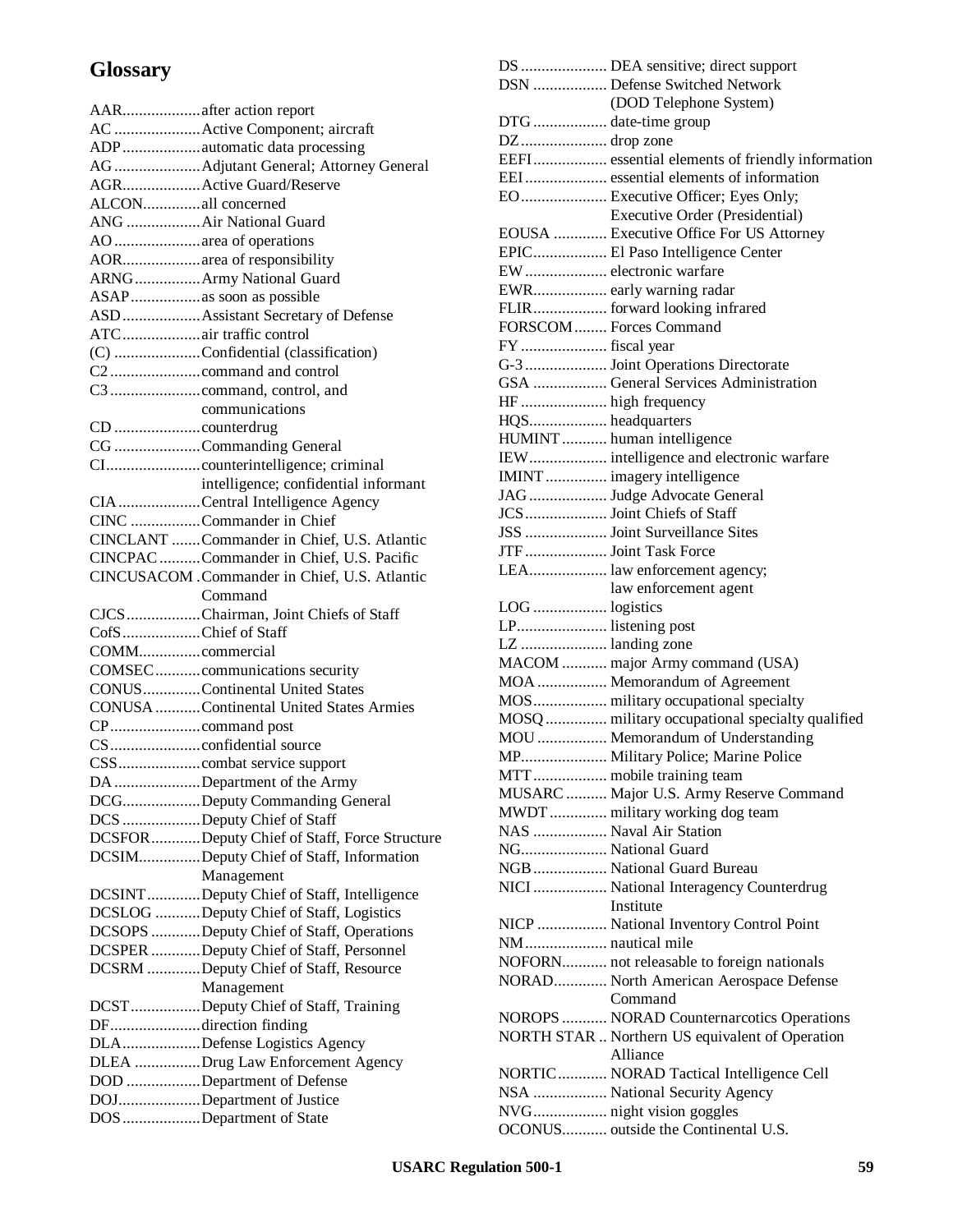|                         | OPCON  operational control                  |
|-------------------------|---------------------------------------------|
|                         |                                             |
| OPORD operation order   |                                             |
|                         | OPSEC  operations security                  |
|                         | OSD Office of Secretary of Defense          |
|                         | OSWR  Office of Scientific Weapons Research |
|                         | PAO Public Affairs Office                   |
|                         | PHOTINT  Photographic Intelligence          |
|                         |                                             |
|                         |                                             |
|                         | RC  Reserve Component;                      |
|                         | <b>Regional Coordinator</b>                 |
|                         | RCDORegional Counterdrug Office             |
| RECON  reconnaissance   |                                             |
|                         | REL  release authorized to                  |
|                         | RLSO Regional Logistics Support Office      |
|                         | ROE Rules of Engagement                     |
|                         | RON  remain overnight                       |
|                         | (S)Secret (Classification)                  |
|                         | SCI  sensitive compartmented information    |
|                         | SECDEF  Secretary of Defense                |
|                         | SIGINT signal intelligence                  |
|                         | SIR  serious incident report                |
| SITREP situation report |                                             |
|                         | SLAR side looking airborne radar            |
|                         | SOC Special Operations Command              |
|                         | SOCC  Sector Operation Control Center       |
|                         |                                             |
|                         | STARC  State Area Command                   |
|                         | STU  secure telephone unit                  |
|                         | (TS)  Top Secret (Classification)           |
| TACON tactical control  |                                             |
|                         | TACOM Tactical Command                      |
|                         |                                             |

|                     | TAGThe Adjutant General                    |
|---------------------|--------------------------------------------|
|                     | TPUtroop program unit                      |
|                     | TSUtactical support unit                   |
|                     | UHF ultra high frequency                   |
|                     | USA United States of America;              |
|                     | U.S. Army; U.S. Attorney                   |
| USAF U.S. Air Force |                                            |
|                     | USARU.S. Army Reserves                     |
|                     | USARC U.S. Army Reserve Command            |
|                     | USBP U.S. Border Patrol                    |
|                     | USC United States Code                     |
|                     | USCGU.S. Coast Guard                       |
|                     | USCS U.S. Customs Service                  |
|                     | USDAU.S. Department of Agriculture         |
|                     | USDJU.S. Department of Justice             |
|                     | USFSU.S. Forest Service                    |
|                     | USG U.S. Government                        |
|                     | USIAU.S. Information Agency                |
|                     | USMC U.S. Marine Corps                     |
|                     | USMSU.S. Marshals Service                  |
| USN U.S. Navy       |                                            |
|                     | USSSU.S. Secret Service                    |
|                     | USAONE (1A) Headquarters, First U.S. Army  |
|                     | USATWO (2A) Headquarters, Second U.S. Army |
|                     | USAFIVE (5A)Headquarters, Fifth U.S. Army  |
|                     | USASIX (6A)  Headquarters, Sixth U.S. Army |
|                     |                                            |
| <b>WIN</b>          | Warrant Information Network;               |
|                     | <b>WWMCCS</b> Intercomputer Network        |
|                     | WWMCCS World Wide Military Command and     |
|                     | <b>Control System</b>                      |
| YTDyear to date     |                                            |